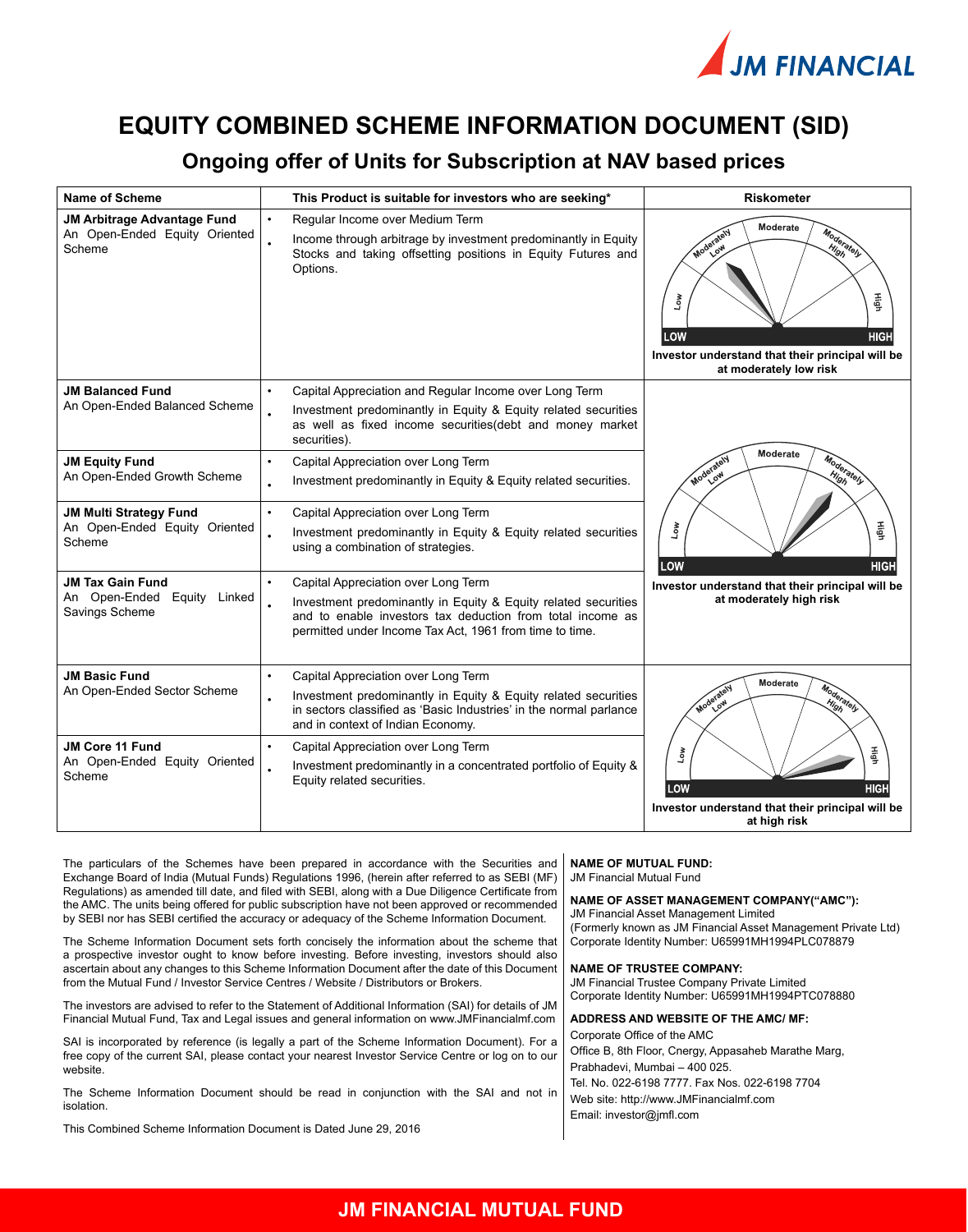

## **TABLE OF CONTENTS**

|             | <b>PARTICULARS</b> |                                                                                         | Page Nos. |
|-------------|--------------------|-----------------------------------------------------------------------------------------|-----------|
|             |                    |                                                                                         |           |
| П           |                    | <b>INTRODUCTION</b>                                                                     |           |
|             | А.                 |                                                                                         |           |
|             | В.                 |                                                                                         |           |
|             | C.                 |                                                                                         |           |
|             | D.                 |                                                                                         |           |
|             | E.                 |                                                                                         |           |
| Ш           |                    |                                                                                         |           |
|             | А.                 |                                                                                         |           |
|             | <b>B.</b>          |                                                                                         |           |
|             | C.                 |                                                                                         |           |
|             | D.                 |                                                                                         |           |
|             | E.                 |                                                                                         |           |
|             | F.                 |                                                                                         |           |
|             | G.                 |                                                                                         |           |
|             | Η.                 |                                                                                         |           |
|             | I.                 |                                                                                         |           |
| Ш           |                    | UNITS AND OFFER                                                                         |           |
|             | А.                 |                                                                                         |           |
|             | В.                 |                                                                                         |           |
|             | C.                 |                                                                                         |           |
|             | D.                 |                                                                                         |           |
| <b>IV</b>   |                    |                                                                                         |           |
|             | А.                 |                                                                                         |           |
|             | В.                 |                                                                                         |           |
| $\mathbf v$ |                    |                                                                                         |           |
| VI          |                    | PENALTIES, PENDING LITIGATION OR PROCEEDINGS, FINDINGS OF INSPECTIONS OR INVESTIGATIONS |           |
|             |                    | FOR WHICH ACTION MAY HAVE BEEN TAKEN OR IS IN THE PROCESS OF BEING TAKEN BY ANY         |           |
|             |                    |                                                                                         |           |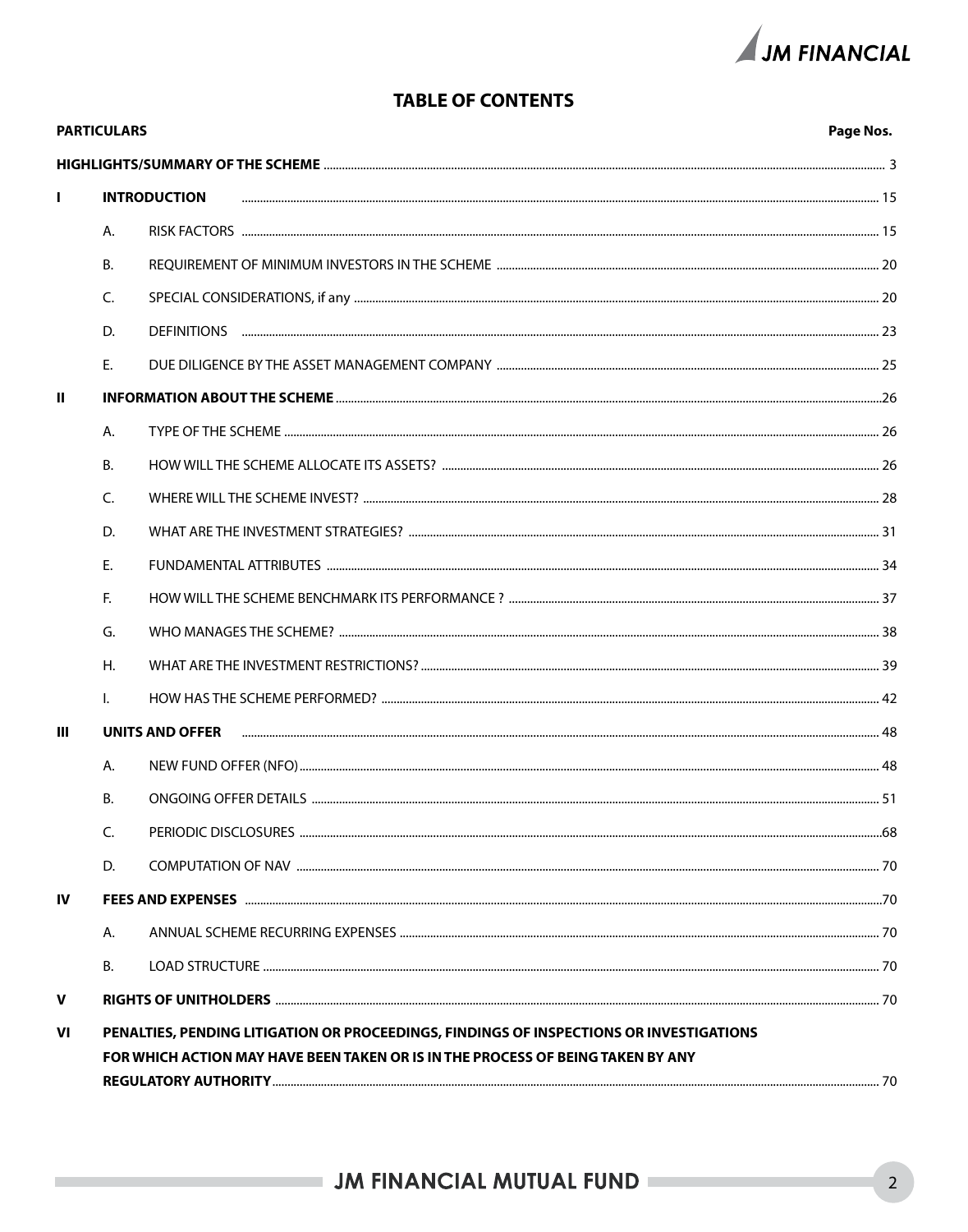

### **HIGHLIGHTS/SUMMARY OF THE SCHEME**

### **A) Investment objective**

| Name of the Scheme             | <b>Investment Objectives of the schemes</b>                                                                                                                                                                                                                                                                                                                                                                                                                               |
|--------------------------------|---------------------------------------------------------------------------------------------------------------------------------------------------------------------------------------------------------------------------------------------------------------------------------------------------------------------------------------------------------------------------------------------------------------------------------------------------------------------------|
| JM Arbitrage Advantage<br>Fund | To generate income through arbitrage opportunities emerging out of mis-pricing between the<br>cash market and the derivatives market and through deployment of surplus cash in fixed income<br>instruments.                                                                                                                                                                                                                                                               |
| <b>JM Balanced Fund</b>        | To provide steady current income as well as long term growth of capital.                                                                                                                                                                                                                                                                                                                                                                                                  |
| <b>JM Basic Fund</b>           | To provide capital appreciation to its Unit holders through judicious deployment of the corpus of the<br>scheme in sectors categorized under "basic industry" in the normal parlance and in context of the<br>Indian economy, including but not limited to, energy, petrochemicals, oil & gas, power generation<br>& distribution and electrical equipment suppliers, metals and building materials. The fund would<br>continue to remain open-ended with a sector focus. |
| JM Core 11 Fund (Earlier       | To provide long-term growth by investing predominantly in a concentrated portfolio of equity / equity                                                                                                                                                                                                                                                                                                                                                                     |
| known as JM Core 11 Fund       | related instruments.                                                                                                                                                                                                                                                                                                                                                                                                                                                      |
| - Series 1)                    |                                                                                                                                                                                                                                                                                                                                                                                                                                                                           |
| <b>JM Equity Fund</b>          | To provide Optimum Capital growth and appreciation.                                                                                                                                                                                                                                                                                                                                                                                                                       |
| JM Multi Strategy Fund         | The investment objective of the Scheme is to provide capital appreciation by investing in equity and<br>equity related securities using a combination of strategies.                                                                                                                                                                                                                                                                                                      |
| JM Tax Gain Fund               | The investment objective is to generate long-term capital growth from a diversified and actively<br>managed portfolio of equity and equity related securities and to enable investors a deduction from<br>total income, as permitted under the Income Tax Act, 1961 from time to time.                                                                                                                                                                                    |

While the above table gives the investment objectives of the schemes, investors are required to read all the scheme related information set out in this document carefully and also note that there can be no assurance that the investment objectives of any of the schemes will be realized. The schemes do not guarantee/ indicate any returns.

### **B) INTRODUCTION OF DIRECT PLAN**

In accordance with Para D titled "Separate Option for direct investments" under Circular No. CIR/IMD/DF/21/2012 dated September 13, 2012 issued by Securities and Exchange Board of India (SEBI), JM Financial Trustee Company Private Limited, (the "Trustee" to the Mutual Fund), decided to introduce a separate plan for direct investments (i.e. investments not routed through an AMFI Registration Number (ARN) Holder ("Distributor") (hereinafter referred to as "Direct Plan") with effect from January 1, 2013 (the "Effective Date") as under:

1. Introduction of Direct Plan: Direct Plan is only for investors who purchase/subscribe units in a Scheme directly with the Mutual Fund and is not available for investors who route their investments through a Distributor.

Scheme eligibility: The Mutual Fund shall introduce Direct Plan in all the open-ended schemes of the Mutual Fund (hereinafter referred as "Schemes") except in the plans discontinued for further subscriptions.

2. Plans / Options / Sub-options: All Plans / Options / Sub-Options being offered under the Schemes ("Normal Plan") will also be available for subscription under the Direct Plan. Thus, from the Effective Date, there shall be 2 Plans available for subscription under the Schemes viz., Normal Plan and Direct Plan. Portfolio of the Scheme under the Normal Plan and Direct Plan will be common.

The provisions pertaining to Minimum Subscription Criteria, Load and Additional Purchases will be applicable at Scheme (Portfolio) Level.

3. Scheme characteristics: Scheme characteristics such as Investment Objective, Asset Allocation Pattern, Investment Strategy, risk factors, facilities offered and terms and conditions including load structure will be the same for the Normal Plan and the Direct Plan, except that:

No exit load shall be charged for any switch of investments between Normal Plan (whether the investments were made before or after the Effective Date) and Direct Plan within the same scheme. The applicable exit load, if any, will be charged for redemptions/ switch outs of the scheme (i.e. at portfolio level) before the completion of the stipulated load/ lock-in period. The stipulated load/ lock-in period will be reckoned from the date of allotment of units for a particular transaction in the scheme (i.e. at portfolio level) till the date of redemption / switch out from that scheme, irrespective of the number of intra-scheme switches by the investor between the aforementioned two dates (e.g. switches between plans/sub-plans/options/sub-options within the scheme having the same portfolio)

The extant provisions of applicability of load on redemptions/ switches from one Scheme to another will continue to be applicable.

Direct Plan shall have a lower expense ratio excluding distribution expenses, commission, etc and no commission for distribution of Units will be paid / charged under Direct Plan.

4. Applicable NAV and allotment of units:

The provisions of applicability of NAV and allotment of units in case of Direct Plan will be as are currently applicable for the Normal Plan.

5. Eligible investors / modes for applying: All categories of investors (whether existing or new Unitholders), as permitted under the SID of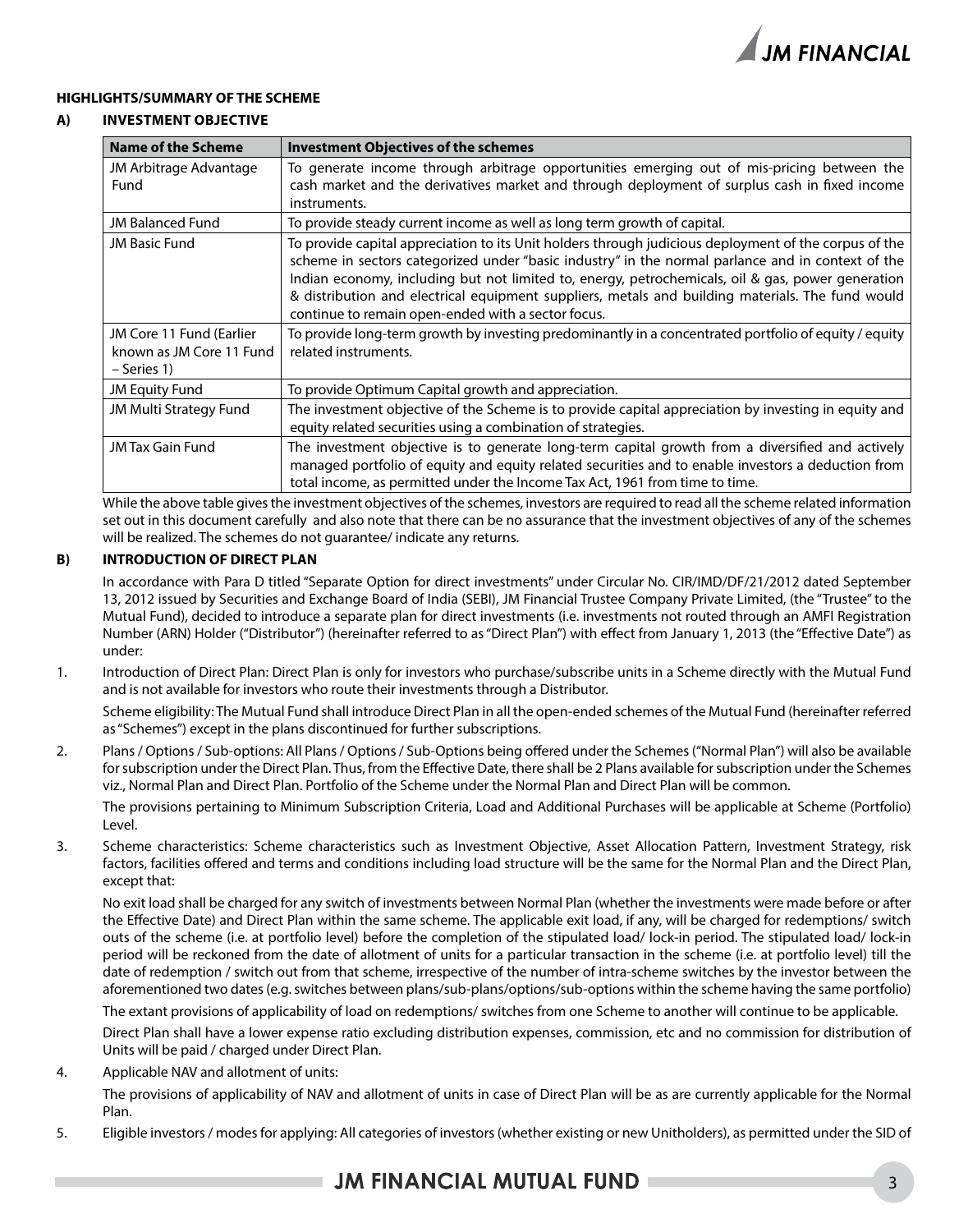

the Schemes, are eligible to subscribe under Direct Plan. Investments under Direct Plan can be made through various modes offered by the Mutual Fund for investing directly with the Mutual Fund {except Stock Exchange Platform(s) and all other Platform(s) where investors' applications for subscription of units are routed through Distributors}.

- 6. How to apply:
	- a. Investors subscribing under Direct Plan of a Scheme will have to indicate "Direct Plan" against the Scheme name in the application form/ transaction slip e.g. "JM Equity Fund (Direct)".
	- b. Investors may also indicate "Direct" in the ARN column of the application form/ transaction slip. However, in case Distributor/ Subbroker code is mentioned in the application form, but "Direct Plan" is indicated against the Scheme name or in any other place or in any manner whatsoever in the Application Form/ transaction slip, the Distributor/ Sub-broker code will be ignored and the application will be processed under Direct Plan.
	- c. Further, where application is received for Normal Plan without Distributor code or "Direct" is mentioned in the ARN Column, the application will be processed under the Direct Plan.
- 7. Existing Investments:
	- (a) Investors wishing to transfer their accumulated unit balance held under Normal Plan (through lumpsum / systematic investments made with or without Distributor code) to Direct Plan will have to switch /redeem their investments (subject to applicable Exit Load, if any) and apply under Direct Plan.
	- (b) Investors who have invested without Distributor code and have opted for Dividend Reinvestment facility under Normal Plan may note that the dividend will continue to be reinvested in the Normal Plan only.
- 8. Investments through systematic routes:
	- (a) In case of Systematic Investment Plan ("SIP") / Systematic Transfer Plan ("STP") etc. registered prior to the Effective Date without any distributor code under the Normal Plan, installments falling on or after the Effective Date will automatically be processed under the Direct Plan only.
	- (b) Investors who had registered for SIP facility prior to the Effective Date with distributor code shall continue under the Normal Plan. However if the investor wishes that their future installments be invested into the Direct Plan, he shall make a written request to the Mutual Fund in this behalf. The Mutual Fund will take at least 15 Business days to process such requests. Intervening installments will continue in the Normal Plan.

 In case of (a) and (b) above, the terms and conditions of the existing registered enrolment such as tenure , amount of the SIP etc. shall continue to apply.

(c) In case of Systematic Transfer Facilities which were registered with a Distributor Code under the Normal Plan prior to the Effective Date, the future installments under the said Facilities shall continue as under the Normal Plan

 In case such investors wish to invest under the Direct Plan through these facilities, they would have to cancel their existing enrolments and register afresh for such facilities.

9. Redemption requests: Where Units under a Scheme are held under both Normal and Direct Plans and the redemption / Switch request pertains to the Direct Plan, the same must clearly be mentioned on the request (along with the folio number).

In the event of the investor not clearly mentioning the name of the Plan (Normal or Direct)/ Option/ Sub-option/or wherever there is an ambiguity in choice of Plan (Normal or Direct)/ Option/ Sub-option opted for in the request for redemption/switch-out of all/specified amount/units, in the absence of clarificatory letter from the investor on the day of the transaction, the AMC/ Registrar reserves the right to process the redemption/switch out request from the Normal Plan or Direct Plan if such redemption request can be processed in totality. In such case, the redemption will first be effected from the Normal Plan.

E.g. If an investor has investment of Rs. 5 lakh in an Normal Plan and Rs. 10 lakh in the Direct Plan and a redemption request is received from him for redemption of Rs. 2 lakh without indicating which Plan the redemption is to be effected from, the AMC/ Registrar will effect the redemption from the Normal Plan. In the same example, if the redemption request was for Rs. 7 lakh, the redemption would be effected from the Direct Plan.

However, in case it is not possible to effect the redemption from any one of the Plans in totality i.e. either from the Normal or from the Direct Plan, such redemption request will be treated as void ab-initio and rejected.

E.g. If the redemption request in the above example is for Rs. 12 lakh, the AMC / Registrar will summarily reject the redemption request. Where units are held under any one i.e. under Normal or Direct Plan, the redemption will be processed from such Plan.

10. Tax consequences: Switch / redemption may entail tax consequences. Investors should consult their professional tax advisor before initiating such requests.

| Scenario | $\blacksquare$ Plan mentioned by the investor<br>$\,$ Broker Code mentioned by the investor |               | Default Plan to be captured |
|----------|---------------------------------------------------------------------------------------------|---------------|-----------------------------|
|          | Not mentioned                                                                               | Not mentioned | Direct Plan                 |
|          | Not mentioned                                                                               | Direct        | Direct Plan                 |

### **Treatment of applications under "Direct"/"Normal" Plan:**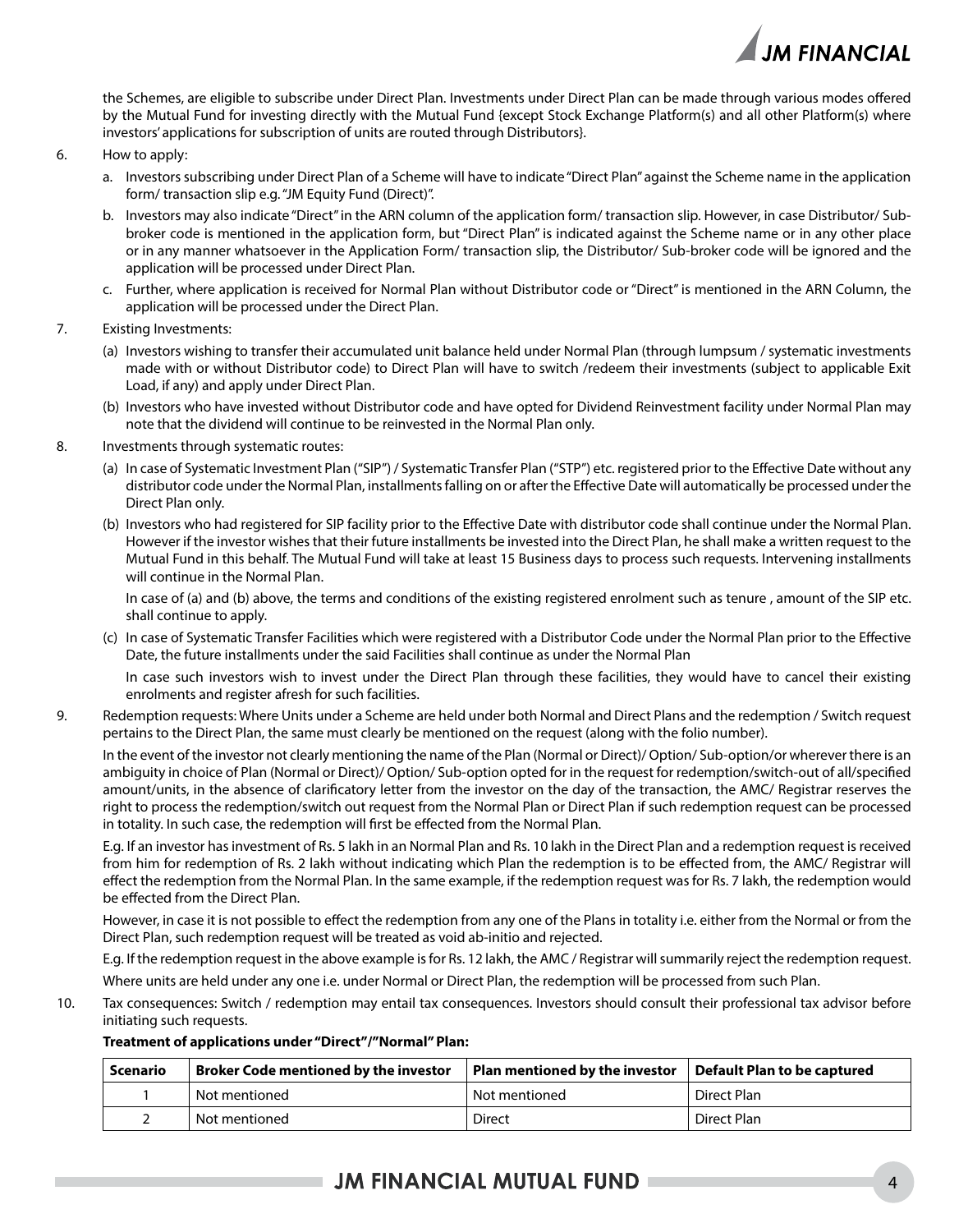

| Scenario | <b>Broker Code mentioned by the investor</b> | Plan mentioned by the investor | <b>Default Plan to be captured</b> |
|----------|----------------------------------------------|--------------------------------|------------------------------------|
| ٩        | Not mentioned                                | Normal                         | Direct Plan                        |
| 4        | Mentioned                                    | <b>Direct</b>                  | Direct Plan                        |
|          | <b>Direct</b>                                | Not mentioned                  | Direct Plan                        |
| 6        | <b>Direct</b>                                | Normal                         | Direct Plan                        |
|          | Mentioned                                    | Normal                         | Normal Plan                        |
| 8        | Mentioned                                    | <b>Not Mentioned</b>           | Normal Plan                        |

In cases of wrong/ invalid/ incomplete ARN codes mentioned on the application form, the application shall be processed under Normal Plan. The AMC shall contact and obtain the correct ARN code within 30 calendar days of the receipt of the application form from the investor/ distributor. In case, the correct code is not received within 30 calendar days, the AMC shall reprocess the transaction under Direct Plan from the date of application without any exit load.

### **C) Exchange Platforms:**

SEBI vide its Circular No. SEBI/IMD/CIR No. 11/183204/2209 dated November 13, 2009 had facilitated transactions in Mutual Fund schemes through the stock exchanges infrastructure. Also, vide Circular No. CIR/IMD/DF/17/2010 dated November 09, 2010, SEBI had permitted routing of Mutual Fund transactions through the clearing members of the registered stock exchanges and Depository Participants of registered Depositories. In view of this and in order to increase the network and enhance the level of service to the investors of JM Financial Mutual Fund, the Boards of JM Financial Asset Management Limited (the "AMC") and JM Financial Trustee Company Private Limited (the "Trustees") decided to offer an alternate platform to facilitate purchase (subscription) and redemption (repurchase) of units of all the eligible schemes of the Mutual Fund. This facility is offered in terms of the aforesaid SEBI circular and the guidelines issued by National Stock Exchange of India Ltd. (NSE) and BSE Ltd. (BSE) in this regard.

### **Following are the exchange platforms through which investors can subscribe/redeem the units of certain schemes:**

- a) Mutual Fund Service System (MFSS) introduced by NSE.
- b) BSE Stock Exchange Platform (BSE StAR MF) introduced by BSE.

### **Features of the MFSS introduced by NSE:**

- a) MFSS is an online order collection system provided by NSE to its eligible members for placing subscription or redemption orders on the MFSS, based on orders received from the investors.
- b) MFSS has been designed to provide a confirmation slip of the order(s) entered, which would be deemed to be the time of receipt of application for the purpose of determining the applicability of NAV.
- c) MFSS facility shall be subject to such operating guidelines as may be issued by NSE from time to time.

### **Features of the BSE StAR MF introduced by BSE:**

- a) The trading member of BSE can facilitate investors to subscribe and redeem the mutual fund units using their existing network and order collection mechanism provided by BSE.
- b) The transactions carried out on the BSE platform shall be subject to such guidelines as may be issued by BSE and also SEBI (Mutual Funds) Regulations, 1996 and circulars/guidelines issued thereunder from time to time.
	- 1) Basic points to be noted by the investors:
- **i) Who can avail of this facility and is it available for all modes//options of investment?:**
- This facility is available for purchase (subscription) and redemption (repurchase) of units of the eligible schemes to the existing and new investors. The list of schemes is subject to change from time to time.
- This facility is available only to Corporate investors, individuals, HUF and Minors acting through a guardian, who are Resident in India.
- This facility is not available to Societies/Trusts/Overseas Corporate Bodies (OCBs)/Partnership Firms, etc.
- Dividend Reinvestment sub-option shall not be available to investors for transacting through stock exchange in demat form.
- This facility is not available for switching of units or facilities like SWP/STP.
- Currently, this facility can be availed only for the purpose of redemption, in case of Direct Plans. As and when permitted by the Exchanges, this facility may also be available for purchase (subscription).

#### **ii) Whom should the investor approach for transacting in units of the eligible schemes of the Mutual Fund?:**

The investor has to approach a trading member of NSE and BSE who are registered with Association of Mutual Funds in India (AMFI) as Mutual Fund Advisors and who are empanelled as a distributor with the AMC and also registered with NSE and BSE as Participants ("AMFI certified stock exchange brokers") for MFSS and BSE StAR Platform.

#### **Option for holding the units:**

Units shall be allotted in physical form or dematerialised form as per the request of the investor.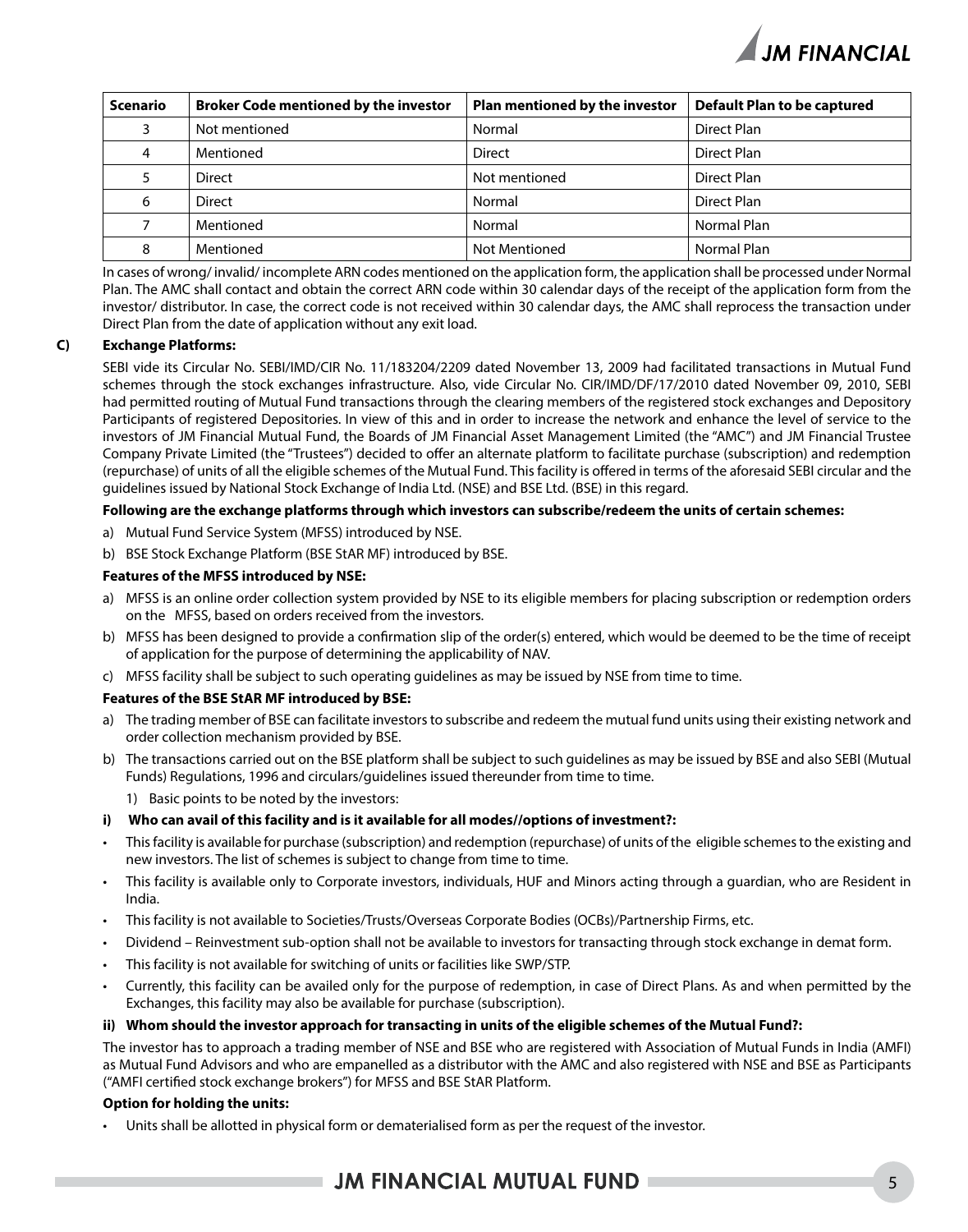

- Investors have an option to hold the units in physical or dematerialized form.
- International Security Identification Number (ISIN) in respect of each plans/options of the schemes have been created and admitted in the National Securities Depository Ltd. ("NSDL") and Central Depository Services (India) Ltd. ("CDSL").

Investors will have to comply with Know Your Customer (KYC) norms as prescribed by BSE/NSE/ CDSL/ NSDL and the Mutual Fund to participate in this facility.

The Mutual Fund will not be in a position to accept any request for transactions or service requests in respect of units bought under this facility in demat mode.

In case of availing this facility for the New Fund Offers (NFOs), the units will be allotted directly to the investors by the Registrar and Transfer Agent (RTA). Also, NFO refunds will be made directly to the bank account of the investors by the RTA.

Investors should get in touch with Investor Service Centres (ISCs) of the Mutual Fund for further details.

For any complaints or grievances against the Eligible Stock Broker with respect to the transactions done through the stock exchange infrastructure, the investor should contact either the concerned Eligible Stock Broker or the investor grievance cell of the respective stock exchange.

The Trustee of the Mutual Fund reserves the right to change/modify the features of this facility or discontinue this facility at a later date.

### **FACILITATING TRANSACTIONS IN THE SCHEMES OF THE FUND THROUGH STOCK EXCHANGE MECHANISM:**

SEBI vide its Circular Nos. CIR/MRD/DSA/32/2013 dated October 4, 2013 and CIR/MRD/DSA/33/2014 dated December 9, 2014, has permitted Mutual Fund Distributors (MF Distributors) to use National Stock Exchange (NSE) and Bombay Stock Exchange (BSE), recognized stock exchange infrastructure for transacting units directly from Mutual Fund/Asset Management Companies on behalf of their clients.

Pursuant to the above, the following guidelines shall be applicable for transactions executed in the open ended schemes of the Fund through MF Distributors via the Stock Exchange Mechanism offered by BSE:

- 1. MF Distributor registered with Association of Mutual Funds in India (AMFI) and who has been permitted by Bombay Stock Exchange ("the Exchange"), will be eligible to use "BSE StAR MF" platform to purchase/redeem/switch units of the eligible schemes, on behalf of their clients, directly from the Fund through online - non-demat mode and/or demat mode. The BSE platform is currently also available for Systematic Investment Plans (SIPs). The platform will accept Systematic Transfer Plan (STP) and Systematic Withdrawal Plan (SWP) as and when it is started by BSE.
- 2. MF distributors shall not handle pay out/pay in of funds as well as units on behalf of the investor/ AMC. 'Pay in' will be directly received from the investor's account by Indian Clearing Corporation Limited (ICCL) of BSE, in its name through any of the payment modes i.e. Cheque/Demand Draft (DD), RTGS/NEFT, Netbanking, OTM (One Time ACH Debit Mandate) or any other mode of authorized Banking Channels. The 'Pay - out' will be directly made to the investor by the Registrar/AMC, for nondemat mode. For demat mode, the pay-out for redemption will be directly made to the ICCL.
- 3. **i. Purchase of units in Demat mode:** In case of purchase in demat mode, the units will be credited into the ICCL account for onward transfer to the investor's account.

**ii. Purchase of units in Non – Demat Mode:** In case of non-demat mode, the Registrar will intimate the allotment details to the investor directly by emailing/issuing the physical statement of accounts or through the monthly Consolidated Account Statement (CAS).

**iii. Redemption of units in Demat mode:** In case of redemption in demat mode, the investor has to approach his/her/their MF Distributor / Depository Participant (DP) registered with BSE platform and submit the Redemption Request Form (RRF) / Delivery Instruction Slip (DIS). The DP in turn will intimate the Exchange and the exchange shall intimate the RTA for further processing of the redemption request.

**iv. Redemption of units in Non - Demat mode:** In case of non-demat mode, the redemption order will be placed on BSE platform and BSE shall communicate the same to the RTA for redemption proceeds.

- 4. Switch transaction requests can be placed for units which are held in demat as well as in non-demat mode.
- 5. In case of payment of redemption proceeds by the Fund/its Registrar to ICCL, the same shall be treated as valid discharge for the Fund/JM Financial Asset Management Limited ("JMF AMC") of its obligation of payment of redemption proceeds to the investor. For purchase of units in demat mode, crediting units into the Clearing Corporation's account shall discharge the Fund/JMF AMC of its obligation to allot units to the investor.
- 6. In case of Dividend Payout/Reinvestment of units for demat and non-demat cases, the RTA shall process the same and remit/credit directly into the investor's/beneficiary's accounts.
- 7. The investors are requested to note that the allotment of NAV will be based on the time stamping of transaction and receipt of Funds into the account of the respective schemes of the AMC from the Clearing Corporation within the overall guidelines of SEBI on the matter. Payment to the Clearing Corporation will not entitle the investor for the NAV until the same is transferred into the AMC's scheme account by the ICCL, before the cut – off time, if the amount of each transaction is Rs. 2 lac or more per investor, per scheme, per Business Day, including all purchase cases of Liquid Fund irrespective of the amount. The redemption request shall be accepted by the Exchange upto the cutoff time i.e. 3 p.m. only, failing which the request shall be rejected/processed with the NAV applicable for the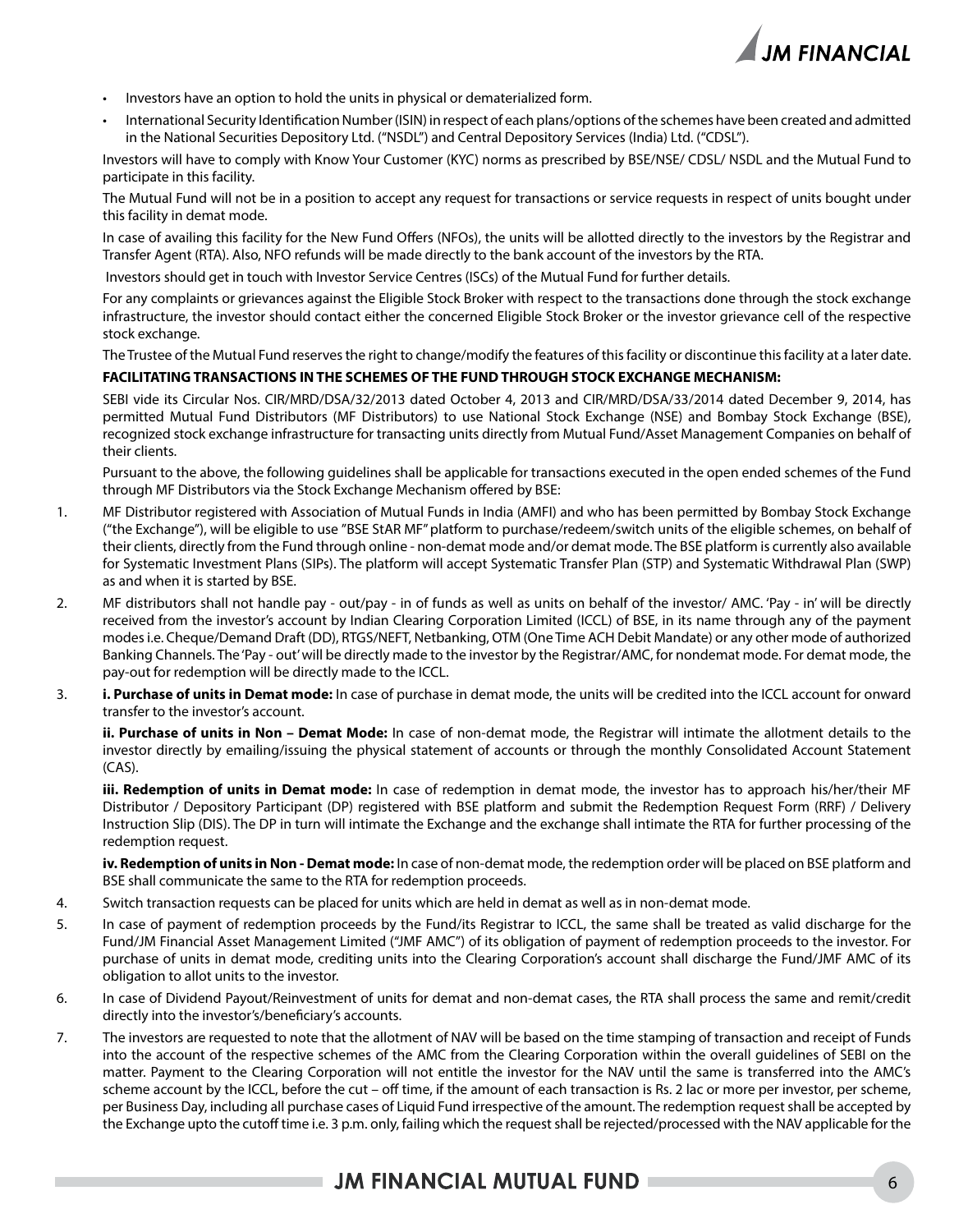

next permissible day.

- 8. The Exchange shall act as the Point of Acceptance only for the purpose of time stamping of the transaction and reporting thereof but not for collection of funds from the investor and transfer to the AMC.
- 9. The Mutual Fund Distributors are permitted to handle the transactions of only their clients, through the above platform.
- 10. The facility of transacting in the Fund's schemes through BSE StAR MF Platform is available through the BSE, subject to such operating guidelines, terms and conditions as may be prescribed by BSE/ SEBI and JMF AMC from time to time.

For transacting units on the BSE platform, the registration of the mobile no. and/or email id of the investor is compulsory.

Currently, BSE does not provide the facility for non-financial transactions. However, BSE is hereby authorised to accept the same as and when they start this facility.

All the authorised offices of BSE and BSE StAR MF platform shall be considered as the Official Point of Acceptance (OPA) of the Mutual Fund in accordance with SEBI Circular No. SEBI/IMD/CIR No.11/78450/06 dated October 11, 2006 and conditions stipulated in SEBI Circular dated November 13, 2009.

### **D) LIQUIDITY**

All Schemes will offer units for sale and repurchase at NAV based prices on all business days.

#### **JM Tax Gain Fund :**

- i) Purchase of units will be on all Business Days
- ii) Redemption of units

Units under the Scheme can be redeemed on every Business Day at the Redemption Price after a lock-in period of three years from the date of allotment. Repurchase facility will be available to the Unitholders subject to the completion of the lock-in period.

Lock-in period – The Scheme is open for continuous redemption subject to the completion of a lock-in period of 3 years from the date of allotment of units, as prescribed in the ELSS Guidelines. It may, however, be noted that, in the event of the death of the Unit Holder, the nominee or legal heir, (subject to production of requisite documentary evidence to the satisfaction of the AMC) as the case may be, shall be able to redeem the investment only after the completion of one year, or any time thereafter, from the date of allotment of units to the deceased Unit Holder.

The Trustee reserves the right to change the lock-in period prospectively from time to time, in the event of amendment(s) in the ELSS Guidelines with respect to the lock-in period.

### **E) BENCHMARK**

The performance of the Schemes will be benchmarked as follows

| <b>Scheme</b>               | <b>Index</b>                      |
|-----------------------------|-----------------------------------|
| JM ARBITRAGE ADVANTAGE FUND | CRISIL LIQUID FUND INDEX          |
| <b>JM BALANCED FUND</b>     | <b>CRISIL BALANCED FUND INDEX</b> |
| <b>JM BASIC FUND</b>        | BSE 200 INDEX                     |
| JM CORE 11 FUND             | <b>BSE SENSEX</b>                 |
| <b>JM EOUITY FUND</b>       | <b>BSE SENSEX</b>                 |
| JM MULTI STRATEGY FUND      | <b>BSE 500</b>                    |
| JM TAX GAIN FUND            | <b>BSE 500</b>                    |

In terms of SEBI Circular No. MFD/CIR/01/ 071/02 dated 15th April 2002 the AMC and Trustees may change the Benchmark Index or select an additional Benchmark Index after recording adequate justification for carrying out such change. However, change of Benchmark Index and/or selecting additional Benchmarks Index would be done in complete compliance of the relevant guidelines of SEBI in this regard. Further, in terms of SEBI Circular No. MFD/CIR/1 6/400/02 dated 26th March 2002; the performance of the Schemes will be benchmarked and reviewed at the meetings of the Board of the AMC/Trustees.

### **F) TRANSPARENCY/NAV DISCLOSURE**

NAVs will be determined at the close of every business day and disclosed on the websites of the Mutual Fund/ AMFI. Schemes will disclose details of its portfolio on a half yearly basis. As presently required under the Regulations, a complete statement of the Scheme's portfolio will be published by the Mutual Fund as an advertisement in a newspaper within one month from the close of each half year (i.e. March 31st & September 30th) or mailed to the Unit holders.

### **G) LOAD STRUCTURE AND TRANSACTION CHARGES**

Entry load is NIL for all the schemes.

In accordance with the requirements specified by the SEBI circular no. SEBI/IMD/CIR No.4/1 68230/09 dated June 30, 2009, no entry load will be charged for purchase / additional purchase / switch-in accepted by the Fund with effect from August 1, 2009. Similarly, no entry load will be charged with respect to applications for registrations under Systematic Investment Plan/ Systematic Transfer Plan /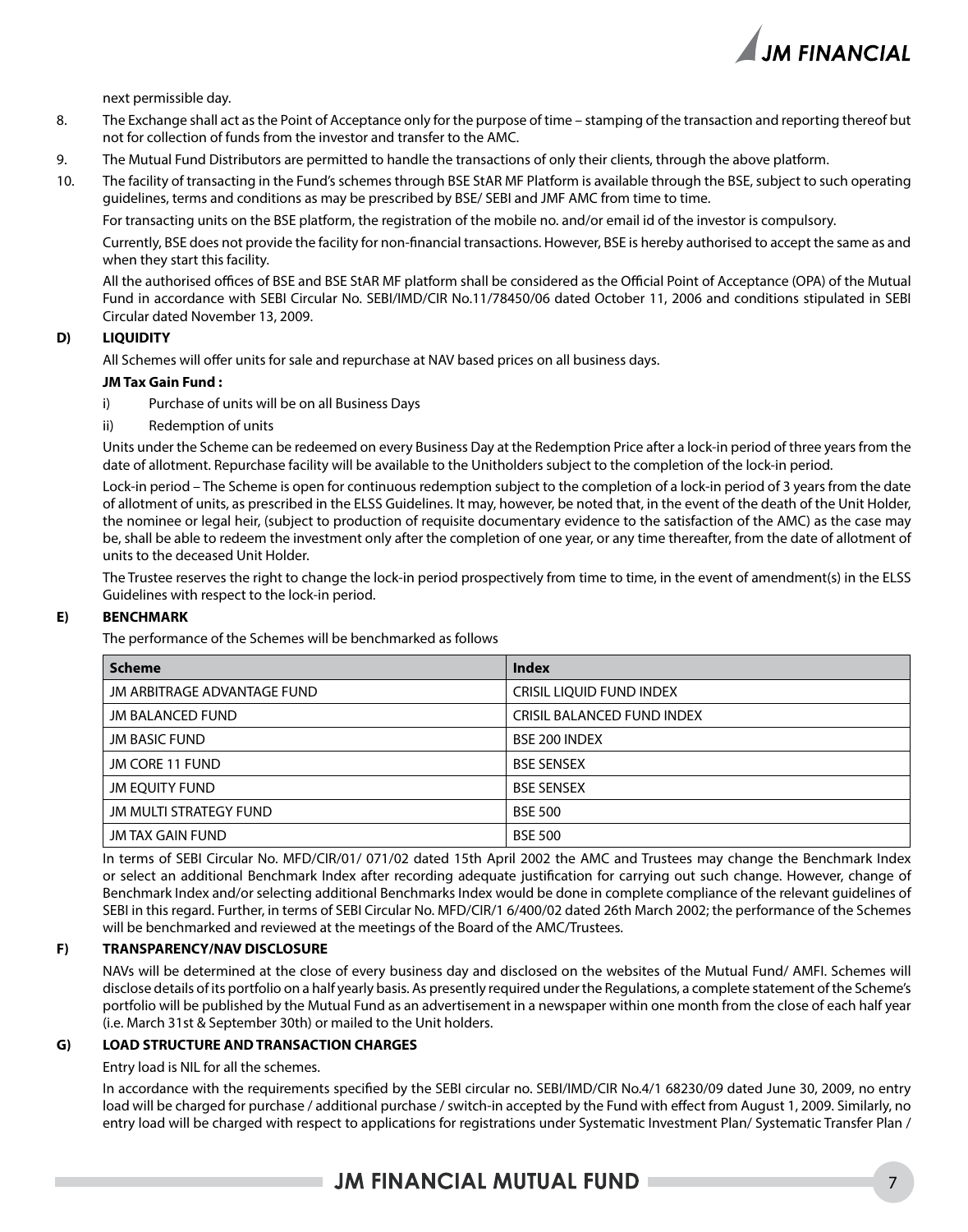

accepted by the Fund with effect from August 1, 2009.

**The upfront commission on investment made by the investor, if any, shall be paid to the ARN Holder (AMFI registered Distributor) directly by the investor, based on the investor's assessment of various factors including service rendered by the ARN Holder.**

Pursuant to SEBI Circular No. Cir/ IMD/ DF/1 3/2011 dated August 22, 2011, JM Financial Asset Management Ltd. (the "AMC") shall deduct the transaction charges of Rs.100 / Rs.150 on purchase / subscription received through the distributor/ agent, who have opted to receive the transaction charges.

Pursuant to SEBI circular No. Cir/IMD/DF/21/2012 dated September 13, 2012, effective November 1, 2012 distributors shall also have the option to either opt in or opt out of levying transaction charges, based on type of the product.

### **Exit Load/Contingent Deferred Sales Charge ("CDSC")**

With effect from August 1, 2009, exit load/ CDSC (if any) charged to the Unitholder by the Fund, up to 1% of the redemption value shall be retained by each of the Schemes in a separate account and will be utilized for payment of commissions to the ARN Holder and to meet other marketing and selling expenses. Any balance shall be credited to the Scheme.

### **The current exit load structure is as below:**

| Scheme Name                                                                                | <b>Exit Load</b> | Lock-in periods* |
|--------------------------------------------------------------------------------------------|------------------|------------------|
| All open ended equity schemes (except JM Arbitrage Advantage Fund<br>and JM Tax Gain Fund) | 1.00%            | 3 Months         |
| JM Arbitrage Advantage Fund                                                                | 0.50%            | 30 days          |
| JM Tax Gain Fund                                                                           | <b>NIL</b>       | Refer Note 1     |

\*The exit load shown in the above table are applicable for allotment of units for investment made through fresh purchases/switch-in/ shift-in or through respective SIP/STP/SWP Instalments out of the fresh registration effected during the period when above exit load rates are applicable. The exit loads are subject to change at any time. Hence, all Investors are advised to check the current exit load from the nearest Investor Service Centers before investment.

**Note 1:** JM Tax Gain Fund falls in the ELSS category and is eligible for tax benefits under section 80C of Income Tax Act. There is a lock-in period of 3 years under the Scheme.

No exit load for inter and intra equity switches except in case of (i) switches by SIP/STP investors within 24 months (for cases registered from 4.1 .2008 up to 2.10.2008) and with in 12 months (for cases registered upto 3.1 .2008) of respective SIP/STP installments (ii) switches by STP investors (for cases registered w.e.f 3.10.2008) within 24 months of respective STP installments (iii) switches by SIP investors (for cases registered w.e.f 3.10.2008) within 12 months of respective SIP installments (iv) switches to/from JM Arbitrage Advantage Fund to any equity schemes.

The Repurchase Price however, will not be lower than 93% of the NAV, and the Sale Price will not be higher than 107% of the NAV, provided that the difference between the Repurchase price and Sale price at any point in time shall not exceed the permitted limit as prescribed by SEBI from time to time which is presently 7% calculated on the Sale Price.

It is clarified that applicable exit load, if any, will be charged for redemptions/ switch outs of the scheme (i.e. at portfolio level) before the completion of the stipulated load/lock-in period. The stipulated load/lock-in period will be reckoned from the date of allotment of units for a particular transaction in the scheme (i.e. at portfolio level) till the date of redemption/switch out from that scheme, irrespective of the number of intra-scheme switches by the investor between the aforementioned two dates (e.g switches between plans/sub-plans/options/sub-options within the scheme having the same portfolio). However, Government levies eg. STT (wherever applicable) will continue to be deducted for every intra-scheme switch-out /redemption transactions.

#### **In case of JM Tax Gain Fund**

As per the ELSS guidelines, in calculating the repurchase price, the Mutual Fund shall take into account the unrealised appreciation in the value of the investment of the funds of a plan to the extent they deem fit provided that it shall not be less than 50% of such unrealised appreciation. While calculating the repurchase price, the Mutual Fund may deduct such sums as are appropriate to meet management, selling and other expenses including realization of assets and such sums shall not exceed 5% p.a. of the average Net Asset Value of a plan. The Fund will adhere to such guidelines / notifications / circulars issued by SEBI / CBDT / any other regulatory authority in this regard.

### **Load exemptions, if any:**

The AMC will not charge exit load for a Fund of Funds Scheme investing in the scheme.

### **Bonus units and units allotted on reinvestment of dividend**

In accordance with SEBI Circular SEBI/IMD/CIR No. 14/120784/08 dated March 18,2008, the AMC shall not charge entry as well as exit load on Bonus units and on units allotted on reinvestment of Dividend.

**The investor is requested to check the prevailing load structure of the scheme on the website of the Mutual Fund before investing.**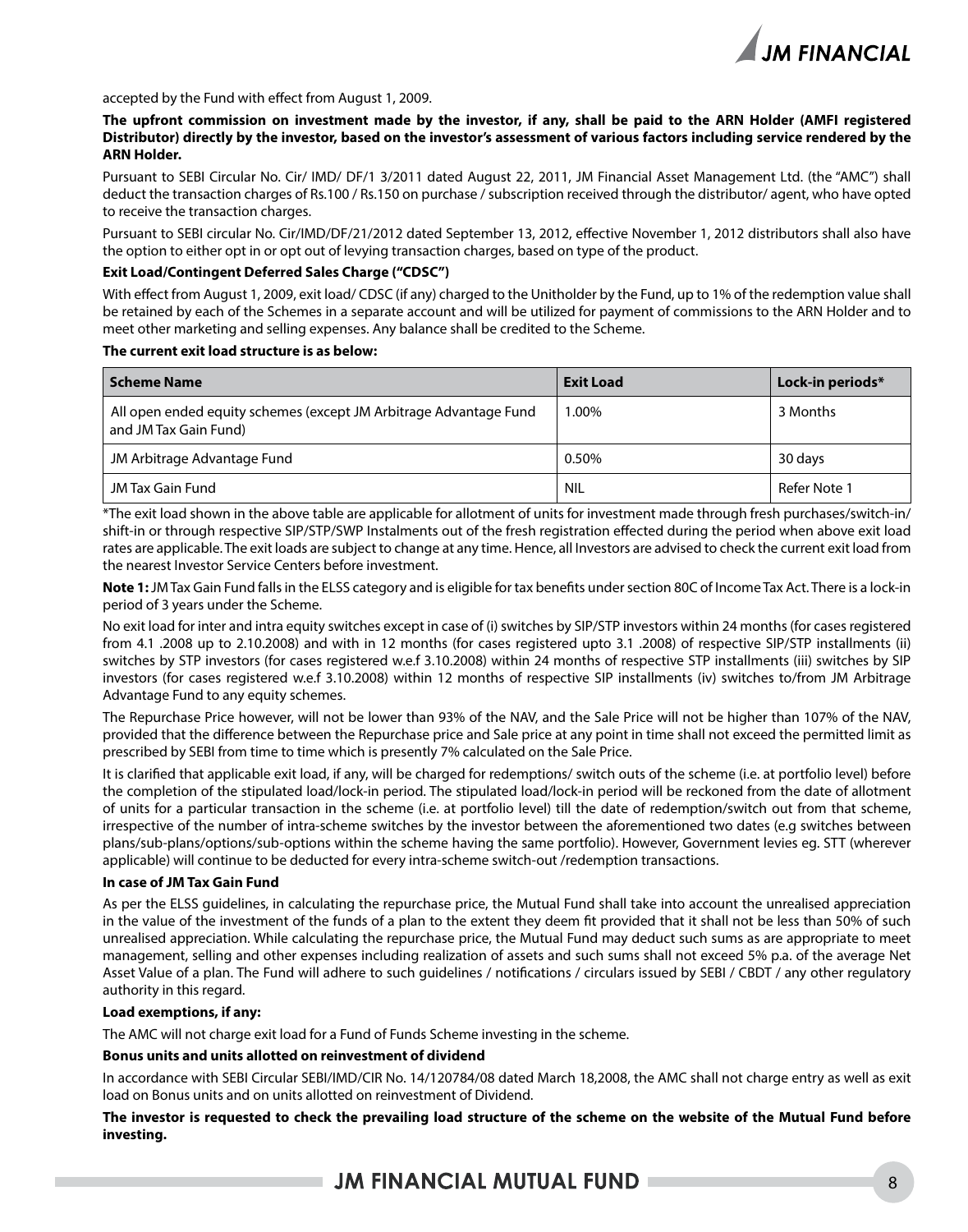

### **Load in case of Direct Plan:**

No exit load shall be charged for any switch of investments between Normal Plan (whether the investments were made before or after the Effective Date) and Direct Plan within the same scheme. The applicable exit load, if any, will be charged for redemptions/ switch outs of the scheme (i.e. at portfolio level) before the completion of the stipulated load/ lock-in period. The stipulated load/ lock-in period will be reckoned from the date of allotment of units for a particular transaction in the scheme (i.e. at portfolio level) till the date of redemption / switch out from that scheme, irrespective of the number of intra-scheme switches by the investor between the aforementioned two dates (e.g. switches between plans/sub-plans/options/sub-options within the scheme having the same portfolio)

The extant provisions of applicability of load on redemptions/ switches from one Scheme to another will continue to be applicable.

#### **CHANGE IN LOAD STRUCTURE**

The Trustee reserves the right to modify/alter the load structure and may decide to charge an exit load or a combination of exit loads (i.e. slabs of load based on tenure of holding) on the Units with prospective effect, subject to the maximum limits as prescribed under the SEBI Regulations. At the time of changing the load structure, the AMC shall take the following steps:

- a) The addendum detailing the changes shall be attached to Scheme Information Documents and Key Information Memoranda. The addendum will be circulated to all the distributors so that the same can be attached to all Scheme Information Documents and Key Information Memoranda already in stock. The addendum shall also be part of the newsletter sent to the Unitholders, immediately after the changes.
- b) Arrangements shall be made to display the changes/modifications in the Scheme Information Document in the form of a notice in all the JM ISCs' and distributors' offices.
- c) The introduction of the exit load alongwith the details shall be stamped in the acknowledgement slip issued to the investors on submission of the application form and may also be disclosed in the statement of accounts issued after the introduction of such load.
- d) The Fund shall arrange to display a notice in the JM ISCs at least 1 (one) day before the change of the then prevalent load structure.
- e) The AMC/ Fund will display the notice on its website.

### **DEDUCTION OF TRANSACTION CHARGES FOR INVESTMENTS THROUGH DISTRIBUTORS/AGENTS:**

Vide its Circular No. Cir/ IMD/ DF/13/ 2011 dated August 22, 2011, SEBI has permitted Asset Management Companies (AMCs) to deduct transaction charges per subscription of Rs. 10,000/- and above and the same be paid to the distributors of the Mutual Fund products. In accordance with the said circular, the AMC shall deduct the Transaction Charges on purchase / subscription received from first time mutual fund investors and investor other than first time mutual fund investors through the distributor/ agent (who have opted to receive the transaction charges) as under:

| <b>Description</b>                                                                                                                                                                                                                                                                                                                                                                                   | <b>First Time Mutual Fund Investor</b> | <b>Investor other than First Time</b> |
|------------------------------------------------------------------------------------------------------------------------------------------------------------------------------------------------------------------------------------------------------------------------------------------------------------------------------------------------------------------------------------------------------|----------------------------------------|---------------------------------------|
|                                                                                                                                                                                                                                                                                                                                                                                                      | (across Mutual Funds)                  | <b>Mutual Fund Investor</b>           |
| Lump sum subscription of Rs. 10,000 and above                                                                                                                                                                                                                                                                                                                                                        | Transaction charges will be Rs. 150/-  | Transaction charges will be Rs. 100/- |
| case of investments through Systematic Transaction charges will be Rs. 150/- or Rs. 100/- as may be applicable as<br>-In<br>Investment Plan (SIP), if the total commitment (i.e.   mentioned above. The Transaction Charges shall be deducted in 4 equal<br>amount per SIP installment x No. of installments) installments, from the 2nd to the 5th installment.<br>amounts to Rs. 10,000/- or more. |                                        |                                       |

Investors may note that distributors have an option to opt in or opt out of charging the transaction charge. Pursuant to SEBI circular no. Cir/IMD/DF/21/2012 dated September 13, 2012, effective November 1, 2012 distributors shall also have the option to either opt in or opt out of levying transaction charges, based on type of the product.

Transaction charges shall not be deducted for:

- (a) purchases /subscriptions for an amount less than Rs. 10,000/-;
- (b) transaction other than purchases/ subscriptions relating to new inflows, such as Switch, Systematic Transfer Plan (STP), etc.
- (c) purchases/ subscriptions made directly with the Fund (i.e. not through any distributor/agent).
- (d) Transactions, wherein the concerned distributor has not opted-in for transaction charges.
- (e) Transactions done through Stock Exchange platform.

It is also clarified that minimum investment criteria shall be monitored at the gross investment amount level (i.e. amount before deducting transaction charges).

### **H) CHOICE OF INVESTMENT PLANS/OPTIONS:**

The Schemes offer investors two options viz., Dividend option and Growth option

The Dividend option will offer investors the facilities of: (a) Dividend Payout, (b) Dividend Reinvestment

The options under the Scheme will have a common portfolio.

Minimum Investment Amount, Options and Sub-Options under the respective schemes and the Default options (in case an investor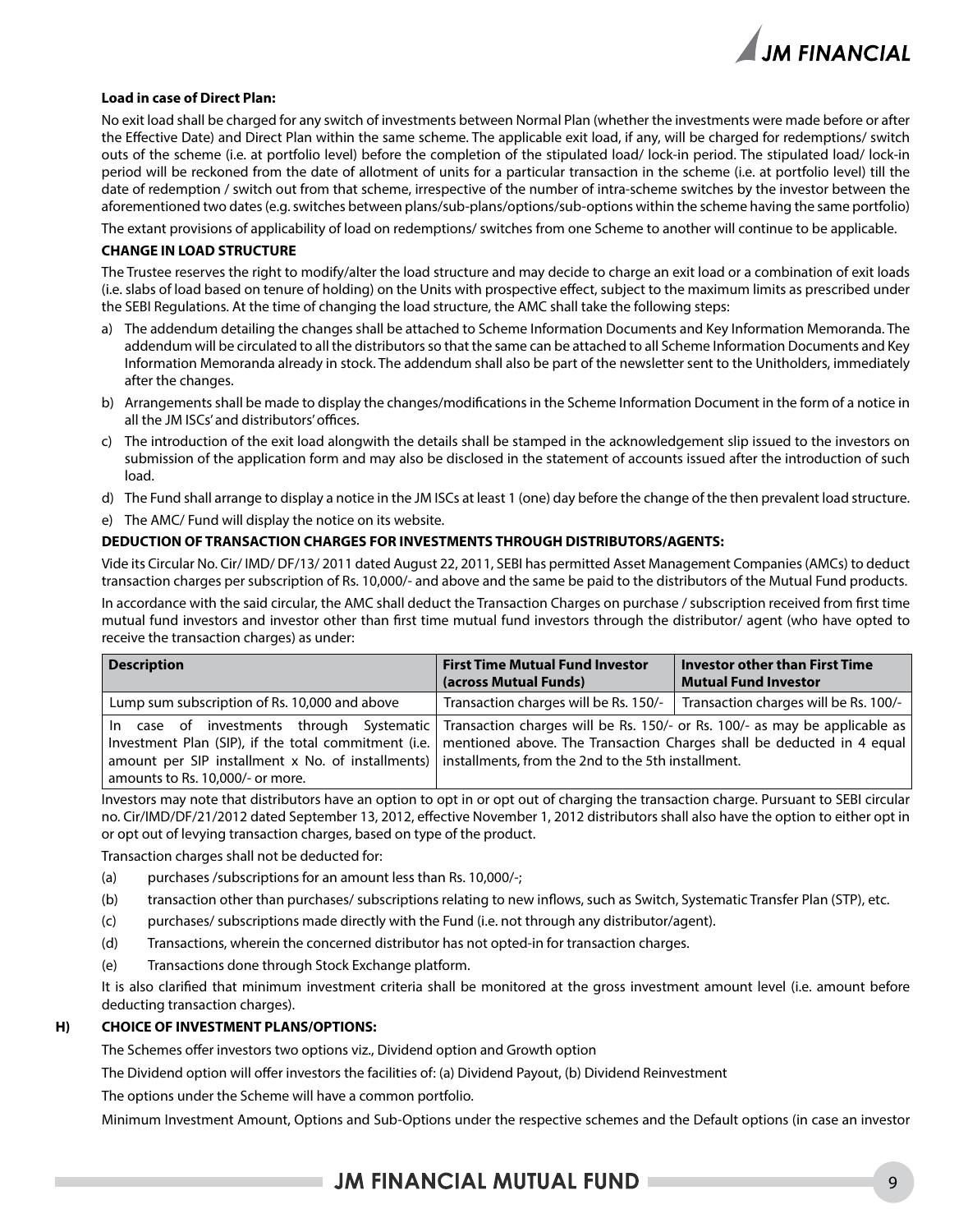

fails to specify his preference) for each of the Schemes would be as under:

|                |                    | <b>Currently available facilities</b> |               |                                     |                                     | <b>Default Plan/Option/Sub-Option</b> |                                 |                                     |           |
|----------------|--------------------|---------------------------------------|---------------|-------------------------------------|-------------------------------------|---------------------------------------|---------------------------------|-------------------------------------|-----------|
| Sr.<br>no.     | <b>Schemes</b>     | Min. investment<br>amt.               | Plan          | <b>Options</b>                      | <b>Sub Options</b>                  | <b>Default</b><br>Plan                | <b>Default</b><br><b>Option</b> | <b>Default Sub</b><br><b>Option</b> |           |
|                |                    |                                       |               | Dividend                            | Payout <sup>55</sup> / Reinvestment |                                       | Dividend                        | Reinvestment                        |           |
|                |                    |                                       |               | Growth                              |                                     |                                       |                                 |                                     |           |
|                |                    |                                       |               | Monthly Dividend Option             |                                     |                                       |                                 |                                     |           |
|                |                    |                                       |               | Quarterly Dividend Option           |                                     |                                       |                                 |                                     |           |
|                |                    |                                       |               | Half Yearly Dividend Option         | Payout <sup>55</sup> / Reinvestment |                                       | Dividend                        | Reinvestment                        |           |
|                |                    |                                       |               | Annual Dividend Option              |                                     |                                       |                                 |                                     |           |
|                |                    |                                       |               | Bonus#                              | <b>Principal Units</b>              |                                       |                                 |                                     |           |
|                |                    |                                       |               | Annual Bonus#                       | <b>Principal Units</b>              |                                       |                                 | Principal                           |           |
|                |                    |                                       |               | Half Yearly Bonus#                  | <b>Principal Units</b>              |                                       | <b>Bonus</b>                    | Units                               |           |
|                | JM -<br>Arbitrage  | Rs. 5000/-                            |               | Quarterly Bonus#                    | <b>Principal Units</b>              | Direct                                |                                 |                                     |           |
| $\mathbf{1}$   | Advantage<br>Fund  |                                       |               | Dividend                            | Payout <sup>55</sup> / Reinvestment |                                       | Dividend                        | Reinvestment                        |           |
|                |                    |                                       |               | Growth                              |                                     |                                       |                                 |                                     |           |
|                |                    |                                       |               | Monthly Dividend Option             |                                     |                                       |                                 |                                     |           |
|                |                    |                                       |               | Quarterly Dividend Option           |                                     |                                       |                                 | Reinvestment                        |           |
|                |                    |                                       | <b>Direct</b> | Half Yearly Dividend Option         | Payout <sup>55</sup> / Reinvestment |                                       | Dividend                        |                                     |           |
|                |                    |                                       |               | Annual Dividend Option              |                                     |                                       |                                 |                                     |           |
|                |                    |                                       |               | Bonus#                              | <b>Principal Units</b>              |                                       | Bonus                           | Principal<br>Units                  |           |
|                |                    |                                       |               | Annual Bonus#                       | <b>Principal Units</b>              |                                       |                                 |                                     |           |
|                |                    |                                       |               | Half Yearly Bonus#                  | <b>Principal Units</b>              |                                       |                                 |                                     |           |
|                |                    |                                       |               | Quarterly Bonus#                    | <b>Principal Units</b>              |                                       |                                 |                                     |           |
|                |                    |                                       | Dividend      | Payout <sup>55</sup> / Reinvestment |                                     | Dividend                              | Reinvestment                    |                                     |           |
|                |                    |                                       |               | Growth                              |                                     |                                       |                                 |                                     |           |
|                |                    |                                       | Bonus#        | <b>Principal Units</b>              |                                     | <b>Bonus</b>                          | Principal                       |                                     |           |
|                |                    |                                       | Annual Bonus# | <b>Principal Units</b>              |                                     |                                       | Units                           |                                     |           |
|                |                    |                                       |               | Half Yearly Dividend*               | Payout <sup>55</sup> / Reinvestment |                                       | Dividend                        | Reinvestment                        |           |
|                |                    |                                       |               | Annual Dividend*                    | Payout <sup>55</sup> / Reinvestment |                                       |                                 |                                     |           |
|                |                    |                                       |               |                                     | Half Yearly Bonus#                  | <b>Principal Units</b>                |                                 | Bonus                               | Principal |
|                |                    |                                       |               |                                     | Quarterly Bonus#                    | <b>Principal Units</b>                |                                 |                                     | Units     |
|                |                    |                                       |               | Monthly Dividend*                   | Payout <sup>55</sup> / Reinvestment |                                       | Dividend                        | Reinvestment                        |           |
| $\overline{2}$ | <b>JM Balanced</b> |                                       |               | Quarterly Dividend*                 | Payout <sup>55</sup> / Reinvestment | Direct                                |                                 |                                     |           |
|                | Fund               | Rs. 5000/-                            |               | <b>Dividend</b>                     | Payout <sup>55</sup> / Reinvestment |                                       | Dividend                        | Reinvestment                        |           |
|                |                    |                                       |               | Growth                              |                                     |                                       |                                 |                                     |           |
|                |                    |                                       |               | Bonus#                              | <b>Principal Units</b>              |                                       |                                 | Principal                           |           |
|                |                    |                                       |               | Annual Bonus#                       | <b>Principal Units</b>              |                                       | <b>Bonus</b>                    | Units                               |           |
|                |                    |                                       | Direct        | Half Yearly Dividend*               | Payout <sup>55</sup> / Reinvestment |                                       |                                 |                                     |           |
|                |                    |                                       |               | Annual Dividend*                    | Payout <sup>55</sup> / Reinvestment |                                       | Dividend                        | Reinvestment                        |           |
|                |                    |                                       |               | Half Yearly Bonus#                  | <b>Principal Units</b>              |                                       | <b>Bonus</b>                    | Principal                           |           |
|                |                    |                                       |               | Quarterly Bonus#                    | <b>Principal Units</b>              |                                       |                                 | Units                               |           |
|                |                    |                                       |               | Monthly Dividend*                   | Payout <sup>55</sup> / Reinvestment |                                       |                                 |                                     |           |
|                |                    |                                       |               | Quarterly Dividend*                 | Payout <sup>55</sup> / Reinvestment |                                       | Dividend                        | Reinvestment                        |           |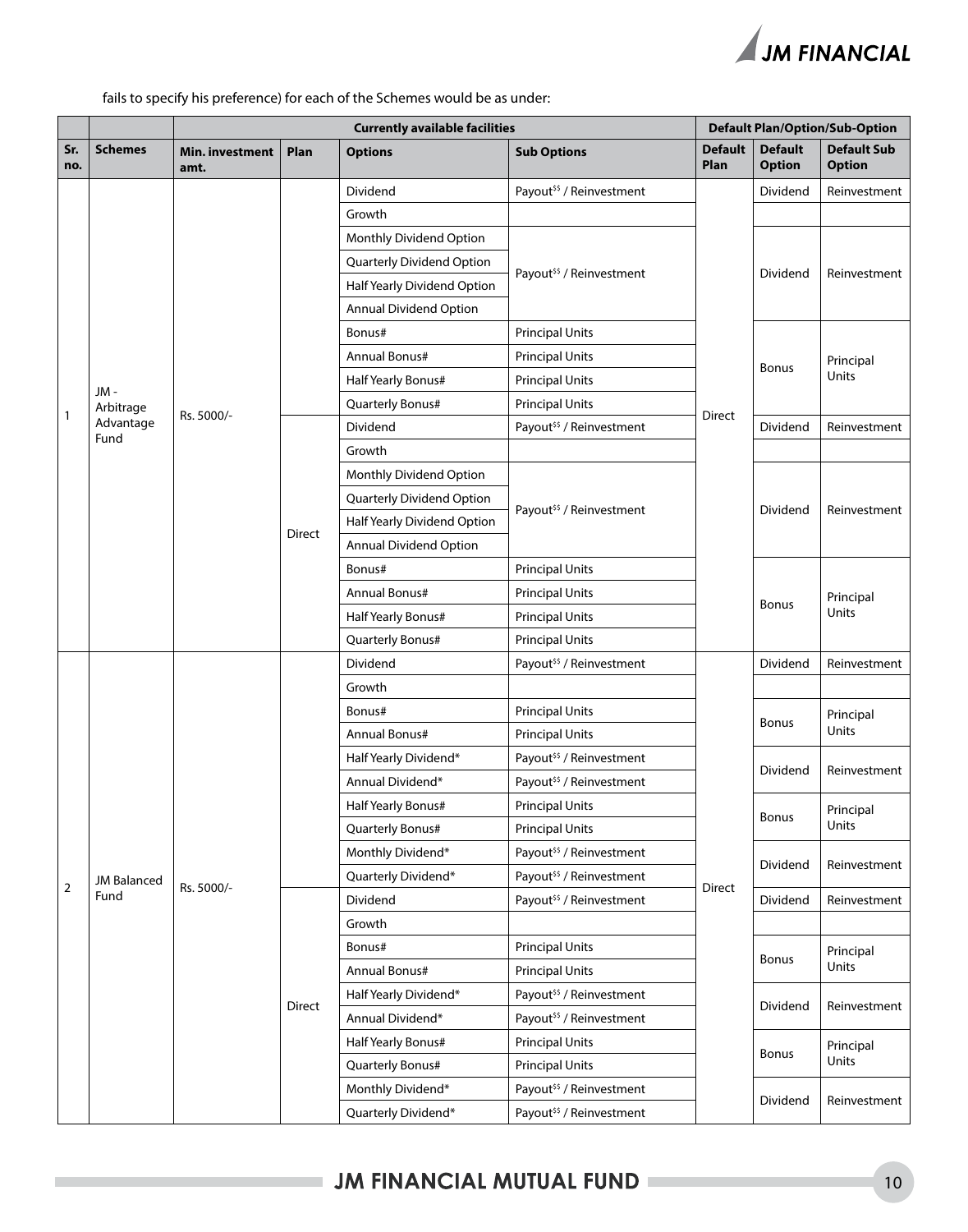

|                |                    |                                     |               | <b>Default Plan/Option/Sub-Option</b> |                                     |                                     |                                 |                                     |
|----------------|--------------------|-------------------------------------|---------------|---------------------------------------|-------------------------------------|-------------------------------------|---------------------------------|-------------------------------------|
| Sr.<br>no.     | <b>Schemes</b>     | <b>Min. investment</b><br>amt.      | Plan          | <b>Options</b>                        | <b>Sub Options</b>                  | <b>Default</b><br>Plan              | <b>Default</b><br><b>Option</b> | <b>Default Sub</b><br><b>Option</b> |
|                |                    |                                     |               | Dividend                              | Payout <sup>55</sup> / Reinvestment |                                     | Growth                          | Reinvestment                        |
|                | <b>JM Basic</b>    | Rs. 5000/-                          |               | Growth                                |                                     |                                     |                                 |                                     |
| 3              | Fund               |                                     | <b>Direct</b> | Dividend                              | Payout <sup>55</sup> / Reinvestment | <b>Direct</b>                       | Growth                          |                                     |
|                |                    |                                     |               | Growth                                |                                     |                                     |                                 | Reinvestment                        |
|                |                    |                                     |               | Dividend                              | Payout <sup>55</sup> / Reinvestment |                                     | Growth                          | Reinvestment                        |
| $\overline{4}$ | JM Core 11         | Rs. 5000/-                          |               | Growth                                |                                     | <b>Direct</b>                       |                                 |                                     |
|                | Fund               |                                     | <b>Direct</b> | Dividend                              | Payout <sup>55</sup> / Reinvestment |                                     | Growth                          | Reinvestment                        |
|                |                    |                                     |               | Growth                                |                                     |                                     |                                 |                                     |
|                |                    |                                     |               | Dividend                              | Payout <sup>55</sup> / Reinvestment |                                     | Dividend                        | Reinvestment                        |
|                |                    |                                     |               | Growth                                |                                     |                                     |                                 |                                     |
|                |                    | Rs. 5000/-                          |               | Monthly Dividend <sup>\$</sup>        |                                     | <b>Direct</b>                       | Dividend                        | Reinvestment                        |
|                | <b>JM Equity</b>   |                                     |               | Quarterly Dividend <sup>\$</sup>      |                                     |                                     |                                 |                                     |
|                |                    |                                     |               | Half Yearly Dividend <sup>\$</sup>    | Payout <sup>55</sup> / Reinvestment |                                     |                                 |                                     |
| 5              |                    |                                     |               | Annual Dividend <sup>s</sup>          |                                     |                                     |                                 |                                     |
|                | Fund               |                                     | <b>Direct</b> | Dividend                              | Payout <sup>55</sup> / Reinvestment |                                     | Dividend                        | Reinvestment                        |
|                |                    |                                     |               | Growth                                |                                     |                                     |                                 |                                     |
|                |                    |                                     |               | Monthly Dividend\$                    |                                     |                                     |                                 | Reinvestment                        |
|                |                    |                                     |               | Quarterly Dividend\$                  |                                     |                                     |                                 |                                     |
|                |                    |                                     |               |                                       | Half Yearly Dividend\$              | Payout <sup>55</sup> / Reinvestment | Dividend                        |                                     |
|                |                    |                                     |               |                                       | Annual Dividend\$                   |                                     |                                 |                                     |
|                |                    |                                     |               | Dividend                              | Payout <sup>55</sup> / Reinvestment |                                     | Growth                          | Reinvestment                        |
|                | <b>JM Multi</b>    | Rs. 5000/-                          |               | Growth                                |                                     |                                     |                                 |                                     |
| 6              | Strategy<br>Fund   |                                     |               | Dividend                              | Payout <sup>55</sup> / Reinvestment | Direct                              |                                 |                                     |
|                |                    |                                     | <b>Direct</b> | Growth                                |                                     |                                     | Growth                          | Reinvestment                        |
|                |                    |                                     |               | Dividend                              | Payout                              |                                     |                                 |                                     |
| $\overline{7}$ | <b>JM Tax Gain</b> | Rs. 500/- or in<br>multiples of Rs. |               | Growth                                |                                     |                                     | Growth                          |                                     |
|                | Fund               | 500/- each                          |               | Dividend                              | Payout                              |                                     |                                 | Payout                              |
|                |                    |                                     | (Direct)      | Growth                                |                                     |                                     | Growth                          |                                     |

\$\$ No dividend under Dividend Plan shall be distributed in cash even for those unitholders who have opted for payout where such dividend on a single payout is less than Rs.100/-. Consequently, such dividend (less than Rs.100/-) shall be compulsorily re-invested.

\*The starting NAV for Monthly, Quarterly, Half yearly and Annual dividend options will be the NAV of the corresponding dividend option of the respective plans of the Scheme, on the day of first purchase in the respective options as per applicable SEBI guidelines on uniform cut-off timings for applicability of NAV. Thereafter, separate NAVs will be calculated and published for each of the said options. Under these options, the Trustees of the Mutual Fund reserve the right to declare monthly, quarterly, half yearly and annual dividend in the Scheme, subject to availability of distributable surplus.

### **\$ In case of JM Equity Fund:**

The starting NAV for Monthly, Quarterly, Half yearly and Annual dividend options under JM Equity Fund stated above will be the NAV of the corresponding earliest dividend option of the respective scheme, on the day of first purchase in the respective options as per applicable SEBI guidelines on uniform cut-off timings for applicability of NAV. Thereafter, separate NAVs will be calculated and published for each of the said options.

Under these options, the Trustees of the Mutual Fund reserve the right to declare dividend in the respective dividend options of the Scheme, subject to availability of distributable surplus.

#In terms of AMFI Best Practice Guidelines Circular No. 58 dated May 19, 2015, the said Bonus Options have been discontinued. Accordingly, the Scheme shall have only Dividend Option and Growth Option. It has been deemed to discontinue fresh subscriptions through (fresh/ additional/switches/STP/SIP) under the Bonus Options of the said scheme. The outstanding units of the existing unit holders under the Bonus Option shall be continued (without allowing any fresh subscription from the unitholder) till all the units, under the Bonus Option/Plan of the said Scheme have been redeemed and subsequently, Bonus Option/Plan shall be closed. Accordingly, the existing and fresh SIP transactions under the Bonus Options of the above Scheme have been discontinued.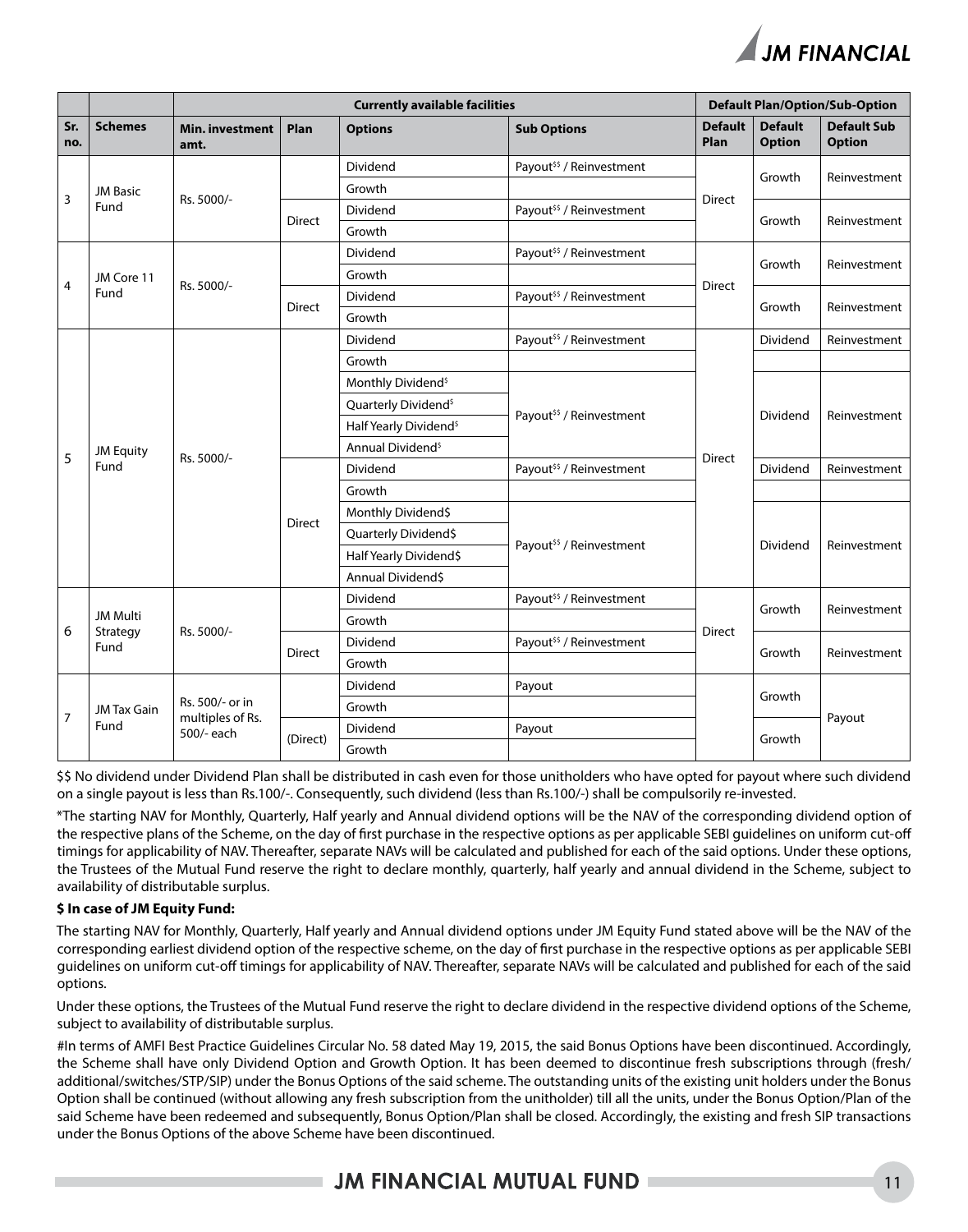

The Trustees to JM Financial Mutual Fund reserves the right to change/modify the above provisions at a later date.

It is clarified that the minimum investment is applicable at the respective Options/ Sub-options level i.e. Growth, Dividend and will be considered after taking into account permissible DD charges.

### **Default Option/ Sub-options:**

In case, an existing unit holder of a scheme makes an additional purchase in an existing folio held by him, where the scheme name is clearly mentioned but the name of the Plan/Option is not specified, the AMC may, at its discretion, allot units in the Plan/Option where he had made an investment in the past i.e. such Plan/Option of the Scheme will be treated as the Default Plan/Option, in the absence of specific instructions/ clarificatory letter from the unit holder, received on the date of the additional investment. Such investment would be subject to the load structure and lock-in of the respective default Plan/Option.

In case, the investor does not mention the name of the Plan/ Option/ Sub-option/or wherever there is an ambiguity in choice of Plan/ Option/ Sub-option opted for purchase/ switch application(s), the AMC/ Registrar may allot the units as per default Plans/ Options/ Sub-options, if no clarification letter is provided by the investor on the transaction date. However, in case of purchase application, the AMC/ Registrar at its discretion may allot the units based on the Plan/ Option/ Sub-option appearing on the respective payment instrument.

In case, there is complete ambiguity regarding the default Plans/ Options/ Sub-options, the application will be treated as invalid and will be summarily rejected.

In case, investor applies for dividend payout option, for the scheme which does not have dividend payout option, the application will be processed under dividend reinvestment option and investor will be allotted units accordingly.

### **Default Option for all SIP/STP-Out/SWP**

In case, the Investor does not mention the end date under the SIP/STP-out/SWP, the 1st of the subsequent month, after completing 30 days from the date of registration, will be considered as the default SIP/STP-out/SWP start date and the SIP/STP-out/SWP will be treated to have been opted on Perpetual basis. However, the facility on Perpetual Basis will also be subject to the other applicable terms and conditions set out elsewhere in this document.

### **Bonus Policy:**

- i) Under Bonus Option, the bonus units may be declared at the discretion of the Trustees, from time to time, based on the availability of distributable surplus, on the record date.
- ii) Bonus units will be issued by capitalizing net distributable surplus and the amount standing to the credit of the distributable reserves of the Bonus Option of the Scheme, as on the said record date.
- iii) In terms of SEBI Circular dated March 18, 2008, Bonus units shall not be subject to entry and exit load.

Investors are advised to consult their tax advisor to understand the tax implications for subscribing/redeeming in the units of Bonus Option of the aforesaid Schemes.

#### **Annual Bonus Option:**

Bonus units will be issued by capitalizing net distributable surplus and the amount standing to the credit of the distributable reserves of the Annual Bonus Option of the Scheme, as on the said record date.

However, the Schemes do not assure any targeted annual return/income nor any capitalization ratio.

The actual declaration of Bonus and ratio of Bonus Units and frequency thereof will, inter-alia, depend on availability of amount to the credit of reserves and /or availability of distributable surplus, calculated in accordance with SEBI (Mutual Funds) Regulations, 1996 and will be at the sole discretion of Trustees and the decision of Trustees shall be final in this regard.

### **I) PURCHASE/ MINIMUM APPLICATION AMOUNT**

Minimum amount of Rs.5,000/- per Plan / Option and in multiples of any amount thereafter in case of first time investments. For ongoing investments in an existing folio the investment would be Rs. 1,000/- and in multiples of any amount thereafter. There is no upper limit for investment. However, for JM Tax Gain Fund the minimum application amount is Rs. 500/- and in multiples of Rs. 500.

The minimum investment is applicable at the respective Plans/Sub-plans/Options/ Sub-options level i.e. Growth, Dividend and will be considered after taking into account permissible DD charges.

In case of purchase transactions, where there is a mismatch in the amounts on the Transaction Slip / Application Form and the payment instrument / credit received, the AMC may at its discretion allot the units for the lesser of the two amounts and refund / utilize the excess, if any, for any other transaction submitted by the same investor, subject to the fulfillment of other regulatory requirements for the fresh transaction.

Pursuant to Association of Mutual Funds in India (AMFI) Best Practice Guidelines Circular No. 48/2014-15 dated June 24, 2014, the investors are hereby informed that in case of fresh/additional purchases, if the name of a particular Scheme on the application form/ transaction slip differs from the name on the Cheque/Demand Draft (payment instrument), then JM Financial Asset Management Limited (the "AMC") shall process the application and allot units at the applicable Net Asset Value of the scheme mentioned in the application form/transaction slip duly signed by the investor, given that the same constitutes a valid legal document between the investor and the AMC.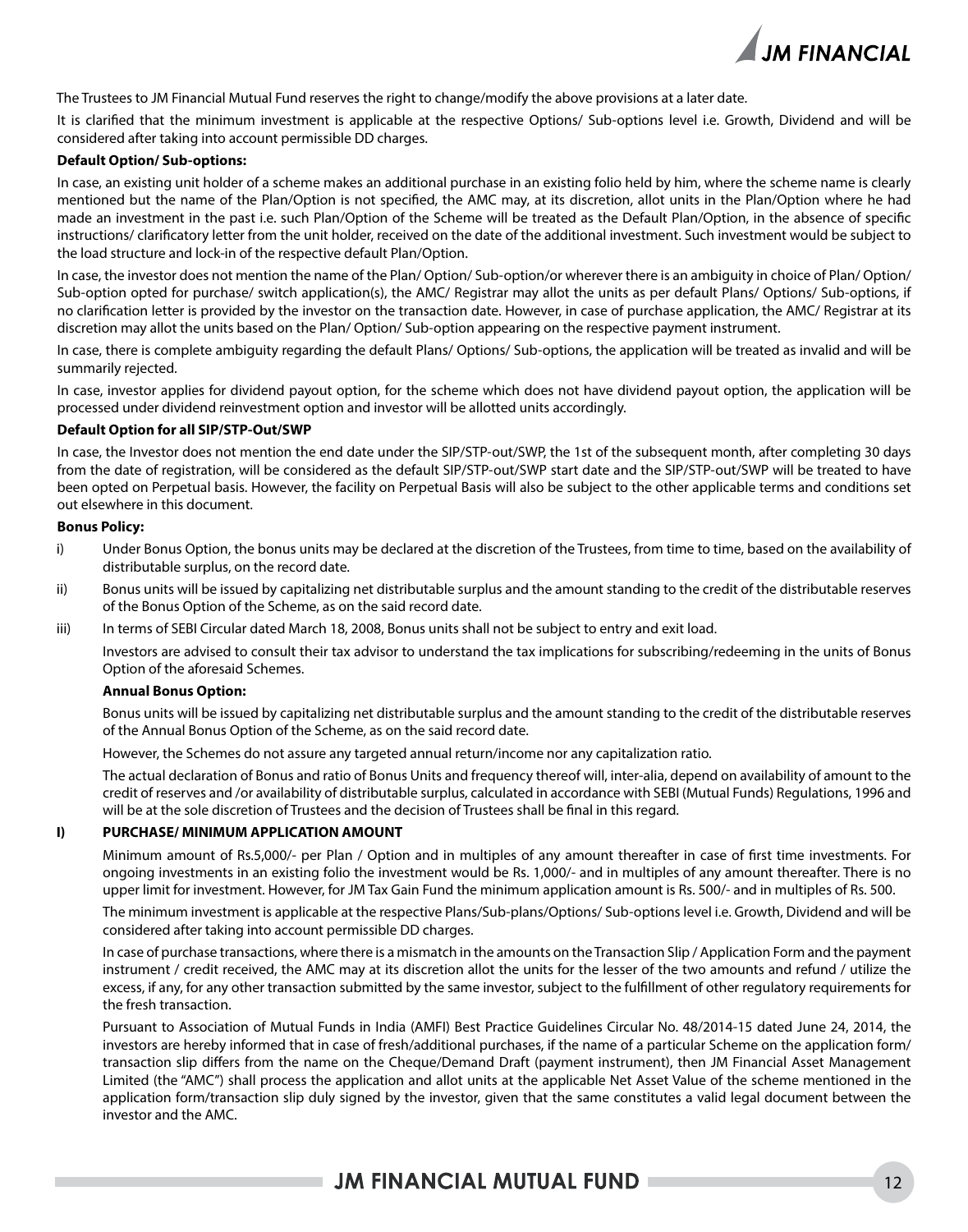

The AMC reserves the right to call for other additional documents as may be required, for processing such transactions. The AMC also reserves the right to reject such transactions.

The AMC, thereafter, shall not be responsible for any loss suffered by the investor due to the discrepancy in the scheme name mentioned in the application form/transaction slip and Cheque/Demand Draft.

### **J) REDEMPTION / MINIMUM REDEMPTION AMOUNT**

The Fund will endeavour to dispatch the redemption cheque / draft within 10 business days from the date of acceptance of valid redemption request.

Minimum redemption from existing Unit Accounts would be

- a) Rs. 500 and any amount there after OR
- b) 50 units or any number of units there after OR
- c) The entire investment in case the available balance is less than a) and b) above

In the event of remaining balance (for investment other than through SIP/STP/SWP) falling below the minimum balance of 500 units or Rs. 5000 (Which ever is less) except in case of JM Tax Gain Fund where it will be Rs. 500, while processing redemption/switch requests, the entire outstanding units may be redeemed/switched out.

A unitholder of the Scheme, may at any point in time, redeem his/ her full investment in the Scheme.

In case of difference/ ambiguity in the amount and units mentioned in any request for Redemption/ Switch, the minimum value (of units and amount) on rupee equivalent basis on the Transaction/ applicable NAV date will be considered by the AMC, provided the investor has not furnished any clarification in writing, duly signed on the date of transaction. In the event of investor not having filled in the Amount/ Units in the Transaction Slip, the AMC will redeem/ switch out all the outstanding units in case the Scheme, Plan, Option are clearly mentioned.

In case, an Investor fails to mention the complete name of the scheme upto plan/ sub- plan level while making request for redemption/ switch-out, the AMC reserves the right to redeem/ switch-out all/specified desired units/ value provided the investor is having holdings only in one scheme/plan/option and the folio number is clearly mentioned or if he maintains one folio. Otherwise, such incompletely filled requests would be summarily rejected without processing.

### **In case of Direct Plan**

Where Units under a Scheme are held under both Normal and Direct Plans and the redemption / Switch request pertains to the Direct Plan, the same must clearly be mentioned on the request (along with the folio number).

In the event of the investor not clearly mentioning the name of the Plan (Normal or Direct)/ Option/ Sub-option/or wherever there is an ambiguity in choice of Plan (Normal or Direct)/ Option/ Sub-option opted for in the request for redemption/switch-out of all/specified amount/units, in the absence of clarificatory letter from the investor on the day of the transaction, the AMC/ Registrar reserves the right to process the redemption/switch out request from the Normal Plan or Direct Plan if such redemption request can be processed in totality. In such case, the redemption will first be effected from the Normal Plan.

E.g. If an investor has investment of Rs. 5 lakh in an Normal Plan and Rs. 10 lakh in the Direct Plan and a redemption request is received from him for redemption of Rs. 2 lakh without indicating which Plan the redemption is to be effected from, the AMC/ Registrar will effect the redemption from the Normal Plan. In the same example, if the redemption request was for Rs. 7 lakh, the redemption would be effected from the Direct Plan.

However, in case it is not possible to effect the redemption from any one of the Plans in totality i.e. either from the Normal or from the Direct Plan, such redemption request will be treated as void ab-initio and rejected.

E.g. If the redemption request in the above example is for Rs. 12 lakh, the AMC / Registrar will summarily reject the redemption request.

Where units are held under any one i.e. under Normal or Direct Plan, the redemption will be processed from such Plan.

### **K) DIVIDEND**

The Fund does not guarantee or assure declaration of dividend. Although, the Fund may have the intention to declare dividend under the various dividend options, such declaration of dividend if any, is subject to the respective schemes performance, availability of distributable surplus and other considerations keeping in view the interest of the unitholders in the scheme, at the time of declaration of such dividend.

In case the Record Date falls on a non Business Day, the immediately following Business Day shall be the Record Date.

On payment of dividend and dividend distribution tax (if and as applicable), the NAV will stand reduced by the amount of dividend and dividend tax paid.

No dividend under Dividend Option shall be distributed in cash even for those unitholders who have opted for payout where such dividend on a single payout is less than Rs. 100/-. Consequently, such dividend (less than Rs. 100/-) shall be compulsorily re-invested except in schemes where Dividend Reinvestment option is not available e.g. JM Tax Gain Fund.

### **Exchange Platforms:**

If the sub - option of Dividend payout is chosen and the dividend amount is less than Rs. 100, then the dividend shall not be reinvested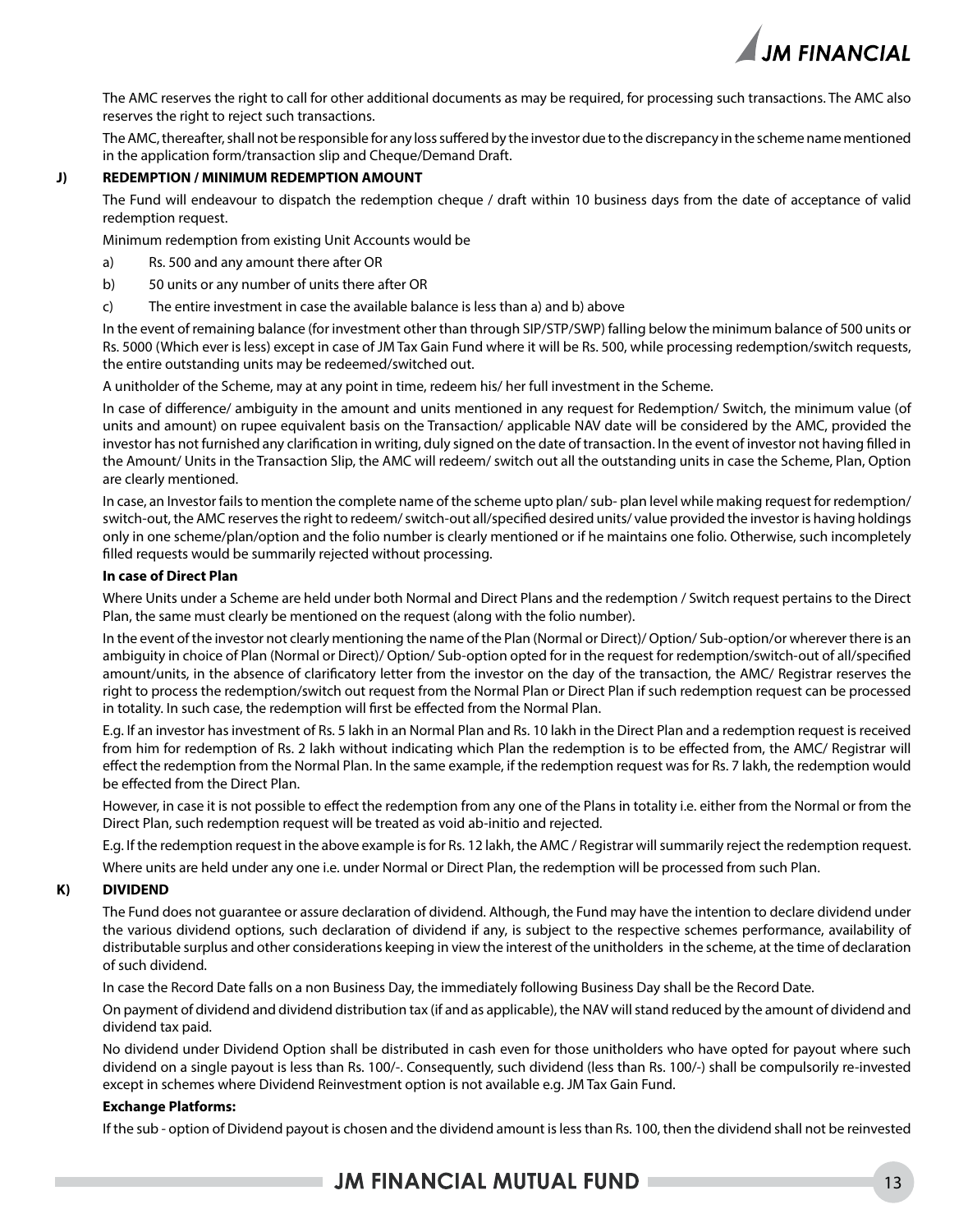

but will be paid out to the respective investors.

### **L) ADDITIONAL PLANS**

The Trustees may permit introduction of one or more plans that may be envisaged at a later date under any of the scheme in terms of SEBI circular MFD/CIR No.12/175/01 dated February 15, 2001 read with SEBI / IMD / CIR No 14 / 187175/ 2009 dated December 15, 2009 depending upon the market conditions prevailing at the time of launch of the plan(s) and taking into consideration the interests of the unitholders and subject to the SEBI regulations. Investors will be suitably informed by publishing a notice in a newspaper/addendum or through any other means as may be considered appropriate.

### **M) TAX BENEFITS**

Tax benefits to the unitholders under section 112 of the Income Tax Act,1961.

### **N) EARNINGS OF THE FUND**

Earnings of the fund are totally exempt from income tax under Section 1 0(23D) of the I.T. Act.

### **O) REPATRIATION FACILITY**

NRIs and FIIs may invest in the Scheme on a full repatriation basis as per RBI notification no. FEMA 20/2000 dated May 3, 2000.

The AMC may add to or otherwise amend either all or any of the terms of the Scheme, by duly complying with the guidelines of and notifications issued by SEBI/GOI/any other regulatory body that may be issued from time to time subject to the prior approval of SEBI, if required.

The SID shall be updated once every year. In case of change in fundamental attributes in terms of Regulation 18(15A), SID shall be revised and updated immediately after completion of duration of the exit option.

Till the time the SID is revised and reprinted, an addendum giving details of each of the changes shall be circulated to all the Investor Service Centre (ISC)/ distributors, so that the same can be attached to copies of SID already in stock.

### **Indicative yield/ portfolio**

The Mutual Fund/ AMC and its empanelled brokers have not given and shall not give any indicative portfolio and indicative yield in any communication, in any manner whatsoever. Investors are advised not to rely on any communication regarding indicative yield/ portfolio with regard to the Scheme.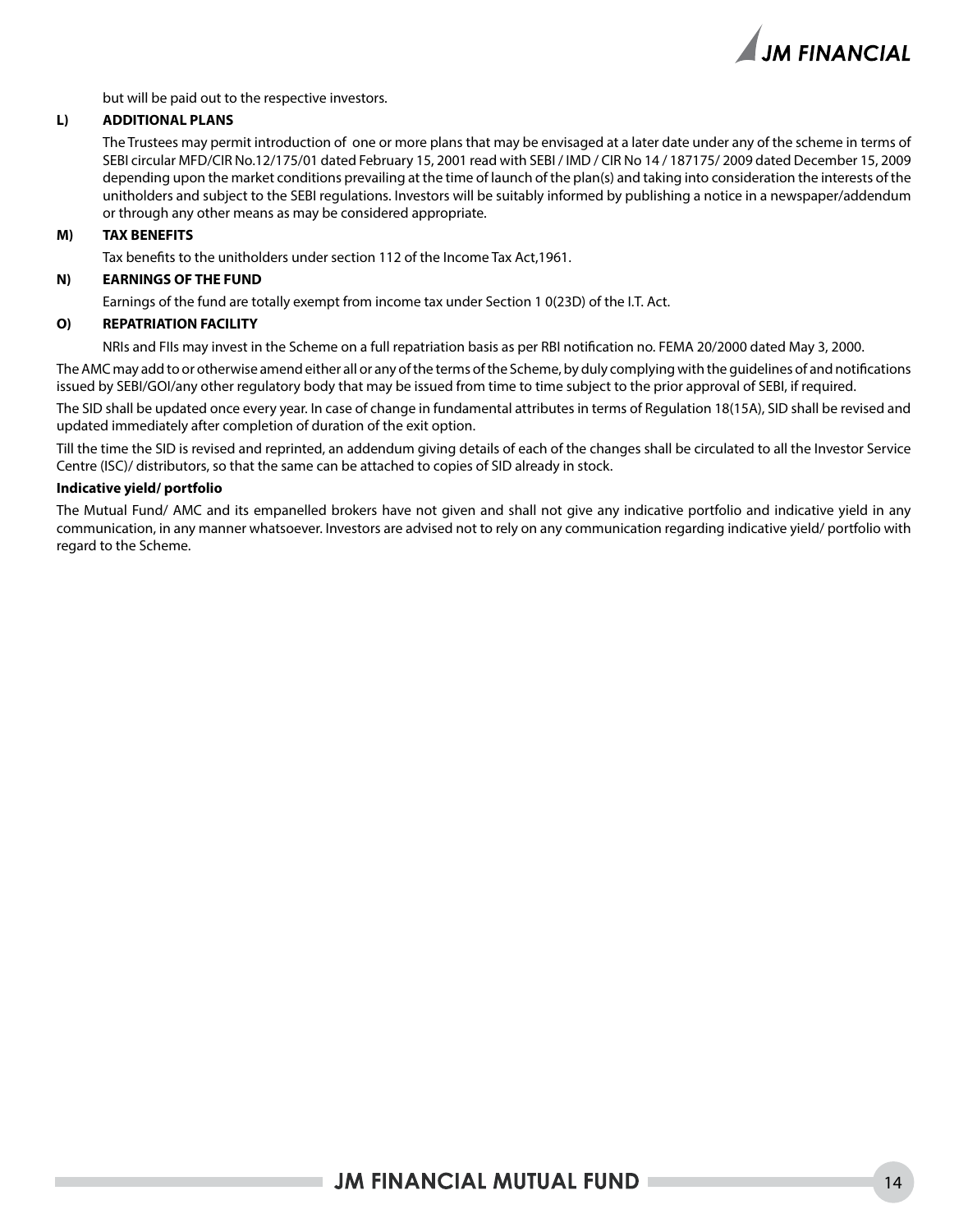

### **I. INTRODUCTION**

### **A. RISK FACTORS**

### **Standard Risk Factors:**

- Investment in Mutual Fund Units involves investment risks such as trading volumes, settlement risk, liquidity risk, default risk including the possible loss of principal.
- As the price / value / interest rates of the securities in which the scheme invests fluctuates, the value of your investment in the scheme may go up or down
- Past performance of the Sponsor/AMC/Mutual Fund does not quarantee future performance of the schemes.
- The names of the schemes do not in any manner indicate either the quality of the scheme or its future prospects and returns.
- The Sponsor is not responsible or liable for any loss resulting from the operation of the scheme beyond the initial contribution of 1 Lac made by it towards setting up the Fund.
- The present schemes are not quaranteed or assured return schemes.

### **Other Risk Factors**

### **a) Risk related to Equity & Equity related securities**

Trading volumes, settlement periods and transfer procedures may restrict the liquidity of the investments in equity and equity related securities. Different segments of the Indian financial markets have different settlement periods and such periods may be extended significantly by unforeseen circumstances leading to delays in receipt of sale proceeds. The NAVs of the units of the Scheme can go up or down because of various factors that affect the capital markets in general. Macroeconomic factors like changes in tax rates, political uncertainties, changes in government regulations etc. and industry specific factors like competition, demand supply, etc. could impact the performance of the companies in which the Scheme invests.

### **b) Risk related to investing in Bonds / Money Market Instruments:**

### **i) Interest Rate Risk**

As with all debt securities, changes in interest rates will affect the NAVs of the Scheme as the prices of securities generally increase as interest rates decline and generally decrease as interest rates rise. Prices of long term securities generally fluctuate more in response to interest rate changes than of shorter-term securities. Interest rate movements in the Indian debt markets can be volatile leading to the possibility of large price movements up or down in debt and money market securities and thereby to possibly large movements in the NAV.

### **ii) Liquidity or Marketability Risk**

This refers to the ease at which a security can be sold at or near its true value. The primary measure of liquidity risk is the spread between the bid price and the offer price quoted by a dealer. Liquidity risk is characteristic of the Indian fixed income market. Trading volumes, settlement periods and transfer procedures may restrict the liquidity of some of these investments. Different segments of the Indian financial markets have different settlement periods, and such periods may be extended significantly by unforeseen circumstances. The length of time for settlement may affect the Scheme in the event it has to meet an inordinately large number of redemption or of restructuring of the Scheme's investment portfolio.

### **iii) Credit Risk**

Credit risk or default risk refers to the risk that an issuer of a fixed income security may default (i.e., will be unable to make timely principal and interest payments on the security). Because of this risk, debentures are sold at a yield spread above those offered on treasury securities which are sovereign obligations and generally considered to be free of credit risk. Normally, the value of a fixed income security will fluctuate depending upon the actual changes in the perceived level of credit risk as well as the actual event of default.

### **iv) Reinvestment Risk**

This risk refers to the interest rate levels at which cash flows received from the securities in the Scheme or from maturities in the Scheme are reinvested. The additional income from reinvestment is the "interest on interest" component. The risk is that the rate at which interim cash flows can be reinvested will fall.

### **c) Risk related to ADRs/GDRs**

The Scheme may also invest in ADRs / GDRs as permitted by Reserve Bank of India and Securities and Exchange Board of India. To the extent that some part of the assets of the Plans may be invested in securities denominated in foreign currencies, the Indian Rupee equivalent of the net assets, distributions and income may be adversely affected by the changes in the value of certain foreign currencies relative to the Indian Rupee. The repatriation of capital also may be hampered by changes in regulations concerning exchange controls or political circumstances as well as the application to it of other restrictions on investment.

### **d) Risk relating to Derivatives**

The Scheme may use various derivative products as permitted by the Regulations. In the derivative markets there are risk factors and issues concerning the use of derivatives that investors should understand. Derivatives require the maintenance of adequate controls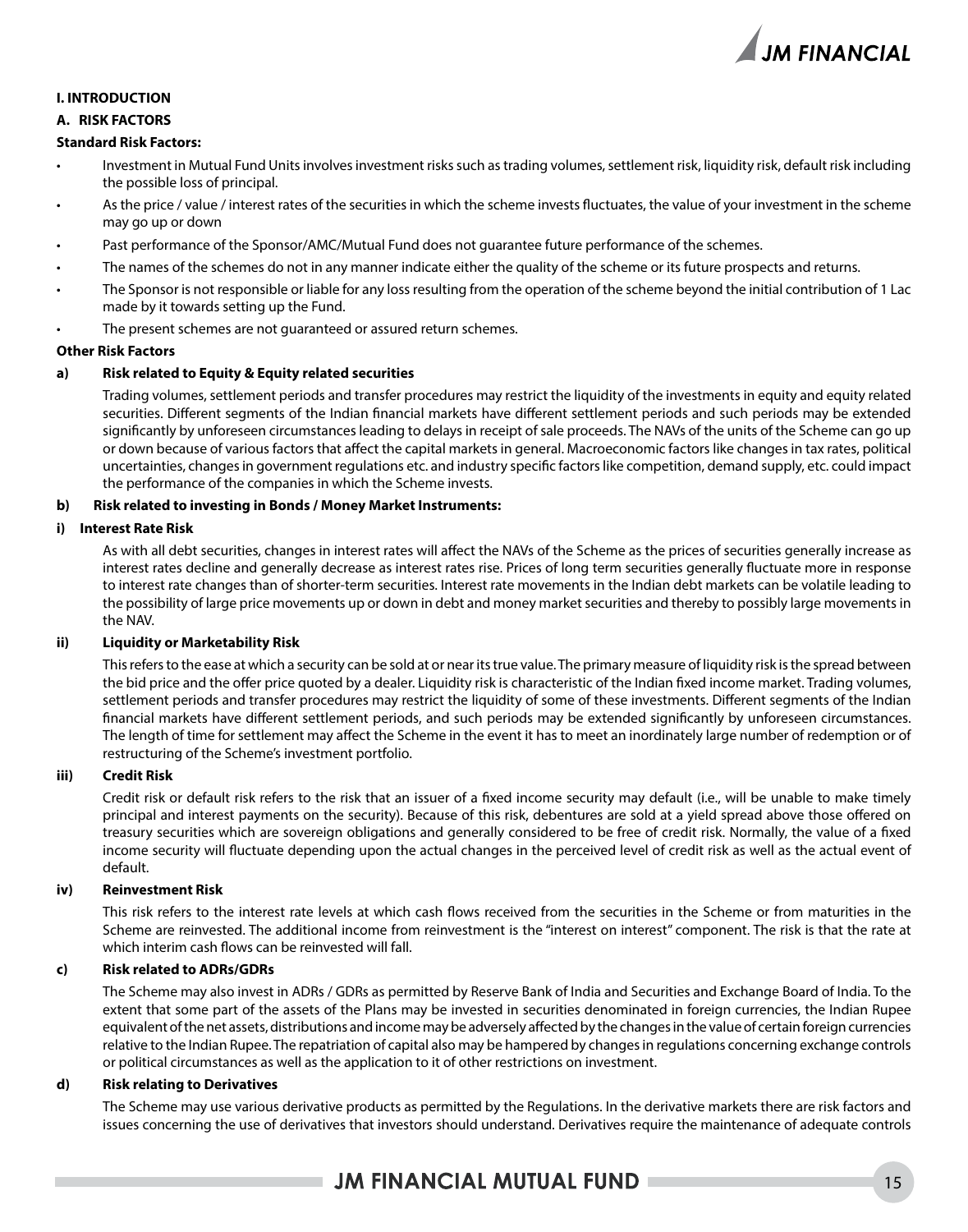

to monitor the transactions entered into, the ability to assess the risk that a derivative adds to the portfolio and the ability to manage the risks as a result of the failure of the counterparty to comply with the terms of the derivative contract. Other risks in using derivatives include the risk of mispricing or improper valuation of derivatives, credit risk where the danger is that of a counterparty failing to honour its commitment, liquidity risk where the danger is that the derivatives cannot be sold at prices that reflect the underlying assets, rates and indices and price risk where the market price may move in adverse fashion.

Derivative products are leveraged instruments and can provide disproportionate gains as well as disproportionate losses to the investor. Execution of such strategies depends upon the ability of the fund manager to identify such opportunities. Identification and execution of the strategies to be pursued by the fund manager involve uncertainty and decision of fund manager may not always be profitable. No assurance can be given that the Fund Manager will be able to identify or execute such strategies.

The risks associated with the use of derivatives are different from or possibly greater than, the risks associated with investing

### **e) Additional Risk Factors:**

### **i) Redemption Risk**

As the liquidity of the investments made by the Scheme could, at times, be restricted by trading volumes and settlement periods, the time taken by the Mutual Fund for redemption of Units may be significant in the event of an inordinately large number of redemption requests or a restructuring of the Scheme.

### **ii) Stock Lending**

In case the Scheme undertakes stock lending under the Regulations, it may, at times be exposed to counter party risk and other risks associated with the securities lending. Unitholders of the Scheme should note that there are risks inherent to securities lending, including the risk of failure of the other party, in this case the approved intermediary, to comply with the terms of the agreement entered into between the lender of securities i.e. the Scheme and the approved intermediary. Such failure can result in the possible loss of rights to the collateral put up by the borrower of the securities, the inability of the approved intermediary to return the securities deposited by the lender and the possible loss of any corporate benefits accruing to the lender from the securities deposited with the approved intermediary.

### **f) Investment exposure of the Fund with reference to Securitised Debt and risk factors specific to investments in Securitised papers**

The Fund will predominantly invest only in those securitisation issuances which have a rating of AA and above indicating the high level of safety from credit risk point of view at the time of making an investment. The Fund will not invest in foreign securitised debt.

The Fund may invest in various type of securitisation issuances, including but not limited to Asset Backed Securitisation, Mortgage Backed Securitisation, Personal Loan Backed Securitisation, Collateralized Loan Obligation / Collateralized Bond Obligation and so on.

The Fund will conduct an independent due diligence on the cash margins, collateralisation, guarantees and other credit enhancements and the portfolio characteristic of the securitisation to ensure that the issuance fits in to the overall objective of the investment in high investment grade offerings irrespective of underlying asset class.

Types of securitised debt vary and carry different levels and types of risks. Credit risk on securitised bonds depends upon the originator and varies depending on whether they are issued with recourse to originator or otherwise. Even within securitised debt, AAA rated securitised debt offers lesser risk of default than AA rated securitised debt. A structure with Recourse will have a lower credit risk than a structure without recourse.

### **G) Risk analysis on underlying asset classes in securitisation**

### **Generally the following asset classes for securitisation are available in India :**

- (a) Commercial Vehicles
- (b) Auto and Two wheeler pools
- (c) Mortgage pools (residential housing loans)
- (d) Personal Loan, credit card and other retail loans
- (e) Corporate loans/receivables

Underlying assets in securitised debt may assume different forms and the general types of receivables include auto finance, credit cards, home loans or any such receipts. Credit risks relating to these types of receivables depend upon various factors including macro economic factors of these industries and economies. Specific factors like nature and adequacy of property mortgaged against these borrowings, nature of loan agreement / mortgage deed in case of home loan, adequacy of documentation in case of auto finance and home loans, capacity of borrower to meet its obligation on borrowings in case of credit cards and intentions of the borrower influence the risks relating to the asset borrowings underlying the securitised debt.

Holders of the securitised assets may have low credit risk with diversified retail base on underlying assets especially when securitised assets are created by high credit rated tranches. Risk profiles of Planned Amortisation Class tranches (PAC), Principal Only Class Tranches (PO) and Interest Only class tranches (IO) will differ depending upon the interest rate movement and speed of prepayment.

In terms of specific risks attached to securitisation, each asset class would have different underlying risks, however, residential mortgages are supposed to be having lower default rates as an asset class. On the other hand, repossession and subsequent recovery of commercial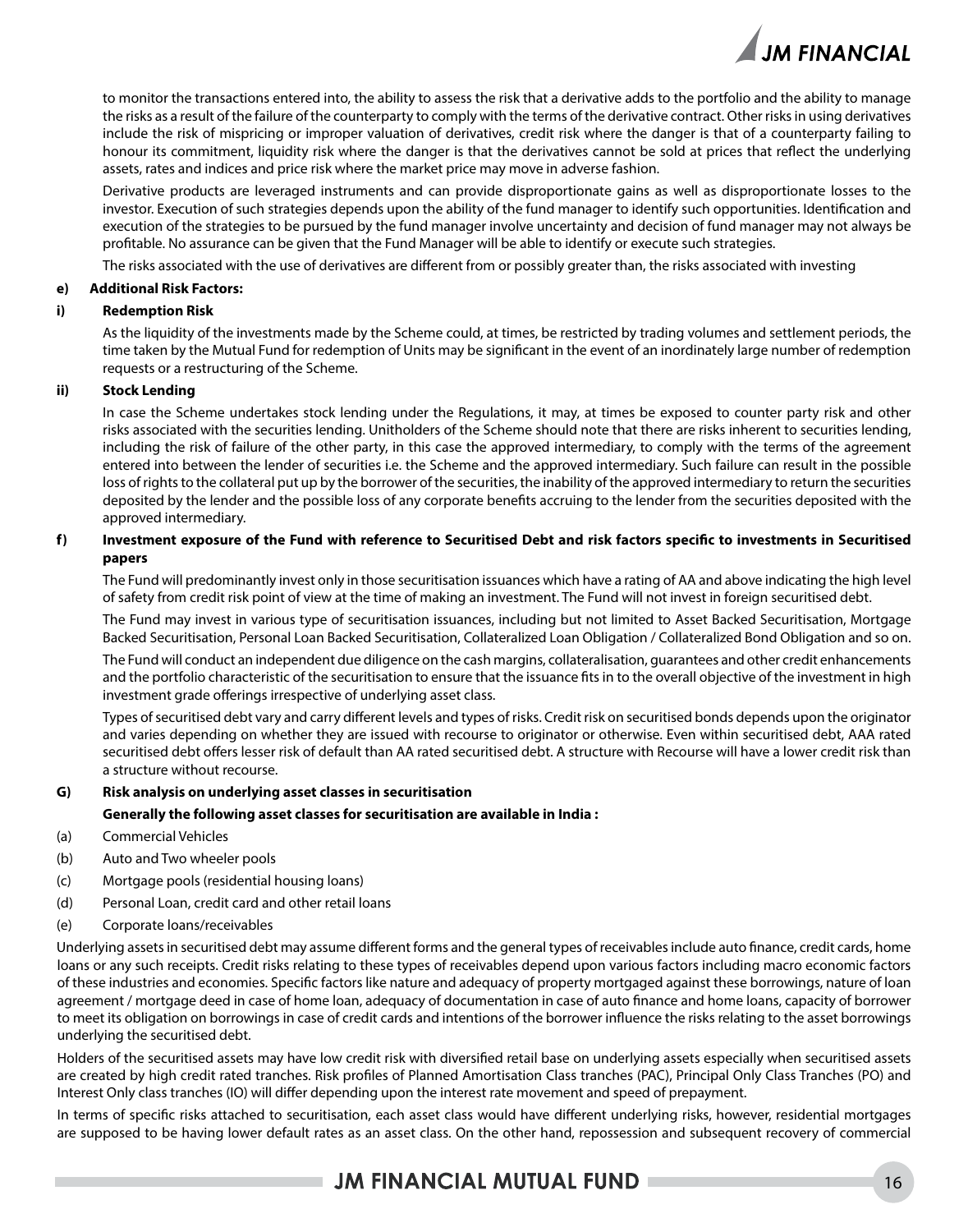

vehicles and other auto assets is fairly easier and better compared to mortgages. Some of the asset classes such as personal loans, credit card receivables, etc., being unsecured credits in nature, may witness higher default rates. As regards corporate loans/receivables, depending upon the nature of the underlying security for the loan or the nature of the receivable the risks would correspondingly fluctuate. However, the credit enhancement stipulated by rating agencies for such asset class pools is typically much higher and hence their overall risks are comparable to other AAA rated asset classes. The rating agencies have an elaborate system of stipulating margins, over collateralisation and guarantees to bring risk limits in line with the other AA rated securities.

### **The risks associated with the underlying assets can be described as under :**

Credit card receivables are unsecured. Automobile / vehicle loan receivables are usually secured by the underlying automobile / vehicle and sometimes by a guarantor. Mortgages are secured by the underlying property. Personal loans are usually unsecured.

Corporate loans could be unsecured or secured by a charge on fixed assets / receivables of the company or a letter of comfort from the parent company or a guarantee from a bank / financial institution. As a rule of thumb, underlying assets which are secured by a physical asset / guarantor are perceived to be less risky than those which are unsecured. By virtue of this, the risk and therefore the yield in descending order of magnitude would be credit card receivables, personal loans, vehicle /automobile loans, mortgages and corporate loans assuming the same rating.

### **Some of the factors, which are typically analyzed for any pool are as follows :**

Size of the loan : generally indicates the kind of assets financed with loans. Also indicates whether there is excessive reliance on very small ticket size, which may result in difficult and costly recoveries. To illustrate, the ticket size of housing loans is generally higher than that of personal loans. Hence in the construction of a housing loan asset pool for say Rs.10,000,000/- it may be easier to construct a pool with just 10 housing loans of Rs.1,000,000 each rather than to construct a pool of personal loans as the ticket size of personal loans may rarely exceed Rs.500,000/- per individual. Also to take this illustration further, if one were to construct a pool of Rs.1 0,000,000/- consisting of personal loans of Rs.100,000/- each, the larger number of contracts (100 as against one of 10 housing loans of Rs.10 lakh each) automatically diversifies the risk profile of the pool as compared to a housing loan based asset pool.

Average original maturity of the pool : indicates the original repayment period and whether the loan tenors are in line with industry averages and borrower's repayment capacity. To illustrate, in a car pool consisting of 60-month contracts, the original maturity and the residual maturity of the pool viz. number of remaining installments to be paid gives a better idea of the risk of default of the pool itself. If in a pool of 100 car loans having original maturity of 60 months, if more than 70% of the contracts have paid more than 50% of the installments and if no default has been observed in such contracts, this is a far superior portfolio than a similar car loan pool where 80% of the contracts have not even crossed 5 installments.

Loan to Value ("LTV") Ratio : Indicates how much % value of the asset is financed by borrower's own equity. The lower the LTV ratio, the better it is. This ratio stems from the principle that where the borrower's own contribution of the asset cost is high, the chances of default are lower. To illustrate for a vehicle costing Rs. 50 lakhs, if the borrower has himself contributed Rs. 40 lakhs and has taken only Rs.1 0 lakhs as a loan, he is going to have lesser propensity to default as he would lose an asset worth Rs. 50 lakhs if he defaults in repaying an installment. This is as against a borrower who may meet only Rs. 5 lakhs out of his own equity for a vehicle costing Rs. 50 lakhs. Between the two scenarios given above, the latter would have higher risk of default than the former.

Average seasoning of the pool : Indicates whether borrowers have already displayed repayment discipline. To illustrate, in the case of a personal loan, if a pool of assets consists of those who have already repaid 80% of the installments without default, this certainly is a superior asset pool than the one where only 10% of the installments have been paid. In the former case, the portfolio has already demonstrated that the repayment discipline is far higher.

Default rate distribution : Indicates how much % of the pool and overall portfolio of the originator is current, how much is in 0-30 DPD (days past due), 30-60 DPD, 60-90 DPD and so on. The rationale here is very obvious - as against 0-30 DPD, the 60-90 DPD is certainly a higher risk category.

Unlike in plain vanilla instruments, in securitisation transactions, it is possible to work towards a target credit rating, which could be much higher than the originator's own credit rating. This is possible through a mechanism called "Credit enhancement" and is fulfilled by filtering the underlying asset classes and applying selection criteria, which further diminishes the risk inherent for a particular asset class. The purpose of credit enhancement is to ensure timely payment to the investors, if the actual collections from the pool of receivables for a given period are short of the contractual payouts on securitisation. Securitisation is normally a non-recourse instrument and therefore, the repayment on securitisation would have to come from the underlying assets and the credit enhancement. Therefore, the rating criteria centrally focuses on the quality of the underlying assets.

World over, the quality of credit ratings is measured by default rates and stability. An analysis of rating transition and default rates, witnessed in both international and domestic arena, clearly reveals that structured finance ratings have been characterized by far lower default and transition rates than that of plain vanilla debt ratings. Further, internationally, in case of structured finance ratings, not only are the default rates low but post default recovery is also high.

In the Indian scenario, also, more than 95% of issuances have been AAA rated issuances indicating the strength of the underlying assets as well as adequacy of credit enhancement.

### **Interest Rate Risk**

The change in market interest rates – prepayments may not change the absolute amount of receivables for the investors, but may have an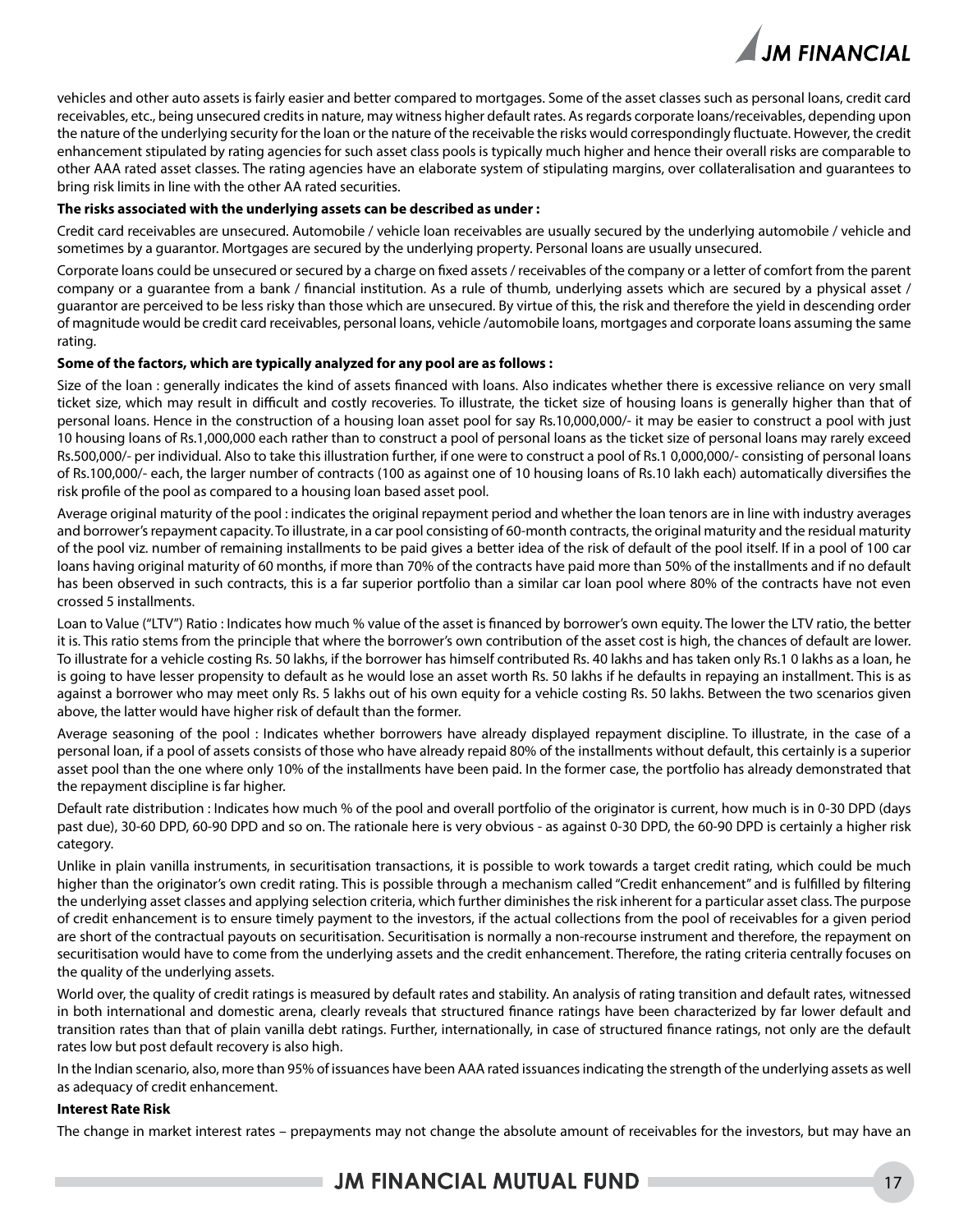

impact on the re-investment of the periodic cash flows that the investor receives in the securitised paper.

#### **Limited liquidity & price risk**

Presently, secondary market for securitised papers is not very liquid. There is no assurance that a deep secondary market will develop for such securities. This could limit the ability of the investor to resell them. Even if a secondary market develops and sales were to take place, these secondary transactions may be at a discount to the initial issue price due to changes in the interest rate structure.

### **Limited recourse, delinquency and credit risk**

Securitised transactions are normally backed by pool of receivables and credit enhancement as stipulated by the rating agency, which differ from issue to issue. The credit enhancement stipulated represents a limited loss cover to the InvestoRs. These certificates represent an undivided beneficial interest in the underlying receivables and there is no obligation of either the Issuer or the Seller or the originator, or the parent or any affiliate of the seller, issuer and originator. No financial recourse is available to the certificate holders against the investors' representative. Delinquencies and credit losses may cause depletion of the amount available under the credit enhancement and thereby the investor payouts may get affected if the amount available in the credit enhancement facility is not enough to cover the shortfall. On persistent default of an obligor to repay his obligation, the servicer may repossess and sell the underlying asset. However many factors may affect, delay or prevent the repossession of such asset or the length of time required to realize the sale proceeds on such sales. In addition, the price at which such asset may be sold may be lower than the amount due from that obligor.

### **Risks due to possible prepayments: Weighted Tenor / Yield**

Asset securitisation is a process whereby commercial or consumer credits are packaged and sold in the form of financial instruments. Full prepayment of underlying loan contract may arise under any of the following circumstances :

- Obligor pays the receivable due from him at any time prior to the scheduled maturity date of that receivable; or
- Receivable is required to be repurchased by the seller consequent to its inability to rectify a material misrepresentation with respect to that receivable; or
- The servicer recognizing a contract as a defaulted contract and hence repossessing the underlying asset and selling the same; or
- In the event of prepayments, investors may be exposed to changes in tenor and yield.

#### **Bankruptcy of the originator or seller**

If originator becomes subject to bankruptcy proceedings and the court in the bankruptcy proceedings concludes that the sale from originator to Trust was not a sale then an investor could experience losses or delays in the payments due. All possible care is generally taken in structuring the transaction so as to minimize the risk of the sale to Trust not being construed as a "True Sale". Legal opinion is normally obtained to the effect that the assignment of Receivables to Trust in trust for and for the benefit of the Investors, as envisaged herein, would constitute a true sale.

### **Bankruptcy of the investor's agent**

If an investor's agent becomes subject to bankruptcy proceedings and the court in the bankruptcy proceedings concludes that the recourse of investor's agent to the assets/receivables is not in its capacity as agent/Trustee but in its personal capacity, then an investor could experience losses or delays in the payments due under the swap agreement. All possible care is normally taken in structuring the transaction and drafting the underlying documents so as to provide that the assets/receivables if and when held by investor's agent is held as agent and in Trust for the investors and shall not form part of the personal assets of investor's agent. Legal opinion is normally obtained to the effect that the investor's agent's recourse to assets/receivables is restricted in its capacity as agent and Trustee and not in its personal capacity.

#### **Credit Rating of the Transaction / Certificate**

The credit rating is not a recommendation to purchase, hold or sell the certificate in as much as the ratings do not comment on the market price of the certificate or its suitability to a particular investor.

There is no assurance by the rating agency either that the rating will remain at the same level for any given period of time or that the rating will not be lowered or withdrawn entirely by the rating agency.

### **Risk of Co-mingling**

The servicers normally deposit all payments received from the obligors into the collection account. However, there could be a time gap between collection by a servicer and depositing the same into the collection account especially considering that some of the collections may be in the form of cash. In this interim period, collections from the Loan Agreements may not be segregated from other funds of the servicer. If the servicer fails to remit such funds due to investors, the investors may be exposed to a potential loss.

### **H) Risk factors associated with processing of transaction through Stock Exchange Mechanism:**

The trading mechanism introduced by the stock exchange(s) is configured to accept and process transactions for mutual fund units in both Physical and Demat Form. The allotment and/or redemption of Units through NSE and/or BSE, on any Business Day will depend upon the modalities of processing viz. collection of application form, KYC documentation, order processing/ settlement, etc. upon which the Fund has no control. Moreover, transactions conducted through the stock exchange mechanism shall be governed by the operating guidelines and directives issued by respective recognized stock exchange(s).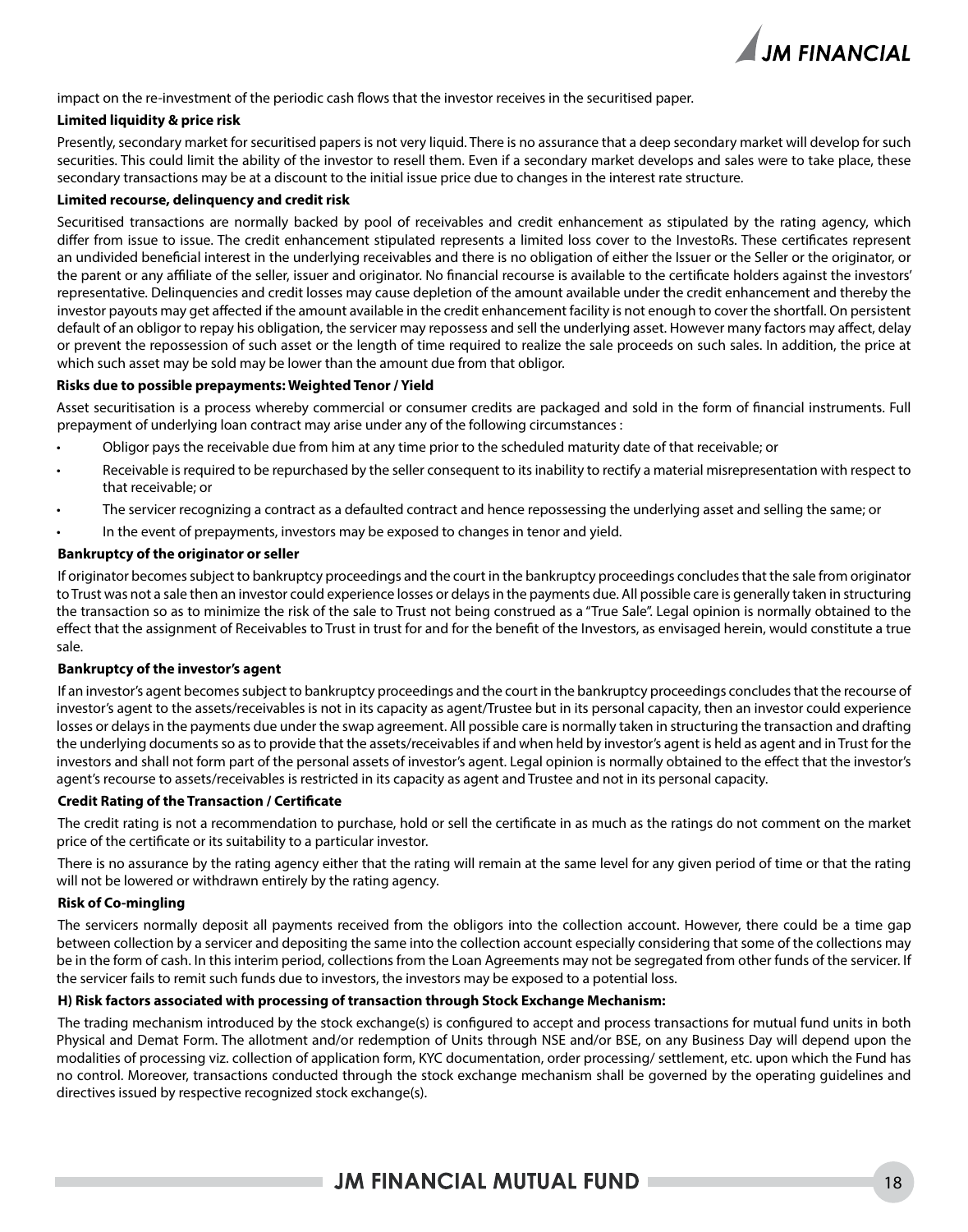

### **I) Scheme Specific Risk Factors**

#### **i) Risk specific to Sector Scheme (JM Basic Fund)**

 A Unitholder in JM Basic Fund should note that this Schemes is designed as a Sectoral Scheme with the aim to invest predominantly in the Sector specified in the Scheme Information Documents and as such the performance of the sector would have a direct bearing on the performance of Scheme. Unitholders should also note that there might be concentration of investments in companies of the basic industries thereby carrying the risk of non-diversification. Therefore, the NAV of this Scheme would be dependent upon the performance and market price movement of such companies in the sector. Hence the movement in the NAV of this Scheme will be more volatile compared to the NAV of a scheme with more diversified portfolio.

The performance of JM Basic Fund is being benchmarked against BSE 200.

 The investment universe of the Scheme(s) shall be those companies appearing in the selected benchmark indices. However, the exposure to any company shall be restricted at 10% of NAV or sector weightage at the time of investment. The Scheme(s) may also invest in the companies of sectors which are outside these indices/universe and such exposure per such company will be restricted to 10% of the NAV. However, such companies classified under the sector would be those which are publicly recognized under that sector and / or by agencies like AMFI/ NSE/ BSE. Investors may note that they cannot invest directly into the benchmark indices.

#### **Tracking Error**

 Tracking errors are inherent in any sectoral / index fund and such errors may cause the Schemes to generate returns which are not in line with the performance of the BSE 200 or one or more securities covered by / included in the said customized indices and may arise from a variety of factors including but not limited to:

- i. Any delay in the purchase or sale of shares due to illiquidity in the market, settlement and realisation of sales proceeds, delay in registration of securities or in receipt and consequent reinvestment of dividends, etc.
- ii. The indices reflect the prices of securities at a point in time, which is the price at the close of business day on The Stock Exchange, Mumbai / National Stock Exchange. The Schemes however, may trade these securities at different points in time during the trading session and therefore the prices at which the Schemes trade may not be identical to the closing price of each scrip on that day on the BSE / NSE. In addition, the Schemes may opt to trade the same securities on different exchanges due to price or liquidity factors, which may also result in traded prices being at variance, from BSE / NSE closing prices.
- iii. BSE may drop existing securities that are represented in their respective indices or include new ones. In such an event, the Schemes will endeavor to reallocate its portfolio to mirror the changes. However, the reallocation process may not occur instantaneously and permit precise mirroring of the said customized indices during this period.
- iv. The potential of trades to fail may result in the Schemes not having acquired the security at the price necessary to mirror the indices.
- v. Transaction and other expenses, such as but not limited to brokerage, custody, trustee and asset management fees.
- vi. There will be times when the Schemes may not be able to acquire or sell the desired number of securities due to conditions prevailing in the securities market such as, but not restricted to : circuit filters, delisting of securities, liquidity and volatility in security prices.

#### **ii) Specific Risk Factors associated with investments in JM Tax Gain Fund**

Apart from the risk factors mentioned above, the investors in JM Tax Gain Fund would face the following risks:

- i. The Scheme may not be able to invest in the suitable securities falling within its investment parameters leading the Scheme to hold short term deposits of scheduled commercial banks till the monies are deployed as per the investment objective of the Scheme or invest the same in other suitable securities leading to substantial reduction in the earning capability of the Scheme.
- ii. In the event of an inordinately large number of redemption requests, the Scheme may face an asset-liability mismatch requiring the investment manager to make a distress sale of the securities leading to realignment of the portfolio, consequently resulting in investment in liquid instruments.
- iii. The tax benefits available to investors in accordance with the ELSS Guidelines may be withdrawn / changed in future from time to time as may be decided by the Central Board of Direct Taxes.

#### **iii) Specific Risk Factors associated with investments in JM Core 11 Fund**

 Apart from the risk factors mentioned above, the investors in JM Core 11 Fund should note that the Scheme is designed for investment in only 11 stocks at any point of time and as such the performance of these stocks would have a direct bearing on the performance of Scheme. Unitholders should also note that as there will be concentration of investments in only 11 stocks, the Scheme carries the risk of non-diversification. Therefore, the NAV of this Scheme would be dependent upon the performance and market price movement of such companies in the Scheme and will be more volatile compared to the NAV of a scheme with more diversified portfolio.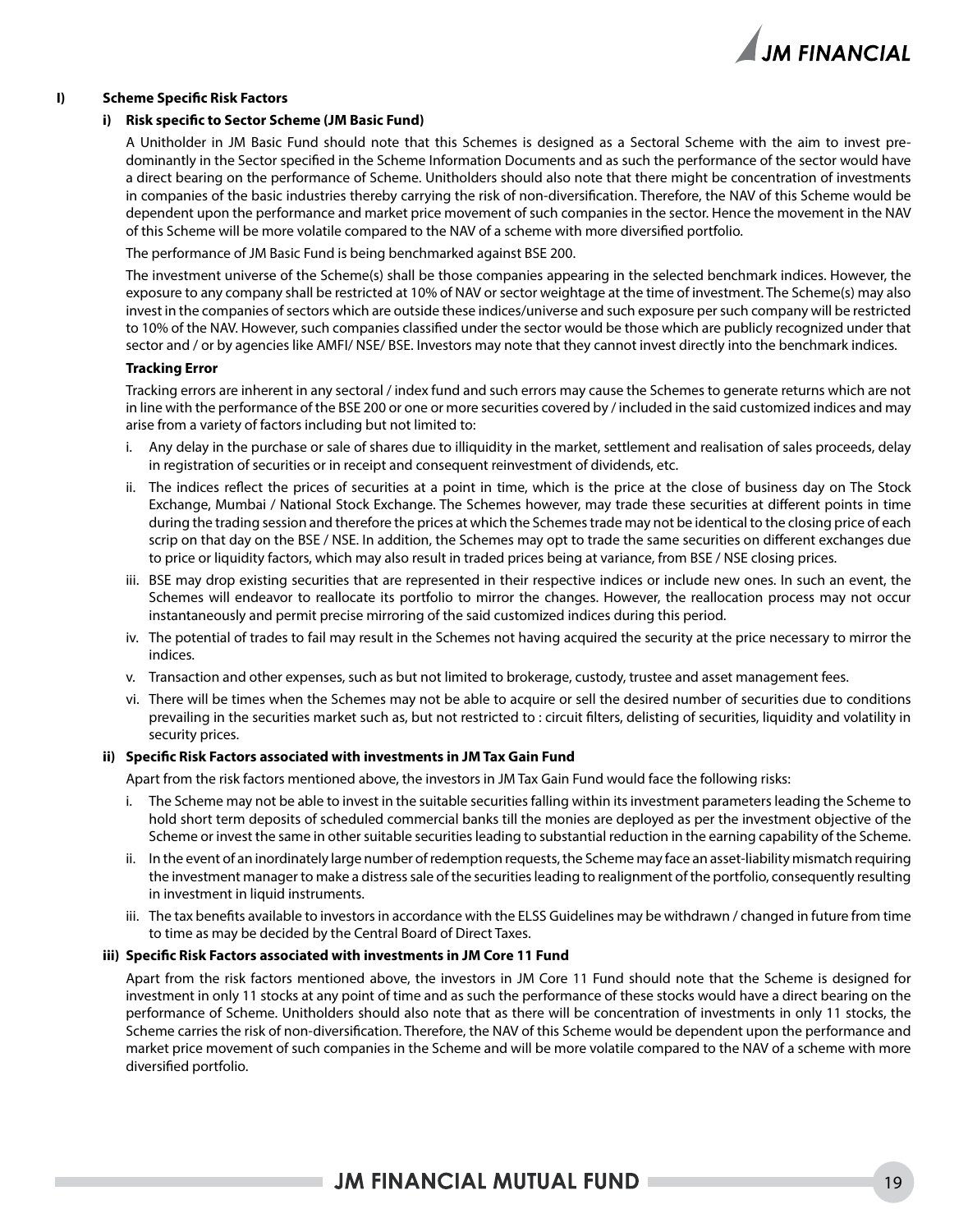

### **RISK MITIGATION MEASURES FOLLOWED:**

Risk management is an integral part of the investment process. The AMC incorporates adequate safeguards for controlling risks in the portfolio construction process, which would be periodically evaluated. Online monitoring of various exposure limits are done by the Front Office System. The system incorporates all the investment restrictions as per SEBI guidelines and 'soft' warning alerts at appropriate levels for preemptive monitoring. The system also enables identifying & measuring the risk through various risk measurement tools and analyzes the same so as to act in a preventive manner. In addition to minimize the major risks for equity & debt schemes, the following steps are taken

### **Market Risk / Volatility Risk** – Risk of adverse price movements in the portfolio

The overall volatility of the respective portfolios would be maintained in line with the objectives of the schemes. The portfolio would be adequately diversified to mitigate volatility depending on its respective mandate. Volatility would be monitored with respect to the benchmark and peer set.

### **Concentration Risk - Risk of undue concentration in single stock**

The equity portfolios are reasonably diversified in line with the objectives of the schemes. JM Core 11 fund will be an exception to the above since the fund invests only in 11 stocks. Hence its volatility and concentration risk will be higher. The investors of the respective schemes are apprised of the same

The scheme may also use derivatives and other hedging instruments, as permitted, from time to time, in order to protect the value of the portfolio.

**Liquidity Risk –** Risk if liquidity impact of entering/exiting the underlying stocks in the portfolio

Depending on the mandate of the respective equity schemes, some part of the scheme is invested in large cap stocks which are actively traded and thereby liquid. The fund manager may also keep some portion of the portfolio in debt and money market instruments and/or cash within the specified asset allocation framework for the purpose of meeting redemptions. The overall liquidity of the schemes are monitored periodically and necessary action taken on the portfolios, if required. The debt/money market instruments that are invested by the fund also have a short term duration.

#### **Risk management strategy in case of JM Arbitrage Advantage Fund**

In order to minimize the risk on account of re-pricing of futures or options at the time of expiry, the Fund will endeavour to rollover the hedge transaction to the next month at an appropriate premium before the current hedge expires. In case an appropriate premium is not available for the same, the Fund would liquidate the entire portfolio and invest in fixed income securities or any other suitable securities. In such a transaction, the original hedge on the underlying portfolio would protect the returns of the investors till expiry and enable the Fund Manager to fully mitigate any market risk. The above transaction could be executed anytime within a settlement taking into account asset-liability profiles and liquidity issues.

All investment decisions will be recorded with regards to market neutrality (zero VAR) and any deviations will be reported to the Board of Trustees at their next meetings.

### **B. REQUIREMENT OF MINIMUM INVESTORS/ INVESTMENT IN THE SCHEME (Applicability for an open-ended schemes)**

Each of the Schemes/ plans (at portfolio level) shall have a minimum of 20 investors and no single investor shall account for more than 25% ofthe corpus of the Scheme/ Plan(s). In case the Scheme / Plan(s) does not have a minimum of 20 investors in the stipulated period, the provisions of Regulation 39(2)(c) of the SEBI (MF) Regulations would become applicable automatically without any reference from SEBI and accordingly the Scheme / Plan(s) shall be wound up and the units would be redeemed at applicable NAV. The two conditions mentioned above shall also be complied within each subsequent calendar quarter thereafter, on an average basis, as specified by SEBI. If there is a breach of the 25% limit by any investor over the quarter, a rebalancing period of one month would be allowed and thereafter the investor who is in breach of the rule shall be given 15 days notice to redeem his exposure over the 25 % limit. Failure on the part of the said investor to redeem his exposure over the 25 % limit within the aforesaid 15 days would lead to automatic redemption by the Mutual Fund on the applicable Net Asset Value on the 15th day of the notice period. The Fund shall adhere to the requirements prescribed by SEBI from time to time in this regard.

### **C. SPECIAL CONSIDERATIONS, if any**

Prospective investors in this Scheme should educate themselves or seek professional advice on:

- 1. Legal requirements or restrictions relating to the acquisition, holding, disposal, or redemption of Units within their jurisdiction of nationality, residence, ordinary residence and domicile or under the laws of any jurisdiction to which they are subject; and
- 2. Treatment of capital gains, and other tax consequences relevant to their acquisition, holding or disposal, whether by way of sale or redemption of Units

Potential investors should study this Scheme Information Document carefully in its entirety and consult their legal, tax and investment advisors to determine possible legal, tax, financial or other considerations of subscribing for, purchasing or holding Units before making a subscription for Units.

Potential investors should note that all financial investments carry inherent risks and no assurance or guarantee can be given that the objective of the Fund will be fully met. The NAV of the Units issued under these Schemes and the income from them can go up or down depending on the factors and forces affecting the capital markets, debt markets and money markets.

Entities managed or sponsored by the affiliates or associates of the Sponsors may either directly or indirectly invest in a substantial portion of the Scheme. If these entities decide to offer a substantial portion of such investment for repurchase, it may have an adverse impact on the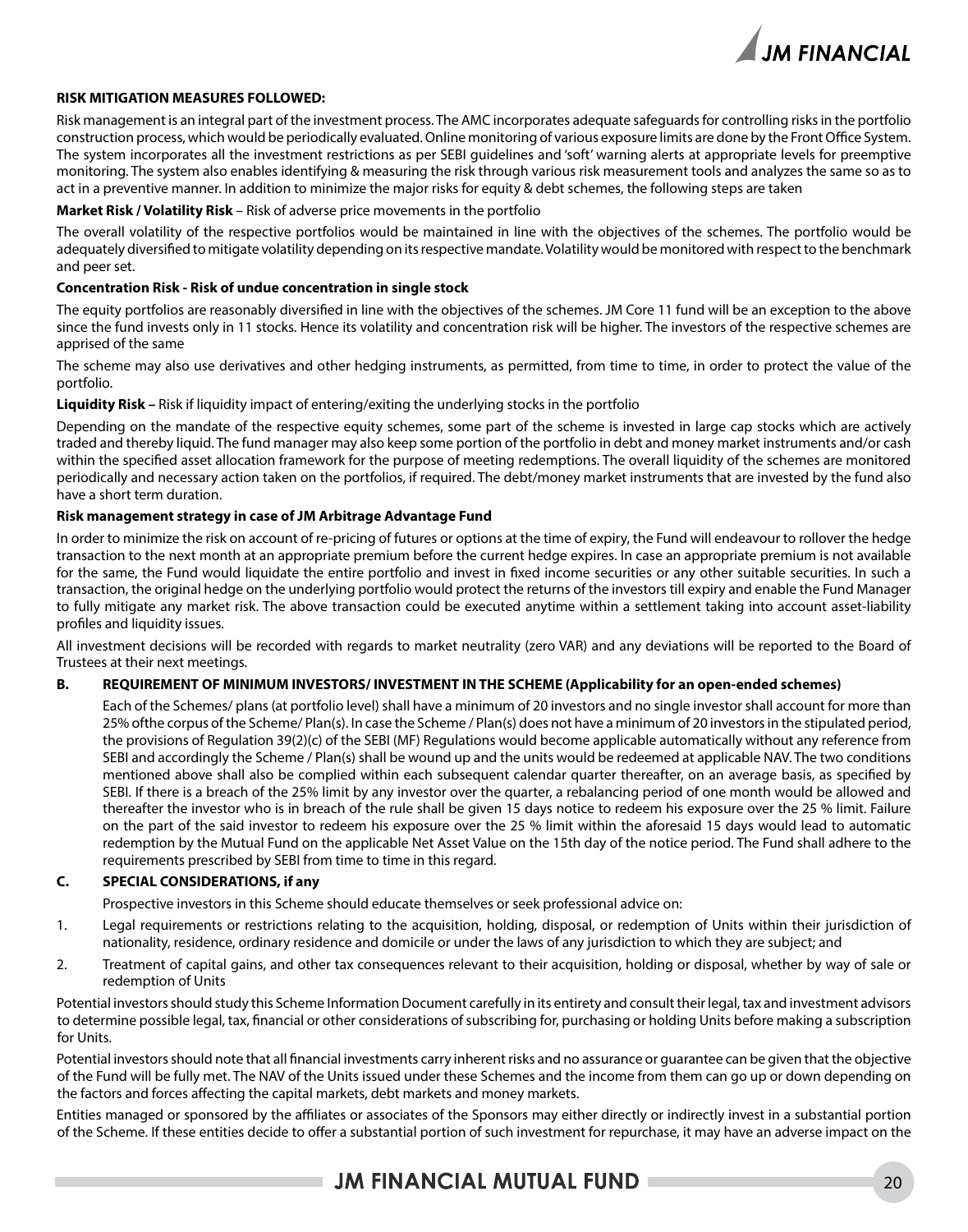

### NAV of Units.

Neither this Scheme Information Document nor the Units have been registered in any jurisdiction. The distribution of this Scheme Information Document in certain jurisdictions may be restricted or subject to registration requirements and, accordingly, persons who come into possession of this Scheme Information Document are required to inform themselves about, and to observe, any such restrictions, as may be applicable. This Scheme Information Document does not constitute an offer or solicitation to any person within such jurisdiction. The Mutual Fund may compulsorily redeem any units held directly or beneficially in contraventions of these prohibitions. It is the responsibility of any person in possession of this Scheme Information Document and of any person wishing to apply for Units pursuant to this Scheme Information Document to inform themselves of and to observe, all applicable laws and Regulations of such relevant jurisdiction.

No person has been authorized to issue any advertisement or to give any information or to make any representations other than that contained in this Scheme Information Document. Circulars in connection with this offering not authorized by JM Financial Mutual Fund and any information or representations not contained herein must not be relied upon as having been authorized by JM Financial Mutual Fund. Prospective investors should not construe the contents hereof as advice relating to legal, taxation or investment matters and are advised to consult their own professional advisors concerning the purchase, holding or disposal of Units.

Past performance of other Schemes of JM Financial Mutual Fund are not necessarily indicative of the future performance of the Scheme. The Sponsor is not responsible or liable for any loss resulting from the operation of the Scheme beyond the initial contribution made by it of an aggregate amount of Rupees One lac towards setting up of the Mutual Fund which has been invested in JM Equity Fund and such other accretions and additions to the initial corpus made by the Sponsor.

#### **Non – acceptance of subscriptions:**

The U.S. Securities and Exchange Commission (SEC) requires that a person falling under the definition of the term 'US Person' under the Securities Act of 1933 of U.S.A (an 'Act') and corporations or other entities organized under the U.S. laws shall not be permitted to make investments in securities not registered under the Act.

Also, the Canadian Securities Administrator (CSA) mandates prior registration of the fund with CSA before marketing or selling to the residents of Canada.

The investors are hereby informed that none of the schemes of JM Financial Mutual Fund (the "Mutual Fund") are presently registered under the relevant laws, as applicable in the territorial jurisdiction of U.S. or in any provincial or territorial jurisdiction of Canada. Hence, the units made available under the SAI or SID of all the schemes may not be directly or indirectly be offered for sale in any of the provincial or territorial jurisdiction in U.S. and/or Canada or to/or for the benefits of the residents thereof. Accordingly, the persons, corporations and other entities organized under the applicable laws of the U.S. including Qualified Foreign Investors (QFI) registered in USA and Canada and residents of Canada as defined under the applicable laws of Canada will not be permitted to make any fresh purchases/additional purchases/switches in any of the Schemes of the Mutual Fund, in any manner whatsoever.

#### **The above classes of investors are requested to note the following:**

- a. No fresh purchases (including Systematic Investment Plans and Systematic Transfer Plans)/ additional purchases/switches in any Schemes of the Mutual Fund would be allowed. However, existing Unit Holder(s) will be allowed to redeem their units from the Schemes of the Mutual Fund. If an existing Unit Holder(s) subsequently becomes a U.S. Person or Resident of Canada, then such Unit Holder(s) will not be able to purchase any additional Units in any of the Scheme of the Fund.
- b. For transaction on Stock Exchange platform, while transferring units from the broker account to investor account, if the investor has U.S./Canadian address then the transactions would be rejected.
- c. In case JM Financial Asset Management Ltd. (the "AMC")/JM Financial Mutual Fund subsequently identifies that the subscription amount is received from U.S. Person(s) or Resident(s) of Canada, the AMC/Mutual Fund at its discretion shall redeem all the units held by such person from the Scheme of the Mutual Fund at applicable Net Asset Value.

#### **Identification of Beneficial Ownership:**

In terms of SEBI Master Circular on Anti Money Laundering (AML) Standards/ Combating the Financing of Terrorism (CFT) dated December 31, 2010 and guidelines issued by SEBI from time to time, all the registered intermediaries are required to undertake Client Due Diligence ('CDD') measures wherein intermediaries are required to obtain sufficient information from their clients in order to identify and verify the identity of the persons who beneficially own or control the securities account.

In terms of the said SEBI Master Circular, beneficial owner is the natural person or persons who ultimately own, control or influence a client and/or persons on whose behalf a transaction is being conducted. It also incorporates those persons who exercise ultimate effective control over a legal person or arrangement. Also, the Prevention of Money Laundering Rules, 2005 (PMLR 2005) requires each intermediary to identify the beneficial owner and take all reasonable steps to verify his/her identity.

In compliance with the aforesaid regulatory requirements, the following CDD shall be applicable to all the investors of the schemes of JM Financial Mutual Fund (the 'Mutual Fund'):

### **1. Applicability:**

a. Details of beneficial ownership will have to be provided by all the categories of investors except the following:

- 1. Individuals
- 2. Company listed on a stock exchange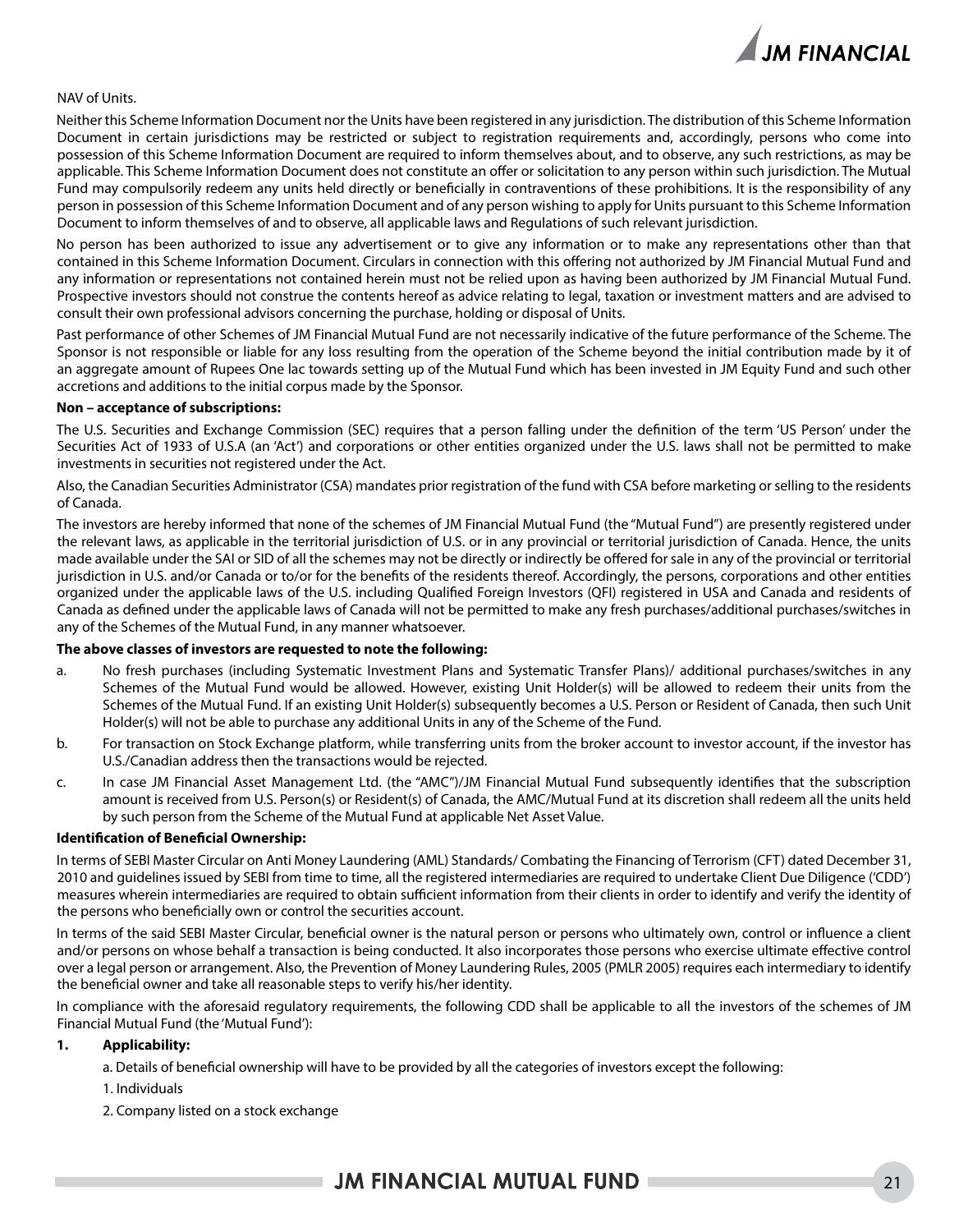

3. Majority owned subsidiary of the aforesaid company.

- b. Information about the Beneficial Owner shall be provided by the investors to JM Financial Asset Management Limited (the "AMC")/its Registrar i.e. M/s. Karvy Computershare Private Limited.
- c. Proof of Identity of the Beneficial Owner such as Name/s, Address & PAN/Passport together with self attested copy\* are required to be submitted to the AMC/its Registrar.

(\*Original to be shown for verification and immediate return)

d. In case of any change in the beneficial ownership, the investor is required to immediately intimate the AMC/its Registrar/KRA, as may be applicable, about such changes.

### **2. Identification Process:**

As provided by SEBI in its Circular No. CIR/MIRSD/2/2013 dated January 24, 2013, the following process shall be adopted by the Mutual Fund:

### **a) For investors other than Individuals or Trusts:**

1. In the case of Company, Partnership or unincorporated association/body of individuals, the beneficial owners are the natural person/s, who, whether acting alone or together, or through one or more judicial person, exercises control through ownership or who ultimately has a controlling ownership interest.

For the aforesaid clause, Controlling ownership interest means ownership of/entitlement of:

- a. More than 25% of shares or capital or profits of the juridical person, where the juridical person is a company;
- b. More than 15% of the capital or profits of the juridical person, where the juridical person is a partnership; or
- c. More than 15% of the property or capital or profits of the juridical person, where the juridical person is an unincorporated association or body of individuals.
- 2. In case of doubt under clause (1) above as to whether the person with the controlling ownership interest is the beneficial owner or where no natural person exerts control through ownership interests; the identity of the natural person exercising control over the juridical person through voting rights, agreement, arrangements or in any other manner shall be the beneficial owner.
- 3. Where no natural person is identified under clauses (1) and (2) above, the natural person who holds the position of senior managing official shall be considered as the beneficial owner.

### **b) For investor which is a Trust:**

In case of a Trust, the intermediary shall identify the beneficial owners of the investor and take reasonable measures to verify the identity of such persons, through the identity of the Settlor of the trust, the trustee, the protector, the beneficiaries with 15% or more interest in the trust and any other natural person exercising ultimate effective control over the trust through a chain of control or ownership.

### **c) For Foreign investors:**

The intermediaries dealing with foreign investors viz., Foreign Institutional Investors, Sub Accounts and Qualified Foreign Investors shall adopt the Know Your Client (KYC) requirements specified by SEBI in its SEBI Circular No. CIR/MIRSD/11/2012 dated September 5, 2012, which are as follows:

| Relevant requirements on KYC Form as per SEBI Circulars dated<br>August 22, 2011 and October 5, 2011                                                                                                                                                                                                                                                                    | <b>Clarifications for Foreign Investors viz. Flls, Sub Accounts and</b><br><b>QFIs</b>                                                                                                                                                                                                                                                                  |
|-------------------------------------------------------------------------------------------------------------------------------------------------------------------------------------------------------------------------------------------------------------------------------------------------------------------------------------------------------------------------|---------------------------------------------------------------------------------------------------------------------------------------------------------------------------------------------------------------------------------------------------------------------------------------------------------------------------------------------------------|
| Copy of latest share holding pattern including list of all those<br>holding control, either directly or indirectly, in the company in<br>terms of SEBI Takeover Regulations, duly certified by the Company<br>Secretary/Whole Time Director/MD (to be submitted every year). POI<br>and POA of individual promoters holding control - either directly or<br>indirectly. | List of beneficial owners with shareholding or beneficial interest in<br>the client equal to or above 25% to be obtained. If Global Custodian<br>/Local Custodian provides an undertaking to submit these details,<br>then intermediary may take such undertaking only. Any change in<br>the list to be obtained based on risk profile of the investor. |
| Name, residential address, photograph, POI and POA of Partners/<br>Trustees, Whole Time Directors/two directors in charge of day to day<br>operations and individual promoters holding control - either directly                                                                                                                                                        | A. Not required if Global Custodian /Local Custodian gives an<br>undertaking to provide the following documents as and when<br>requested for by intermediary:                                                                                                                                                                                           |
| or indirectly.                                                                                                                                                                                                                                                                                                                                                          | 1) A resolution from the Board of Directors and power of attorney<br>granted to its managers, officers or employees to transact on its<br>behalf; and                                                                                                                                                                                                   |
|                                                                                                                                                                                                                                                                                                                                                                         | 2) An officially valid document in respect of managers, officers or<br>employees holding an attorney to transact on its behalf.                                                                                                                                                                                                                         |
|                                                                                                                                                                                                                                                                                                                                                                         | B. If Global Custodian/Local Custodian does not provide such<br>undertaking as stated in A above, intermediary shall take required<br>details from Foreign Investors.                                                                                                                                                                                   |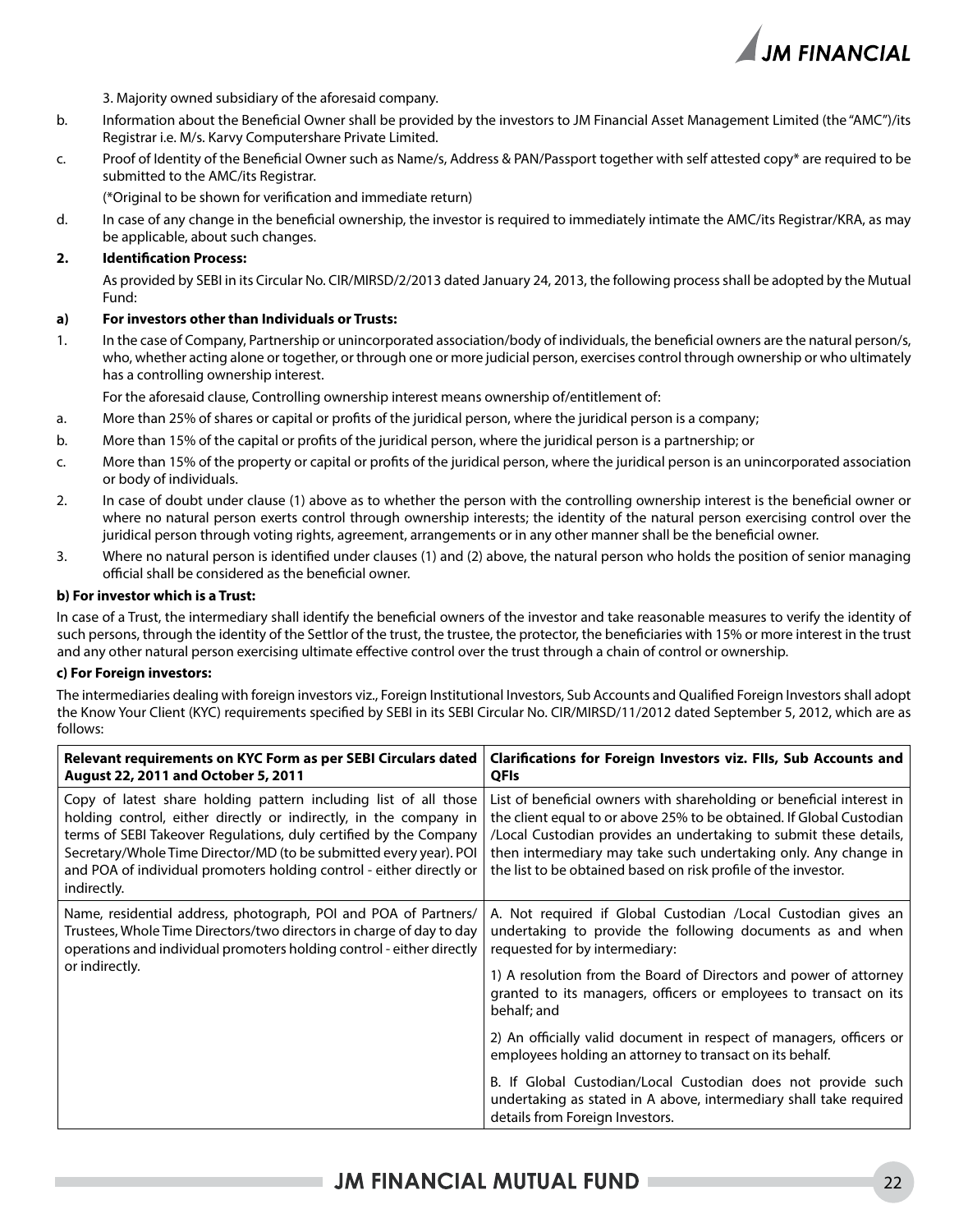

### **SPECIAL FACILITIES**

The Fund reserves the right to amend or terminate or introduce special facilities in this Scheme Information Document. Such facilities for the time being include Switch Facility, Systematic Investment Facility, Systematic Transfer / Withdrawal Plan, Systematic Switch Plan, Dividend Reinvestment Plan and any such facility/plan that may be introduced in the future.

#### **D. DEFINITIONS -**

- I. **Applicable NAV:** NAV of the Business Day on which the application is received for purchase/switch-in/for repurchase/switch-out at the JM ISC(s) subject to the cut off times and will be inclusive of load, wherever applicable.
- II. **AMC or Investment Manager:** JM Financial Asset Management Limited (the Investment Manager/Asset Management Company of the JM Financial Mutual Fund), a company incorporated and registered under the Companies Act, 1956 and includes its successors and assigns.
- III. **Business Day**: Business day is a day other than (a) Saturday and Sunday (b) a day on which banks or Reserve Bank of India in Mumbai are closed for business or clearing or when major banking transaction in Mumbai comes to halt due to any reason (c) a day on which the Bombay Stock Exchange and /or the National Stock Exchange are closed (d) a day which is a public and/or bank holiday at JM ISC where the application is received (e) a day on which sale and repurchase of units is suspended by the AMC (f) a day on which normal business could not be transacted due to storms, floods, bandhs, strikes, major system failure in Banks or Stock Exchange or AMC etc. (g) The AMC reserves the right to declare any day as Business Day or otherwise at any or all JM ISCs at any time/ day. (h) a day on which money markets are closed/not accessible for business; or (i) a day on which funds accompanying applications cannot be realized and / or are not available for utilisation for investments or investments cannot be liquidated and / or funds are not available for utilization for redemption / repurchase. (j) All applications received on these non-business days will be processed on the next business day at Applicable NAV.
- IV. **Calendar Year:** A Calendar Year shall be full 12 English Calendar months viz. 12 months commencing from 1st January and ending on 31st December.
- V. **Credit Rating Agency:** means a body corporate which is engaged in, or proposes to be engaged in, the business of rating of securities offered by way of public or rights issue under the SEBI (Credit Rating Agencies) Regulations, 1999.
- VI. **Credit Risk:** Risk of default in payment of principal or interest or both.
- VII. **Custodian:** A person/ body corporate who has been granted a certificate of registration to carry on the business of custodian of securities under the Securities and Exchange Board of India (Custodian of Securities) Regulations 1996, which for the time being is HDFC Bank Limited, Mumbai.
- VIII. **Day:** Any day (including Saturday, Sunday and holiday) as per English Calendar viz. 365 days in a year/ 366 days in a leap year.
- IX. **Debt Instruments:** Government securities, corporate debentures, bonds, promissory notes, money market instruments, pass-through obligations, asset backed securities/securitised debt and other possible similar securities.
- X. **Depository:** A body corporate as defined in the Depositories Act, 1996 (22 of 1996).
- XI. **Derivative includes:** (i) a security derived from a debt instrument, share, loan whether secured or unsecured, risk instrument or contract for differences or any other form of security; (ii) a contract which derives its value from the prices, or index of prices, of underlying securities.
- XII. **Dividend:** In case of Mutual Funds, it is the income distributed by the Mutual Fund on the units under its various schemes. It also refers to dividend received on investments in equity related securities.
- XIII. **Emerging Sectors :** Sectors which will benefit from domestic economic growth and the outsourcing/ business opportunities in the global markets.
- XIV. **Equity related instruments/ equity related securities:** It would include convertible bonds and debentures, convertible preference shares, warrants carrying the right to obtain equity shares, equity derivatives, preference shares and any other like instrument.
- XV. **Equity Linked Savings Scheme or ELSS :** Equity Linked Savings Scheme, 2005 as notified by Ministry of Finance vide notification dated November 3, 2005 as amended vide notification dated December 13,2005.
- XVI. **FII:** Foreign Institutional Investors registered with SEBI under the Securities and Exchange Board of India (Foreign Institutional Investors) Regulations, 1995, as amended from time to time.
- XVII. **Financial Year:** A Financial Year shall be full 12 English Calendar months viz. 12 months commencing from 1st April and ending on 31st March.
- XVIII. **Government Securities:** Securities created and issued by the Central Government or a State Government for the purposes of raising a public loan and having one of the forms specified in clause (2) of section 2 of the Public Debt Act, 1944.
- XIX. **I.T. Act:** Income Tax Act, 1961 as amended from time to time.
- XX. **IMA:** Investment Management Agreement dated 1st September, 1994 between JM Financial Trustee Company Private Limited and JM Financial Asset Management Limited as amended from time to time.
- XXI. **Investor:** Any resident (person resident in India under the Foreign Exchange Management Act and under the Income Tax Act, 1961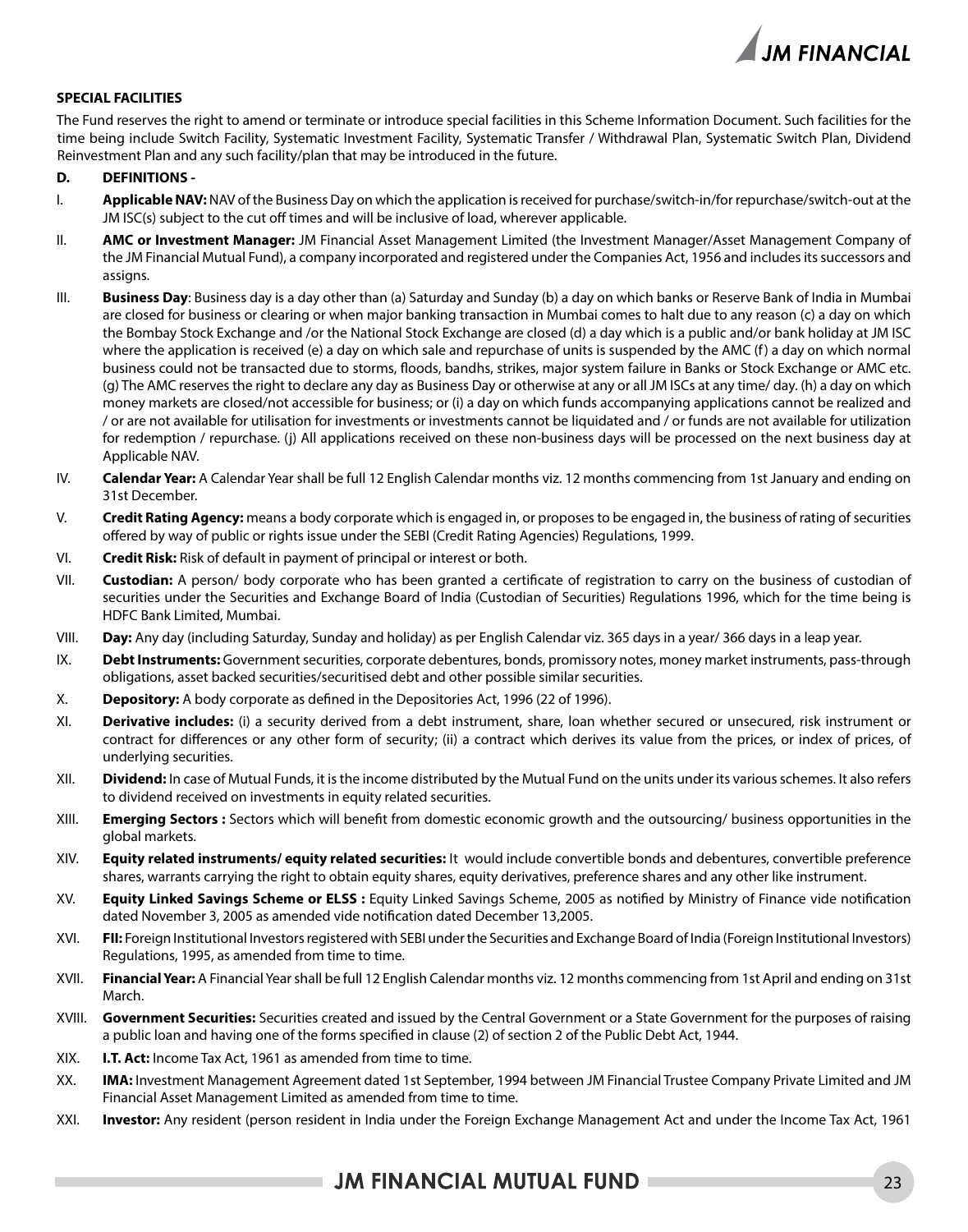

including amendments thereto) or non-resident person (a person who is not a resident of India) whether an individual or not (legal entity), who is eligible to subscribe for units under the laws of his/her/ their state/country of incorporation, establishment, citizenship, residence or domicile and under the Income Tax Act, 1961 including amendments thereto from time to time and who has made an application for subscribing for units under the scheme and may also include Qualified Foreign Investors (QFI) ) (subject to the restrictions mentioned elsewhere in this document). Under normal circumstances, a Unitholder shall be deemed to be the investor.

- XXII. **JM Financial Mutual Fund or Fund:** JM Financial Mutual Fund, a mutual fund constituted as a Trust under the provisions of the Indian Trust Act, 1882, bearing SEBI Registration No. MF/015/94/8 dated 15th September 1994.
- XXI. **JM ISC:** Investor Service Center(s) of JM Financial Mutual Fund/registrar & transfer agent and authorized web portals approved by JM Financial Mutual Fund from time to time/AMC's own site are authorized to receive all types of transactions during NFO & Post NFO period as mentioned in the Scheme Information Document.

The above mentioned collection center(s) will be treated as official points of acceptance for all financial transactions like subscription/ redemption/switch etc. and the cut-off timing for various transactions shall be reckoned as per the time stamping of the transactions at these Official Points of Acceptance. However, Investor Service Centers located at Corporate Office of the AMC in Mumbai may act as the official point of acceptance for all financial transactions under all schemes.

The AMC reserves the right to change the list of official points of acceptance of transactions from time to time. The list of the official points of acceptance of transactions has been put up on the web-site of the Fund for the information of the InvestoRs.

- XXIII. **Load:** A charge that may be levied as a percentage of NAV at the time of entry into the Scheme or at the time of exiting from the Scheme.
- XXIV. **NAV:** Net Asset Value of the Units of the Scheme calculated in the manner provided in this Scheme Information Document and in conformity with the SEBI Regulations as prescribed from time to time. The NAV will be computed and rounded off upto four decimal places.
- XXV. **NRI:** Non-Resident Indian.
- XXVI. **Permissible Investments or Investments:** Collective or group investments made on account of the Unitholders in accordance with the SEBI Regulations and amendments thereto.
- XXVII. **Portfolio:** The portfolio of the Scheme of JM Financial Mutual Fund would include all permissible investments and cash.
- XXVIII. **Rating:** means an opinion regarding securities, expressed in the form of standard symbols or in any other standardized manner, assigned by a Credit Rating Agency and used by the issuer of such securities, to comply with any requirement of the SEBI (Credit Rating Agencies) Regulations, 1999.
- XXIX. **RBI:** Reserve Bank of India established under the Reserve Bank of India Act, 1934, as amended from time to time.
- XXX. **Registrar or Transfer Agent:** Karvy Computershare Private Limited, Hyderabad, currently acting as registrar and transfer agent to the Scheme, or any other registrar and transfer agent appointed by the AMC from time to time.
- XXXI. **Repo/Reverse Repo:** Sale/purchase of securities as may be allowed by RBI from time to time with simultaneous agreement to repurchase/ resell them respectively at a later date.
- XXXII. **Repurchase /Redemption Price:** Price at which the Units can be bought back/ redeemed and will be calculated based on the applicable NAV after taking care of STT/ unamortized expenses/ exit load etc.
- XXXIII. **Sales /Subscription Price:** Price at which the Units can be purchased and will be calculated based on the applicable NAV.
- XXXIV. **Scheme or Schemes:** Schemes would include JM Equity Fund, JM Balanced Fund, JM Basic Fund, JM Tax Gain Fund, JM Multi Strategy Fund, JM Core 11 Fund and JM Arbitrage Advantage Fund being offered by JM Financial Mutual Fund.
- XXXV. **Scheme Information Document:** This document issued by JM Financial Mutual Fund, offering Units of the Scheme of JM Equity Fund, JM Balanced Fund, JM Basic Fund, JM Tax Gain Fund, JM Multi Strategy Fund, JM Core 11 Fund and JM Arbitrage Advantage Fund.
- XXXVI. **SEBI or the Board:** The Securities and Exchange Board of India established under the Securities and Exchange Board of India Act, 1992.
- XXXVII. **SEBI Act:** Securities and Exchange Board of India Act, 1992 as amended from time to time.
- XXXVIII.**SEBI Regulations or the Regulations:** The Securities and Exchange Board of India (Mutual Funds) Regulations, 1996 as amended from time to time, and includes any amendments or clarifications and guidelines in the form of notifications or circulars or press releases issued from time to time by SEBI or any other statutory authority to regulate the operation and management of mutual funds.
- XXXIX. **Securities:** Include shares, scrips, stocks, etc. notes, bonds, debentures, debenture stock, warrants, etc., futures, options, derivatives, etc. or other transferable securities of a like nature in or of any incorporated company or other body corporate, Gilts / Government securities, Mutual Fund units, Money Market Instruments like Call Deposit, Commercial Paper, Treasury Bills etc. such other instruments as may be declared by GOI and/or SEBI and/or RBI and/or any other regulatory authority to be securities, and rights or interest in securities.
- XL. **Sponsor:** JM Financial Limited (the Sponsor of JM Financial Mutual Fund), a company incorporated and registered under the Companies Act, 1956 and includes its successors and assigns.
- XLI. **Stock Lending:** Lending of securities to another person or entity for a fixed period of time, at a negotiated compensation in order to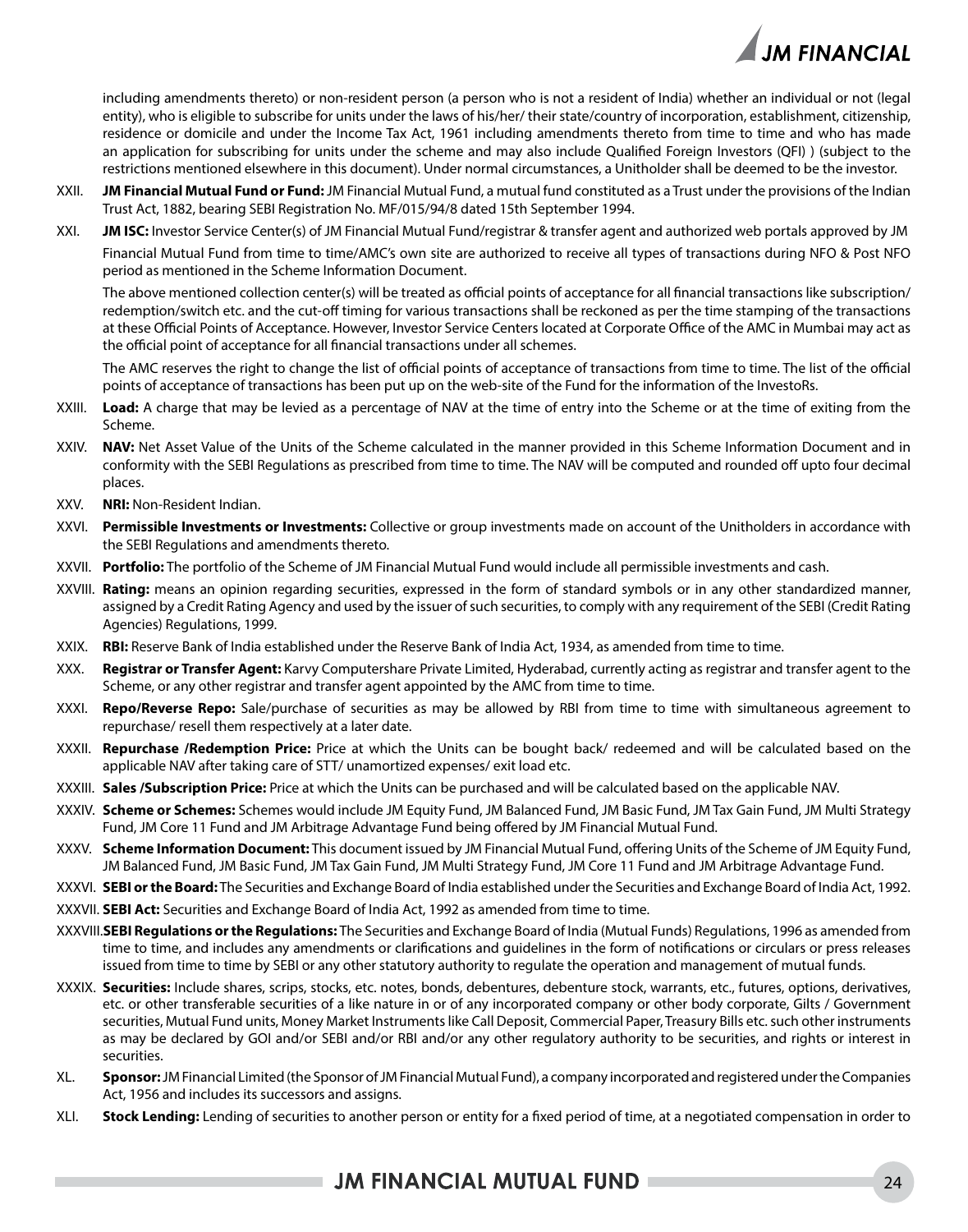

enhance returns of the portfolio.

- XLII. **Switch:** Transfer of units of one Scheme /Plan of the scheme of JM Financial Mutual Fund to any of its other Schemes/Plan of the Fund.
- XLIII. **Trustee:** JM Financial Trustee Company Private Limited (the Trustee to the JM Financial Mutual Fund), a company incorporated and registered under the Companies Act, 1956 and includes its successors and assigns.
- XLIV. **Trust Deed:** The registered Trust Deed dated 1st September, 1994 establishing the JM Financial Mutual Fund as amended from time to time.
- XLV. **Trust Property:** Includes Permissible Investments and cash or any part thereof which may be converted or varied from time to time.
- XLVI. **Units under the Scheme:** The interest of the Unitholders in the Scheme, which consists of each unit representing one undivided share in the assets of the Scheme.
- XLVII. **Unit holder:** A person holding Units in the Scheme of the Fund.
- XLVIII. **Bonus Unit:** It means a fully paid up unit issued by capitalising a part of the amount available as distributable surplus.
- XLIX **FPI:** Foreign Portfolio Investors registered with SEBI under the Securities and Exchange Board of India (Foreign I Portfolio Investors) Regulations, 2014, as amended from time to time.

#### **INTERPRETATION**

- For all purposes of this Scheme Information Document, except as otherwise expressly provided or unless the context otherwise requires
	- (a) the terms defined in this Offer Document include the plural as well as the singular and
	- (b) pronouns having a masculine or feminine gender shall be deemed to include the other.
- Words and expressions used herein but defined in the SEBI Act, 1992 or the SEBI Regulations shall have the meanings respectively assigned to them therein.

#### **E. DUE DILIGENCE BY THE ASSET MANAGEMENT COMPANY**

The Asset Management Company shall confirm that a Due Diligence Certificate duly signed by the Compliance Officer has been submitted to SEBI, which reads as follows:

- It is confirmed that:
- (i) the Scheme Information Document forwarded to SEBI is in accordance with the SEBI (Mutual Funds) Regulations, 1996 and the guidelines and directives issued by SEBI from time to time.
- (ii) all legal requirements connected with the launching of the scheme as also the guidelines, instructions, etc., issued by the overnment and any other competent authority in this behalf, have been duly complied with.
- (iii) the disclosures made in the Scheme Information Document are true, fair and adequate to enable the investors to make a well informed decision regarding investment in the proposed scheme.
- (iv) the intermediaries named in the Scheme Information Document and Statement of Additional Information are registered with SEBI and their registration is valid, as on date.

Place: Mumbai Signed: sd/- Date: June 29, 2016 Name: Diana D'sa Designation: Compliance Officer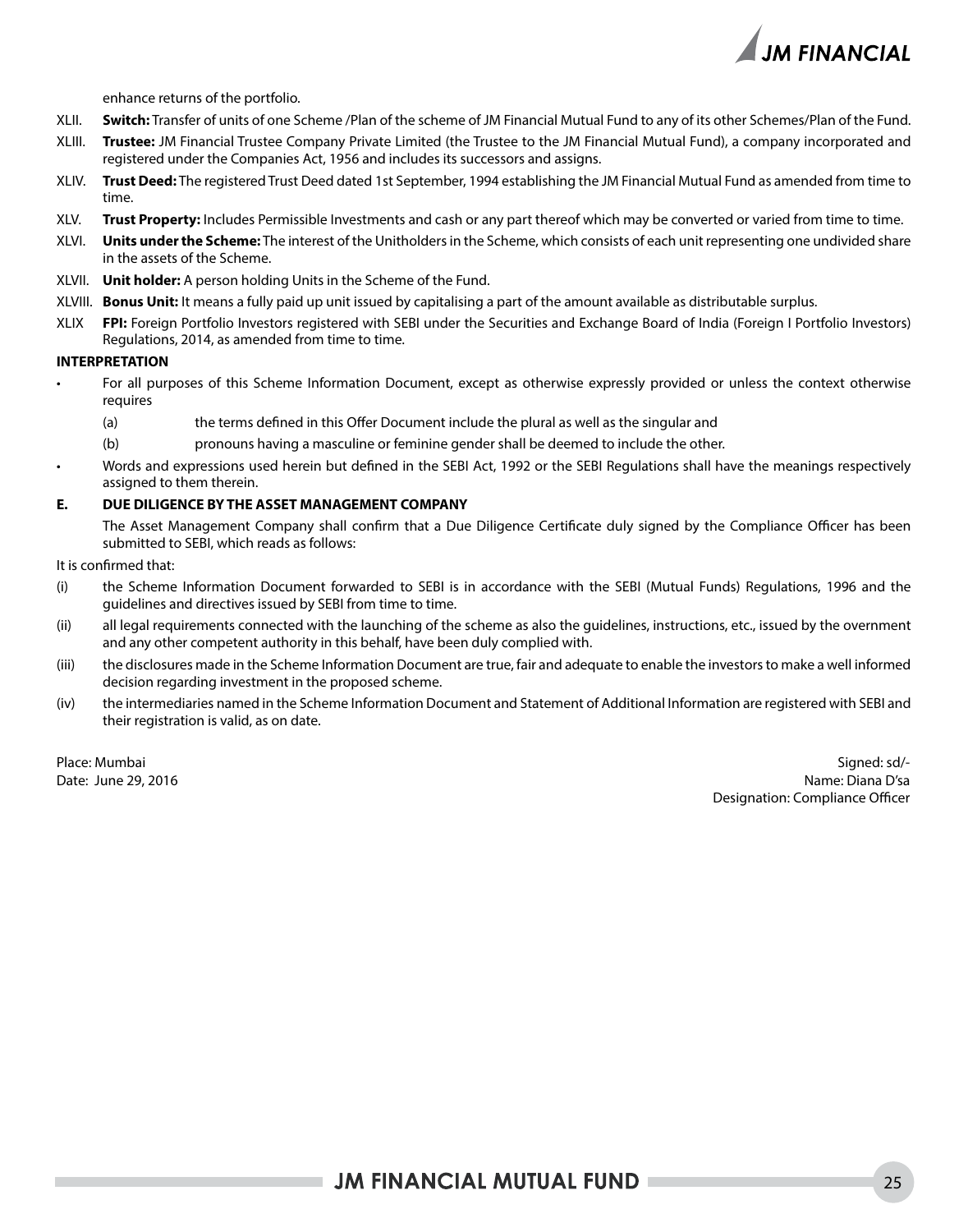

### **II. INFORMATION ABOUT THE SCHEME**

### **A. TYPE & INVESTMENT OBJECTIVE OF THE SCHEME**

| Name of the<br><b>Scheme</b>      | <b>Type</b>                                   | <b>Investment Objectives</b>                                                                                                                                                                                                                                                                                                                                                                                                                                                 |
|-----------------------------------|-----------------------------------------------|------------------------------------------------------------------------------------------------------------------------------------------------------------------------------------------------------------------------------------------------------------------------------------------------------------------------------------------------------------------------------------------------------------------------------------------------------------------------------|
| JM Arbitrage<br>Advantage<br>Fund | An open ended equity<br>oriented scheme       | To generate income through arbitrage opportunities emerging out of mis-pricing<br>between the cash market and the derivatives market and through deployment of<br>surplus cash in fixed income instruments.                                                                                                                                                                                                                                                                  |
| <b>JM Balanced</b><br>Fund        | An open ended<br>balanced scheme              | To provide steady current income as well as long term growth of capital.                                                                                                                                                                                                                                                                                                                                                                                                     |
| <b>JM Basic Fund</b>              | An open ended sector<br>scheme                | To provide capital appreciation to its Unit holders through judicious deployment<br>of the corpus of the scheme in sectors categorized under "basic industry" in the<br>normal parlance and in context of the Indian economy, including but not limited<br>to, energy, petrochemicals, oil & gas, power generation & distribution and electrical<br>equipment suppliers, metals and building materials. The fund would continue to<br>remain open-ended with a sector focus. |
| JM Core 11 Fund                   | An open ended equity<br>oriented scheme       | To provide long-term growth by investing predominantly in a concentrated<br>portfolio of equity / equity related instruments.                                                                                                                                                                                                                                                                                                                                                |
| <b>JM Equity Fund</b>             | An open ended growth<br>scheme                | To provide Optimum Capital growth and appreciation.                                                                                                                                                                                                                                                                                                                                                                                                                          |
| JM Multi<br><b>Strategy Fund</b>  | An open ended equity<br>oriented scheme       | The investment objective of the Scheme is to provide capital appreciation by<br>investing in equity and equity related securities using a combination of strategies.                                                                                                                                                                                                                                                                                                         |
| JM Tax Gain<br>Fund               | An open ended equity<br>linked savings scheme | The investment objective is to generate long-term capital growth from a diversified<br>and actively managed portfolio of equity and equity related securities and to<br>enable investors a deduction from total income, as permitted under the Income<br>Tax Act, 1961 from time to time.                                                                                                                                                                                    |

While the above table gives the investment objectives of the schemes, investors are required to read all the scheme related information set out in this document carefully and also note that there can be no assurance that the investment objectives of the any of the schemes will be realized. The schemes do not guarantee/ indicate any returns.

### **B. HOW WILL THE SCHEME ALLOCATE ITS ASSETS?**

Under normal circumstances the Investment Pattern of the Schemes would be as follows.

### **a) JM Arbitrage Advantage Fund**

| Sr.No.   Type of Instrument                             | <b>Normal Allocation (% of net assets)</b> | <b>Risk Profile</b> |
|---------------------------------------------------------|--------------------------------------------|---------------------|
| Equity and Equity related instruments                   | 65%-80%                                    | Medium – High       |
| Derivatives including stock futures and stock options # | 65%-80%                                    | Medium – High       |
| Money market instruments / Debt*/ Fixed Income          | 20%-35%                                    | Medium – High       |
| <b>Derivatives</b>                                      |                                            |                     |

# The notional value exposure in derivatives securities would be reckoned for the purposes of the specified limits.

Including securitized debt upto a maximum of 30% of net assets of this scheme. Debt instruments will include Government securities, corporate debentures, bonds, promissory notes, money market instruments, pass-through obligations, asset backed securities / securitized debt and other possible similar instruments.

In line with the provisions of the SEBI circular no. DNPD/Cir-29/2005 dated September 14, 2005 duly amended by circular no. DNPD/Cir-30/2006 dated January 20, 2006 by enumerating the guidelines for participation in Derivatives, the scheme shall execute transactions in the derivatives markets.

The maximum derivative position will not exceed 80% of the portfolio (i.e. net assets including cash). The above limits shall be in line with the investment objective of the scheme.

### **b) JM Balanced Fund**

| Sr.No.   Type of Instrument                                                                                | <b>Normal Allocation</b><br>(% of net assets) | <b>Risk Profile</b> |
|------------------------------------------------------------------------------------------------------------|-----------------------------------------------|---------------------|
| Equity and equity related instruments                                                                      | 65% - 75%                                     | Medium to High      |
| Debt Securities (including fixed income derivatives and<br>securitized debt*) and money market instruments | 25% - 35%                                     | Low to medium       |

\* Allocation in securitized debt will not exceed 10% of the net assets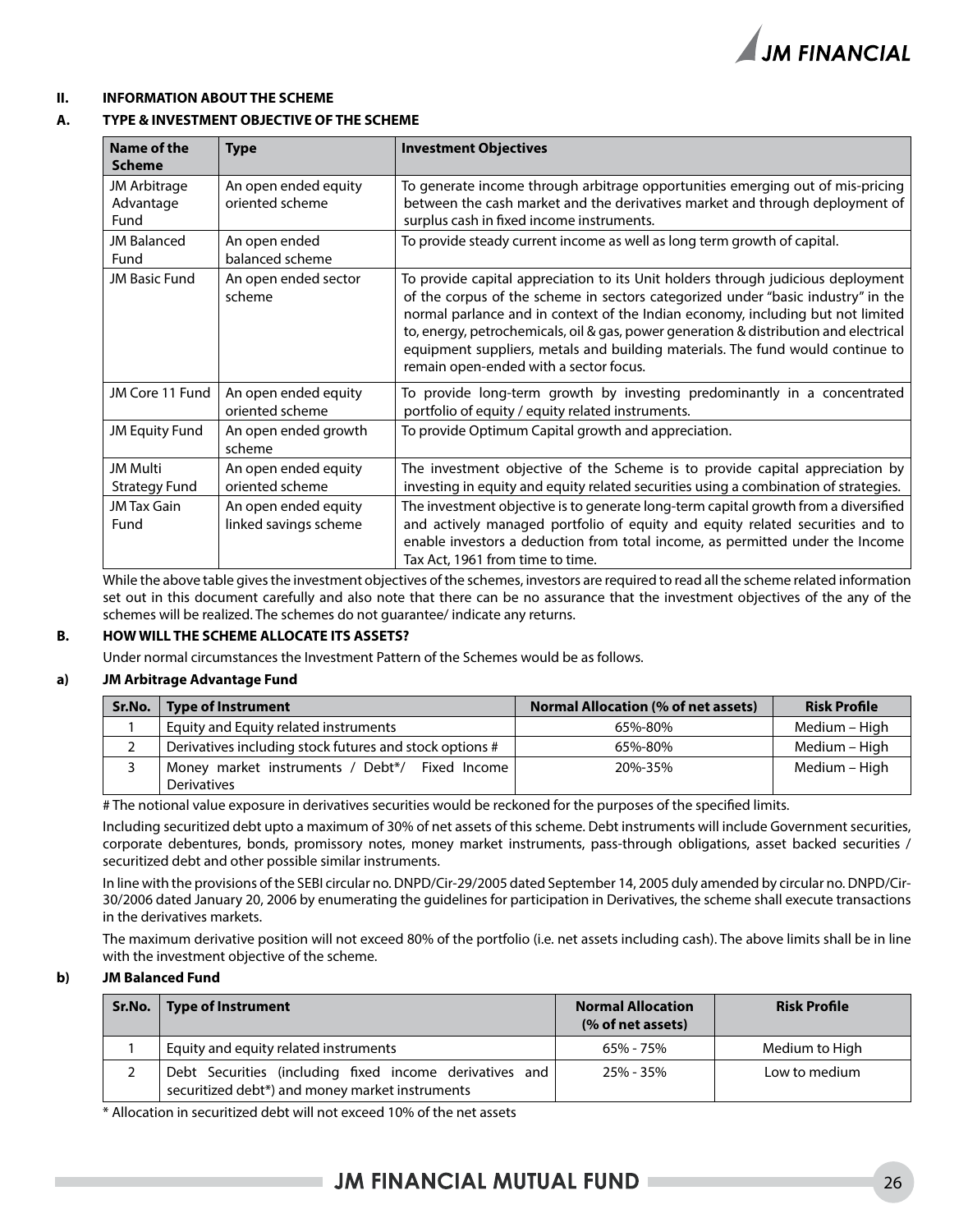

### **c) JM Basic Fund**

| Sr.No. | Type of Instrument                                                      | <b>Normal Allocation (% of net assets)</b> | <b>Risk Profile</b> |
|--------|-------------------------------------------------------------------------|--------------------------------------------|---------------------|
|        | Equity and Equity Related instruments (including equity<br>derivatives) | 80%-100%                                   | High                |
|        | Debt Securities and Money Market Instruments.                           | $0\% - 20\%$                               | Low                 |
|        | Securitised debt                                                        | $0\% - 20\%$                               | Low                 |
| --- -  | ----                                                                    |                                            |                     |

### **d) JM Core 11 Fund**

| <b>Security</b>                       | Maximum Exposure % | <b>Risk Profile</b> |
|---------------------------------------|--------------------|---------------------|
| Equity and equity related securities# | $65 - 100$         | Medium – High       |
| Money Market Instruments / Debt       | $0 - 35$           | Low – Medium        |

The Scheme will not invest in securitized debt and foreign securities.

# Exposure to derivatives would be capped at 50 % of equity portfolio of the Scheme.

#### **e) JM Equity Fund**

| Sr.No. Type of Instrument                                             | <b>Normal Allocation</b><br>(% of net assets) | <b>Risk Profile</b> |
|-----------------------------------------------------------------------|-----------------------------------------------|---------------------|
| Eauity                                                                | 80% - 100%                                    | High                |
| Debt, Money market and short term debt inst. maturing within one year | $0\% - 20\%$                                  | Low                 |

### **f) JM Multi Strategy Fund**

| <b>Instruments</b>                                                                                  | Indicative allocations (% of total assets) |                | <b>Risk Profile</b>    |  |
|-----------------------------------------------------------------------------------------------------|--------------------------------------------|----------------|------------------------|--|
|                                                                                                     | <b>Minimum</b>                             | <b>Maximum</b> | <b>High/Medium/Low</b> |  |
| Equity & equity related instruments                                                                 | 65%                                        | 100%           | Medium to High         |  |
| Money market instruments / debt securities<br>(including securitised debt* to the extent of<br>20%) | 0%                                         | 35%            | Low to Medium          |  |

\*excluding foreign securitized debt.

#### **g) JM Tax Gain Fund**

| <b>Security</b>                      | <b>Maximum Exposure</b> | <b>Risk Profile</b> |
|--------------------------------------|-------------------------|---------------------|
| Equity and equity related securities | 80% - 100%              | Medium – High       |
| Money Market Instruments / Debt      | $0\% - 20\%$            | Low – Medium        |

In accordance with the ELSS notification of November, 2005, the Funds collected under the Scheme shall be invested in equities, cumulative convertible preference shares and fully convertible debentures and bonds of companies. Investment may also be made in partly convertible issues of debentures and bonds including those issued on rights basis subject to the condition that, as far as possible, the non-convertible portion of the debentures so acquired or subscribed, shall be disinvested within a period of twelve months.

The corpus of the assets of the Scheme shall be predominantly invested in equity and equity related instruments. In accordance with the ELSS notifications, investments in equity and equity related instruments in the Scheme shall be to the extent of at least 80% of net assets. The Fund shall strive to invest the funds in the manner stated within a period of six months from the date of allotment. In exceptional circumstances, this requirement may be dispensed with by the Fund in order that the interests of the unitholders are protected.

In case of any change in asset allocation pattern affecting the investment profile of JM Tax Gain Fund, in addition to the above procedure, the changes shall be effected in line with the ELSS notifications issued by the Central Board of Direct Taxes from time to time.

The AMC intends to invest in derivative instruments in accordance with the SEBI Regulations, as and when opportunities arise in the derivatives markets. The investment in derivatives will be broadly in line with the investment objective of the Scheme.

All the above limits shall be in line with the investment objective of the Scheme.

The cumulative gross exposure through equity, debt and derivative positions will not exceed 100% of the net assets of the Scheme.

The Trustee may, from time to time, pending deployment of funds of the Scheme in securities in terms of the investment objective of the Scheme, invest the funds of the Scheme in short-term deposits of scheduled commercial banks subject to compliance with SEBI Circular SEBI/IMD/CIR No.1/ 91171 /07 dated April 16, 2007 as amended by SEBI Circular SEBI/IMD/CIR No.7/129592/08 dated June 23,2008.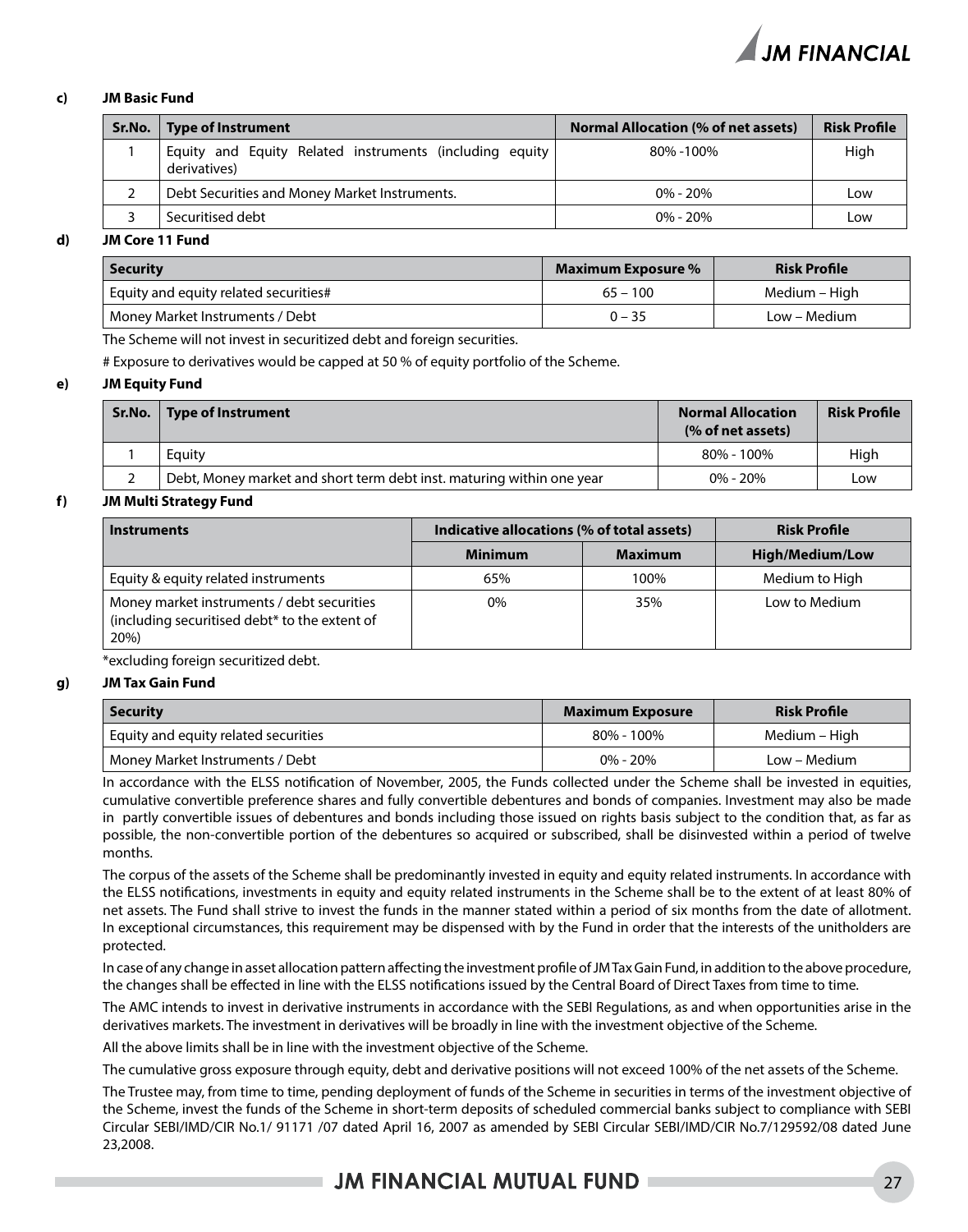

**Changes in Investment pattern:-** Subject to the SEBI Regulations, the asset allocation pattern indicated above may change from time to time, keeping in view market conditions, market opportunities, applicable regulations and political and economic factoRs. It must be clearly understood that the percentages stated above are only indicative and not absolute and that they can vary substantially within the maximum and minimum allocation limits, depending upon the perception of the Investment Manager, the intention being at all times to seek to protect the interests of the Unitholders. Such changes in the investment pattern will be for short term and defensive considerations.

Provided further and subject to the above, any change in the asset allocation affecting the investment profile of the Scheme shall be effected only in accordance with the provisions of sub regulation (1 5A) of Regulation 18 of the SEBI Regulation, as detailed later in this document.

### **C. WHERE WILL THE SCHEMES INVEST?**

The Mutual Fund may invest in any of the following securities or a combination of the following securities subject to the Regulations and the investment objectives and the terms of the respective schemes set out elsewhere in the Scheme Information Document.

The corpus of the Schemes will be invested in equity, equity related instruments, derivatives such as futures and options and fixed income securities. Subject to the Regulations, the corpus of the Scheme can be invested in any (but not exclusively) of the following securities:

- Equity and equity related securities including convertible bonds and debentures and warrants carrying the right to obtain equity shares ;
- Derivative instruments like Interest Rate Swaps, Forward Rate Agreements, Stock Index Futures and such other derivative instruments permitted by SEBI and RBI;
- Securities created and issued by the Central and State Governments and/or repos/reverse repos in such Government Securities as may be permitted by RBI (including but not limited to coupon bearing bonds, zero coupon bonds and treasury bills);
- Securities guaranteed by the Central and State Governments (including but not limited to coupon bearing bonds, zero coupon bonds and treasury bills);
- Debt obligations of domestic Government agencies and statutory bodies, which may or may not carry a Central/State Government guarantee;
- Corporate debt and securities (of both public and private sector undertakings) including Bonds, Debentures, Notes, Strips, etc.;
- Obligations of banks (both public and private sector) and development financial institutions;
- Money market instruments permitted by SEBI / RBI;
- Certificate of Deposits (CDs);
- Commercial Paper (CPs);
- Securitised Debt:
- The non-convertible part of convertible securities;
- Any other domestic fixed income securities including Structured Obligations;;
- Pass through, Pay through or other Participation Certificates representing interest in a pool of assets including receivables;
- Any other like instruments as may be permitted by RBI/SEBI/ such other regulatory authority from time to time.

The securities mentioned above and such other securities, the Scheme is permitted to invest, could be listed, unlisted, IPO's, secondary market operations, privately placed, rights offers or negotiated deals, secured, unsecured, rated or unrated and of any maturity.

However the sectors/stocks in the Scheme may undergo a change in line with market conditions.

The Fund can invest in securities that are rated by CRISIL, ICRA and other independent credit rating agencies.

Investment in overseas securities shall be made in accordance with the requirements stipulated by SEBI and RBI from time to time;

### **POLICY AND SPECIAL CONSIDERATION ON INVESTMENT IN DERIVATIVES AND HEDGING PRODUCTS**

### **Equity Derivatives**

SEBI vide its circular no. DNPD/Cir-29/2005 dated September 14, 2005 as amended by circular nos. DNPD/Cir-30/2006 dated January 20, 2006 and DNPD/Cir-31/2006 dated September 22, 2006 has specified position limits in index futures, index options, stock options and stock futures contracts for Mutual Funds.

The position limits for the Mutual Fund and its schemes shall be as under:

### **i. Position limit for the Mutual Fund in equity index options contracts**

- a. The Mutual Fund position limit in equity index options contracts on a particular underlying index shall be higher of Rs. 500 crores or 15% of the total open interest in the market in equity index option contracts
- b. This limit would be applicable on open positions in all options contracts on a particular underlying index.

### **ii. Position limit for the Mutual Fund in equity index futures contracts:**

a. The Mutual Fund position limit in equity index futures contracts on a particular underlying index shall be higher of Rs. 500 crores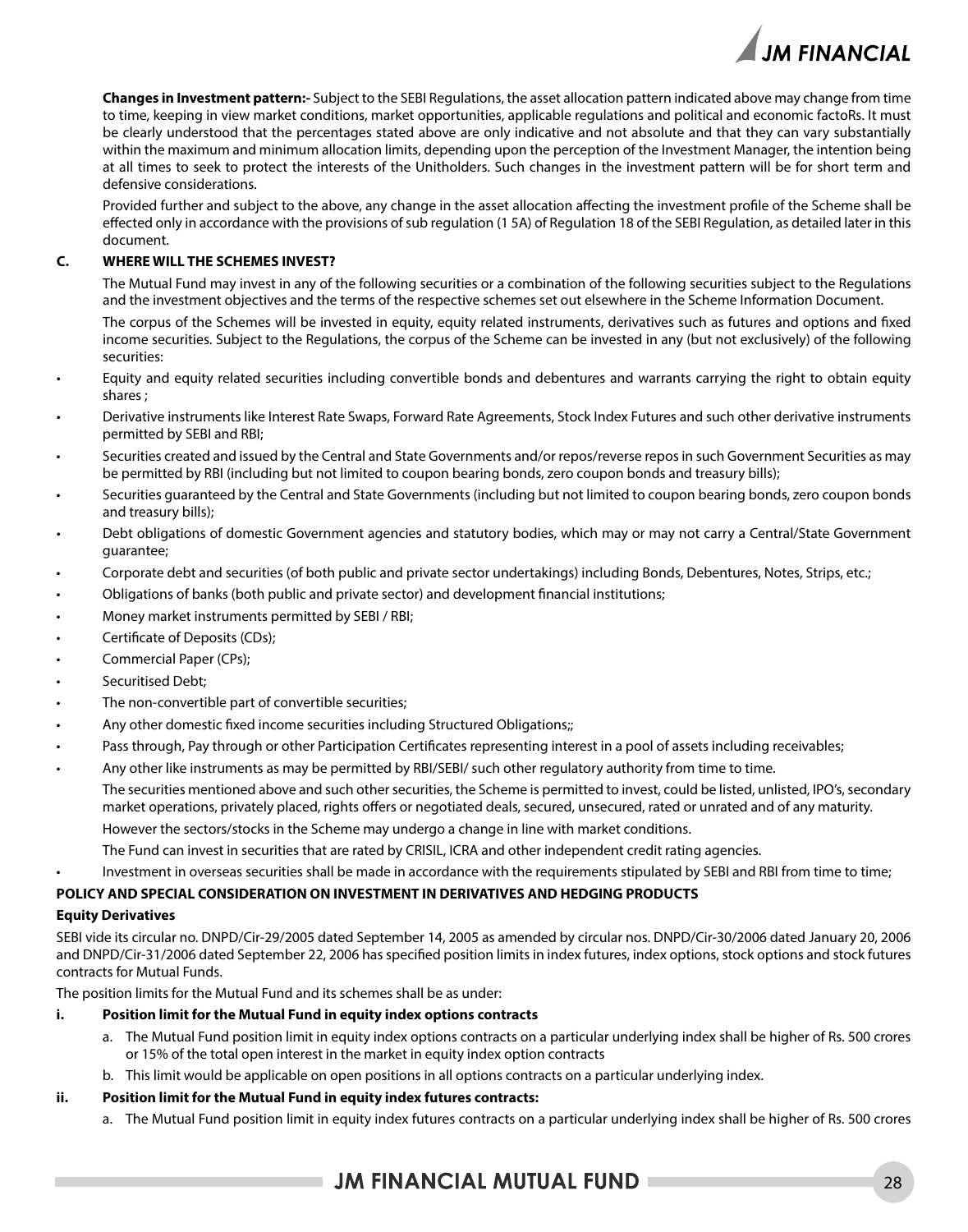

or 15% of the total open interest in the market in equity index futures contracts.

b. This limit would be applicable on open positions in all futures contracts on a particular underlying index.

### **iii. Additional position limit for hedging**

In addition to the position limits at point (i) and (ii) above, the Mutual Fund may take exposure in equity index derivatives subject to the following limits:

- 1. Short positions in index derivatives (short futures, short calls and long puts) shall not exceed (in notional value) the Mutual Fund's holding of stocks.
- 2. Long positions in index derivatives (long futures, long calls and short puts) shall not exceed (in notional value) the Mutual Fund's holding of cash, government securities, T-Bills and similar instruments.

#### **iv. Position limit for the Mutual Fund for stock based derivative contracts**

The Mutual Fund position limit in a derivative contract on a particular underlying stock, i.e. stock option contracts and stock futures contracts, stand modified in the following manner:-

- 1. For stocks having applicable market-wise position limit ("MWPL") of Rs. 500 crores or more, the combined futures and options position limit shall be 20% of applicable MWPL or Rs. 300 crores, whichever is lower and within which stock futures position cannot exceed 10% of applicable MWPL or Rs. 150 crores, whichever is lower.
- 2. For stocks having applicable MWPL less than Rs. 500 crores, the combined futures and options position limit would be 20% of applicable MWPL and futures position cannot exceed 20% of applicable MWPL or Rs. 50 crores whichever is lower.
- 3. The MWPL and client level position limits, however, would remain the same as prescribed.

#### **v. Position limit for each scheme of a Mutual Fund**

The position limits for each scheme of the mutual fund and disclosure requirements shall be identical to that prescribed for a subaccount of a FII. Therefore, the scheme-wise position limit / disclosure requirements shall be:

1. For stock option and stock futures contracts, the gross open position across all derivative contracts on a particular underlying stock of a scheme of a mutual fund shall not exceed the higher of: 1% of the free float market capitalisation (in terms of number of shares).

Or

5% of the open interest in the derivative contracts on a particular underlying stock (in terms of number of contracts).

- 2. This position limits shall be applicable on the combined position in all derivative contracts on an underlying stock at a Stock Exchange.
- 3. For index based contracts, the Mutual Fund shall disclose the total open interest held by its scheme or all schemes put together in a particular underlying index, if such open interest equals to or exceeds 15% of the open interest of all derivative contracts on that underlying index.

The enhanced limits will enable participants, to hedge their positions more effectively, especially for stocks with large market capitalization and higher liquidity. Separate position limits have been built in for stock options in order to provide an impetus for the options market.

JM Financial Mutual Fund will act in accordance with the rules and regulations as may be prescribed by SEBI in this regard from time to time.

### **Strategies that employ index futures:**

The Scheme has an existing equity portion invested in a basket of stocks. In case the fund manager has a view that the equity markets are headed downwards, the Scheme can then hedge the exposure to equity either fully or partially by initiating short futures positions in the index. A similar position in the long direction can also be initiated by the Scheme to hedge its position of cash and permissible equivalents.

#### **Risks**

The risks associated with index futures are similar to those associated with equity investments. Additional risks could be on account of illiquidity and potential mis–pricing of the futures and the inability of derivatives to correlate perfectly with underlying assets, rates and indices.

The long position in the Nifty will have as much loss as the gain in the short portfolio if hedged completely and would be vice versa if we were holding long portfolio short index.

To the extent permissible by extant regulations, the Scheme can initiate a naked short position in an underlying index future traded on a recognized stock exchange. In case the nifty future contract is trading at say, Rs. 1850, and the fund manager has a view that it will depreciate going forward, the Scheme can initiate a sale transaction of nifty futures at Rs.1850 without holding a portfolio of equity stocks or any other underlying long equity position. Once the price falls to Rs. 1800 after say, 20 days the Scheme can initiate a square-up transaction by buying the said futures and book a profit of Rs. 50. Correspondingly the Scheme can take a long position without an underlying cash/ cash equivalent subject to the extant regulations.

### **Risks**

The risks associated with index futures are similar to those associated with equity investments. Additional risks could be on account of illiquidity and potential mis–pricing of the futures and the inability of derivatives to correlate perfectly with underlying assets, rates and indices.

The long position in the Nifty will have as much loss as the gain in the short portfolio if hedged completely and would be vice versa if we were holding long portfolio short index.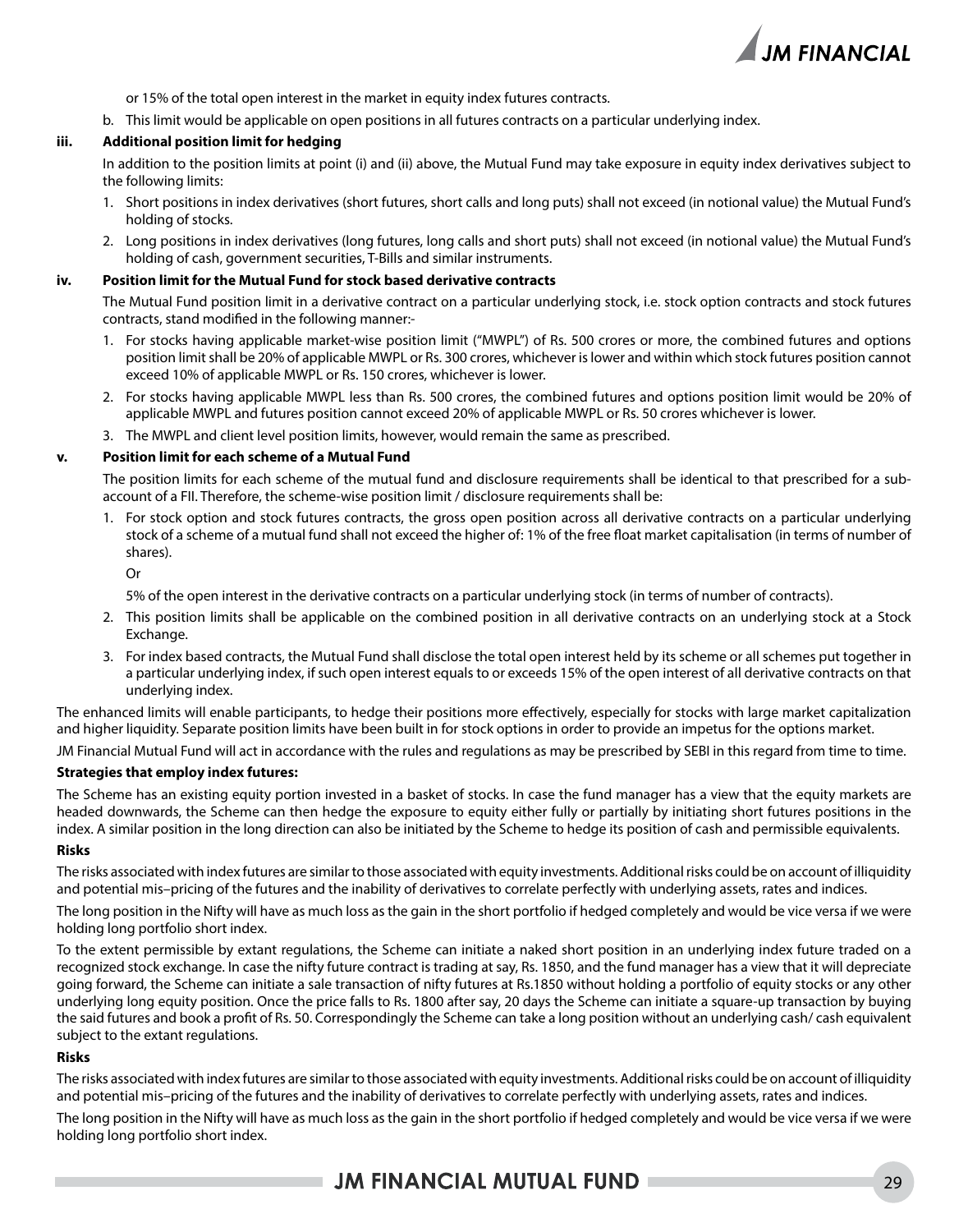

### **Strategies that employ stock specific futures :**

Individual stock futures are also available in the Indian equity markets. Stock futures trade either at a premium or at discount to the spot prices, the level of premium generally reflects the cost of carry. Stock specific issues may have a bearing on futures as speculators may find futures as a cost-effective way of executing their view on the stock. However such executions usually increase the premium/discount to the spot significantly, thereby giving rise to arbitrage opportunities for a Scheme. The Scheme will also look at mispricing opportunities to generate returns through shorts on specific stock futures within the applicable limits for the Fund. These strategies have been explained below.

(a) Selling spot and buying future : In case the Scheme holds the stock of a company at say Rs. 1000 while in the futures market it trades at a discount to the spot price say at Rs. 980 then the Scheme may sell the stock and buy the futures. On the date of expiry of the stock future, the Scheme may reverse the transactions (i.e. buying at spot & selling futures) and earn a risk-free Rs. 20 (2% absolute) on its holdings. If on the date of expiry of the futures, if the stock trades at Rs. 1100 which would be the price of the futures too, the Scheme will have a benefit of Rs. 100 whereby the Scheme gets the 10% upside movement together with the 2% benefit on the arbitrage, and thus getting a total return of 12%.

#### **Risks**

While futures markets are typically more liquid than the underlying cash market, there can be no assurance that ready liquidity would exist at all points in time for the Scheme to purchase or close out a specific futures contract.

The risks associated with stock futures are similar to those associated with equity investments. Additional risks could be on account of illiquidity and potential mis–pricing of the futures.

(b) Buying spot and selling future : A company trading in the spot market at Rs. 1000 while it trades at Rs. 1020 in the futures market then the Scheme may buy the stock at spot and sell in the futures market thereby earning Rs. 20. In case of adequacy of cash with the Scheme, this strategy may be used to enhance returns of the Scheme which was otherwise sitting on cash.

#### **Risks**

While futures markets are typically more liquid than the underlying cash market, there can be no assurance that ready liquidity would exist at all points in time for scheme to purchase or close out a specific futures contract.

The risks associated with stock futures are similar to those associated with equity investments. Additional risks could be on account of illiquidity and potential mis–pricing of the futures.

(c) Buying stock future : Where the Scheme wants to initiate a long position in a stock whose spot price is at say, Rs.1 000 and futures is at Rs. 980, then the Scheme may just buy the futures contract instead of the spot thereby benefiting from a lower cost option.

#### **Risks**

The risks associated with stock futures are similar to those associated with equity investments. Additional risks could be on account of illiquidity and potential mis–pricing of the futures and the inability of derivatives to correlate perfectly with underlying assets, rates and indices.

(d) Selling stock future : In case the Scheme has a bearish view on a stock which is trading in the spot market at Rs. 1000 and the futures market at say Rs. 980. The Scheme can express such a view subject to extant SEBI regulations by initiating a short position in the futures contract. In case the view is right and the futures price depreciates to say Rs. 900 the Scheme can square up the short position thereby earning a profit of Rs. 80.

### **Risks**

The risks associated with stock futures are similar to those associated with equity investments. Additional risks could be on account of illiquidity and potential mis–pricing of the futures and the inability of derivatives to correlate perfectly with underlying assets, rates and indices.

### **Options :**

Option contracts are of two types - Call and Put; the former being the right, but not obligation, to purchase a prescribed number of shares at a specified price before or on a specific expiration date and the latter being the right, but not obligation, to sell a prescribed number of shares at a specified price before or on a specific expiration date. The price at which the shares are contracted to be purchased or sold is called the strike price. Options that can be exercised on or before the expiration date are called American Options, while those that can be exercised only on the expiration date are called European Options.

Option contracts are designated by the type of option, name of the underlying, expiry month and the strike price.

### **Numerical examples of Options Call**

Call Option: The Scheme buys a call option at the strike price of say Rs.1 000 and pays a premium of say Rs. 50, the Scheme would earn profits if the market price of the stock at the time of expiry of the option is more than Rs. 1050 being the total of the strike price and the premium thereon. If on the date of expiry of the option the stock price is below Rs. 1000, the Scheme will not exercise the option while it loses the premium of Rs. 50.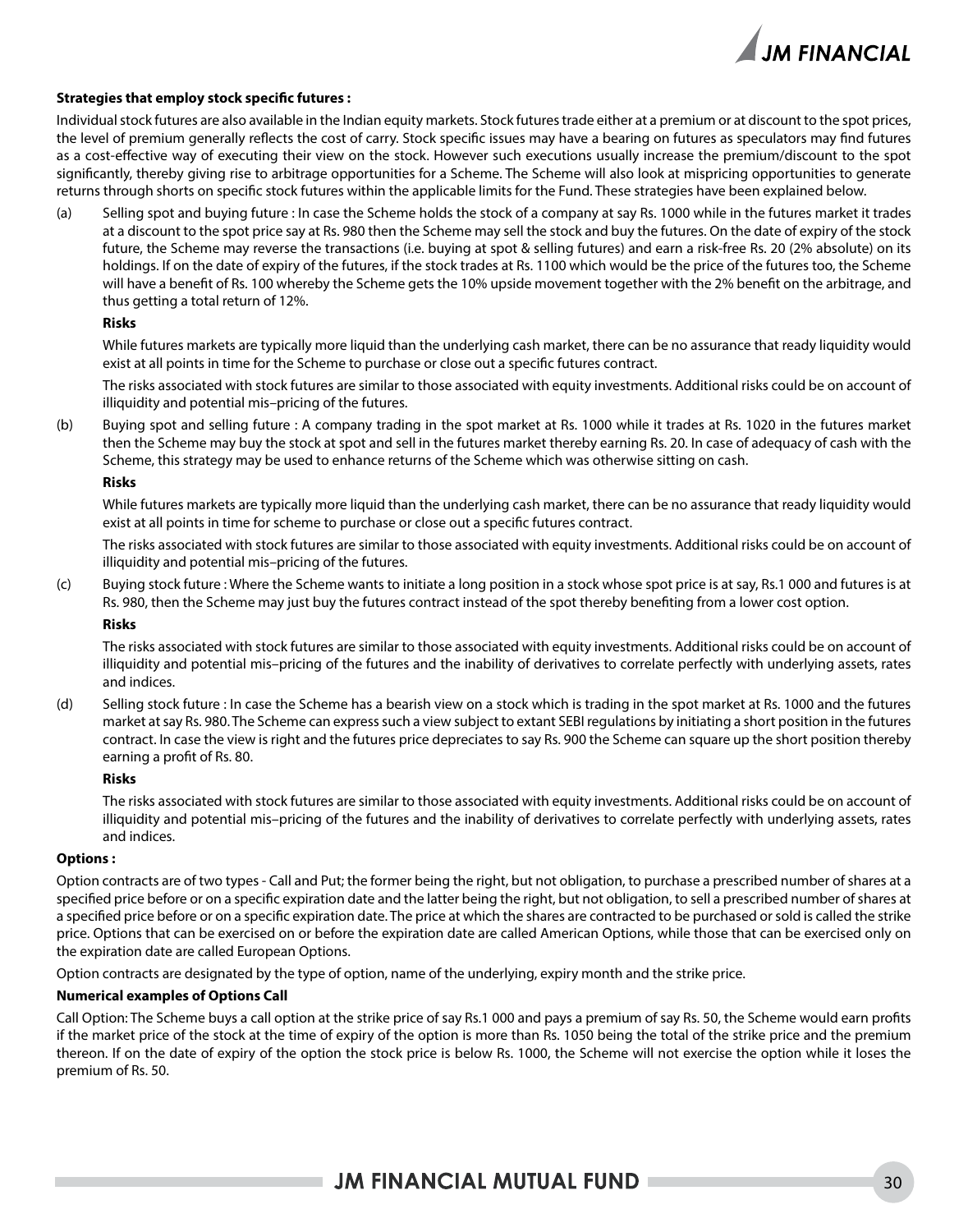

### **Risks**

In case of buying options either call/put, the maximum loss would be the premium paid in case of options expiring out of the money.

Put Option (Buy): The Scheme buys a Put Option at Rs. 1000 by paying a premium of say Rs. 50. If the stock price goes down to Rs. 900, the Scheme would protect its downside and would only have to bear the premium of Rs. 50 instead of a loss of Rs. 100, whereas if the stock price moves up to say Rs. 1100 the Scheme may let the Option expire and forego the premium thereby capturing Rs. 100 upside after bearing the premium of Rs.50.

Put Option (Buy): The Scheme buys at the money Put Option by paying a premium of Rs 50 for a stock trading at Rs. 1000. If the market price of the stock at expiry goes down to Rs. 900, the Scheme benefits to the extent of Rs 50 i.e Rs 100 from the price movement minus Rs 50 premium paid, whereas if the stock price moves up to say Rs. 1100 the Scheme may let the Option expire and forego the premium of Rs.50.

### **Risks**

In case of buying options either call / put, the maximum loss would be the premium paid in case of options expiring out of the money.

The above option positions can be initiated in both index based options as well as stock specific options. Permissible strategies involving index options and stock specific options would be the same as that of index futures and stock specific futures respectively.

The AMC retains the right to enter into such derivative transactions and to such extent as may be permitted by the applicable regulations from time to time.

### **Other Risk factors**

- Credit Risk: The credit risk is the risk that the counter party will default on obligations and is generally negligible, as there is no exchange of principal amounts in a derivative transaction.
- **Market Risk:** Derivatives carry the risk of adverse changes in the market price.
- **Illiquidity Risk:** The risk that a derivative cannot be sold or purchased quickly enough at a fair price, due to lack of liquidity in the market.

### **Valuation of Derivative Products:**

- a) The traded derivatives shall be valued at market price in conformity with the stipulations of sub clauses (i) to (v) of clause 1 of the Eighth Schedule to the SEBI Regulations, as amended from time to time.
- b) The valuation of untraded derivatives shall be done in accordance with the valuation method for untraded investments prescribed in sub clauses (i) and (ii) of clause 2 of the Eighth Schedule to the SEBI Regulations as amended from time to time.

### **D. WHAT ARE THE INVESTMENT STRATEGIES?**

The Mutual Fund may invest in any of the following securities or a combination of the following securities subject to the Regulations and the investment objectives and the terms of the respective schemes set out elsewhere in the Scheme Information Document.

The corpus of the Schemes will be invested in equity, equity related instruments, derivatives such as futures and options and fixed income securities.

Besides the above, the following will be the broad investment strategies.

### **i) JM Arbitrage Advantage Fund**

JM Financial Mutual Fund adopts a scientific approach to investments. Securities are selected for various funds by the fund managers based on a continuous study of trends in industries and companies, including management capabilities, global competitiveness, earning power, growth features and other relevant investment criteria. The Fund Manager would identify opportunities for mis-pricing and execute the deals simultaneously in both the markets. In terms of the SEBI guidelines the scheme shall not short sell in the cash market at all times. Due to mis¬pricing between the cash and the underlying derivative security, the fund manager shall deploy investments in securities accordingly.

### **ii) JM Balanced Fund**

In order to stabilize equity volatility, JM Balanced Fund seeks a judicious mix of debt securities in its portfolio. The scheme, under normal circumstances, will seek to invest between 65% - 75% of its assets in equity markets and the balance in debt and money market securities.

The fund, while at all times emphasizing on a long term investment approach, will take advantage of the trading opportunities that present themselves from time to time because of inefficiencies in securities market with a view to booking short term profits Portfolio turnover will therefore depend upon the circumstances prevalent at any time. However, this allocation is not absolute and the fund manager may take a defensive view on the equity markets and reallocate the assets for a short term period. Due to market fluctuations, if the equity component of the Portfolio goes above 75%, the fund manager shall balance the Portfolio in order to bring down the equity component.

### **iii) JM Basic Fund**

Under normal circumstances, the corpus would be invested in equities and equity related securities categorized under "basic industry" in the normal parlance and in context of the Indian economy, including but not limited to, energy, petrochemicals, oil & gas, power generation & distribution and electrical equipment suppliers, metals and building materials. The fund would continue to remain open-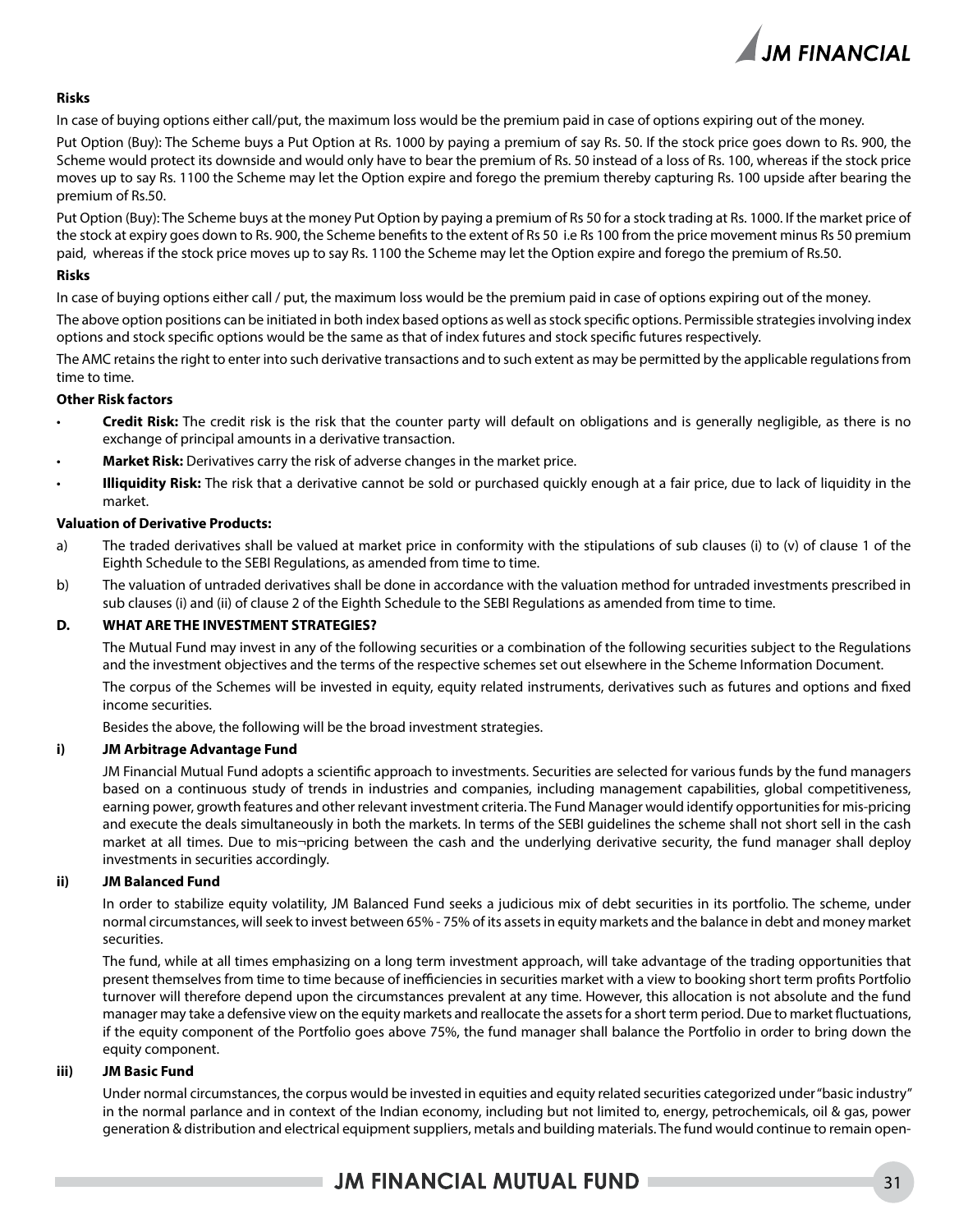

ended with a sector focus. Exposure of investment in individual scrip, if forming a part of the Sectoral Index, shall not be restricted to 10% of NAV as Clause 10 of Seventh Schedule of SEBI Regulations has clarified that the limit of 10 percent shall not be applicable for investments in index fund or sector or industry specific scheme.

#### **iv) JM Core 11 Fund**

The primary investment objective of the scheme is to generate returns by investing predominantly in a concentrated portfolio of equity/equity related instruments of companies. The Scheme will have a concentrated portfolio with not more than 11 stocks in the portfolio with each stock being invested to the extent of 9.09% of the NAV of the Scheme. The Scheme will have no market capitalization or sector restrictions. The portfolio will be rebalanced on a fortnightly basis so as to prevent any one stock going above the targeted concentration range. To prevent stagnancy of the portfolio, the portfolio will be reviewed on a half yearly basis whereby some stocks would be replaced.

### **v) JM Equity Fund**

Being a growth oriented scheme, JM Equity Fund seeks to invest a substantial portion of its portfolio in equity and equity related instruments. Under normal circumstances, around 80% of the corpus shall be deployed in such securities and the balance in debt/ money market instruments. However, whenever the valuations of securities rise in a sharp manner, the AMC may take advantage of trading opportunities presented and in such a scenario, the Fund may have a high turnover rate.

### **vi) JM Multi Strategy Fund**

The Scheme proposes to invest primarily in equities and equity related securities using a combination of strategies. Depending on the prevailing market conditions, the Scheme will either adopt the growth or value style of investing. During benign market conditions, the Scheme will act like an aggressive growth fund with a concentrated portfolio of say 25 – 30 stocks with a targeted portfolio beta of greater than 1 whereas in a bearish market the Scheme will have a low volatility conservative portfolio of larger number of stocks in the range of 40 to 60 stocks with a targeted portfolio beta of less than 1. The Scheme may also keep a portion of the corpus in cash for short term defensive considerations.

The investment strategy is explained in greater detail below

The Fund Manager may regularly churn the portfolio of the Scheme in order to achieve the investment objective and as such the portfolio turnover ratio could be high.

Normally schemes of mutual funds will tend to have a static strategy, for example a small and mid cap fund will be focused on investing in the small and mid capitalization companies. On the other hand there might be theme based funds like infrastructure or services sector funds which focus on a particular part of the market. Similarly there might be large cap, mid cap and small cap funds.

A Multi strategy fund is one which by its mandate will tend not to have a static strategy but a strategy which is more dynamic where the fund management team of the AMC will take a call on the direction and momentum of the market at periodic intervals, which might be 3-6 months and decide on a strategy which will be followed for the ensuing period and the strategy might change or remain the same subsequently depending on the fund management teams view on how the markets are likely to behave subsequently.

In periods of time when the fund management team is of the view that the markets are likely to exhibit strong upward momentum the fund will predominantly invest in high growth stocks and have a relatively compact portfolio of 25-30 stocks. It will target to have a beta of more than one under these circumstances. Essentially the targeted beta of the portfolio will be important in this kind of fund as beta essentially will reflect the degree of correlation and volatility of the portfolio vis-a-vis the movement of the markets and incase the view is that markets are likely to trend up positively it will make sense to have a higher beta as under the circumstances the fund should be able to outperform the markets in case the view proves to be right.

The targeted portfolio beta will essentially be a weighted average of the beta of individual stocks in the portfolio, so essentially the fund manager will try to pick up a majority of stocks which have a beta of more than one. This will also increase the volatility of the portfolio. In periods of time when the fund management team is of the view that the markets are likely to uncertain and the downside risk might be higher than the upside and the economic environment is uncertain the fund will convert itself into a value driven diversified portfolio fund with the number of stocks being in the range of 40-60. The fund will target to have a beta of lower than one under these circumstances so that in case of a downside the loss is lower. The fund will also move its portfolio into more consistent growth defensive stocks where the risks to earnings growth is lower. These measures will help to reduce the volatility of the portfolio and protect investor returns under uncertain circumstances. Spreading the portfolio over a larger basket of stocks will also reduce stock specific risks.

By having a multi strategy approach to managing the fund the aim of the fund is to be true to the economic momentum and market momentum in various time cycles. Since an open ended fund will face various kinds of economic and market cycles this strategy is directed towards outperforming the markets in the long run.

As mentioned above, the Scheme would invest in growth style of investing during benign market conditions i.e. when the fund management team is of the view that the economy is likely to grow strongly, inflation and interest rate scenario is expected to remain benign and the markets are likely to exhibit strong upward momentum. The scheme will invest in value style of investing during bearish market conditions i.e. In periods of time when the fund management team is of the view that the economy is likely to slow down, interest rates and inflation are likely to trend up and earnings growth is likely to slowdown and the view is that markets are likely to be uncertain and the downside risk might be higher than the upside.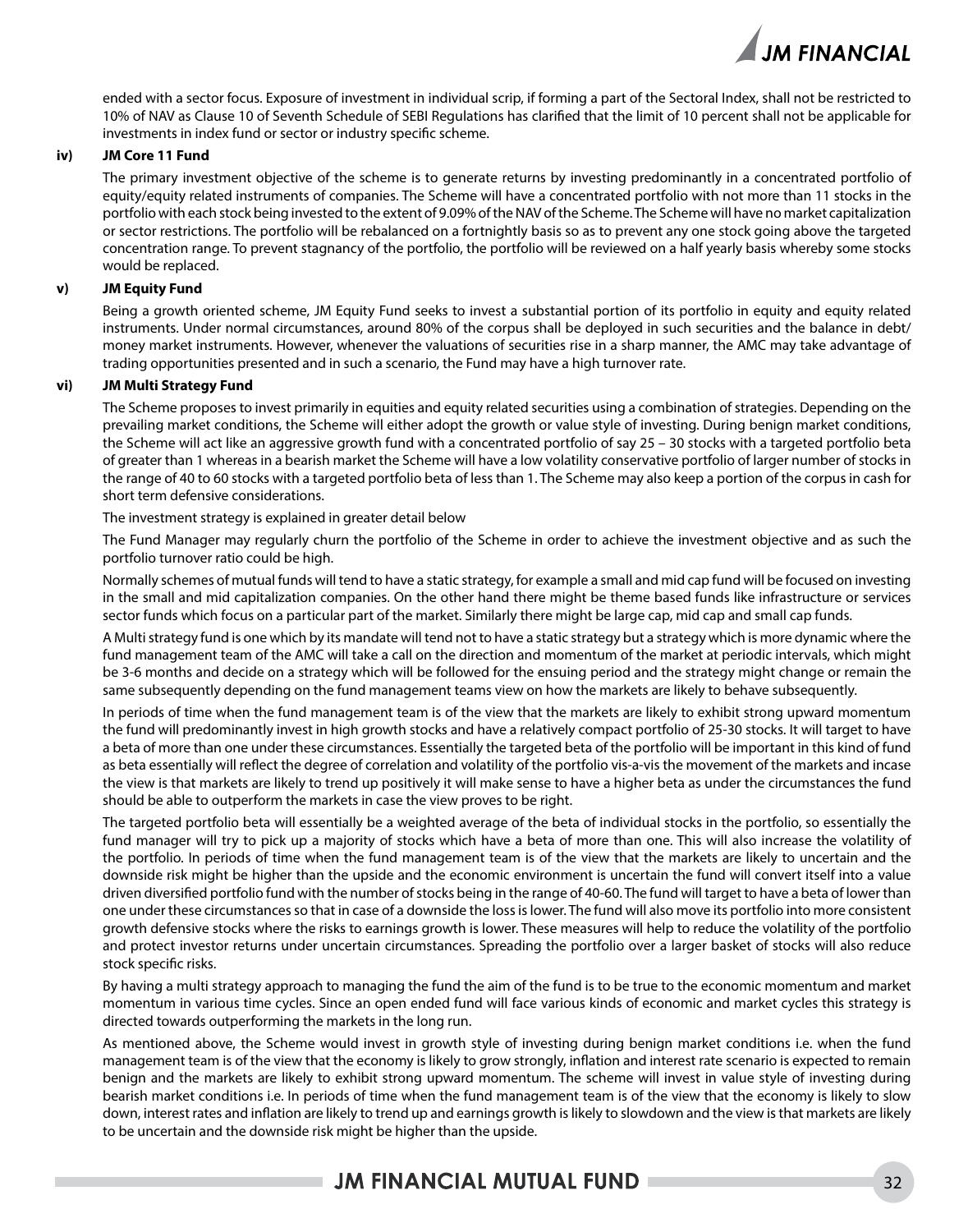

### **Definition of beta**

Beta is the quantitative measure of the volatility of a given stock, mutual fund, or portfolio, relative to the overall market.

Specifically, the performance of the stock, fund or portfolio in a particular time period during which the benchmark (BSE 500) increased or decreased by 1%. A beta of above 1 is more volatile than the overall market, while a beta of below 1 is less volatile.

### **The mathematical formula is:**

beta = [ Cov(r, Km) ] / [ StdDev(Km) ] 2

#### where

r is the return rate of the investment;

Km is the return rate of the asset class.

If the asset class is well chosen so that the return fluctuations of the investment and the class are highly correlated, then the formula approximates "the volatility of the investment divided by the volatility of the class."

### Elaboration of "beta" in the context of the Scheme

In periods of time when the fund management team is of the view that the markets are likely to exhibit strong upward momentum the fund will predominantly invest in high growth stocks and have a relatively compact portfolio of 25-30 stocks. It will target to have a beta of more than one under these circumstances. Essentially the targeted beta of the portfolio will be important in this kind of fund as beta essentially will reflect the degree of correlation and volatility of the portfolio vis a vis the movement of the markets and incase the view is that markets are likely to trend up positively it will make sense to have a higher beta as under the circumstances the fund should be able to outperform the markets in case the view taken is right.

The targeted portfolio beta will essentially be a weighted average of the beta of individual stocks in the portfolio, so essentially the fund manager will try to pick up a majority of stocks which have a beta of more than one. This will also increase the volatility of the portfolio.

In periods of time when the fund management team is of the view that the markets are likely to uncertain and the downside risk might be higher than the upside and the economic environment is uncertain the fund will convert itself into a value driven diversified portfolio fund with the number of stocks being in the range of 40-60. The fund will target to have a beta of lower than one under these circumstances so that in case of a downside the loss is lower. The fund will also move its portfolio into more consistent growth defensive stocks where the risks to earnings growth are lower.

These measures will help to reduce the volatility of the portfolio and protect investor returns under uncertain circumstances. Spreading the portfolio over a larger basket of stocks will also reduce stock specific risks.

### **Investment Strategy applicable to all schemes:**

### **(i) Scientific approach to investment**

The Mutual Fund adopts a scientific approach to investments. Securities are selected for various funds by the fund managers based on a continuous study of trends in industries and companies, including management capabilities, global competitiveness, earning power, growth / payout features and other relevant investment criteria, which would, inter-alia include evaluation of the outlook of the economy, exposure to various industries and geographical regions, evaluation of the intrinsic worth of specific opportunities such as primary market transactions, private placements, trading opportunities etc.

### **(ii) Liquidity Management**

The Fund Manager may invest in short term deposits of scheduled commercial banks pending deployment of funds in line with SEBI Circular no. SEBI/IMD/CIR No. 1/ 91171 /07 dated April 16, 2007, till suitable opportunities are present. The Scheme may also keep a portion in cash or near cash for meeting the expenses of the Scheme.

#### **(iii) Mode of Investment**

The securities in which the investment manager may invest would be through primary as well as secondary market, private placement etc. These securities may be those listed on various stock exchanges as well as unlisted securities.

#### **(iv) Procedure for taking investment decisions**

The investment policy of the AMC has been determined by the Investment Advisory Committee ("IAC") which has been approved by the Boards of the AMC and Trustee. At the strategic level, the broad investment philosophy of the AMC and the authorised exposure limits are spelt out in the Investment Policy of the Mutual Fund and the SEBI Regulations. During trading hours, the Fund Managers have the discretion to take investment decisions for the Scheme within the limits defined in the SEBI Regulations and the Investment Policy of the Mutual Fund.

The designated Fund Manager of the Scheme will be responsible for taking day-to-day investment decisions and will inter-alia be responsible for asset allocation, security selection and timing of investment decisions.

### **PORTFOLIO TURNOVER POLICY**

The Schemes will invest with a long-term outlook on the equity market; however, as and when trading opportunities arise in the market where, in the opinion of the fund manager there is an opportunity to enhance the total return of the portfolio, the Schemes may take trading exposure which may result in high portfolio turnover.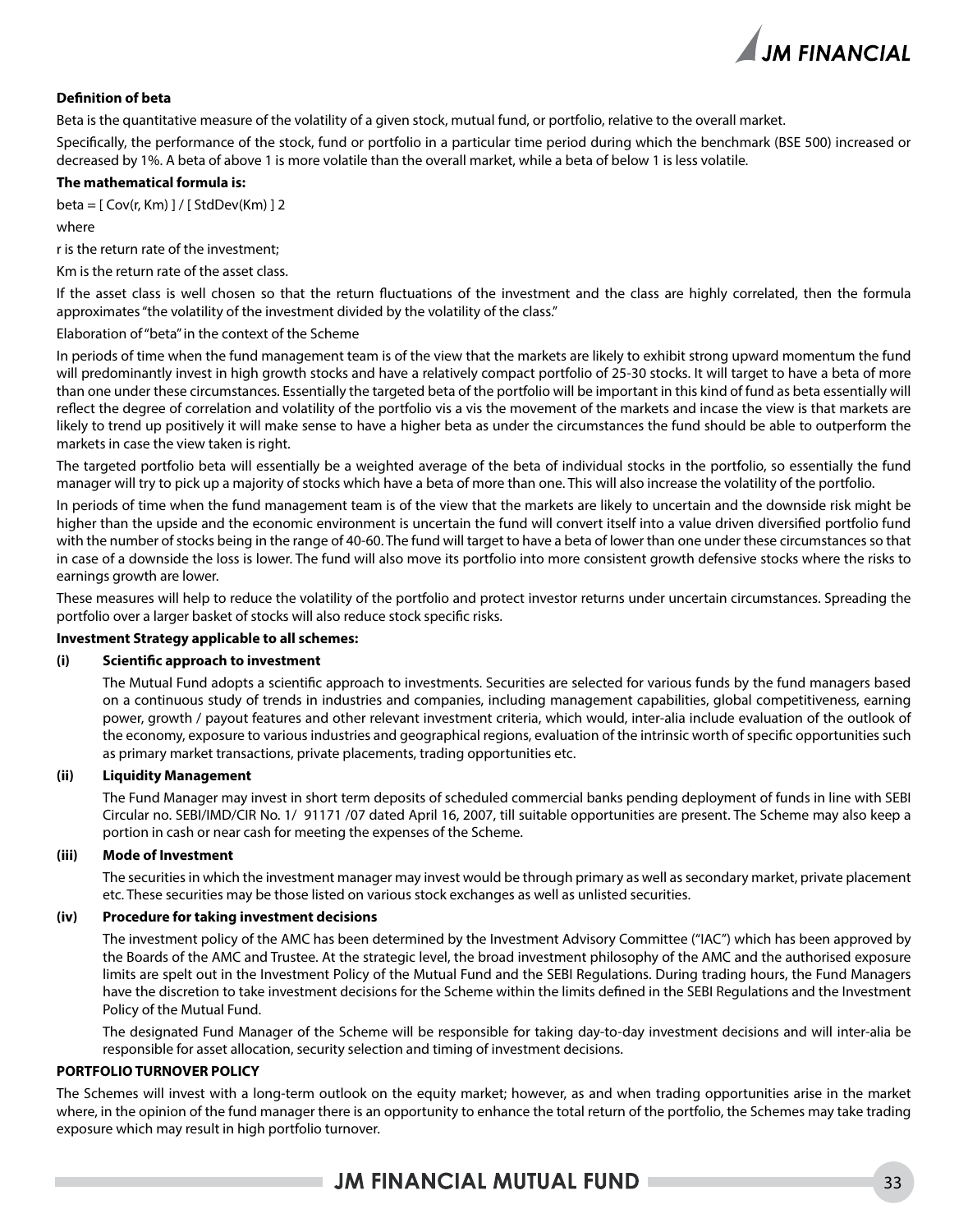

### **INTER SCHEME INVESTMENTS**

The Scheme may invest in other Schemes managed by the AMC or in the Schemes of any other Mutual Funds, provided it is in conformity with the investment objectives of the investor Scheme and in terms of the prevailing SEBI Regulations. As per the SEBI Regulations, no investment management fees will be charged for such investments and the aggregate inter Scheme investment made by all Schemes of JM Financial Mutual Fund or in the Schemes under the management of other asset management companies shall not exceed 5% of the net asset of the Mutual Fund as on date of investments.

#### **IMPORTANT**

It must be clearly understood that the above referred portfolio strategies are not absolute, and that they can vary substantially depending upon the Fund Manager's perception as to whether the stock/debt market is in an overheated state or has fallen well below a level they consider appropriate taking into account the factors prevailing at that time, the intent being to protect the Unitholders interest, especially the NAV of the Fund.

The Fund Manager may, from time to time, at its' absolute discretion review and modify the strategy, provided such modification is in accordance with the Investment Objective of the Scheme and SEBI Regulations.

#### **E: FUNDAMENTAL ATTRIBUTES**

Following are the Fundamental Attributes of the scheme, in terms of Regulation 18 (15A) of the SEBI (MF) Regulations:

### **(i) Type and Investment Objective of the scheme**

| Name of the<br><b>Scheme</b>            | <b>Type</b>                                   | <b>Investment Objectives</b>                                                                                                                                                                                                                                                                                                                                                                                                                                                  |
|-----------------------------------------|-----------------------------------------------|-------------------------------------------------------------------------------------------------------------------------------------------------------------------------------------------------------------------------------------------------------------------------------------------------------------------------------------------------------------------------------------------------------------------------------------------------------------------------------|
| JM Arbitrage<br>Advantage<br>Fund       | An open ended equity<br>oriented scheme       | To generate income through arbitrage opportunities emerging out of mis-pricing<br>between the cash market and the derivatives market and through deployment of<br>surplus cash in fixed income instruments.                                                                                                                                                                                                                                                                   |
| <b>JM Balanced</b><br>Fund              | An open ended<br>balanced scheme              | To provide steady current income as well as long term growth of capital.                                                                                                                                                                                                                                                                                                                                                                                                      |
| JM Basic Fund                           | An open ended sector<br>scheme                | To provide capital appreciation to its Unit holders through judicious deployment of<br>the corpus of the scheme in sectors categorized under "basic industry" in the normal<br>parlance and in context of the Indian economy, including but not limited to, energy,<br>petrochemicals, oil & gas, power generation & distribution and electrical equipment<br>suppliers, metals and building materials. The fund would continue to remain open-<br>ended with a sector focus. |
| JM Core 11 Fund                         | An open ended equity<br>oriented scheme       | To provide long-term growth by investing predominantly in a concentrated portfolio<br>of equity / equity related instruments.                                                                                                                                                                                                                                                                                                                                                 |
| <b>JM Equity Fund</b>                   | An open ended growth<br>scheme                | To provide Optimum Capital growth and appreciation.                                                                                                                                                                                                                                                                                                                                                                                                                           |
| <b>JM Multi</b><br><b>Strategy Fund</b> | An open ended equity<br>oriented scheme       | The investment objective of the Scheme is to provide capital appreciation by investing<br>in equity and equity related securities using a combination of strategies.                                                                                                                                                                                                                                                                                                          |
| <b>JM Tax Gain</b><br>Fund              | An open ended equity<br>linked savings scheme | The investment objective is to generate long-term capital growth from a diversified<br>and actively managed portfolio of equity and equity related securities and to enable<br>investors a deduction from total income, as permitted under the Income Tax Act, 1961<br>from time to time.                                                                                                                                                                                     |

 While the above table gives the investment objectives of the schemes, investors are required to read all the scheme related information set out in this document carefully and also note that there can be no assurance that the investment objectives of the any of the schemes will be realized. The schemes do not guarantee/ indicate any returns.

### **ii) Investment pattern – As set out under the head 'HOW WILL THE SCHEME ALLOCATE ITS ASSETS'**

### **iii) Terms of Issue**

### **Purchase / Redemption of Units**

The Schemes being offered through this Scheme Information Document are open ended Schemes. The Schemes will offer units for sale and repurchase at NAV based prices on all business days on an ongoing basis (except JM Tax Gain Fund). The Fund will endeavour to remit the redemption proceeds/ dispatch the redemption cheque / draft within 10 business days from the date of acceptance of valid redemption request.

Provisions applicable for JM Tax Gain Fund is as follows:

JM Tax Gain Fund :- The scheme falls in the ELSS category and is eligible for tax benefits under section 80C of Income Tax Act. There is a lock-in period of 3 years under the Scheme.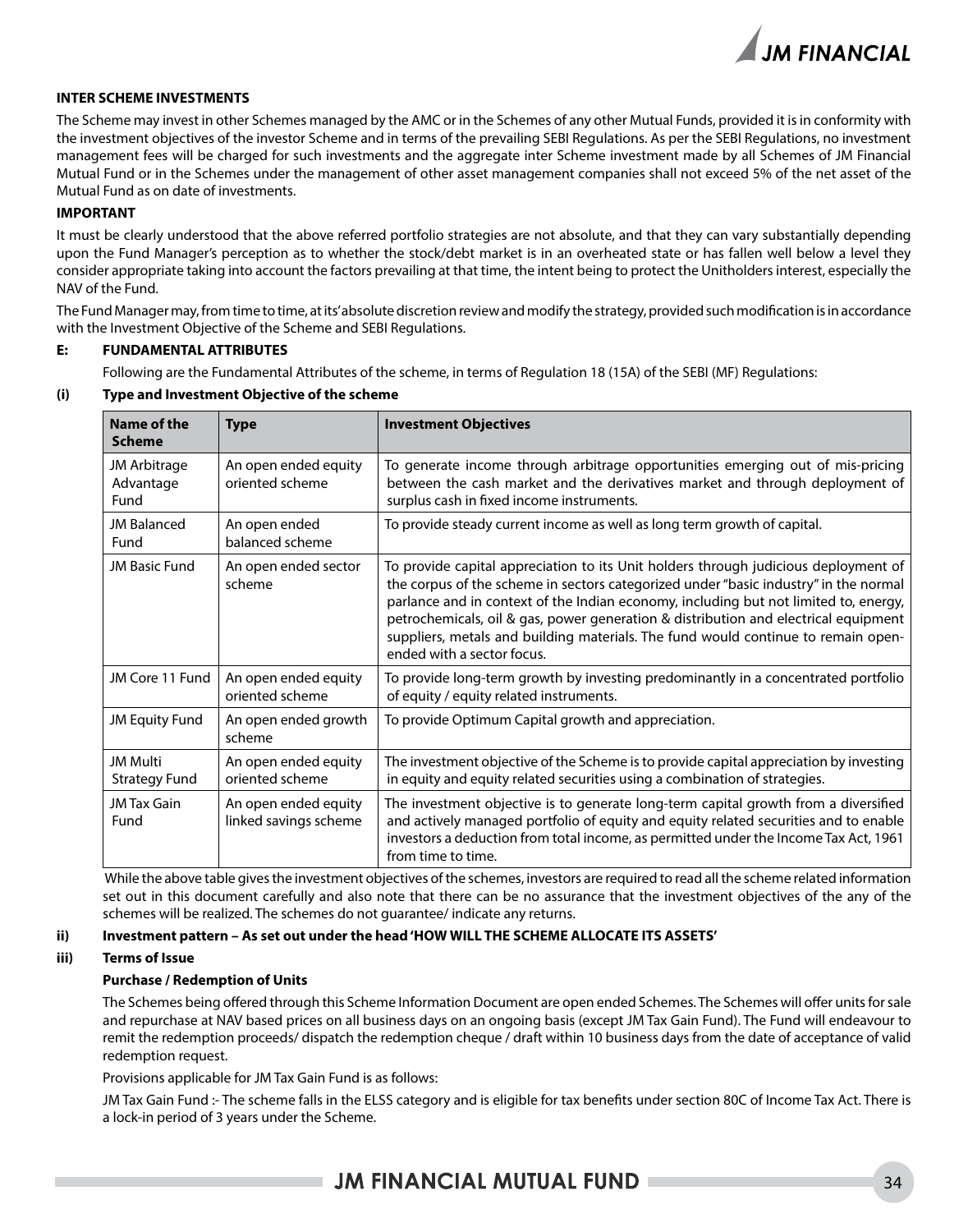

### **Exchange Platform:**

### **1) Purchase of units:**

- **a) Physical Form:**
- The investor who chooses the physical mode is required to submit all requisite documents along with the purchase application (subject to applicable limits prescribed by BSE/NSE) to the Participants.
- The Participants shall verify the application and documents for mandatory details and KYC compliance.
- After completion of the verification, the purchase order will be entered in the Stock Exchange system and an order confirmation slip will be issued to investor.
- The investor will transfer the funds to the Participants.
- Allotment details will be provided by the Participants to the investor.

### **b) Dematerialised form:**

- The investors who intend to deal in depository mode are required to have a demat account with CDSL/NSDL.
- The investor who chooses the depository mode is required to place an order for purchase of units (subject to applicable limits prescribed by BSE/NSE) with the Participants.
- The investor should provide their depository account details to the Participants.
- The purchase order will be entered in the Stock Exchange system and an order confirmation slip will be issued to investor.
- The investor will transfer the funds to the Participants.
- Allotment details will be provided by the Participants to the investor.

### **2) Redemption of units:**

### **a) Physical Form:**

- The investor who chooses the physical mode is required to submit all requisite documents along with the redemption application (subject to applicable limits prescribed by BSE/NSE) to the Participants.
- The redemption order will be entered in the Stock Exchange system and an order confirmation slip will be issued to investor. Redemption orders would be created either in terms of amount or quantity.
- The redemption proceeds will be credited to the bank account of the investor, as per the bank account details recorded with the Mutual Fund.

### **b) Dematerialised form:**

- The investors who intend to deal in depository mode are required to have a demat account with CDSL/ NSDL and units converted from physical mode to demat mode prior to placing of redemption order.
- The investor who chooses the depository mode is required to place an order for redemption (subject to applicable limits prescribed by BSE/NSE) with the Participants. The investors should provide their Depository Participant with Depository Instruction Slip with relevant units to be credited to Clearing Corporation pool account.
- The redemption order will be entered in the system and an order confirmation slip will be issued to investor. Redemption orders would be created in terms of units without any minimum limit and not in terms of amount.
- The redemption proceeds will be credited to the bank account of the investor, as per the bank account details recorded with the Depository Participant.
- 3) Investors shall receive redemption amount (if units are redeemed) and units (if units are purchased) through broker/clearing member's pool account. The Mutual Fund/AMC would pay proceeds to the broker/clearing member (in case of redemption) and broker/clearing member in turn to the respective investor and similarly units shall be credited by AMC/Mutual Fund into broker/ clearing member's pool account (in case of purchase) and broker/clearing member in turn to the respective investor's demat account.

 Payment of redemption proceeds to the broker/clearing members by AMC/Mutual Fund shall discharge AMC/Mutual Fund of its obligation of payment to individual investor. Similarly, in case of purchase of units, crediting units into broker/clearing member pool account shall discharge AMC/ Mutual Fund of its obligation to allot units to individual investor.

- 4) Applications for purchase/redemption of units which are incomplete/invalid are liable to be rejected.
- 5) In case of units held in demat form, the redemption request can be given only in number of units and subject to the provision pertaining to minimum repurchase amount.
- 6) Separate folios will be allotted for units held in physical and demat mode. In case of non-financial requests/applications such as change of address, change of bank details, etc. investors should approach Investor Service Centres (ISCs) of the Mutual Fund if units are held in physical mode and the respective Depository Participant(s) if units are held in demat mode. In case of KYC compliant investors, the non-financial requests/applications shall be submitted by the investors to their respective KYC Registration Agencies (KRAs).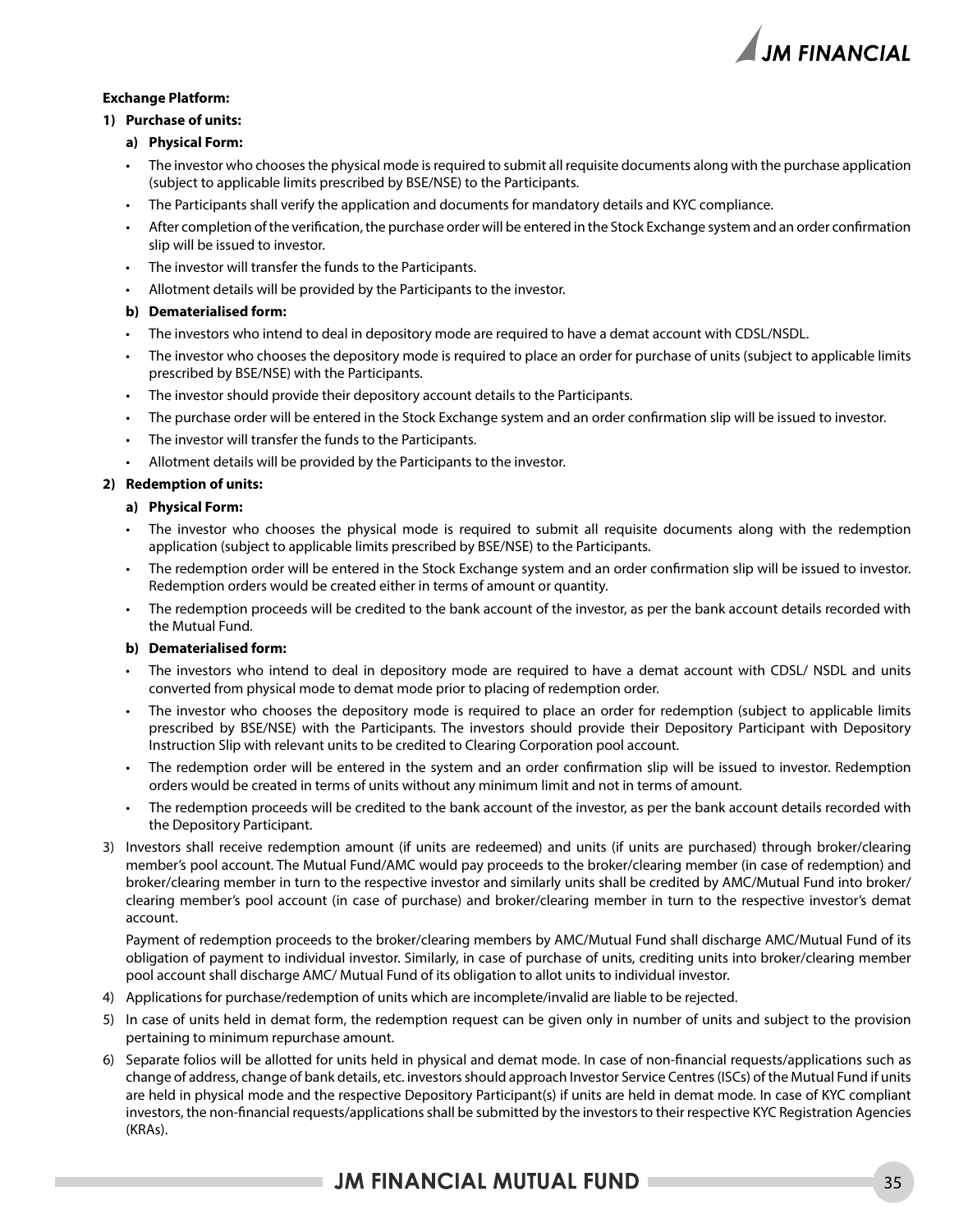

For provisions relating to redemptions in case of Direct Plan, please refer Page No. 13 in this document.

#### **Uniform process for processing of redemption/switch – out for all the schemes of the Mutual Fund:**

Pursuant to Association of Mutual Funds in India (AMFI) Best Practice Guidelines Circular No.28/2012-13 dated May 15, 2012, unit holders shall note that application for redemption/switch-out for units, for which funds are not realized via purchase or switch-in in the scheme of the Mutual Fund, shall be liable to be rejected. In other words, redemption or switch out of units will be processed only if the funds for such units are realized in the scheme, by way of payment instructions/transfer or switch-in funding process.

Further, all switch funding shall be in line with redemption funding timelines adopted by the concerned scheme i.e. if a scheme follows T+3 payout for redemption, the switch out funding will also be made on T+3 and not earlier or later than T+3, where T is the day of transaction.

Unitholders shall further note that the AMC at its sole discretion, may process redemption/switch-out request partially, if funds for part of the units being redeemed/switched-out are realised.

#### **Aggregate fees and expenses charged to the scheme.**

Direct Plan shall have a lower expense ratio excluding distribution expenses, commission, etc and no commission for distribution of Units will be paid / charged under Direct Plan.

The aggregate of the Investment Management & Advisory Fee charged by JMF AMC and the Expenses will remain within the maximum permissible TER as per Regulation 52 of the Regulations, as amended from time to time.

As per the Regulations, the maximum recurring expenses including investment management and advisory fee that can be charged to the Scheme shall be subject to a percentage limit of daily net assets as in the table below:

| <b>First Rs. 100 crores</b><br>Next Rs. 300 crores |       | Next Rs. 300 crores | On the balance assets |
|----------------------------------------------------|-------|---------------------|-----------------------|
| 2.50%                                              | 2.25% | 2.00%               | 75%،                  |

Subject to the overall ongoing fees and expenses which would be charged to the Scheme not exceeding the limit laid down under Regulation 52(6) [as reproduced above], the AMC may at its discretion charge to the Scheme the Government levies in the form of any charges or applicable taxes including applicable surcharge either presently payable or which may be imposed in future. Currently, the Government has imposed Service Tax of 15% (including Swachh Bharat Cess & Krishi Kalyan Cess) on the Management and Trustee Fees.

In addition to the limits as specified in Regulation 52(6) of SEBI Regulations, the following costs or expenses can be charged to the schemes of the Mutual Fund:

1. Additional TER of up to 30 basis points on daily net assets of the scheme as per regulation 52 of SEBI (Mutual Funds) Regulations, 1996 if the new inflows from beyond top 15 cities\* received by JMF are at least (a) 30% of gross new inflows in the scheme or (b) 15% of the average assets under management (year to date) of the scheme, whichever is higher.

In case the inflows from beyond top 15 cities is less than the higher of (a) or (b) above, then additional TER can be charged on pro rata basis.

The additional TER on account of inflows from beyond top 15 cities so charged shall be clawed back in case the same is redeemed within a period of 1 year from the date of investment.

The amount so charged shall be utilised for distribution expenses incurred for bringing inflows from such cities.

\* The top 15 cities shall mean top 15 cities based on Association of Mutual Funds in India (AMFI) data on 'AUM by Geography – Consolidated Data for Mutual Fund Industry' as at the end of the previous financial year.

2. Additional expenses not exceeding 0.20 per cent of daily net assets of the scheme, incurred towards different heads mentioned under sub-regulations (2) and (4) of Regulation 52.

The brokerage and transaction costs which are incurred for the purpose of execution of trade and is included in the cost of investment shall not exceed 0.12% in case of cash market transactions and 0.05% in case of derivative transactions.

Any payment towards brokerage and transaction cost, over and above the said 12 bps and 5bps for cash market transactions and derivatives transactions respectively may be charged to the scheme within the maximum limit of Total Expense Ratio (TER) as prescribed under regulation 52 of the SEBI (Mutual Funds) Regulations, 1996.

Service tax on investment and advisory fees will be charged to the scheme in addition to the maximum limit of TER as per Regulation 52 of the Regulations.

Service tax on other than investment and advisory fees, if any, shall be borne by the scheme within the maximum limit of TER, as per Regulation 52 of the Regulations.

Service tax on exit load, if any, shall be paid out of the exit load proceeds and exit load net of service tax, if any, shall be credited back to the scheme.

The AMC shall annually set apart 2 basis points on daily net assets within the maximum limit of TER as per Regulation 52 of the Regulations, for investor education and awareness initiatives.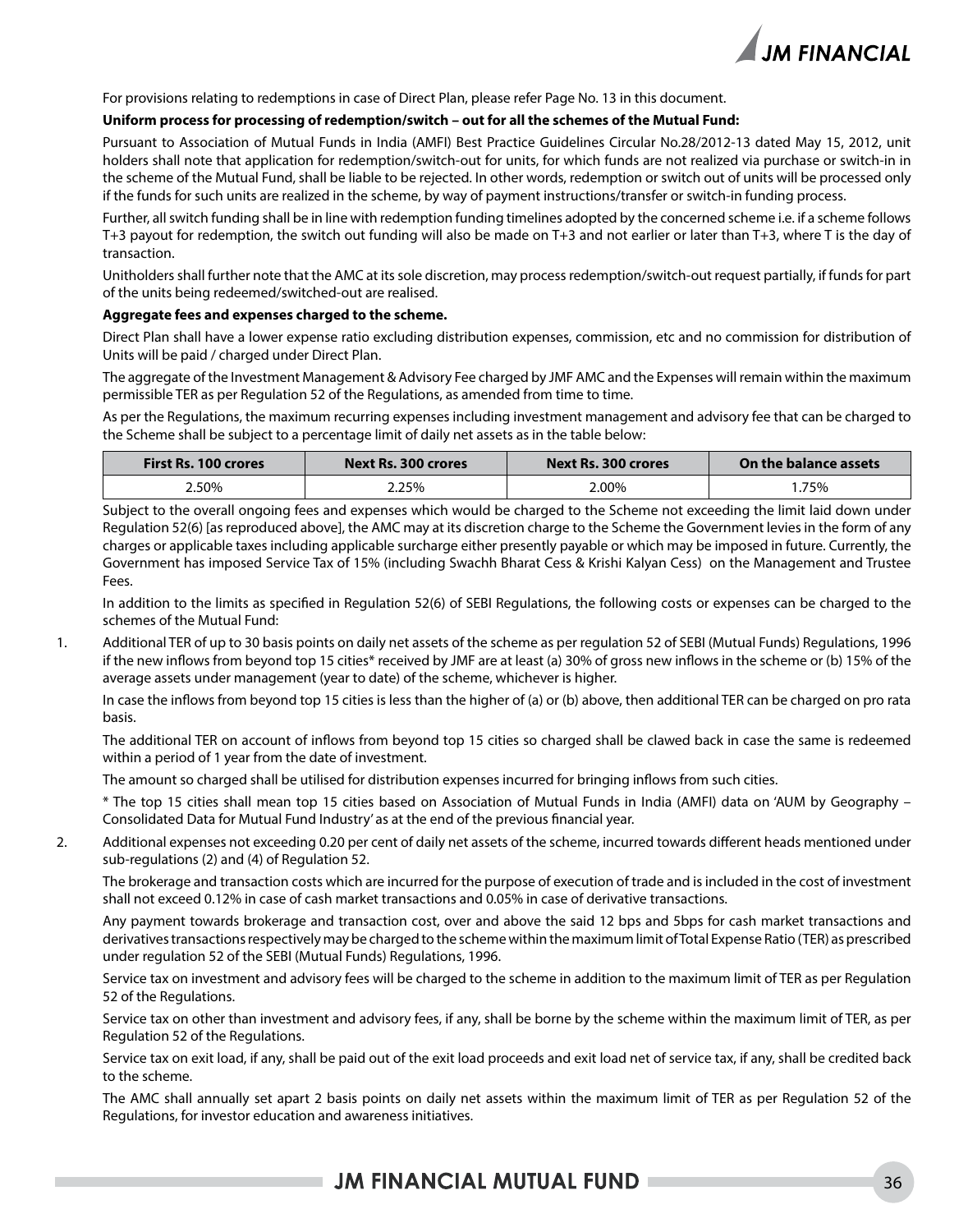

Further, as and when permitted by SEBI, the AMC may charge a higher fee for that part of the assets which are invested overseas. However, revision in fee charged shall be within the SEBI Regulations at all times.

For the actual current expenses being charged, the investor should refer to the website of the mutual fund.

The expense ratios will be updated on the Mutual Fund website viz. www.jmfinancialmf.com within two business days of the change.

#### **Illustration of impact of expense ratio on scheme's returns:**

| Collections - NFO                    |                       | А | 1,000,000 |
|--------------------------------------|-----------------------|---|-----------|
| Face Value per unit                  |                       | B | 10        |
| Units allotted                       | A/B                   | C | 100,000   |
| Amount Invested                      |                       | D | 1,000,000 |
| Yield on investment % (assumed)      |                       | E | 8%        |
| Expense ratio % (assumed)            |                       | F | 1.50%     |
| AUM after one month                  |                       |   |           |
| AUM including Yield                  | $(D*E)/12 + D$        | G | 1,006,667 |
| Expenses (for one month) (INR)       | $((A+G)/2)$ *F $)/12$ | н | 1,254     |
| approximated at average of           |                       |   |           |
| opening and closing AUM              |                       |   |           |
| AUM after one month                  | G-H                   | I | 1,005,413 |
| NAV per unit                         | I/C                   | J | 10.0541   |
| Annualized returns (Pre Expenses) %  | (G-D)/D*100*12        | K | 8.00      |
| Annualized returns (Post Expenses) % | $(I-D)/D*100*12$      | L | 6.50      |
|                                      |                       |   |           |

Please note that the above illustration is based on assumptions.

**Any safety net or guarantee provided:** No guarantee has been provided

#### **PROCESS TO BE FOLLOWED FOR CHANGE IN FUNDAMENTAL ATTRIBUTES OF A SCHEME**

In accordance with Regulation 18(15A) of the SEBI (MF) Regulations, the Trustees shall ensure that no change in the fundamental attributes of the Scheme(s) and the Plan(s) / Option(s) thereunder or the trust or fee and expenses payable or any other change which would modify the Scheme(s) and the Plan(s) / Option(s) thereunder and affect the interests of Unitholders is carried out unless:

- A written communication about the proposed change is sent to each Unitholder and an advertisement is given in one English daily newspaper having nationwide circulation as well as in a newspaper published in the language of the region where the Head Office of the Mutual Fund is situated; and
- The Unitholders are given an option for a period of 30 days to exit at the prevailing Net Asset Value without any exit load.

Fundamental attributes will not cover such actions of the Trustees of the Mutual Fund or the Board of Directors of the Asset Management Company, made in order to conduct the business of the Trust, the Scheme or the Asset Management Company, where such business is in the nature of discharging the duties and responsibilities with which they have been charged. Nor will it include changes to the Scheme made in order to comply with changes in regulation with which the Scheme has been required to comply.

#### **F. HOW WILL THE SCHEME BENCHMARK ITS PERFORMANCE?**

The performances of the schemes of the Mutual Fund are reviewed by the Investment Advisory Committee ("IAC") as well as the Boards of the AMC and Trustee periodically. The IAC is operational at the AMC level and has majority representation from the independent Directors. Monthly reports on the performance of the schemes with appropriate benchmark indices as also with the relative performance of the schemes of other mutual funds schemes in the same category is placed before the Boards of the AMC and Trustee. Further, in terms of SEBI Circular No.MFD/CIR/16/400/02 dated March 26, 2002, the performance of the Scheme compared to its benchmark index will be reviewed at every meeting of the Boards of the AMC and Trustee and corrective action as proposed will be taken in case of unsatisfactory performance.

| <b>Scheme</b>               | <b>Index</b>                    |
|-----------------------------|---------------------------------|
| JM ARBITRAGE ADVANTAGE FUND | <b>CRISIL LIOUID FUND INDEX</b> |
| <b>JM BALANCED FUND</b>     | CRISIL BALANCED FUND INDEX      |
| <b>JM BASIC FUND</b>        | <b>BSE 200</b>                  |
| JM Core 11 FUND             | <b>BSE SENSEX</b>               |
| <b>JM EOUITY FUND</b>       | <b>BSE SENSEX</b>               |
| JM MULTI STRATEGY FUND      | <b>BSE 500</b>                  |
| JM TAX GAIN FUND            | <b>BSE 500</b>                  |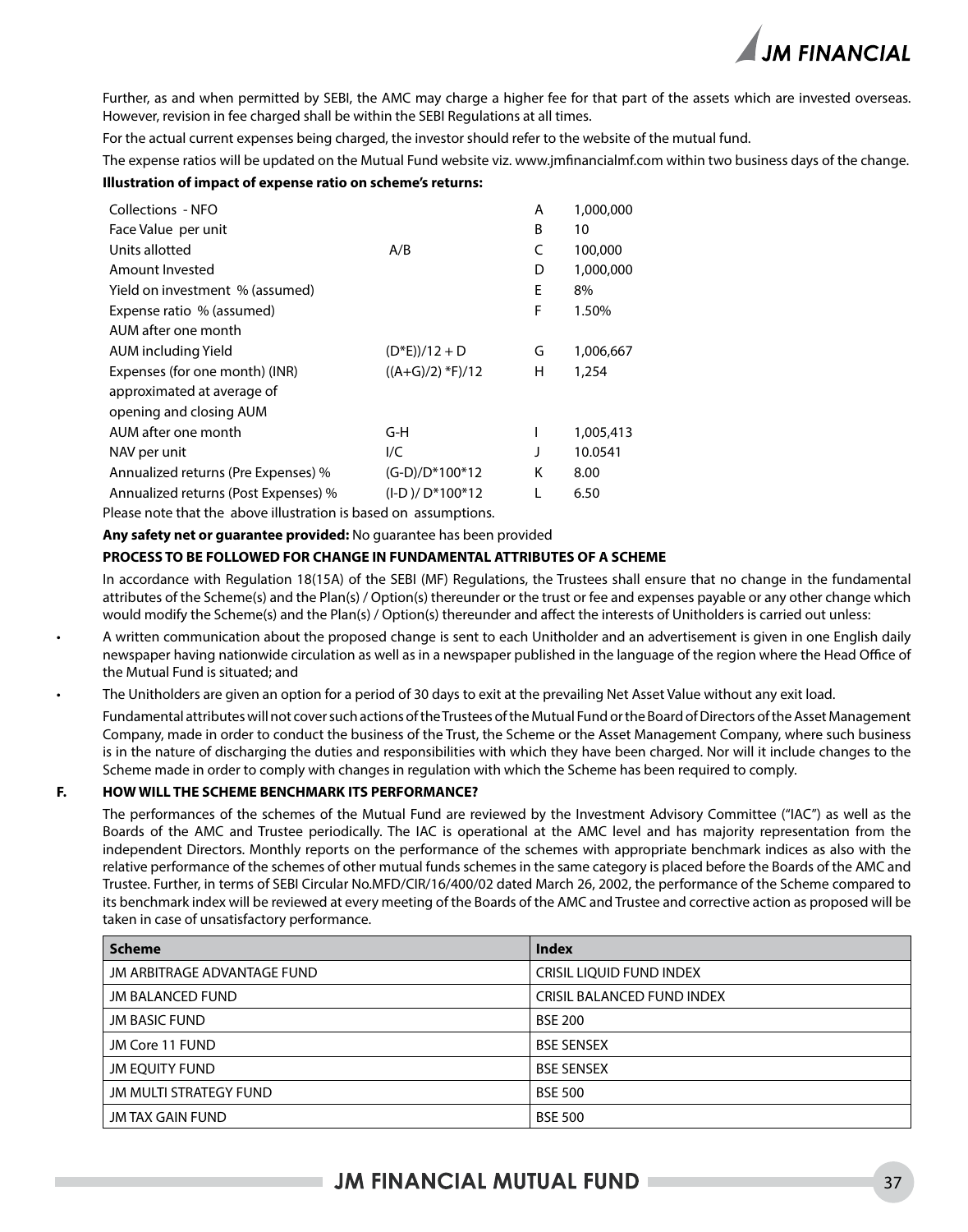In terms of SEBI Circular No.MFD/CIR/01/ 071/02 dated April 15, 2002, the AMC and Trustee may change the benchmark index or select an additional benchmark index after recording adequate justification for carrying out such change. However, change of benchmark index and/or selecting additional benchmark indices would be done in complete compliance of the relevant guidelines of SEBI in this regard.

#### **G. WHO MANAGES THE SCHEME?**

Details of the Fund Managers of the respective Schemes are as mentioned below.

| Mr. Asit Bhandarkar<br>- Fund Manager -<br>(Equity) | B.Com., MMS Age: 36<br>years                 | He has 12 years of experience in equity research and fund management. His last<br>assignment was as Fund Manager with Lotus India Asset Management Company<br>Pvt. Ltd. Prior to that, for more than 2 years, he was with SBI Funds Management<br>Pvt. Ltd. as a Junior Fund Manager. He started his career on the broking side as an<br>equity analyst and has worked with firms like Jet Age Securities and Sushil Finance<br>Consultants for almost 2 years. He is the Fund Manager for JM Basic Fund. He is also<br>the joint Fund Manager for JM Core 11 Fund and JM Arbitrage Advantage Fund. |
|-----------------------------------------------------|----------------------------------------------|-----------------------------------------------------------------------------------------------------------------------------------------------------------------------------------------------------------------------------------------------------------------------------------------------------------------------------------------------------------------------------------------------------------------------------------------------------------------------------------------------------------------------------------------------------------------------------------------------------|
| Mr. Sanjay Chhabaria -                              | PGDBA, CFA                                   | He has more than 16 years of experience in fund management and equity research.                                                                                                                                                                                                                                                                                                                                                                                                                                                                                                                     |
| Fund Manager - (Equity)                             | Age: 42 years                                | In his last assignment he was working as a Fund Manager with Lotus India Asset<br>Management Company Pvt. Ltd. Prior to this he has worked SBI Funds Management<br>as a Fund Manager. He started his career on thebroking side in equity research and<br>has worked with firms like SMIFS Securities and IDBI Capital Markets for 4 years. He<br>is the Fund Manager for JM Balanced Fund and JM Multi Strategy Fund. He is also<br>the joint Fund Manager for JM Arbitrage Advantage Fund, JM Tax Gain Fund and<br>JM Equity Fund.                                                                 |
| Mr. Chaitanya Choksi                                | MMS(Finance),<br><b>CFA</b><br>Age: 38 Years | Mr. Chaitanya Choksi has around 15 years of work experience in the field of equity<br>research and capital markets. Mr. Choksi is associated with JM Financial Asset<br>Management Limited since 2008. Prior to joining the AMC, he has worked with<br>Lotus India Asset Management Company Pvt. Ltd., Chanrai Finance Private Limited,<br>IL &FS Investsmart and UTI Investment Advisory Services Ltd. He is the joint Fund<br>Manager for JM Arbitrage Advantage Fund, JM Core 11 Fund, JM Tax Gain Fund and<br>JM Equity Fund.                                                                   |

**Fund managing details:**

#### **1. Mr. Asit Bhandarkar:**

**JM Basic Fund** - Managing this Scheme since December, 2006 and hence managing the scheme from more than 9 years.

**JM Arbitrage Advantage Fund -** Managing this Scheme since July 18, 2014 and hence managing the scheme from more than 1 year **JM Core 11 Fund -** Managing this Scheme since February, 2009 and total 12 years of experience in fund management and equity research.

#### **2. Mr. Sanjay Chhabaria:**

**JM Arbitrage Advantage Fund** - Managing this Scheme since July 18, 2014 and hence managing the scheme from more than 1 year. **JM Equity Fund -** Managing this Scheme since December, 2007 and hence managing the scheme from more than 8 years.

**JM Multi Strategy Fund -** Managing this Scheme since February, 2009 and hence managing the scheme from more than 7 years.

**JM Tax Gain Fund -** Managing this Scheme since October, 2010 and hence managing the scheme from more than 5 years.

**JM Balanced Fund -** Managing this Scheme since February, 2008 and hence managing the scheme from more than 8 years.

#### **3. Mr. Chaitanya Choksi:**

**JM Arbitrage Advantage Fund -** Managing this Scheme since February 01, 2011 and hence managing the scheme from more than 5 years.

**JM Core 11 Fund -** Managing this Scheme since July 18, 2014 and hence managing the scheme from more than 1 year.

**JM Equity Fund -** Managing this Scheme since July 18, 2014 and hence managing the scheme from more than 1 year.

**JM Tax Gain Fund** - Managing this Scheme since July 18, 2014 and hence managing the scheme from more than 1 year.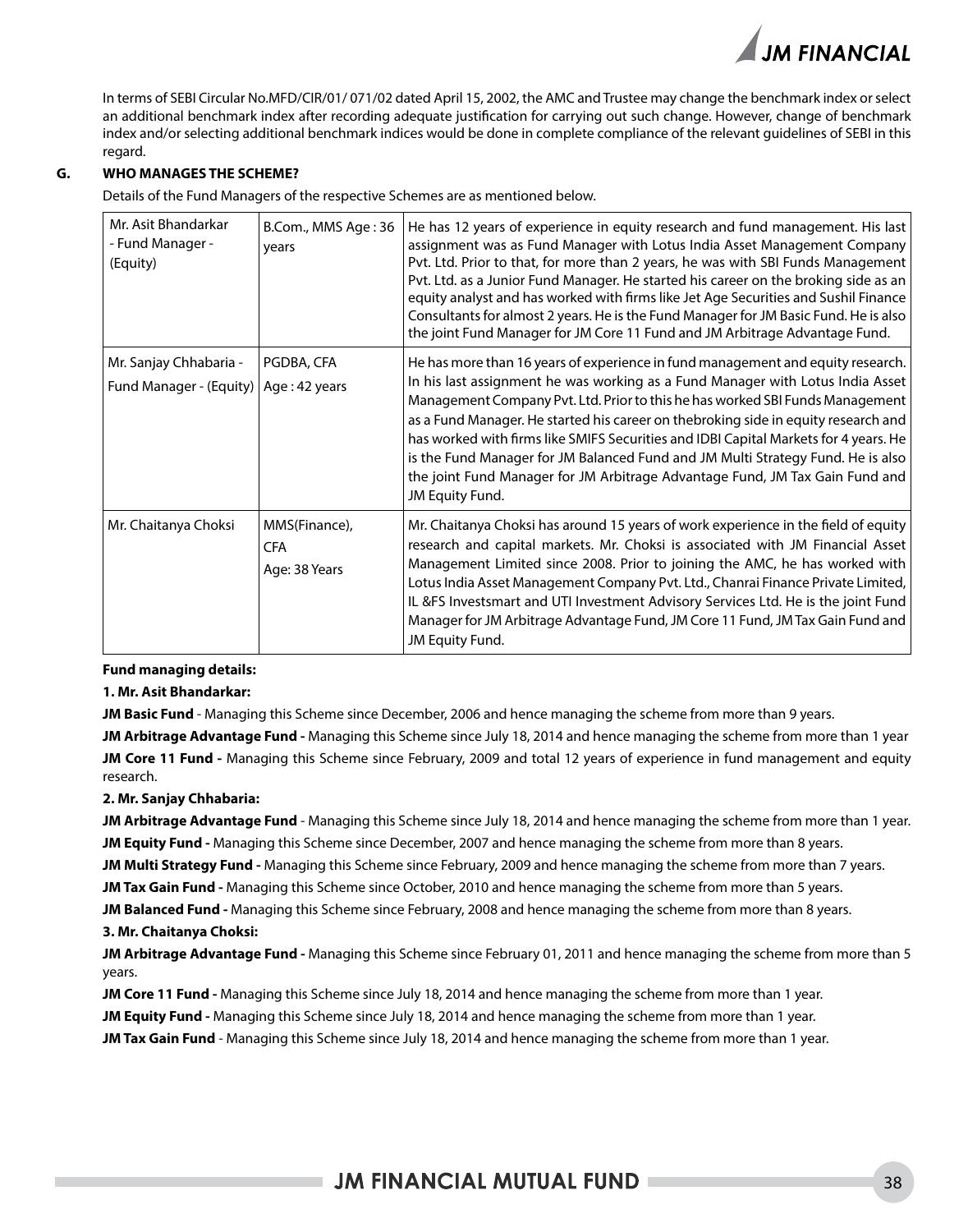

The aggregate investments in the Scheme by the following categories are as follows:

| Category                           | Name of the Scheme          | Value of investment in Scheme as on March 31, 2016<br>(in Rs.) |
|------------------------------------|-----------------------------|----------------------------------------------------------------|
| AMC's Board of Directors           | JM Arbitrage Advantage Fund | 6,213,858.00                                                   |
| Concerned scheme's Fund Manager(s) |                             | Nil                                                            |
| Other key managerial personnel     |                             | 24,632,028.06                                                  |
| AMC's Board of Directors           | <b>JM Balanced Fund</b>     | 199,283.00                                                     |
| Concerned scheme's Fund Manager(s) |                             | Nil                                                            |
| Other key managerial personnel     |                             | 15,695,568.01                                                  |

#### **H. WHAT ARE THE INVESTMENT RESTRICTIONS?**

The relevant restrictions applicable to the Scheme of the Fund as per the Seventh Schedule of SEBI Regulations are as follows:

1. A mutual fund scheme shall not invest more than 10% of its NAV in debt instruments comprising money market instruments and nonmoney market instruments issued by a single issuer which are rated not below investment grade by a credit rating agency authorised to carry out such activity under the Act. Such investment limit may be extended to 12% of the NAV of the scheme with the prior approval of the Board of Trustees and the Board of directors of the asset management company:

Provided that such limit shall not be applicable for investments in Government Securities, treasury bills and collateralized borrowing and lending obligations:

Provided further that investment within such limit can be made in mortgaged backed securitised debt which are rated not below investment grade by a credit rating agency registered with the Board:

Provided further that the schemes already in existence shall within an appropriate time and in the manner, as may be specified by the Board, conform to such limits.

2. A mutual fund scheme shall not invest more than 10% of its NAV in unrated debt instruments issued by a single issuer and the total investment in such instruments shall not exceed 25% of the NAV of the scheme. All such investments shall be made with the prior approval of the Board of Trustees and the Board of asset management company.

Mutual Funds/AMCs shall ensure that total exposure of debt schemes of mutual funds in a group (excluding investments in securities issued by Public Sector Units, Public Financial Institutions and Public Sector Banks) shall not exceed 20% of the net assets of the scheme.

Such investment limit may be extended to 25% of the net assets of the scheme with the prior approval of the Board of Trustees.

For this purpose, a group means a group as defined under regulation 2 (mm) of SEBI (Mutual Funds) Regulations, 1996 (Regulations) and shall include an entity, its subsidiaries, fellow subsidiaries, its holding company and its associates.

- 3. No mutual fund under all its schemes should own more than ten per cent of any company's paid up capital carrying voting rights.
- 4. Transfers of investments from one scheme to another scheme in the same mutual fund shall be allowed only if,—

(a) such transfers are done at the prevailing market price for quoted instruments on spot basis.

Explanation.—"Spot basis" shall have same meaning as specified by stock exchange for spot transactions;

(b) the securities so transferred shall be in conformity with the investment objective of the scheme to which such transfer has been made.

- 5. A scheme may invest in another scheme under the same asset management company or any other mutual fund without charging any fees, provided that aggregate interscheme investment made by all schemes under the same management or in schemes under the management of any other asset management company shall not exceed 5% of the net asset value of the mutual fund : Provided that this clause shall not apply to any fund of funds scheme.
- 6. Every mutual fund shall buy and sell securities on the basis of deliveries and shall in all cases of purchases, take delivery of relevant securities and in all cases of sale, deliver the securities:

Provided that a mutual fund may engage in short selling of securities in accordance with the framework relating to short selling and securities lending and borrowing specified by the Board:

Provided further that a mutual fund may enter into derivatives transactions in a recognized stock exchange, subject to the framework specified by the Board.

Provided further that sale of government security already contracted for purchase shall be permitted in accordance with the guidelines issued by the Reserve Bank of India in this regard.

- 7. Every mutual fund shall get the securities purchased or transferred in the name of the mutual fund on account of the concerned scheme, wherever investments are intended to be of long-term nature.
- 8. Pending deployment of funds of a scheme in terms of investment objectives of the scheme, a mutual fund may invest them in short term deposits of schedule commercial banks, subject to such Guidelines as may be specified by the Board.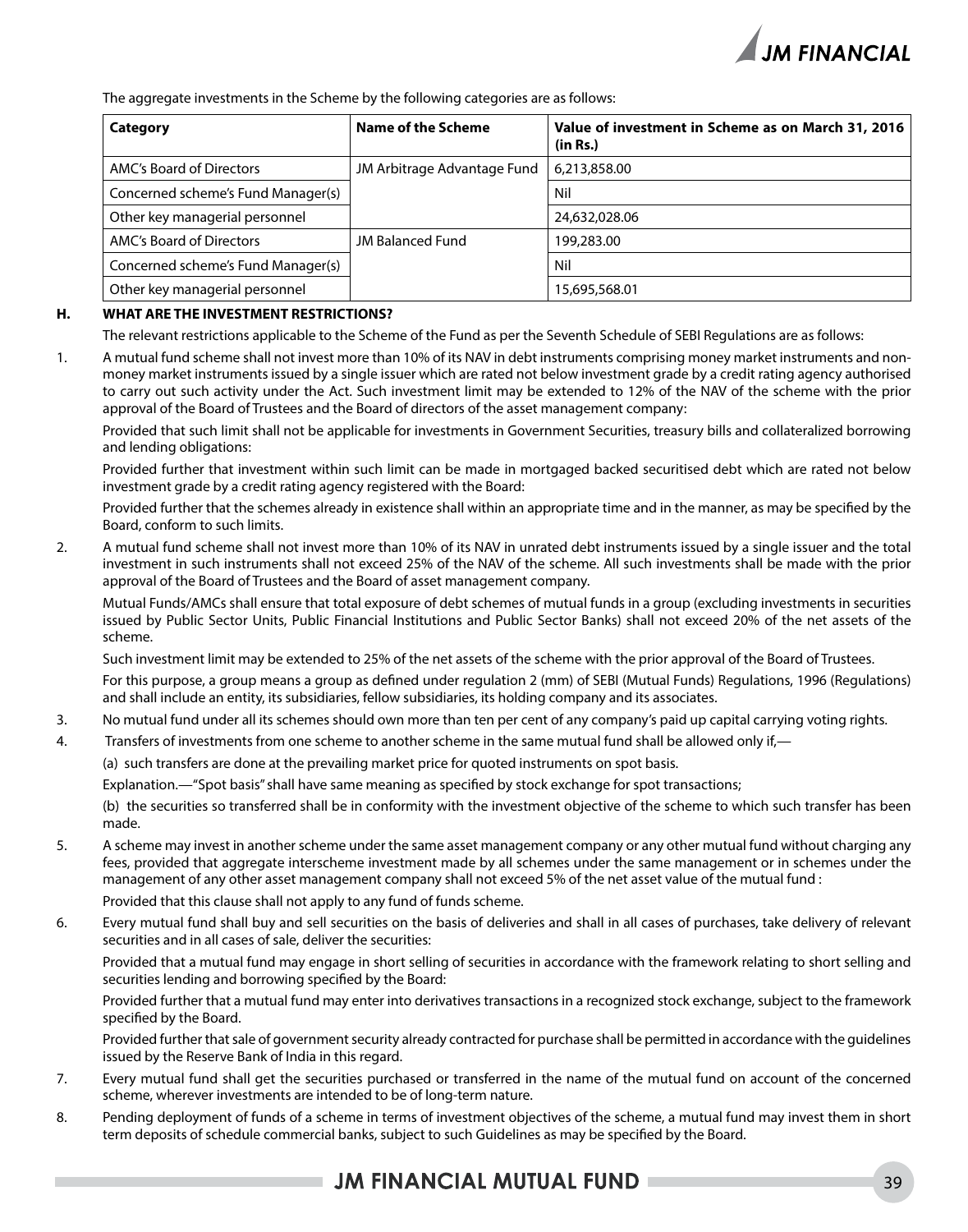

- 9. No mutual fund [scheme] shall make any investment in,—
	- (a) any unlisted security of an associate or group company of the sponsor; or
	- (b) any security issued by way of private placement by an associate or group company of the sponsor; or
	- (c) the listed securities of group companies of the sponsor which is in excess of 25 per cent of the net assets.
- 10. No scheme of a mutual fund shall make any investment in any fund of funds scheme.
- 11. No mutual fund scheme shall invest more than 10 per cent of its NAV in the equity shares or equity related instruments of any company: Provided that, the limit of 10 per cent shall not be applicable for investments in case of index fund or sector or industry specific scheme.
- 12. A mutual fund scheme shall not invest more than 5% of its NAV in the unlisted equity shares or equity related instruments in case of open ended scheme and 10% of its NAV in case of close ended scheme.
- 13. A fund of funds scheme shall be subject to the following investment restrictions:

(a) A fund of funds scheme shall not invest in any other fund of funds scheme;

(b) A fund of funds scheme shall not invest its assets other than in schemes of mutual funds, except to the extent of funds required for meeting the liquidity requirements for the purpose of repurchases or redemptions, as disclosed in the offer document of fund of funds scheme.

14. The Mutual Fund having an aggregate of securities which are worth Rs.10 crores or more, as on the latest balance sheet date, shall subject to such instructions as may be issued from time to time by SEBI, settle their transactions entered on or after January 15, 1998 only through dematerialised securities. Further, all transactions in government securities shall be in dematerialised form.

The Scheme will comply with SEBI regulations and any other Regulations applicable to the investments of Funds from time to time. The Trustee may alter the above restrictions from time to time to the extent that changes in the Regulations may allow. All investment restrictions shall be applicable at the time of making investment.

The Fund can invest in securities that are rated by CRISIL and ICRA and other independent credit rating agencies.

All investment restrictions shall be applicable at the time of making investments

#### **INVESTMENTS IN DERIVATIVES**

In accordance with SEBI Circular Cir/ IMD/ DF/ 11 / 2010 dated August 18, 2010, the following clauses shall be inserted in the Scheme Information Documents of all the schemes of JM Financial Mutual Fund under the head "What are the Investment Restrictions"

- 1. The cumulative gross exposure through equity, debt and derivative positions should not exceed 100% of the net assets of the scheme.
- 2. The Scheme shall not write options or purchase instruments with embedded written options.
- 3. The total exposure related to option premium paid shall not exceed 20% of the net assets of the scheme.
- 4. Exposure due to hedging positions may not be included in the above mentioned limits subject to the following :
	- a. Hedging positions are the derivative positions that reduce possible losses on an existing position in securities and till the existing position remains.
	- b. Hedging positions shall not be taken for existing derivative positions. Exposure due to such positions shall be added and treated under limits mentioned in Point 1.
	- c. Any derivative instrument used to hedge has the same underlying security as the existing position being hedged.
	- d. The quantity of underlying associated with the derivative position taken for hedging purposes does not exceed the quantity of the existing position against which hedge has been taken.
- 5. The Scheme may enter into plain vanilla interest rate swaps for hedging purposes. The counter party in such transactions has to be an entity recognized as a market maker by RBI. Further, the value of the notional principal in such cases shall not exceed the value of respective existing assets being hedged by the scheme. Exposure to a single counterparty in such transactions should not exceed 10% of the net assets of the scheme.
- 6. Exposure due to derivative positions taken for hedging purposes in excess of the underlying position against which the hedging position has been taken, shall be treated under the limits mentioned in point 1.

Definition of Exposure in case of Derivative Positions

7. Each position taken in derivatives shall have an associated exposure as defined under and will be computed as follows:

| <b>Position</b>     | Exposure                                              |  |
|---------------------|-------------------------------------------------------|--|
| Long Future         | Futures Price * Lot Size * Number of Contracts        |  |
| <b>Short Future</b> | Futures Price * Lot Size * Number of Contracts        |  |
| Option bought       | Option Premium Paid * Lot Size * Number of Contracts. |  |

The derivative transactions shall also be disclosed in the half yearly portfolio/ annual report of the schemes in the specified format.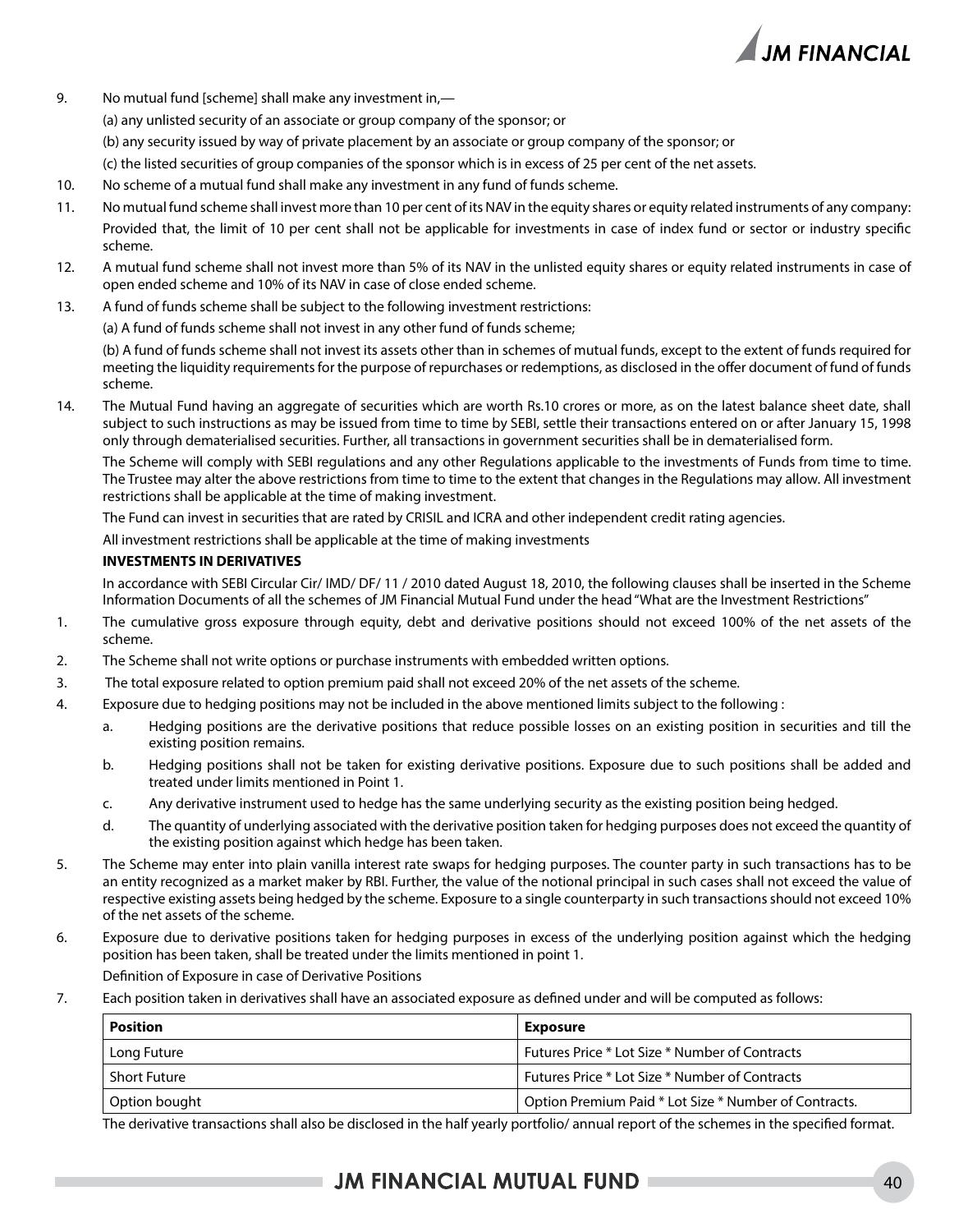

#### **INVESTMENT BY AMC**

The AMC and investment companies managed by the Sponsor(s), their affiliates, their associate companies and subsidiaries may invest either directly or indirectly in the Schemes. The AMC shall not charge any fees on investment made by it in the units of the Schemes in accordance with sub-regulation 3 of Regulation 24 of the Regulations and shall charge fees on such amounts in future only if the SEBI Regulations so permit. The maximum amount the AMC can invest in any of the schemes shall be its networth. The affiliates, associates, the Sponsor, subsidiaries of the Sponsor and/or the AMC may acquire a substantial portion of the Scheme's units and collectively constitute a major investment in the Schemes. Consequently in the event of repurchase of units held by such affiliates/associates and Sponsor, there be an adverse impact on the units of the Scheme as the timing of such repurchase may impact the ability of other unitholders to repurchase their units. The AMC reserves the right to invest its own funds in the Scheme as may be decided by the AMC from time to time.

#### **INVESTMENTS IN ADRS / GDRS/ OVERSEAS SECURITIES :**

It is the AMC's belief that the investment in ADRs/GDRs/overseas securities offer new investment and portfolio diversification opportunities into multi-market and multi-currency products. However, such investments also entail additional risks. Such investment opportunities may be pursued by the AMC in the future provided they are considered appropriate in terms of the overall investment objectives of the schemes. The Schemes may then, if necessary, seek permission from SEBI and RBI to invest abroad in accordance with the investment objectives of the Scheme and in accordance with any guidelines issued by SEBI / RBI / any other relevant regulatory authority from time to time.

Since the Schemes would invest only partially in ADRs/GDRs/overseas securities, there may not be readily available and widely accepted benchmarks to measure performance of the Schemes. To manage risks associated with foreign currency and interest rate exposure, the Fund may use derivatives for efficient portfolio management including hedging and in accordance with conditions as may be stipulated by SEBI/RBI any other relevant regulatory authority from time to time.

In case the Scheme intends to invest in ADRs / GDRs, the specific guidelines laid down by SEBI for making investments in ADRs / GDRs vide its circular no. SEBI/IMD/Cir no. 7/73202/06 dated August 2, 2006 as modified by SEBI circular no. SEBI/IMD/CIR No.13/83589/07 dated January 4, 2007 will be adhered to. The AMC will appoint a dedicated Fund Manager for making investments in the above securities and adequate disclosure to that effect shall be made vide an addendum to the Offer Document and Key Information Memorandum of the Scheme.

Before making investments in ADRs / GDRs, the Boards of the AMC and Trustee shall prescribe detailed parameters for making such investments. The Boards shall also satisfy themselves that the AMC has experienced key personnel, research facilities and infrastructure for making such investments. Similarly, other specialized agencies and service providers associated with such investments, e.g. custodian, bank, advisors, etc. having adequate expertise and infrastructure facilities and past track record of performance and compliance shall be considered by the Boards.

#### **EXPOSURE TO FOREIGN SECURITIES:**

Under normal circumstances the scheme shall not have an exposure of more than 25% of its net assets in foreign securities. However, the AMC with a view to protecting the interests of the investors, may increase exposure in foreign securities as deemed fit from time to time; but such investment will not exceed the limits laid down by SEBI / RBI / any other relevant regulatory authority in this respect from time to time. The Mutual Fund shall not invest more than 10% of its Net Assets as on January 31st of each relevant year, in foreign securities.

#### **RISK FACTORS:**

To the extent that the assets of the Scheme are invested in securities denominated in foreign currencies, the Indian Rupee equivalent of the net assets may be adversely affected by changes in the value of certain foreign currencies relative to Indian Rupee. The repatriation of capital to India may also be hampered by changes in regulations concerning exchange controls or political circumstances as well as the application to it of other restrictions on investment.

#### **STOCK LENDING BY THE MUTUAL FUND**

Subject to the SEBI Regulations as applicable from time to time, the Fund may, if the Trustee permits, engage in Stock Lending. Stock Lending means the lending of securities to another person or entity for a fixed period of time, at a negotiated compensation in order to enhance returns of the portfolio. The securities lent will be returned by the borrower on the expiry of the stipulated period. The AMC will adhere to strict limits should it engage in Stock Lending.

- 1. Not more than 25% of the net assets of the Scheme can generally be deployed in Stock Lending.
- 2. Not more than 5% of the net assets of the Scheme can generally be deployed in Stock Lending to any single counter party.

The Fund may not be able to sell such lent out securities and this can lead to temporary illiquidity.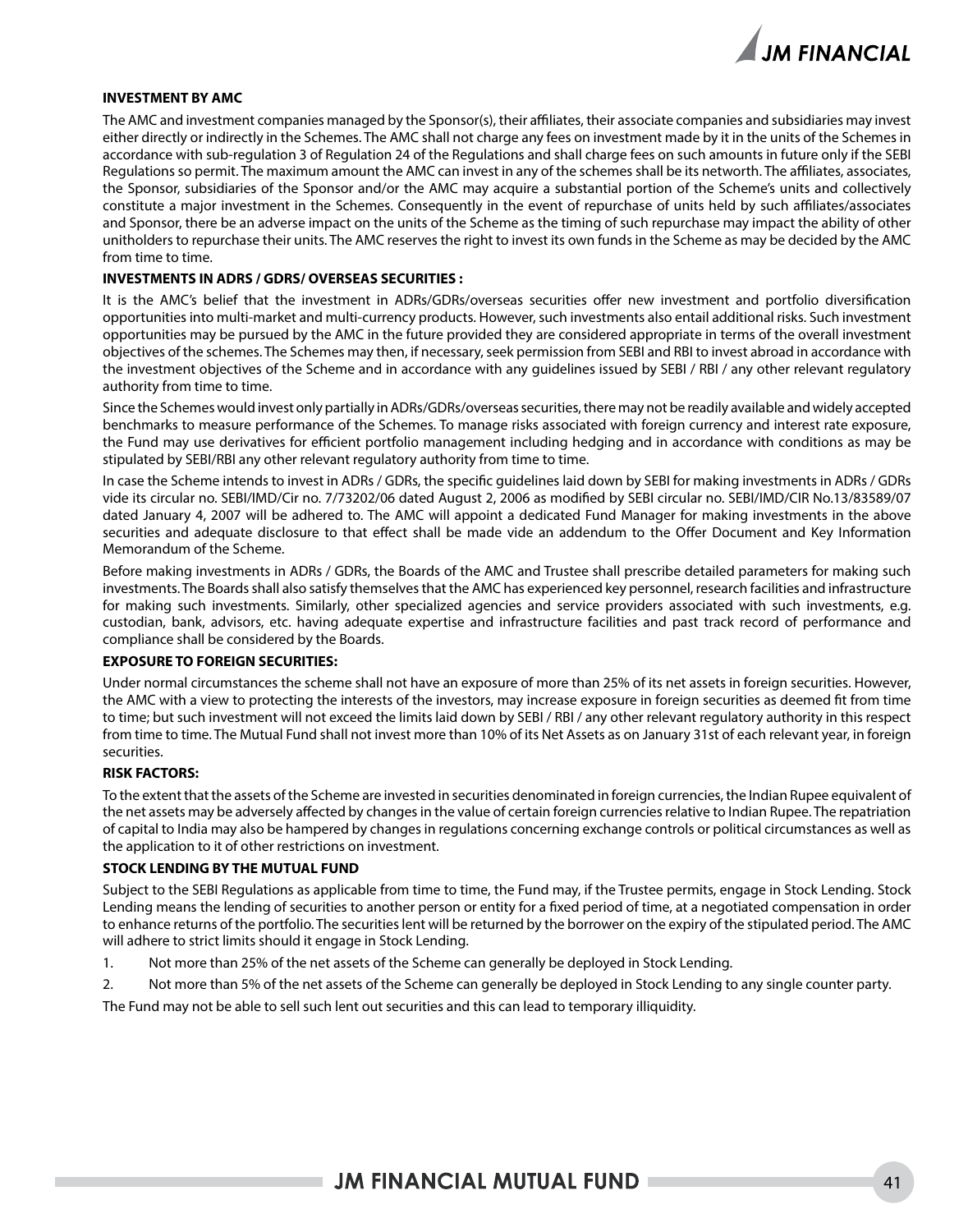

#### **I. HOW HAS THE SCHEME PERFORMED?**

#### **Following are the Performance of Schemes as on March 31, 2016.**

#### **JM Arbitrage Advantage Fund**

| <b>Compounded Annualised Returns</b>                          | <b>Scheme Returns %</b> | <b>Benchmark Returns %</b> |
|---------------------------------------------------------------|-------------------------|----------------------------|
| Returns for the last 1 year                                   | 6.51                    | 8.04                       |
| Returns for the last 3 years                                  | 7.99                    | 8.82                       |
| Returns for the last 5 years                                  | 8.30                    | 8.63                       |
| Returns since inception                                       | 7.71                    | 7.59                       |
| Direct Plan - Returns for the last 1 year                     | 7.13                    | 8.04                       |
| Direct Plan - Returns for the last 3 years                    | 8.56                    | 8.82                       |
| Absolute Returns for Direct Plan since inception              | 8.57                    | 8.81                       |
| Absolute Returns for each financial year for the last 5 years |                         |                            |



#### **JM Core 11 Fund**

| <b>Compounded Annualised Returns</b>                          | <b>Scheme Returns %</b> | <b>Benchmark Returns %</b> |
|---------------------------------------------------------------|-------------------------|----------------------------|
| Returns for the last 1 year                                   | (10.36)                 | (9.33)                     |
| Returns for the last 3 years                                  | 15.35                   | 10.36                      |
| Returns for the last 5 years                                  | 6.04                    | 5.43                       |
| Returns since inception                                       | (7.64)                  | 5.42                       |
| Direct Plan - Returns for the last 1 year                     | (8.57)                  | (9.33)                     |
| Direct Plan - Returns for the last 3 years                    | 16.68                   | 10.36                      |
| Absolute Returns for Direct Plan since inception              | 11.00                   | 8.27                       |
| Absolute Returns for each financial year for the last 5 years |                         |                            |

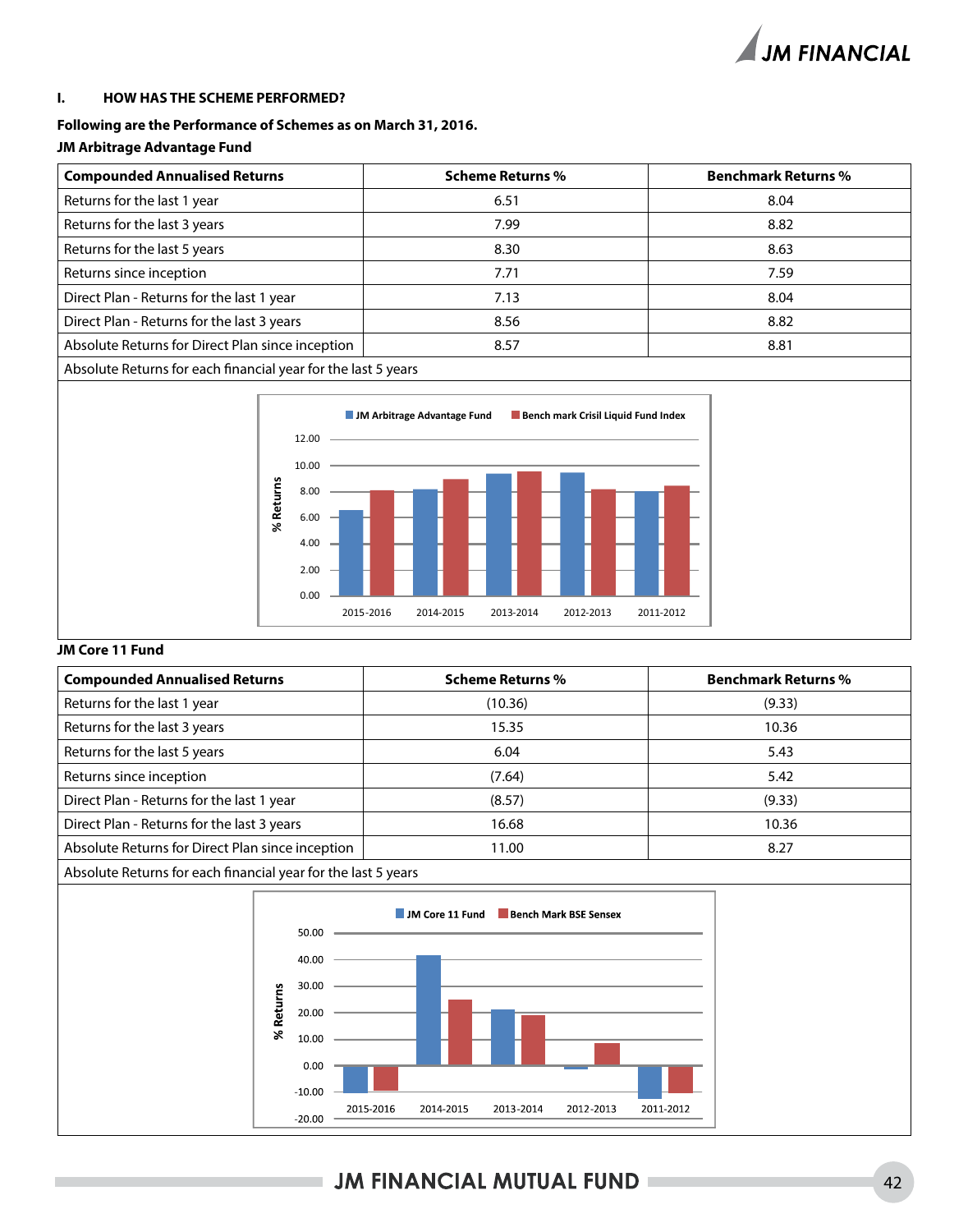#### **JM Basic Fund**

| <b>Compounded Annualised Returns</b>                          | <b>Scheme Returns %</b> | <b>Benchmark Returns %</b> |
|---------------------------------------------------------------|-------------------------|----------------------------|
| Returns for the last 1 year                                   | (8.21)                  | (7.84)                     |
| Returns for the last 3 years                                  | 16.94                   | 12.47                      |
| Returns for the last 5 years                                  | 7.58                    | 6.50                       |
| Returns since inception                                       | 15.81                   | 12.31                      |
| Direct Plan - Returns for the last 1 year                     | (6.51)                  | (7.84)                     |
| Direct Plan - Returns for the last 3 years                    | 18.17                   | 12.47                      |
| Absolute Returns for Direct Plan since inception              | 11.02                   | 9.24                       |
| Absolute Returns for each financial year for the last 5 years |                         |                            |



#### **JM Balanced Fund**

| <b>Compounded Annualised Returns</b>                          | <b>Scheme Returns %</b> | <b>Benchmark Returns %</b> |
|---------------------------------------------------------------|-------------------------|----------------------------|
| Returns for the last 1 year                                   | (5.71)                  | (2.90)                     |
| Returns for the last 3 years                                  | 16.65                   | 10.46                      |
| Returns for the last 5 years                                  | 9.52                    | 7.15                       |
| Returns since inception                                       | 11.97                   | <b>NA</b>                  |
| Direct Plan - Returns for the last 1 year                     | (4.42)                  | (2.90)                     |
| Direct Plan - Returns for the last 3 years                    | 18.16                   | 10.46                      |
| Absolute Returns for Direct Plan since inception              | 14.66                   | 8.91                       |
| Absolute Returns for each financial year for the last 5 years |                         |                            |



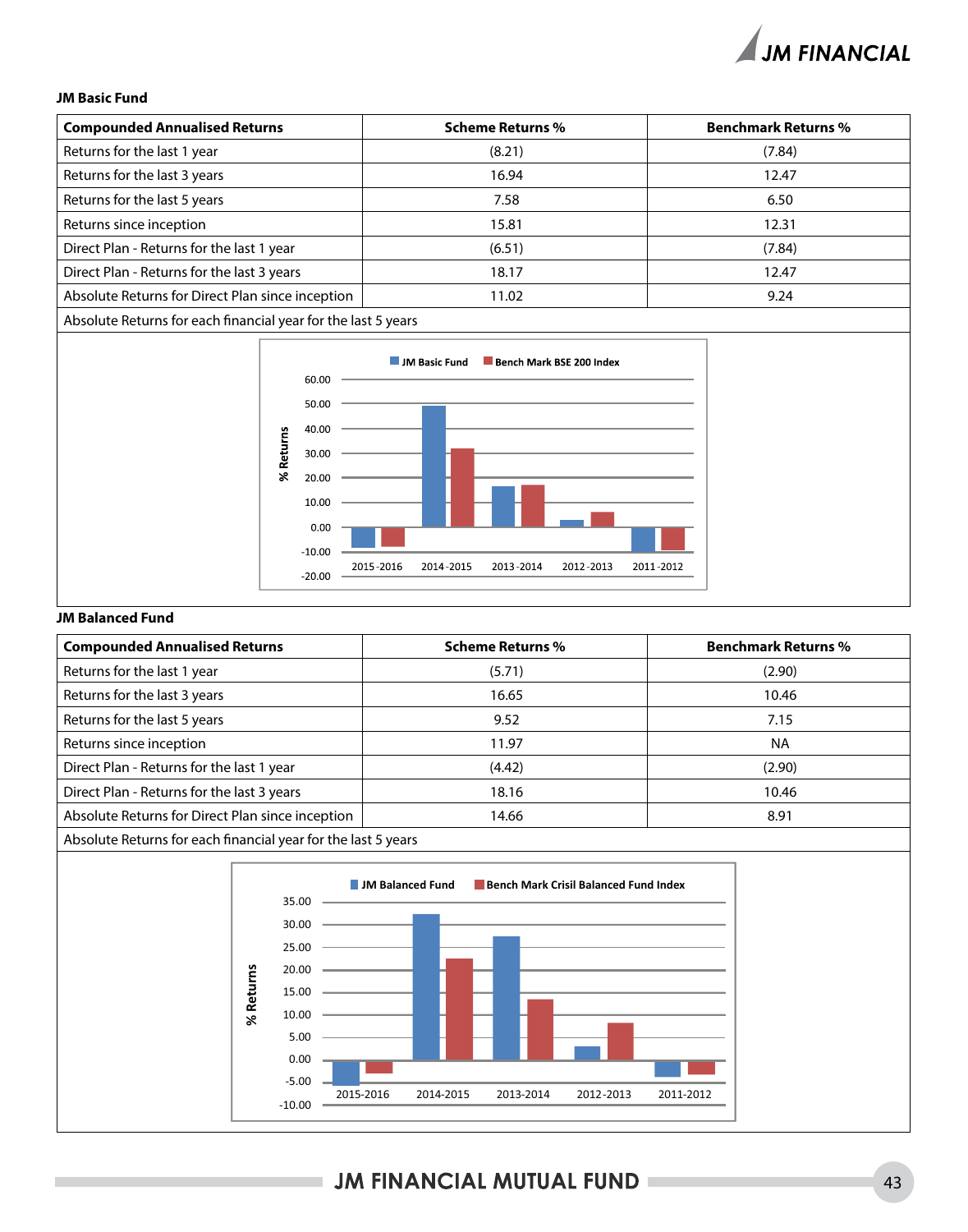#### **JM Equity Fund**

| <b>Compounded Annualised Returns</b>                          | <b>Scheme Returns %</b> | <b>Benchmark Returns %</b> |
|---------------------------------------------------------------|-------------------------|----------------------------|
| Returns for the last 1 year                                   | (9.29)                  | (9.33)                     |
| Returns for the last 3 years                                  | 14.92                   | 10.36                      |
| Returns for the last 5 years                                  | 6.70                    | 5.43                       |
| Returns since inception                                       | 8.07                    | 10.25                      |
| Direct Plan - Returns for the last 1 year                     | (7.59)                  | (9.33)                     |
| Direct Plan - Returns for the last 3 years                    | 16.08                   | 10.36                      |
| Absolute Returns for Direct Plan since inception              | 12.29                   | 8.27                       |
| Absolute Returns for each financial year for the last 5 years |                         |                            |



#### **JM Multi Strategy Fund**

| <b>Compounded Annualised Returns</b>                          | <b>Scheme Returns %</b> | <b>Benchmark Returns %</b> |
|---------------------------------------------------------------|-------------------------|----------------------------|
| Returns for the last 1 year                                   | (10.06)                 | (7.80)                     |
| Returns for the last 3 years                                  | 17.56                   | 12.81                      |
| Returns for the last 5 years                                  | 6.87                    | 6.48                       |
| Returns since inception                                       | 9.41                    | 9.37                       |
| Direct Plan - Returns for the last 1 year                     | (8.38)                  | (7.80)                     |
| Direct Plan - Returns for the last 3 years                    | 18.81                   | 12.81                      |
| Absolute Returns for Direct Plan since inception              | 12.81                   | 9.21                       |
| Absolute Returns for each financial year for the last 5 years |                         |                            |



### **JM FINANCIAL MUTUAL FUND I**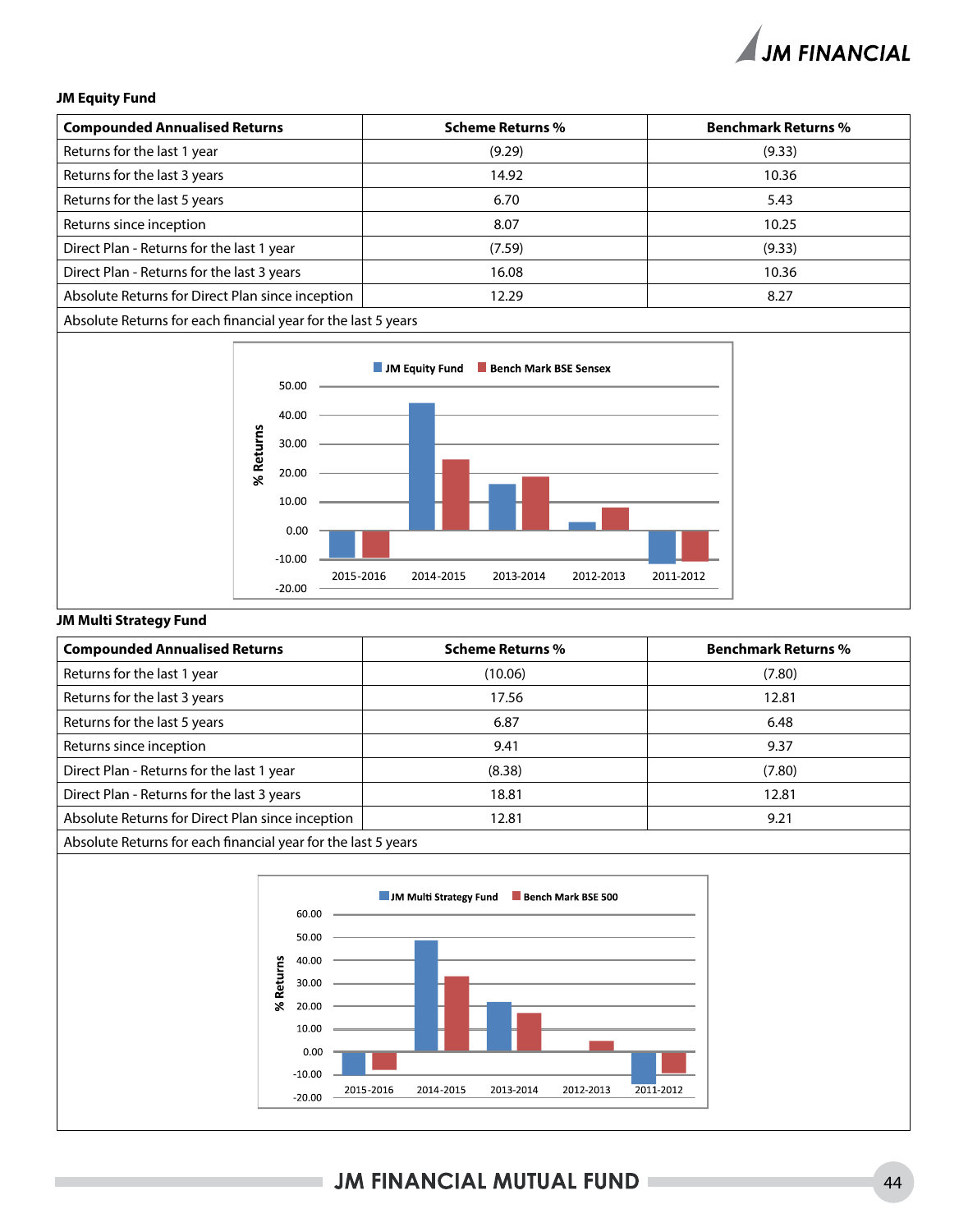#### **JM Tax Gain Fund**

| <b>Compounded Annualised Returns</b>                          | <b>Scheme Returns %</b> | <b>Benchmark Returns %</b> |
|---------------------------------------------------------------|-------------------------|----------------------------|
| Returns for the last 1 year                                   | (8.58)                  | (7.80)                     |
| Returns for the last 3 years                                  | 19.15                   | 12.81                      |
| Returns for the last 5 years                                  | 8.63                    | 6.48                       |
| Returns since inception                                       | 0.83                    | 6.49                       |
| Direct Plan - Returns for the last 1 year                     | (6.61)                  | (7.80)                     |
| Direct Plan - Returns for the last 3 years                    | 20.58                   | 12.81                      |
| Absolute Returns for Direct Plan since inception              | 14.47                   | 9.21                       |
| Absolute Returns for each financial year for the last 5 years |                         |                            |



**Note:** The returns of the equity schemes are calculated on the basis of the NAVs declared as on the last business day.

#### **Scheme's Portfolio holdings as on May 31, 2016:**

#### **JM Arbitrage Advantage Fund**

| <b>Particular</b>                            | <b>Weightage To Nav %</b> | <b>INDUSTRY ALLOCATION</b>                                                                                                             |
|----------------------------------------------|---------------------------|----------------------------------------------------------------------------------------------------------------------------------------|
| <b>HDFC Bank Ltd.</b>                        | 4.73                      | 13.02%<br>Finance                                                                                                                      |
| Housing Development Finance Corporation Ltd. | 3.58                      | 11.44%<br>Banks<br>6.80%<br>Consumer Non Durables<br>5.64%<br><b>Petroleum Products</b>                                                |
| Axis Bank Ltd.                               | 3.58                      | Pharmaceuticals<br>5.30%<br>Software<br>4.65%<br>4.04%<br>Power                                                                        |
| Reliance Industries Ltd.                     | 3.33                      | Auto<br>$= 3.32%$<br>Ferrous Metals<br>2.25%<br>Transportation<br>1.41%                                                                |
| Britannia Industries Ltd.                    | 3.30                      | Cement<br>1.30%<br>Construction<br>$-1.15%$<br>Chemicals<br>$-0.93%$                                                                   |
| LIC Housing Finance Ltd.                     | 2.47                      | <b>Auto Ancillaries</b><br>$- 0.76%$<br>Media & Entertainment<br>$- 0.74%$<br>Services<br>$= 0.60%$<br>Non-Ferrous Metals<br>$= 0.58%$ |
| Cipla Ltd.                                   | 1.90                      | $= 0.50%$<br><b>Industrial Capital Goods</b><br>$= 0.43%$<br>Oil<br>$= 0.39%$<br><b>Construction Project</b>                           |
| JSW Steel Ltd.                               | 1.66                      | Industrial Products   0.31%<br>Minerals/Mining $\equiv 0.29%$<br>0.19%<br>Gas                                                          |
| Tata Motors - DVR - A - ORDY                 | 1.60                      | Telecom - Services<br>0.17%<br><b>Textile Products</b><br>0.16%<br>Telecom - Equipment & Accessories   0.06%                           |
| Indiabulls Housing Finance Ltd.              | 1.57                      |                                                                                                                                        |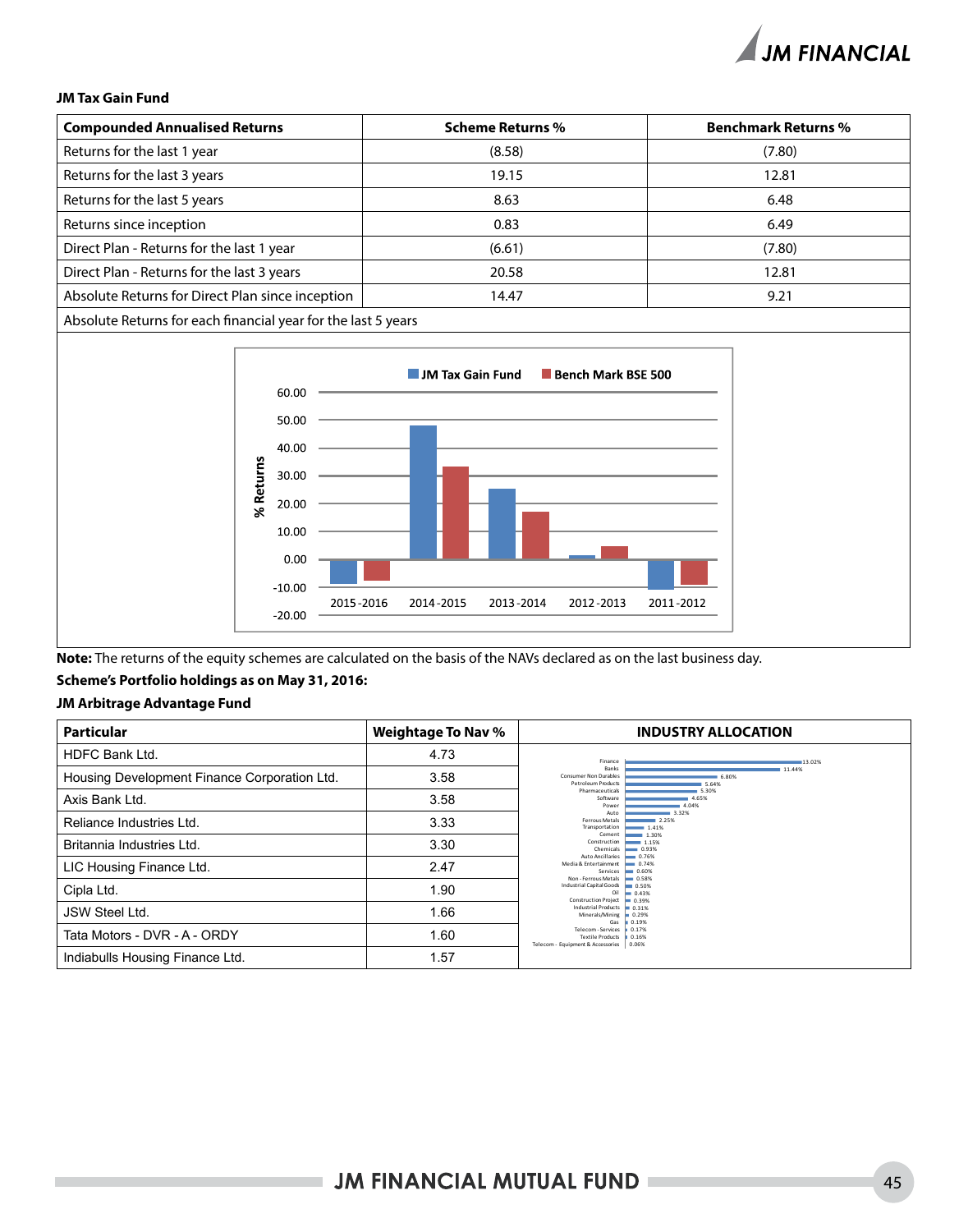

| <b>JM Balanced Fund</b>                 | <b>Weightage To Nav %</b> | <b>INDUSTRY ALLOCATION</b>                                                                               |
|-----------------------------------------|---------------------------|----------------------------------------------------------------------------------------------------------|
| Infosys                                 | 6.70                      | Finance<br>13.02%                                                                                        |
| <b>HDFC Bank</b>                        | 6.25                      | <b>Banks</b><br>11.44%<br><b>Consumer Non Durables</b><br>6.80%<br><b>Petroleum Products</b><br>5.64%    |
| <b>ITC</b>                              | 5.33                      | Pharmaceuticals<br>5.30%<br>Software<br>4.65%<br>Power<br>4.04%                                          |
| Housing Development Finance Corporation | 5.25                      | 3.32%<br>Auto<br>Ferrous Metals<br>2.25%<br>Transportation<br>$-1.41%$                                   |
| Reliance Industries                     | 4.24                      | 1.30%<br>Cement<br>Construction<br>$-1.15%$<br>Chemicals<br>$- 0.93%$                                    |
| <b>ICICI Bank</b>                       | 3.81                      | Auto Ancillaries<br>$- 0.76%$<br>Media & Entertainment<br>$- 0.74%$<br>$- 0.60%$                         |
| <b>Tata Consultancy Services</b>        | 3.68                      | Services<br>Non - Ferrous Metals<br>$= 0.58%$<br><b>Industrial Capital Goods</b><br>$\blacksquare$ 0.50% |
| Larsen & Toubro                         | 3.24                      | Oil<br>$= 0.43%$<br><b>Construction Project</b><br>$= 0.39%$<br>Industrial Products   0.31%              |
| <b>Tata Motors</b>                      | 2.38                      | Minerals/Mining<br>$= 0.29%$<br>Gas<br>0.19%<br>Telecom - Services<br>0.17%                              |
| Axis Bank                               | 2.31                      | <b>Textile Products</b><br>0.16%<br>Telecom - Equipment & Accessories<br>0.06%                           |

| <b>JM Basic Fund</b>            | <b>Weightage To Nav %</b> |                                            | <b>INDUSTRY ALLOCATION</b> |        |        |
|---------------------------------|---------------------------|--------------------------------------------|----------------------------|--------|--------|
| <b>Tata Motors</b>              | 9.68                      |                                            |                            |        |        |
| Yes Bank                        | 7.54                      | Banks<br>Auto                              |                            | 16.57% | 23.06% |
| Hindustan Petroleum Corporation | 6.68                      | <b>Petroleum Products</b>                  |                            | 13.51% |        |
| Bajaj Finance                   | 5.78                      | Finance<br><b>Construction Project</b>     | 7.84%<br>7.79%             |        |        |
| <b>Asian Paints</b>             | 5.49                      | <b>Industrial Products</b>                 | 7.47%                      |        |        |
| <b>HDFC Bank</b>                | 5.15                      | <b>Consumer Non Durables</b><br>Cement     | 5.49%<br>5.32%             |        |        |
| Larsen & Toubro                 | 4.69                      | Industrial Capital Goods                   | 4.09%                      |        |        |
| Axis Bank                       | 4.00                      | <b>Auto Ancillaries</b><br>Pharmaceuticals | 3.94%<br>2.27%             |        |        |
| Motherson Sumi Systems          | 3.94                      | Construction                               | 2.23%                      |        |        |
| Maruti Suzuki India             | 3.65                      |                                            |                            |        |        |

| JM Core 11 Fund                 | Weightage To Nav % |                                                           | <b>INDUSTRY ALLOCATION</b> |
|---------------------------------|--------------------|-----------------------------------------------------------|----------------------------|
| Axis Bank                       | 10.71              |                                                           |                            |
| <b>Tata Motors</b>              | 10.10              | Banks<br>Auto                                             | 19.44%<br>18.37%           |
| Cummins India                   | 9.07               | <b>Construction Project</b><br><b>Industrial Products</b> | 17.03%<br>9.07%            |
| Larsen & Toubro                 | 8.95               | Finance                                                   | 8.78%                      |
| Bajaj Finance                   | 8.78               | <b>Consumer Non Durables</b><br><b>Auto Ancillaries</b>   | 8.66%<br>8.55%             |
| Yes Bank                        | 8.73               | <b>Petroleum Products</b>                                 | 8.38%                      |
| <b>Asian Paints</b>             | 8.66               |                                                           |                            |
| Motherson Sumi Systems          | 8.55               |                                                           |                            |
| Hindustan Petroleum Corporation | 8.38               |                                                           |                            |
| Maruti Suzuki India             | 8.27               |                                                           |                            |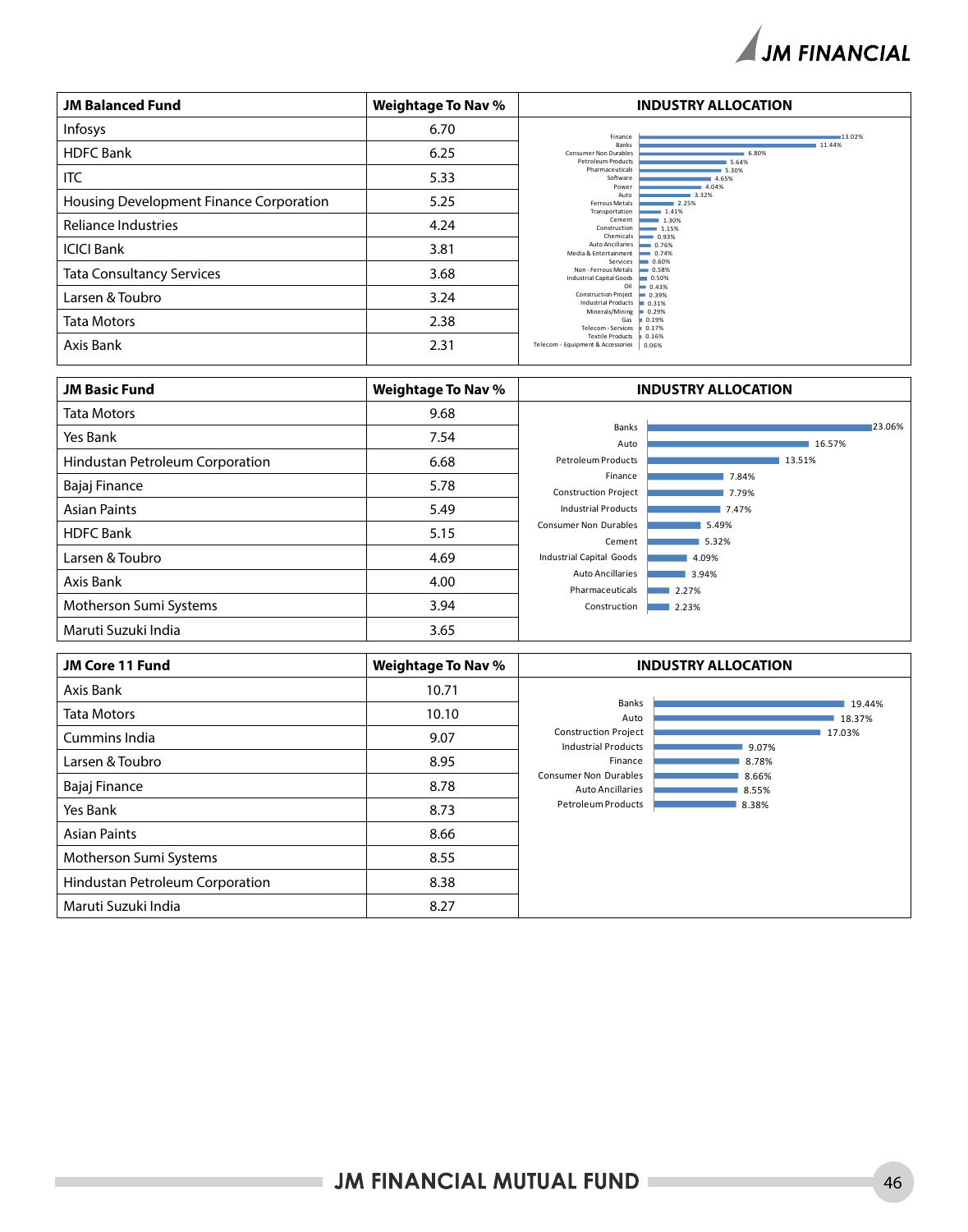

| <b>JM Equity Fund</b>                   | <b>Weightage To Nav %</b> |                                                | <b>INDUSTRY ALLOCATION</b> |
|-----------------------------------------|---------------------------|------------------------------------------------|----------------------------|
| Infosys                                 | 7.50                      |                                                |                            |
| <b>HDFC Bank</b>                        | 6.97                      | Banks<br>Software                              | 20.62%<br>14.86%           |
| ITC                                     | 5.91                      | <b>Consumer Non Durables</b>                   | 9.03%                      |
| Housing Development Finance Corporation | 5.84                      | Auto<br>Finance                                | 8.35%<br>5.84%             |
| Reliance Industries                     | 4.73                      | <b>Petroleum Products</b>                      | 5.47%                      |
| <b>ICICI Bank</b>                       | 4.25                      | Pharmaceuticals<br><b>Construction Project</b> | 5.41%<br>3.60%             |
| <b>Tata Consultancy Services</b>        | 4.08                      | Power                                          | 2.03%                      |
| Larsen & Toubro                         | 3.60                      | Cement<br>Telecom - Services                   | 1.80%<br>1.42%             |
| <b>Tata Motors</b>                      | 2.67                      | Oil<br>Minerals/Mining                         | 1.14%<br>1.08%             |
| Axis Bank                               | 2.57                      |                                                |                            |

| <b>JM Multistrategy Fund</b>    | <b>Weightage To Nav %</b> |                                                 | <b>INDUSTRY ALLOCATION</b> |
|---------------------------------|---------------------------|-------------------------------------------------|----------------------------|
| <b>Eicher Motors</b>            | 12.00                     |                                                 |                            |
| <b>HDFC</b> Bank                | 8.37                      | Auto<br>Banks                                   | 22.48%<br>18.38%           |
| Hindustan Petroleum Corporation | 6.22                      | Finance                                         | 11.54%                     |
| Bajaj Finance                   | 6.05                      | Petroleum Products<br>Software                  | 10.89%<br>7.76%            |
| Maruti Suzuki India             | 5.80                      | Industrial Capital Goods                        | 5.33%                      |
| UltraTech Cement                | 5.20                      | Cement<br><b>Industrial Products</b>            | 5.20%<br>4.12%             |
| <b>Tata Motors</b>              | 4.68                      | <b>Construction Project</b>                     | 3.92%                      |
| <b>HCL Technologies</b>         | 3.93                      | <b>Consumer Non Durables</b><br>Pharmaceuticals | 3.21%<br>2.37%             |
| Larsen & Toubro                 | 3.92                      | <b>Auto Ancillaries</b>                         | 2.28%                      |
| <b>Tech Mahindra</b>            | 3.83                      |                                                 |                            |

| <b>JM Tax Gain Fund</b>         | <b>Weightage To Nav %</b> |                                                           | <b>INDUSTRY ALLOCATION</b> |
|---------------------------------|---------------------------|-----------------------------------------------------------|----------------------------|
| <b>HDFC Bank</b>                | 6.61                      | Banks                                                     | 17.06%                     |
| <b>Infosys</b>                  | 5.70                      | Finance                                                   | 14.16%                     |
| Eicher Motors                   | 5.34                      | Auto<br>Software                                          | 12.67%<br>10.27%           |
| Larsen & Toubro                 | 5.17                      | <b>Industrial Products</b><br><b>Construction Project</b> | 10.14%<br>8.74%            |
| Hindustan Petroleum Corporation | 4.87                      | Petroleum Products<br><b>Consumer Non Durables</b>        | 6.78%<br>4.56%             |
| Sundaram Finance                | 4.64                      | Industrial Capital Goods<br>Cement                        | 4.27%<br>4.18%             |
| <b>Asian Paints</b>             | 4.56                      | <b>Auto Ancillaries</b><br>Pharmaceuticals                | 2.99%<br>2.88%             |
| SKF India                       | 4.52                      |                                                           |                            |
| Kotak Mahindra Bank             | 4.37                      |                                                           |                            |
| Maruti Suzuki India             | 4.28                      |                                                           |                            |

| Portfolio Turnover Ratio* (01-Jun-2015 To: 31-May-2016) |        |  |
|---------------------------------------------------------|--------|--|
| <b>JM Basic Fund</b>                                    | 0.2789 |  |
| JM Equity Fund                                          | 1.3288 |  |
| <b>JM Balanced Fund</b>                                 | 1.6492 |  |
| JM Arbitrage Advantage Fund                             | 9.8996 |  |
| <b>JM Tax Gain Fund</b>                                 | 0.3513 |  |
| JM Core 11 Fund                                         | 0.5638 |  |
| <b>JM Multi Strategy Fund</b>                           | 0.4617 |  |
| * Trailing 12 months                                    |        |  |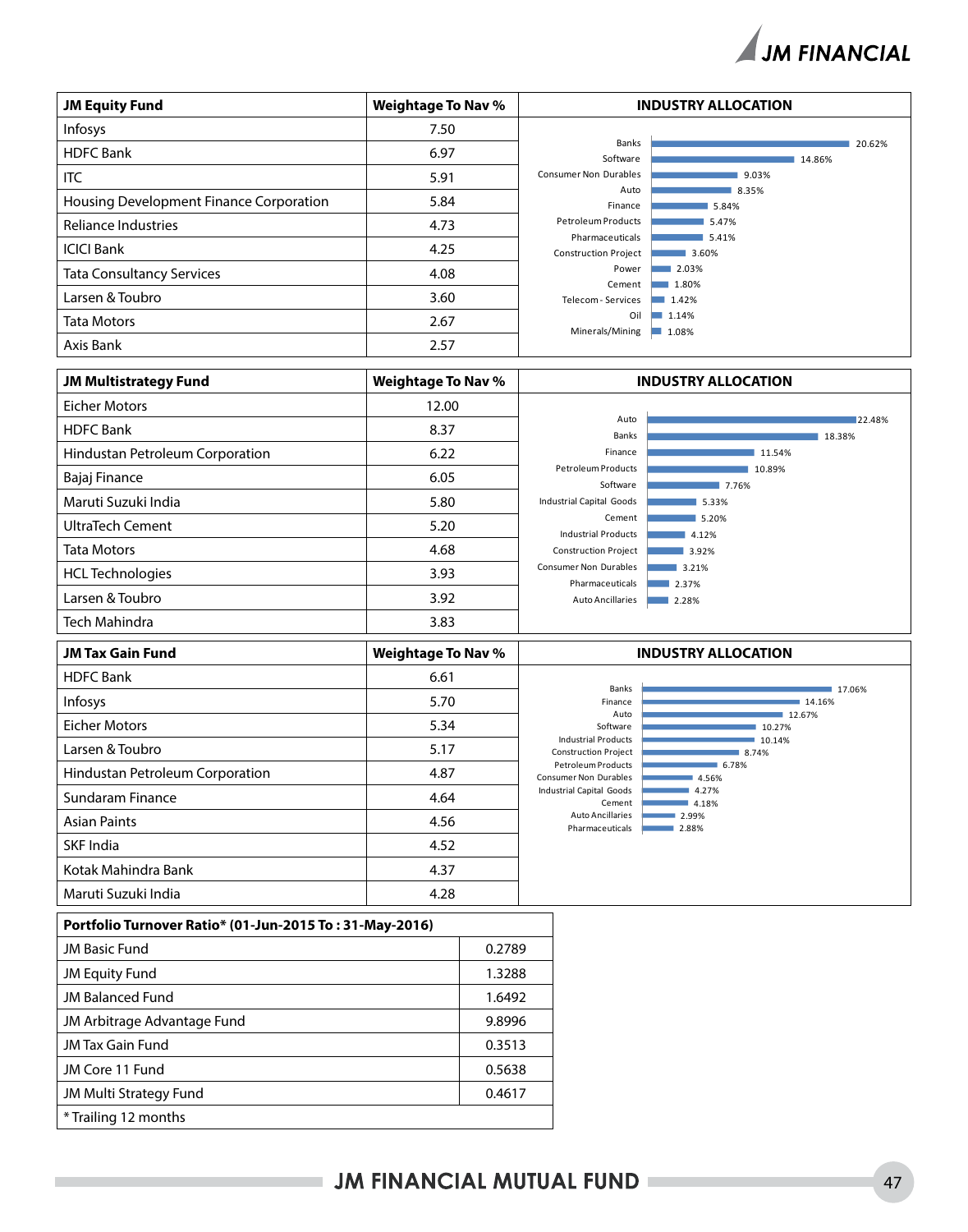

#### **III. UNITS AND OFFER**

This section provides details which you need to know for investing in the scheme.

#### **A. NEW FUND OFFER (NFO)**

All the above-mentioned schemes are on-going schemes, therefore, the section 'NEW FUND OFFER' is not relevant, except for the details as under.

| Plans/ Options offered                                                                                                                                           | Kindly refer para on 'choice of investment plans' appearing under 'Highlights/Summary of<br>the Scheme' heading of this document.                                                                                                                                                                                                                                                                        |
|------------------------------------------------------------------------------------------------------------------------------------------------------------------|----------------------------------------------------------------------------------------------------------------------------------------------------------------------------------------------------------------------------------------------------------------------------------------------------------------------------------------------------------------------------------------------------------|
| Dividend Policy                                                                                                                                                  | Kindly refer to the heading ' DIVIDEND'.                                                                                                                                                                                                                                                                                                                                                                 |
| Who can invest<br>This is an indicative list and investors are<br>requested to consult their financial advisor to<br>ascertain whether the scheme is suitable to | The following persons (subject to, wherever relevant, purchase of units of mutual funds<br>being permitted under respective constitutions, and relevant statutory regulations) are<br>eligible and may apply for subscription to the Units of the Scheme.<br>Resident adult individuals, either singly or jointly (not exceeding three into)<br>$\bullet$                                                |
| their risk profile.                                                                                                                                              | Parents/Lawful Guardian on behalf of Minors<br>$\bullet$                                                                                                                                                                                                                                                                                                                                                 |
|                                                                                                                                                                  | Hindu Undivided Family (HUF), in the name of Karta<br>$\bullet$                                                                                                                                                                                                                                                                                                                                          |
|                                                                                                                                                                  | Companies/Bodies Corporate/Public Sector Undertakings, association of persons or<br>bodies of individuals whether incorporated or not and societies registered under the<br>Societies Registration Act, 1860 (so long as the purchase of units is permitted under the<br>respective constitutions), Co-Operative Societies registered under the Co-Operative<br>Societies Act, 1912, One Person Company; |
|                                                                                                                                                                  | Religious and Charitable Trusts, Wakfs or endowments of private trusts (subject to<br>receipt of necessary approvals as required) under the provisions of 11(5) of Income Tax<br>Act, 1961 read with 17C of the Income Tax Rules, 1962 (subject to receipt of necessary<br>approvals as "Public Securities", where required);                                                                            |
|                                                                                                                                                                  | Trustee of private trusts authorized to invest in mutual fund scheme under the Trust<br>Deed                                                                                                                                                                                                                                                                                                             |
|                                                                                                                                                                  | Partnership Firms & Limited Liability Partnerships (LLPs) in the name of the Firm or in<br>the name of the partner authorised to invest as per the partnership deed or as per the<br>consent letter signed by remaining partners of the Firm;                                                                                                                                                            |
|                                                                                                                                                                  | Proprietorship firm in the name of the proprietor<br>$\bullet$                                                                                                                                                                                                                                                                                                                                           |
|                                                                                                                                                                  | Banks (including Co-operative Banks and Regional Rural Banks) and Financial<br>Institutions and Investment Institutions;                                                                                                                                                                                                                                                                                 |
|                                                                                                                                                                  | NRIs/ persons of Indian origin residing abroad on full repatriation basis (subject to RBI<br>$\bullet$<br>approval, if any) or non-repatriation basis . Presently OCBs are not permitted to invest in<br>mutual funds pursuant to RBI A.P.(DIR Series) Circular No. 14 dated September 16,2003                                                                                                           |
|                                                                                                                                                                  | Foreign Institutional Investors (FIIs) registered with SEBI on full repatriation basis<br>(subject to RBI approval, if any)                                                                                                                                                                                                                                                                              |
|                                                                                                                                                                  | Army/Air Force/Navy and other Para Military units and other eligible institutions<br>$\bullet$                                                                                                                                                                                                                                                                                                           |
|                                                                                                                                                                  | Scientific and/or industrial research organisations                                                                                                                                                                                                                                                                                                                                                      |
|                                                                                                                                                                  | International Multilateral Agencies approved by Government of India<br>$\bullet$                                                                                                                                                                                                                                                                                                                         |
|                                                                                                                                                                  | Non-Government Provident/Pension/Gratuity funds as and when permitted to invest<br>$\bullet$                                                                                                                                                                                                                                                                                                             |
|                                                                                                                                                                  | Qualified Foreign Investors/ QFIs, subject to provisions stipulated by SEBI in its circular<br>$\bullet$<br>dated August 9, 2011                                                                                                                                                                                                                                                                         |
|                                                                                                                                                                  | Others who are permitted to invest in the Scheme as per their respective constitutions<br>$\bullet$                                                                                                                                                                                                                                                                                                      |
|                                                                                                                                                                  | Mutual Funds/Alternative Investment Funds registered with SEBI;<br>$\bullet$                                                                                                                                                                                                                                                                                                                             |
|                                                                                                                                                                  | Overseas Citizen of India (OCI) on repatriation basis or on non-repatriation basis;<br>$\bullet$                                                                                                                                                                                                                                                                                                         |
|                                                                                                                                                                  | Foreign Portfolio Investors (FPI) registered with SEBI on repatriation basis;<br>$\bullet$                                                                                                                                                                                                                                                                                                               |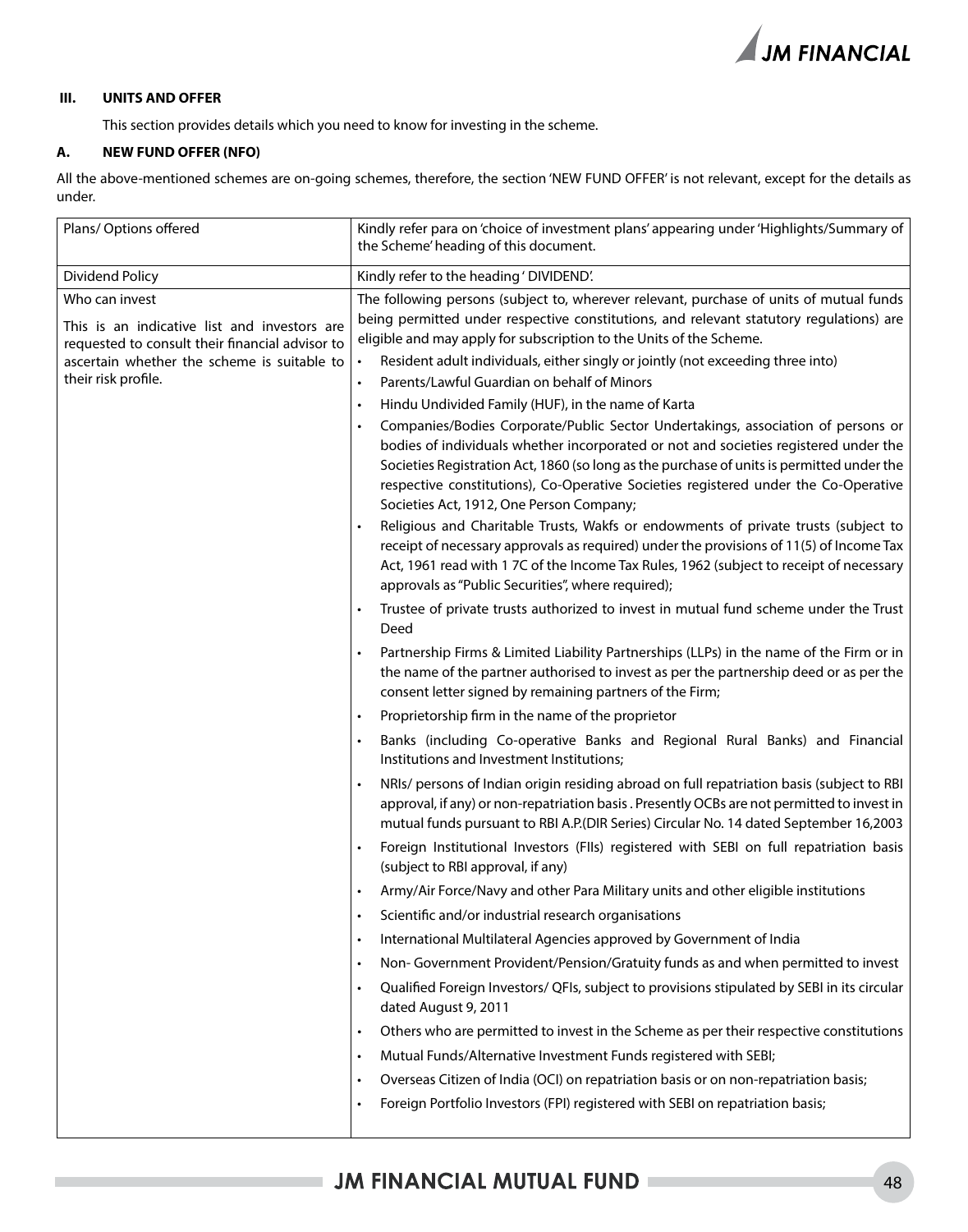

|                   | Multilateral Financial Institutions/Bilateral Development Corporation Agencies/Bodies<br>Corporate incorporated outside India with the permission of Government of India/<br>Reserve Bank of India;                                                                                                                                                                                                                                                                                                                                                                                                                                                                                                                                                                                                                                                                                                                                                                                                                                  |
|-------------------|--------------------------------------------------------------------------------------------------------------------------------------------------------------------------------------------------------------------------------------------------------------------------------------------------------------------------------------------------------------------------------------------------------------------------------------------------------------------------------------------------------------------------------------------------------------------------------------------------------------------------------------------------------------------------------------------------------------------------------------------------------------------------------------------------------------------------------------------------------------------------------------------------------------------------------------------------------------------------------------------------------------------------------------|
|                   | Such other category of investors as may be decided by the AMC from time to time in<br>$\bullet$<br>conformity with the applicable laws and SEBI (MF) Regulations.                                                                                                                                                                                                                                                                                                                                                                                                                                                                                                                                                                                                                                                                                                                                                                                                                                                                    |
|                   | In case of Direct Plan: All categories of investors (whether existing or new Unitholders),<br>as permitted under the SID of the Schemes, are eligible to subscribe under Direct Plan.<br>Investments under Direct Plan can be made through various modes offered by the Mutual<br>Fund for investing directly with the Mutual Fund {except Stock Exchange Platform(s) and all<br>other Platform(s) where investors' applications for subscription of units are routed through<br>Distributors}.                                                                                                                                                                                                                                                                                                                                                                                                                                                                                                                                      |
|                   | Note:                                                                                                                                                                                                                                                                                                                                                                                                                                                                                                                                                                                                                                                                                                                                                                                                                                                                                                                                                                                                                                |
|                   | The AMC may reject any application received in case the application is found invalid/<br>incomplete or for any other reason in the AMC's sole discretion, subject to the<br>Regulations.                                                                                                                                                                                                                                                                                                                                                                                                                                                                                                                                                                                                                                                                                                                                                                                                                                             |
|                   | Any scheme of JM Financial Mutual Fund or of any other Mutual Fund managed by any<br>2<br>other AMC, including a Fund of Fund (subject to the conditions and limits prescribed in<br>Regulations and/or by the Trustee, AMC or Sponsor) may subscribe to the units under<br>the Scheme. The AMC/Trustee /Fund /Sponsor may subject to the limits prescribed by<br>SEBI subscribe to units of this Scheme. The AMC will not be entitled to charge any fees<br>on investments made by the AMC.                                                                                                                                                                                                                                                                                                                                                                                                                                                                                                                                         |
|                   | The AMC may accept an application from an unincorporated body of persons/trusts. The<br>3<br>AMC may also periodically add and review the persons eligible for making application<br>for purchase of units under the Scheme. If a person who is a resident Indian at the time<br>of subscription becomes a resident outside India subsequently, he/she shall have the<br>option to either be paid repurchase value of Units, or continue into the Scheme if he/<br>she so desires and is otherwise eligible.<br>Notwithstanding the aforesaid, the AMC reserves the right to close the unitholder account<br>and to pay the repurchase value of Units, subsequent to his becoming a person resident<br>outside India, should the reasons of cost, interest of other unitholders and any other<br>circumstances make it necessary for the Fund to do so. Unitholders in whose case there<br>has been a change of status from Resident to Non Resident will not have a right to claim<br>growth in capital and/or income distribution. |
| Who cannot invest | It should be noted that the following persons/entities cannot invest in the Scheme:                                                                                                                                                                                                                                                                                                                                                                                                                                                                                                                                                                                                                                                                                                                                                                                                                                                                                                                                                  |
|                   | a. Any individual who is a foreign national or any other entity that is not an Indian resident<br>under the Foreign Exchange Management Act, 1999, except where registered with SEBI as<br>a FII or FII sub-account or except for NRIs or PIOs (who are not residents of the United States<br>of America and Canada), unless such foreign national or other entity that is not an Indian<br>resident has procured the relevant regulatory approvals from the Foreign Investment<br>Promotion Board and / or the RBI, as applicable in the sole discretion and to the sole<br>satisfaction of the AMC.                                                                                                                                                                                                                                                                                                                                                                                                                                |
|                   | b. Overseas Corporate Bodies ("OCBs"), i.e. firms and societies which are held directly or<br>indirectly but ultimately to the extent of at least 60% by NRIs and trusts in which at least<br>60% of the beneficial interest is similarly held irrevocably by such persons without the prior<br>approval of the RBI.                                                                                                                                                                                                                                                                                                                                                                                                                                                                                                                                                                                                                                                                                                                 |
|                   | c. NRIs and PIOs who are resident of the United States of America and Canada.                                                                                                                                                                                                                                                                                                                                                                                                                                                                                                                                                                                                                                                                                                                                                                                                                                                                                                                                                        |
|                   | d. NRIs residing in Non-Compliant Countries and Territories ("NCCTs") as determined by the<br>Financial Action Task Force ("FATF"), from time to time.                                                                                                                                                                                                                                                                                                                                                                                                                                                                                                                                                                                                                                                                                                                                                                                                                                                                               |
|                   | e. Any individual or entity subject to U.S. sanctions (OFAC) or other sanctions or persons<br>resident in countries which are subject to U.S. sanctions (OFAC) or other sanctions.                                                                                                                                                                                                                                                                                                                                                                                                                                                                                                                                                                                                                                                                                                                                                                                                                                                   |
|                   | f. Any other person determined by the AMC or the Trustee as not being eligible to invest<br>in the Scheme.                                                                                                                                                                                                                                                                                                                                                                                                                                                                                                                                                                                                                                                                                                                                                                                                                                                                                                                           |
|                   | The AMC reserves the right to include/exclude new/existing categories of investors to<br>invest in the Scheme from time to time, subject to SEBI Regulations & other prevailing<br>statutory regulations, if any.                                                                                                                                                                                                                                                                                                                                                                                                                                                                                                                                                                                                                                                                                                                                                                                                                    |

i.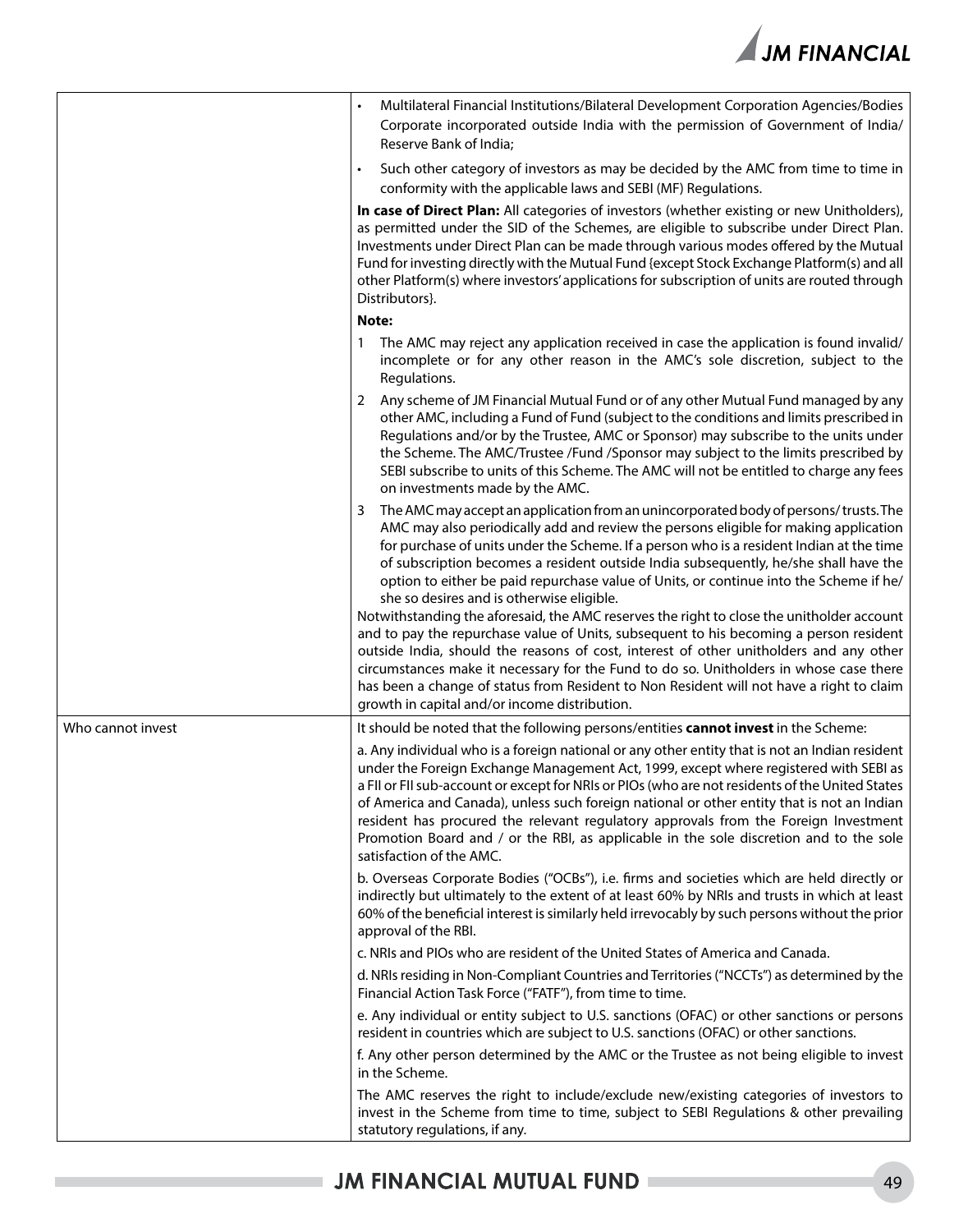

| Where can you submit the filled up           | Registrar&TransferAgent                                                                                                                                                                                                                                                                                                                                                                                                                                                                      |                                                                                                                                                                                   |                                      |                                |
|----------------------------------------------|----------------------------------------------------------------------------------------------------------------------------------------------------------------------------------------------------------------------------------------------------------------------------------------------------------------------------------------------------------------------------------------------------------------------------------------------------------------------------------------------|-----------------------------------------------------------------------------------------------------------------------------------------------------------------------------------|--------------------------------------|--------------------------------|
| applications.                                | Karvy Computershare Private Limited Karvy Selenium Tower B, Plot No 31 & 32, First Floor,<br>Gachibowli, Financial District, Nanakramguda, Serilingampally, Hyderabad - 500 008 Tele<br>:- 040 - 67161500. Email :- service_jmf@karvy.com, Website:- www.karvy.com                                                                                                                                                                                                                           |                                                                                                                                                                                   |                                      |                                |
|                                              | The duly completed application form can also be submitted at the official points of<br>acceptance managed by the AMC/ Registrar mentioned above. The details of the official<br>points of acceptance are on back cover page.                                                                                                                                                                                                                                                                 |                                                                                                                                                                                   |                                      |                                |
| How to Apply                                 | (Direct)".                                                                                                                                                                                                                                                                                                                                                                                                                                                                                   | Investors subscribing under Direct Plan of a Scheme will have to indicate "Direct Plan"<br>against the Scheme name in the application form/ transaction slip e.g. "JM Equity Fund |                                      |                                |
|                                              |                                                                                                                                                                                                                                                                                                                                                                                                                                                                                              | Treatment of applications under "Direct"/"Normal" Plan:                                                                                                                           |                                      |                                |
|                                              | <b>Scenario</b>                                                                                                                                                                                                                                                                                                                                                                                                                                                                              | <b>Broker Code mentioned</b><br>by the investor                                                                                                                                   | Plan<br>mentioned<br>by the investor | Default Plan to be<br>captured |
|                                              | $\mathbf{1}$                                                                                                                                                                                                                                                                                                                                                                                                                                                                                 | Not mentioned                                                                                                                                                                     | Not mentioned                        | <b>Direct Plan</b>             |
|                                              | $\overline{2}$                                                                                                                                                                                                                                                                                                                                                                                                                                                                               | Not mentioned                                                                                                                                                                     | <b>Direct</b>                        | Direct Plan                    |
|                                              | 3                                                                                                                                                                                                                                                                                                                                                                                                                                                                                            | Not mentioned                                                                                                                                                                     | Normal                               | <b>Direct Plan</b>             |
|                                              | 4                                                                                                                                                                                                                                                                                                                                                                                                                                                                                            | Mentioned                                                                                                                                                                         | <b>Direct</b>                        | <b>Direct Plan</b>             |
|                                              | 5                                                                                                                                                                                                                                                                                                                                                                                                                                                                                            | <b>Direct</b>                                                                                                                                                                     | Not mentioned                        | <b>Direct Plan</b>             |
|                                              | 6                                                                                                                                                                                                                                                                                                                                                                                                                                                                                            | Direct                                                                                                                                                                            | Normal                               | <b>Direct Plan</b>             |
|                                              | $\overline{7}$                                                                                                                                                                                                                                                                                                                                                                                                                                                                               | Mentioned                                                                                                                                                                         | Normal                               | <b>Normal Plan</b>             |
|                                              | 8                                                                                                                                                                                                                                                                                                                                                                                                                                                                                            | Mentioned                                                                                                                                                                         | <b>Not Mentioned</b>                 | <b>Normal Plan</b>             |
|                                              | In cases of wrong/invalid/incomplete ARN codes mentioned on the application form, the<br>application shall be processed under Normal Plan. The AMC shall contact and obtain the<br>correct ARN code within 30 calendar days of the receipt of the application form from the<br>investor/ distributor. In case, the correct code is not received within 30 calendar days, the<br>AMC shall reprocess the transaction under Direct Plan from the date of application without<br>any exit load. |                                                                                                                                                                                   |                                      |                                |
|                                              | further instructions.                                                                                                                                                                                                                                                                                                                                                                                                                                                                        | Please refer to the SAI, Key Information Memorandum and Common Application Form for                                                                                               |                                      |                                |
| The policy regarding reissue of Repurchased  | Presently the AMC does not intend to reissue the repurchased units. The Trustee reserves                                                                                                                                                                                                                                                                                                                                                                                                     |                                                                                                                                                                                   |                                      |                                |
| units, including the maximum extent, the     | the right to reissue the repurchased units at a later date after issuing adequate public                                                                                                                                                                                                                                                                                                                                                                                                     |                                                                                                                                                                                   |                                      |                                |
| manner of reissue, the entity (the scheme or |                                                                                                                                                                                                                                                                                                                                                                                                                                                                                              | notices and taking approvals, if any, from SEBI.                                                                                                                                  |                                      |                                |
| the AMC) involved in the same.               |                                                                                                                                                                                                                                                                                                                                                                                                                                                                                              |                                                                                                                                                                                   |                                      |                                |

i.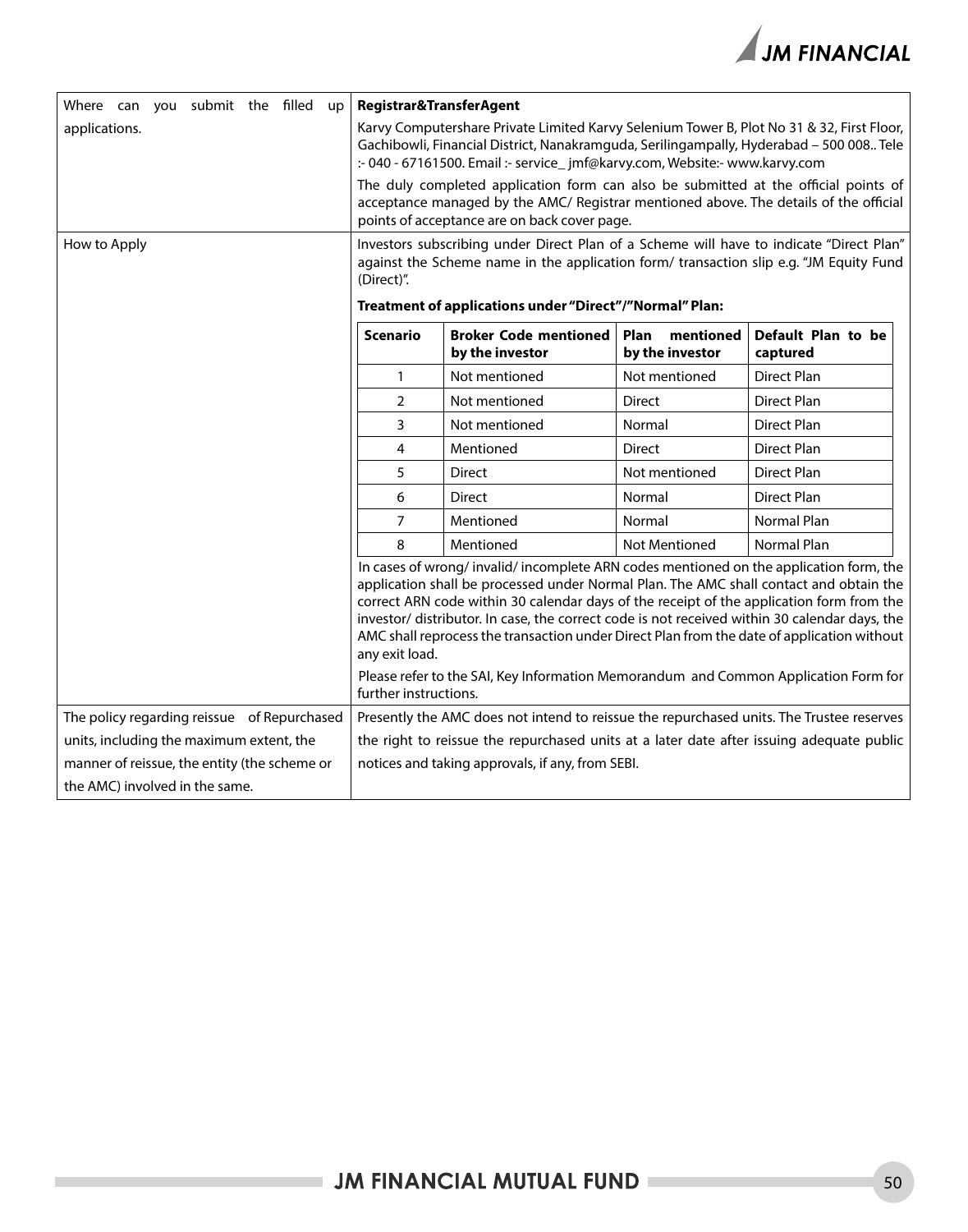

#### **B. ONGOING OFFER DETAILS**

| <b>Ongoing Offer Period</b>                                                                                                                                                     | The Schemes will be on offer for Sale/ Switch-in and Redemption/ Switch-out                                                                                                                                                                                                                                                                                            |
|---------------------------------------------------------------------------------------------------------------------------------------------------------------------------------|------------------------------------------------------------------------------------------------------------------------------------------------------------------------------------------------------------------------------------------------------------------------------------------------------------------------------------------------------------------------|
| This is the date from which the scheme will reopen for<br>subscriptions/redemptions after the closure of the NFO<br>period.                                                     | of Units on every Business Day. Units of the Scheme would be available at<br>applicable NAV on any Business Day, from any of the ISCs.                                                                                                                                                                                                                                 |
| Ongoing price for subscription (purchase)/switch-in (from<br>other schemes/plans of the mutual fund) by investors.<br>This is the price you need to pay for purchase/switch-in. | For investments less than Rs. 2 lakhs: In respect of valid applications received<br>upto 3 p.m. by the Mutual Fund at any of its Investor Service Centers alongwith a<br>local cheque or a demand draft payable at par at the place where the application<br>is received, the closing NAV of the business day on which application is received<br>shall be applicable. |
|                                                                                                                                                                                 | In respect of valid applications received after 3 p.m. by the Mutual Fund<br>alongwith a local cheque or a demand draft payable at par at the place where<br>the application is received, the closing NAV of the next business day shall be<br>applicable.                                                                                                             |
|                                                                                                                                                                                 | However, in respect of valid applications with outstation cheques/ demand<br>drafts not payable at par at the place where the application is received, closing<br>NAV of the business day on which cheque/demand draft is credited shall be<br>applicable.                                                                                                             |
|                                                                                                                                                                                 | Effective October 1, 2012, under all equity schemes, in respect of application for<br>purchase/switch-in of units of an amount equal to or more than Rs. 2 lakhs, the<br>closing NAV of the day on which the funds are available for utilisation shall be<br>applicable provided that                                                                                  |
|                                                                                                                                                                                 | Application for purchase/switch-in is received before the applicable cut-off<br>i.<br>time i.e. 3.00 p.m.                                                                                                                                                                                                                                                              |
|                                                                                                                                                                                 | ii. Funds for the entire amount of subscription/purchase as per the purchase<br>application/ switch in request are credited to the bank account of the<br>respective schemes before the cut-off time.                                                                                                                                                                  |
|                                                                                                                                                                                 | iii. The funds are available for utilization before the cut-off time without<br>availing any credit facility whether intra-day or otherwise, by the respective<br>scheme.                                                                                                                                                                                              |
|                                                                                                                                                                                 | In terms of SEBI Circular dated September 13, 2012 and AMFI Best Practice<br>Guidelines dated February 18, 2013, all transactions, as per the conditions<br>given below, will be aggregated and closing NAV of the day on which funds are<br>available for utilization will be applied, provided the aggregated amount of the<br>investment is Rs. 2 lacs and above.   |
|                                                                                                                                                                                 | a. All transactions are received on the same business day (as per cut off timing<br>and time stamping rules). Transactions received after the cut-off timing will<br>be deemed to have been received on the next business day and aggregated<br>accordingly.                                                                                                           |
|                                                                                                                                                                                 | b. Aggregation of transactions shall be applicable for all open ended non<br>liquid schemes of the Mutual Fund.                                                                                                                                                                                                                                                        |
|                                                                                                                                                                                 | Transactions shall include purchases, additional purchases, but will exclude<br>c.<br>Switches, Systematic Investment Plan (SIP)/ Systematic Transfer Plan (STP)<br>transactions.                                                                                                                                                                                      |
|                                                                                                                                                                                 | d. Aggregations will be done on the basis of investor/s PAN. In case of joint<br>holding, transactions with similar holding structures will be aggregated,<br>similar to the principle applied for compilation of Consolidated Account<br>Statement (CAS).                                                                                                             |
|                                                                                                                                                                                 | e. All transactions will be aggregated where investor holding pattern is same<br>as stated above, irrespective of whether the amount of the individual<br>transaction is above or below Rs 2 lacs.                                                                                                                                                                     |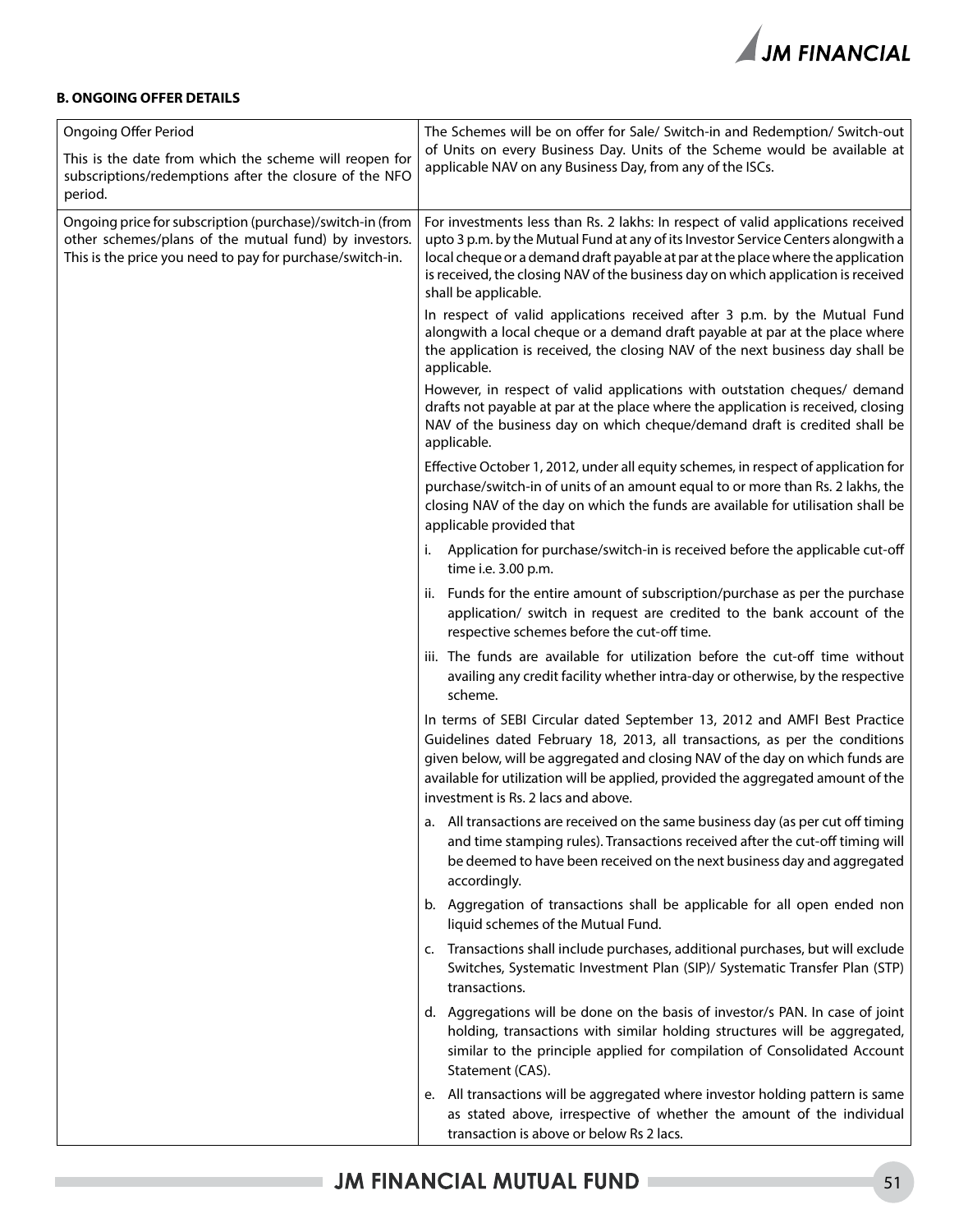

|                                                                                                                                                                                                                                                                                                                        | f.<br>Only transactions in the same scheme (at portfolio level) will be clubbed.<br>This will include transactions at option level (Dividend, Growth and Direct).<br>Transactions in the name of minor received through guardian will not be<br>q.<br>aggregated with the transaction in the name of same guardian.<br>In case of Direct Plan<br>The provisions of applicability of NAV and allotment of units in case of Direct<br>Plan will be as are currently applicable for the Normal Plan.                                                                                                                                                                                                                                                                                                                                                                                                                                                                                                                                                                                                                                                                                                                                                                            |
|------------------------------------------------------------------------------------------------------------------------------------------------------------------------------------------------------------------------------------------------------------------------------------------------------------------------|------------------------------------------------------------------------------------------------------------------------------------------------------------------------------------------------------------------------------------------------------------------------------------------------------------------------------------------------------------------------------------------------------------------------------------------------------------------------------------------------------------------------------------------------------------------------------------------------------------------------------------------------------------------------------------------------------------------------------------------------------------------------------------------------------------------------------------------------------------------------------------------------------------------------------------------------------------------------------------------------------------------------------------------------------------------------------------------------------------------------------------------------------------------------------------------------------------------------------------------------------------------------------|
| Ongoing price for redemption (sale) / switch outs (to other<br>schemes/plans of the Mutual Fund) by investors.<br>This is the price you will receive for redemptions/switch<br>outs.<br>Example: If the applicable NAV is Rs. 10, exit load is 2%<br>then redemption price will be: Rs. $10^{*}$ (1-0.02) = Rs. 9.8000 | At the applicable NAV subject to the deduction/charge of exit loads as prescribed<br>at the time of respective investments and govt. levies eg. STT, withholding tax.<br>Redemption / Switch out request can be submitted to the official point of<br>acceptance on any business day till 3.00 pm. In respect of valid applications<br>received upto 3 p.m. by the Mutual Fund, same day's closing NAV shall be<br>applicable. In respect of valid applications received after 3 p.m. by the Mutual<br>Fund, the closing NAV of the next business day shall be applicable.<br>It is clarified that the cut off timings will also be applicable to investments made<br>through "sweep" mode.<br><b>Redemption/Switch Provisions:</b><br>Investors are requested to note that in case of redemption/switch request, if<br>the number of units or the amount to be redeemed/switched out to any other<br>Scheme of JM Financial Mutual Fund, exceeds the number of outstanding<br>units or value of outstanding units, respectively, then JM Financial Asset<br>Management Limited (the "AMC") shall, at its discretion, redeem/switch out all<br>the outstanding units, if no clarificatory letter is received from the respective<br>investor on the date of the transaction. |
| Cut off timing for subscriptions/ redemptions/ switches<br>This is the time by which your application (complete in all<br>respects) should reach the official points of acceptance.                                                                                                                                    | To be time stamped by 3.00 p.m.<br><b>Exchange Platforms:</b><br>The cut - off timing and applicability of Net Asset Value (NAV) shall be subject<br>to the guidelines issued by SEBI in this regard. With respect to investors who<br>transact through stock exchange, applicable NAV shall be reckoned on the<br>basis of the time stamping as evidenced by confirmation slip given by stock<br>exchange mechanism and subject to receipt of funds by AMC/Mutual Fund<br>before the cut - off time of the respective schemes.                                                                                                                                                                                                                                                                                                                                                                                                                                                                                                                                                                                                                                                                                                                                              |
| Where can the applications for purchase/redemption<br>switches be submitted?                                                                                                                                                                                                                                           | The details of official points of acceptance are set out on the back cover page.                                                                                                                                                                                                                                                                                                                                                                                                                                                                                                                                                                                                                                                                                                                                                                                                                                                                                                                                                                                                                                                                                                                                                                                             |
| Minimum amount for purchase/redemption/switches                                                                                                                                                                                                                                                                        | The table on minimum investment amounts for the respective schemes under<br>this Scheme Information Document is set out elsewhere in the document.<br>Minimum amount of Rs. 5,000/- per Plan / Option and in multiples of any amount<br>thereafter (Rs. 500 for JM Tax Gain Fund) in case of first time investments. For<br>ongoing investments in an existing folio, the investment would be Rs. 1,000/-<br>and in multiples of any amount thereafter except JM Tax Gain Fund where it<br>should be Rs. 500 and in multiples of Rs. 500. However, there is no upper limit<br>for investment. The minimum investment is applicable at the respective Plans /<br>Options/ Sub- options level i.e. Growth, Dividend etc. and will be considered at<br>gross level after taking into account permissible DD charges etc.<br>Minimum redemption from existing Unit Accounts for normal transactions<br>other than through STP/SWP would be:<br>a) Rs. 500 and any amount thereafter OR<br>b) 50 units or any number of units there after subject to keeping a minimum<br>balance of 500 units or Rs. 5000/- whichever is less.<br>The entire outstanding investment in case the available balance is less than<br>C)<br>a) and b) above.                                         |

۰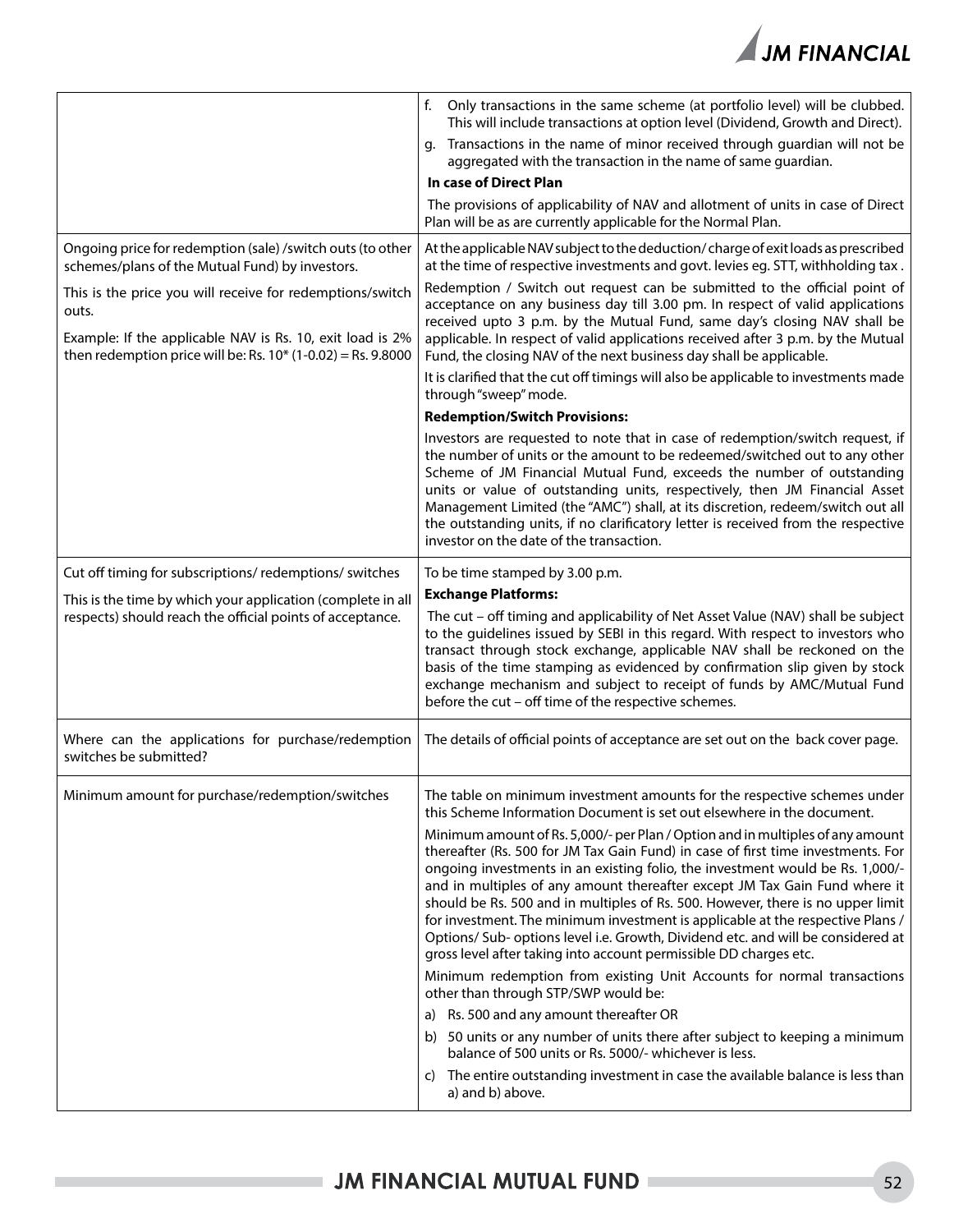

| In the event of remaining balance (for investment other than through SIP/ STP/<br>SWP) falling below the minimum balance of 500 units or Rs. 5000 (Which ever is<br>less) while processing redemption/switch requests, the entire outstanding units<br>may be redeemed. No switches will be effected if the switched out proceeds do<br>not meet the minimum investment criteria of the switched in scheme.                                                                                                                                                                                                                                                                                  |
|----------------------------------------------------------------------------------------------------------------------------------------------------------------------------------------------------------------------------------------------------------------------------------------------------------------------------------------------------------------------------------------------------------------------------------------------------------------------------------------------------------------------------------------------------------------------------------------------------------------------------------------------------------------------------------------------|
| A unitholder of the Scheme, may at any point in time, redeem his/ her full<br>investment in the Scheme.                                                                                                                                                                                                                                                                                                                                                                                                                                                                                                                                                                                      |
| In case of difference/ ambiguity in the amount and units mentioned in any<br>request for Redemption/ Switch, the minimum value (of units and amount)<br>on rupee equivalent basis on the Transaction/ applicable NAV date will be<br>considered by the AMC, provided the investor has not furnished any clarification<br>in writing, duly signed on the date of transaction. However, this will again be<br>subject to the above requirement of minimum balance holding. In the event<br>of investor not having filled in the Amount/ Units in the Transaction Slip, the<br>AMC will redeem/ switch out all the outstanding units in case the Scheme, Plan,<br>Option are clearly mentioned. |
| In case, the investor has not mentioned the plans/ sub-plans etc. in the<br>redemption request specifically where he is having holdings in various plans/<br>sub-plans etc. of the particular scheme, AMC will summarily reject such<br>redemption request if the investor has not furnished any clarification in writing,<br>duly signed on the date of transaction itself, during normal office hours.                                                                                                                                                                                                                                                                                     |
| In case of Direct Plan:                                                                                                                                                                                                                                                                                                                                                                                                                                                                                                                                                                                                                                                                      |
| Where Units under a Scheme are held under both Normal and Direct Plans<br>and the redemption / Switch request pertains to the Direct Plan, the same<br>must clearly be mentioned on the request (along with the folio number).                                                                                                                                                                                                                                                                                                                                                                                                                                                               |
| In the event of the investor not clearly mentioning the name of the Plan<br>(Normal or Direct)/ Option/ Sub-option/or wherever there is an ambiguity<br>in choice of Plan (Normal or Direct)/ Option/ Sub-option opted for in<br>the request for redemption/switch-out of all/specified amount/units,<br>in the absence of clarificatory letter from the investor on the day of the                                                                                                                                                                                                                                                                                                          |
| transaction, the AMC/ Registrar reserves the right to process the redemption/<br>switch out request from the Normal Plan or Direct Plan if such redemption<br>request can be processed in totality. In such case, the redemption will first be<br>effected from the Normal Plan.                                                                                                                                                                                                                                                                                                                                                                                                             |
| E.g. If an investor has investment of Rs. 5 lakh in an Normal Plan and Rs. 10 lakh in<br>the Direct Plan and a redemption request is received from him for redemption<br>of Rs. 2 lakh without indicating which Plan the redemption is to be effected<br>from, the AMC/ Registrar will effect the redemption from the Normal Plan. In<br>the same example, if the redemption request was for Rs. 7 lakh, the redemption<br>would be effected from the Direct Plan.                                                                                                                                                                                                                           |
| However, in case it is not possible to effect the redemption from any one of<br>the Plans in totality i.e. either from the Normal or from the Direct Plan, such<br>redemption request will be treated as void ab-initio and rejected.                                                                                                                                                                                                                                                                                                                                                                                                                                                        |
| E.g. If the redemption request in the above example is for Rs. 12 lakh, the AMC /<br>Registrar will summarily reject the redemption request.                                                                                                                                                                                                                                                                                                                                                                                                                                                                                                                                                 |
| Where units are held under any one i.e. under Normal or Direct Plan, the<br>redemption will be processed from such Plan.                                                                                                                                                                                                                                                                                                                                                                                                                                                                                                                                                                     |
|                                                                                                                                                                                                                                                                                                                                                                                                                                                                                                                                                                                                                                                                                              |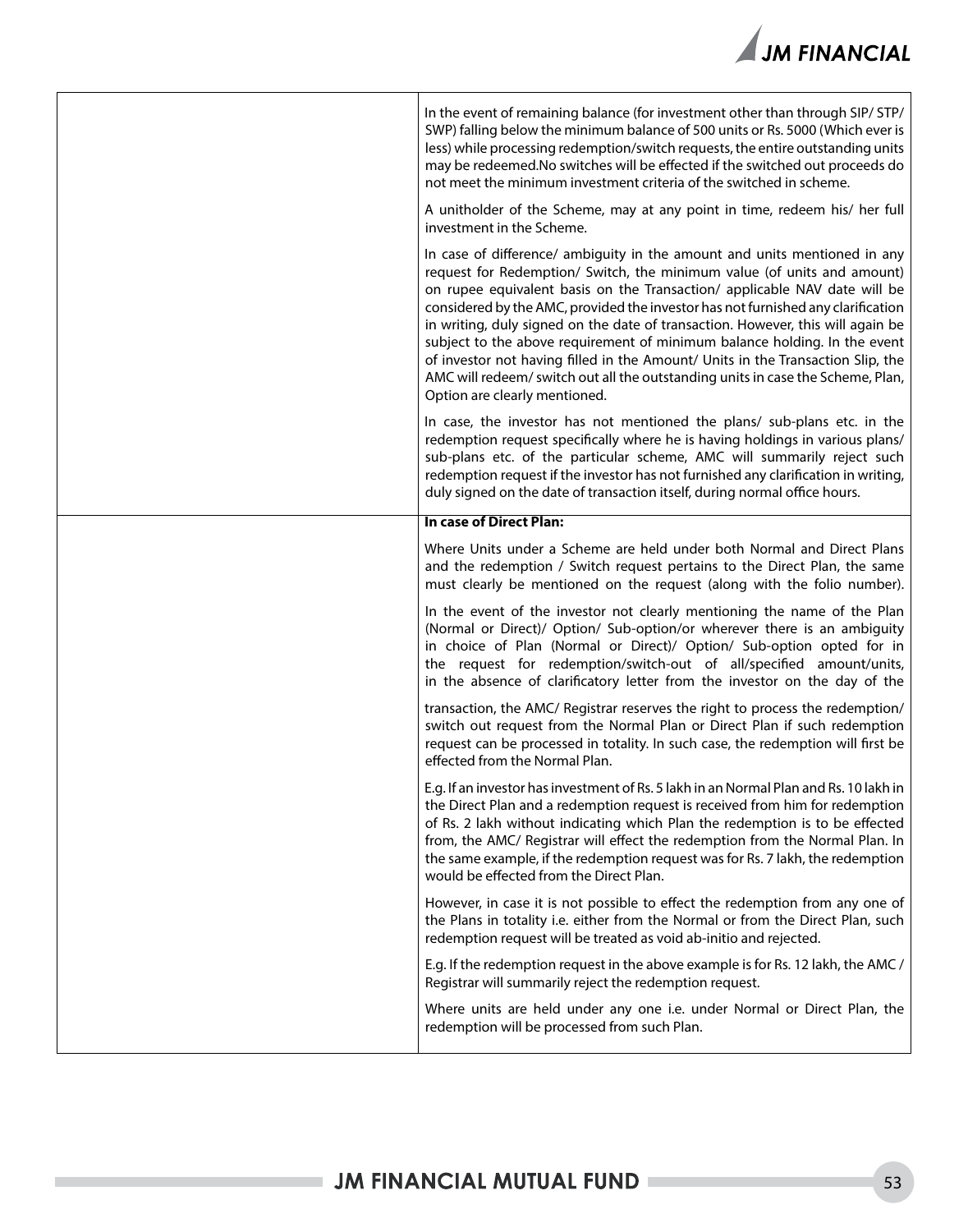

| Minimum balance to be maintained and consequences of<br>non maintenance. | The Fund reserves the right to redeem the entire units lying to the credit of the<br>Unitholder's account if                                                                                                                                                                                                                                                                                                                                                                                                                                                                                                                                                                                                                         |  |  |  |  |
|--------------------------------------------------------------------------|--------------------------------------------------------------------------------------------------------------------------------------------------------------------------------------------------------------------------------------------------------------------------------------------------------------------------------------------------------------------------------------------------------------------------------------------------------------------------------------------------------------------------------------------------------------------------------------------------------------------------------------------------------------------------------------------------------------------------------------|--|--|--|--|
|                                                                          | after redemption/ switch out, the amount/ units remaining to the credit of<br>the Unitholder's account falls below the minimum balance of 500 units; or<br>Rs. 5000/-                                                                                                                                                                                                                                                                                                                                                                                                                                                                                                                                                                |  |  |  |  |
|                                                                          | the redemption / switch outrequest amount exceeds the balance lying to<br>the credit of the Unitholder.                                                                                                                                                                                                                                                                                                                                                                                                                                                                                                                                                                                                                              |  |  |  |  |
|                                                                          | The number of Units so redeemed will be subtracted from the Unitholder's<br>account and a statement to this effect will be issued to the Unitholder.                                                                                                                                                                                                                                                                                                                                                                                                                                                                                                                                                                                 |  |  |  |  |
|                                                                          | The Unitholders may also request for repurchase of their entire holding and<br>close the account by indicating the same at the appropriate place in the<br>Transaction Slip/Repurchase form.                                                                                                                                                                                                                                                                                                                                                                                                                                                                                                                                         |  |  |  |  |
| Special Products available                                               | SIP/ STP/ SWP                                                                                                                                                                                                                                                                                                                                                                                                                                                                                                                                                                                                                                                                                                                        |  |  |  |  |
| Accounts Statements/ Common Account Statement<br>("CAS")                 | For normal transactions (other than SIP/STP) during ongoing sales and<br>repurchase:                                                                                                                                                                                                                                                                                                                                                                                                                                                                                                                                                                                                                                                 |  |  |  |  |
|                                                                          | The AMC shall issue to the investor whose application has been accepted,<br>an account statement / CAS specifying the number of units allotted. The first<br>account statement under SIP/STP/SWP shall be issued within 10 Business<br>Days of the initial investment/transfer.                                                                                                                                                                                                                                                                                                                                                                                                                                                      |  |  |  |  |
|                                                                          | In case, an investor has provided his e-mail ID in the application form or<br>any subsequent communication, in any of the folio(s) belonging to him/<br>her, the AMC reserves the right to use such e-mail ID as a default mode of<br>communication to the investor including sending of account statements /<br>CAS for the new and existing investments for folio(s)/investor(s) concerned.<br>However, the AMC or Registrar & Transfer Agent will, on receipt of specific<br>request, endeavour to provide the physical account statement to the<br>investor within 5 business days from the receipt of such request, in terms<br>of SEBI circular No. IMD/CIR/12/80083/2006 dated November 20, 2006, on a<br>case to case basis. |  |  |  |  |
|                                                                          | The unitholder may request for a physical account statement by writing/<br>calling the AMC/ ISC/ R&T. The Fund shall provide the account statement<br>to the investors within 5 business days from the receipt of such request<br>without any charges. Further, soft copy of the account statement shall be<br>mailed to the investors under SIP/STP to their e-mail address on a monthly<br>basis.                                                                                                                                                                                                                                                                                                                                  |  |  |  |  |
|                                                                          | For cases eligible for CAS (i.e. where valid PAN are updated) the concerned<br>investor shall be issued CAS on monthly basis.                                                                                                                                                                                                                                                                                                                                                                                                                                                                                                                                                                                                        |  |  |  |  |
|                                                                          | For folios not included in the CAS, the AMC shall henceforth issue account<br>statement to the investors on a monthly basis, pursuant to any Financial<br>Transaction in such folios, on or before tenth day of succeeding month.                                                                                                                                                                                                                                                                                                                                                                                                                                                                                                    |  |  |  |  |
|                                                                          | For SIP / STP / SWP transactions;                                                                                                                                                                                                                                                                                                                                                                                                                                                                                                                                                                                                                                                                                                    |  |  |  |  |
|                                                                          | For cases eligible for CAS (i.e. where valid PANs are updated), the concerned<br>investor shall be issued CAS on monthly basis                                                                                                                                                                                                                                                                                                                                                                                                                                                                                                                                                                                                       |  |  |  |  |
|                                                                          | For all SIP/STP/SWP folios not included in the CAS, the AMC shall issue<br>$\bullet$<br>account statement to the investors on a monthly basis, pursuant to any<br>Financial Transaction in such folios, on or before tenth day of succeeding<br>month.                                                                                                                                                                                                                                                                                                                                                                                                                                                                               |  |  |  |  |
|                                                                          | A soft copy of the Account Statement shall be mailed to the investors under<br>SIP/STP/ SWP to their e-mail address on a monthly basis.                                                                                                                                                                                                                                                                                                                                                                                                                                                                                                                                                                                              |  |  |  |  |
|                                                                          | However, the first Account Statement under SIP/STP/ SWP shall be issued<br>within 10 business days of the initial investment/transfer.                                                                                                                                                                                                                                                                                                                                                                                                                                                                                                                                                                                               |  |  |  |  |
|                                                                          | In case of specific request received from investors, Mutual Funds shall<br>provide the account statement (SIP/STP/SWP) to the investors within 5<br>business days from the receipt of such request without any charges.                                                                                                                                                                                                                                                                                                                                                                                                                                                                                                              |  |  |  |  |

ı,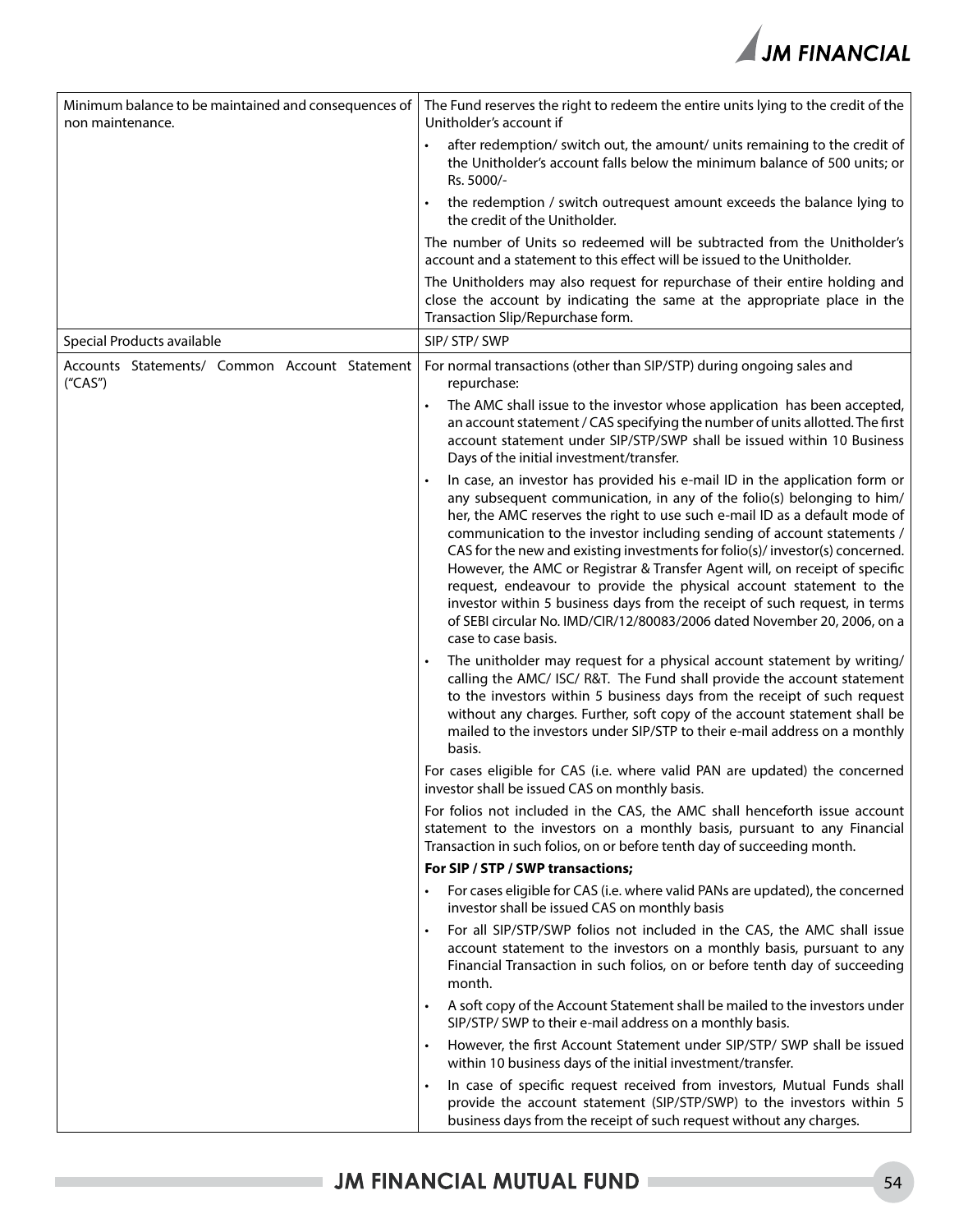

| However, in case of specific request received from investors, the Fund shall<br>provide the account statement to the investors within 5 business days from the<br>receipt of such request without any charges. Further, soft copy of the account<br>statement shall be mailed to the investors under STP/SWP to their e-mail<br>address on a monthly basis, if so mandated.                                                                                                                                       |
|-------------------------------------------------------------------------------------------------------------------------------------------------------------------------------------------------------------------------------------------------------------------------------------------------------------------------------------------------------------------------------------------------------------------------------------------------------------------------------------------------------------------|
| <b>Consolidated Account Statement (CAS):</b>                                                                                                                                                                                                                                                                                                                                                                                                                                                                      |
| Pursuant to Regulation 36 of SEBI (Mutual Funds) Regulations, 1996 and<br>amendments thereto, read with SEBI circular No. Cir/ IMD/ DF/16/ 2011 dated<br>September 8, 2011, the investor whose transaction** has been accepted by the<br>AMC on or after October 1, 2011 shall receive the following:                                                                                                                                                                                                             |
| (i) On acceptance of the application for subscription, an allotment confirmation<br>specifying the number of units allotted by way of email and/ or SMS within<br>5 Business Days from the date of receipt of transaction request to the e-mail<br>address and/or mobile number registered by the investor.                                                                                                                                                                                                       |
| (ii) Thereafter, a Consolidated Account Statement ("CAS") $\land$ for each calendar<br>month to those Unit holder(s) in whose folio(s) transaction (s)** has/have<br>taken place during the month. shall be sent by ordinary post / or e-mail<br>(in case e-mail address is provided by the investor) on or before 10th of<br>the succeeding month. The CAS shall be sent to the mailing address/email<br>available in the folio where the customer has last transacted (including non<br>financial transaction). |
| ^Consolidated Account Statement (CAS) shall contain details relating<br>to all the transactions** carried out by the investor across all schemes of<br>all mutual funds during the month and holding at the end of the month<br>including transaction charges paid to the distributor.                                                                                                                                                                                                                            |
| **The word 'transaction' shall include purchase, redemption, switch, dividend<br>payout, dividend reinvestment, systematic investment plan, systematic<br>withdrawal plan, systematic transfer plan and bonus transactions.                                                                                                                                                                                                                                                                                       |
| (iii) For the purpose of sending CAS, common investors across mutual funds<br>shall be identified by their Permanent Account Number (PAN). The CAS shall<br>not be sent to the Unit holders for the folio(s) not updated with PAN details.                                                                                                                                                                                                                                                                        |
| For folios without a valid PAN, the AMC may send account statements on a<br>monthly basis. The Unit holders are therefore requested to ensure that the<br>folio(s) are updated with their PAN.                                                                                                                                                                                                                                                                                                                    |
| (iv) In case of a specific request received from the Unit holders, the AMC will<br>dispatch the account statement to the investors within 5 Business Days<br>from the receipt of such request.                                                                                                                                                                                                                                                                                                                    |
| (v) In the event the account has more than one registered holder, the first<br>named Unit holder shall receive the CAS/ account statement.                                                                                                                                                                                                                                                                                                                                                                        |
| (vi) Consolidation shall be done only for folios in which the unit holders and the<br>order of holding in terms of first, second and third is similar. In case of folios<br>pertaining to minors, the guardian's PAN shall be used for consolidation.                                                                                                                                                                                                                                                             |
| Further, the CAS detailing holding across all schemes of all mutual funds at the<br>end of every six months (i.e. September/ March), shall be sent by ordinary post /<br>e-mail (in case e-mail address is provided by the investor), on or before 10th day<br>of succeeding month, unless a specific request is made to receive in physical,<br>to all such Unit holders in whose folios no transaction has taken place during<br>that period.                                                                   |
| The statement of holding of the beneficiary account holder for units held in<br>demat will be sent by the respective Depository Participants ("DPs") periodically.                                                                                                                                                                                                                                                                                                                                                |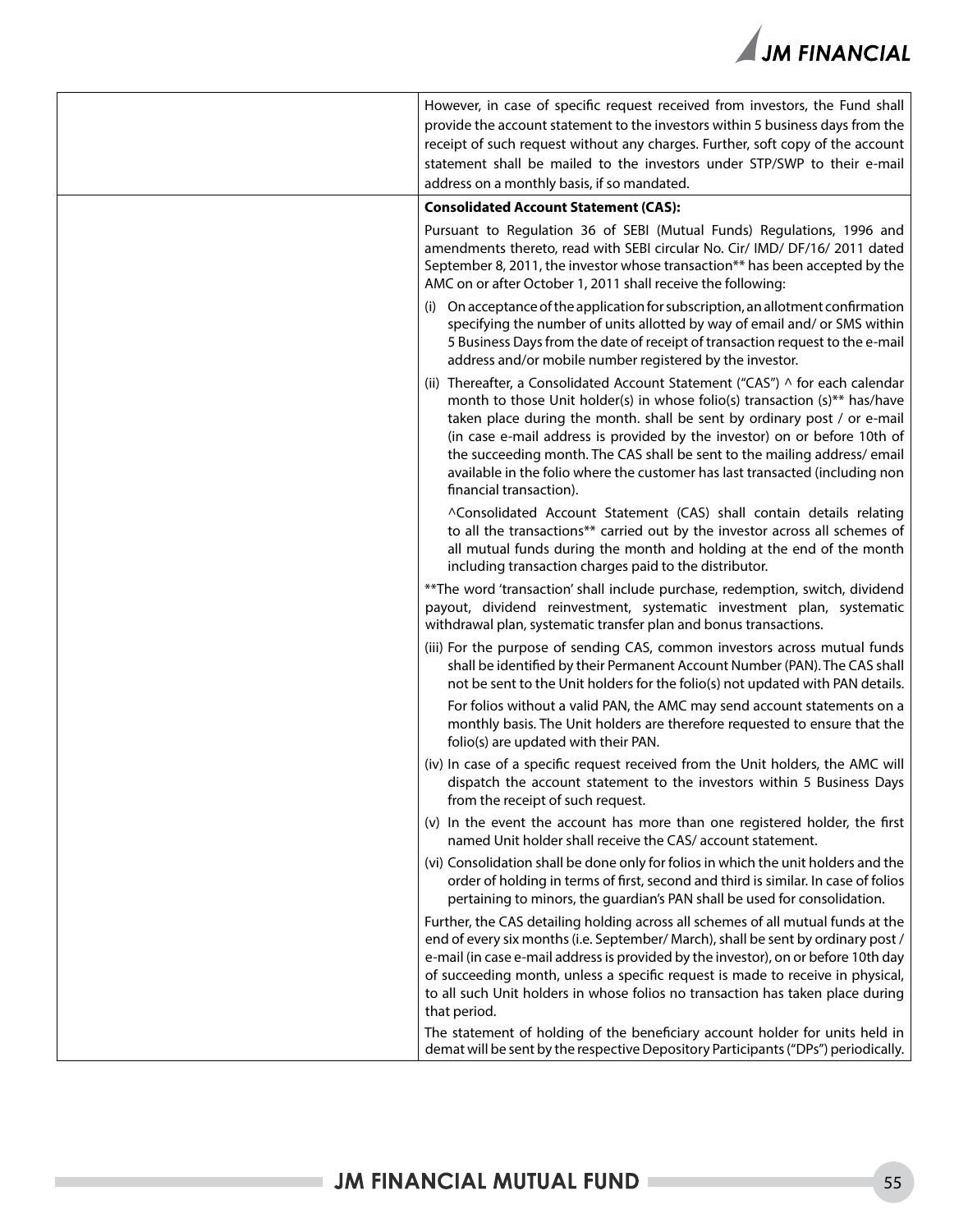

| Investors are requested to note the following regarding dispatch of account<br>statements:                                                                                                                                                                                                                                                                                                                                                                                                                                                                      |
|-----------------------------------------------------------------------------------------------------------------------------------------------------------------------------------------------------------------------------------------------------------------------------------------------------------------------------------------------------------------------------------------------------------------------------------------------------------------------------------------------------------------------------------------------------------------|
| 1. The Consolidated Account Statement (CAS) for each calendar month is to be<br>issued on or before tenth day of succeeding month, to the investors who have<br>provided valid Permanent Account Number (PAN). Due to this regulatory<br>change, AMC shall now cease to send physical account statement to the<br>investors after every financial transaction including systematic transactions.<br>Further, CAS will be sent via email where any of the folios consolidated has<br>an email id or to the email id of the first unit holder as per KYC records. |
| 2. For folios not included in the Consolidated Account Statement (CAS), the<br>AMC shall henceforth issue account statement to the investors on a monthly<br>basis, pursuant to any financial transaction in such folios, on or before tenth<br>day of succeeding month.                                                                                                                                                                                                                                                                                        |
| Pursuant to SEBI Circular No. CIR/MRD/DP/31/2014 dated November 12, 2014<br>regarding Consolidated Account Statements (CAS) for all the securities assets,<br>the following provisions shallbe applicable. Investors are requested to note<br>the changes regarding dispatch of Account Statements to the investors for<br>the transactions done by them in any of the schemes of the Fund, on or after<br>February 01, 2015.                                                                                                                                   |
| 1. Investors not holding units in Demat Account:                                                                                                                                                                                                                                                                                                                                                                                                                                                                                                                |
| Based on the PAN of the investors, for each calendar month, Consolidated<br>Account Statement (CAS) shall be dispatched by the Asset Management<br>Companies (AMC)/Registrar & Transfer Agent (RTA) within 10th day of the<br>succeeding month to the investors in whose folio transactions have taken place<br>during that previous month.                                                                                                                                                                                                                     |
| In case of no transactions by the investors during the period of six months, the<br>CAS shall be dispatched by the AMC/RTA to the investors on half yearly basis, on<br>or before 10th day of the succeeding month.                                                                                                                                                                                                                                                                                                                                             |
| 2. Investors holding units in Demat Account:                                                                                                                                                                                                                                                                                                                                                                                                                                                                                                                    |
| Based on the PAN of the investors, for each calendar month, Consolidated<br>Account Statement (CAS) shall be dispatched by the respective Depository<br>within 10th day of the succeeding month to the investors, in whose folio<br>transactions have taken place during that previous month.                                                                                                                                                                                                                                                                   |
| In case of no transactions by the investors during the period of six months, the<br>CAS shall be dispatched by the respective Depository to the investors on half<br>yearly basis, on or before 10th day of the succeeding month.                                                                                                                                                                                                                                                                                                                               |
| In case of demat accounts with nil balance and no transactions in securities<br>and in mutual fund folios, the respective Depository shall send the physical<br>statement as per the applicable regulations.                                                                                                                                                                                                                                                                                                                                                    |
| In case of statements which are currently being dispatched by email to the<br>investors, the CAS shall continue to be sent through email. In case the investor<br>does not wish to receive the CAS by email, option will be given to the investors<br>to receive the same in physical form, at the address registered in the Depository<br>system. In case no email id is provided, the statements will be sent in physical<br>form.                                                                                                                            |
| Investors are requested to note that in case of any transactions done in the<br>folios which are not included in the CAS, the AMC shall issue a monthly account<br>statement to the investors on or before 10th day of the succeeding month. In<br>case no email id is provided, the statements will be sent in physical form.                                                                                                                                                                                                                                  |

H.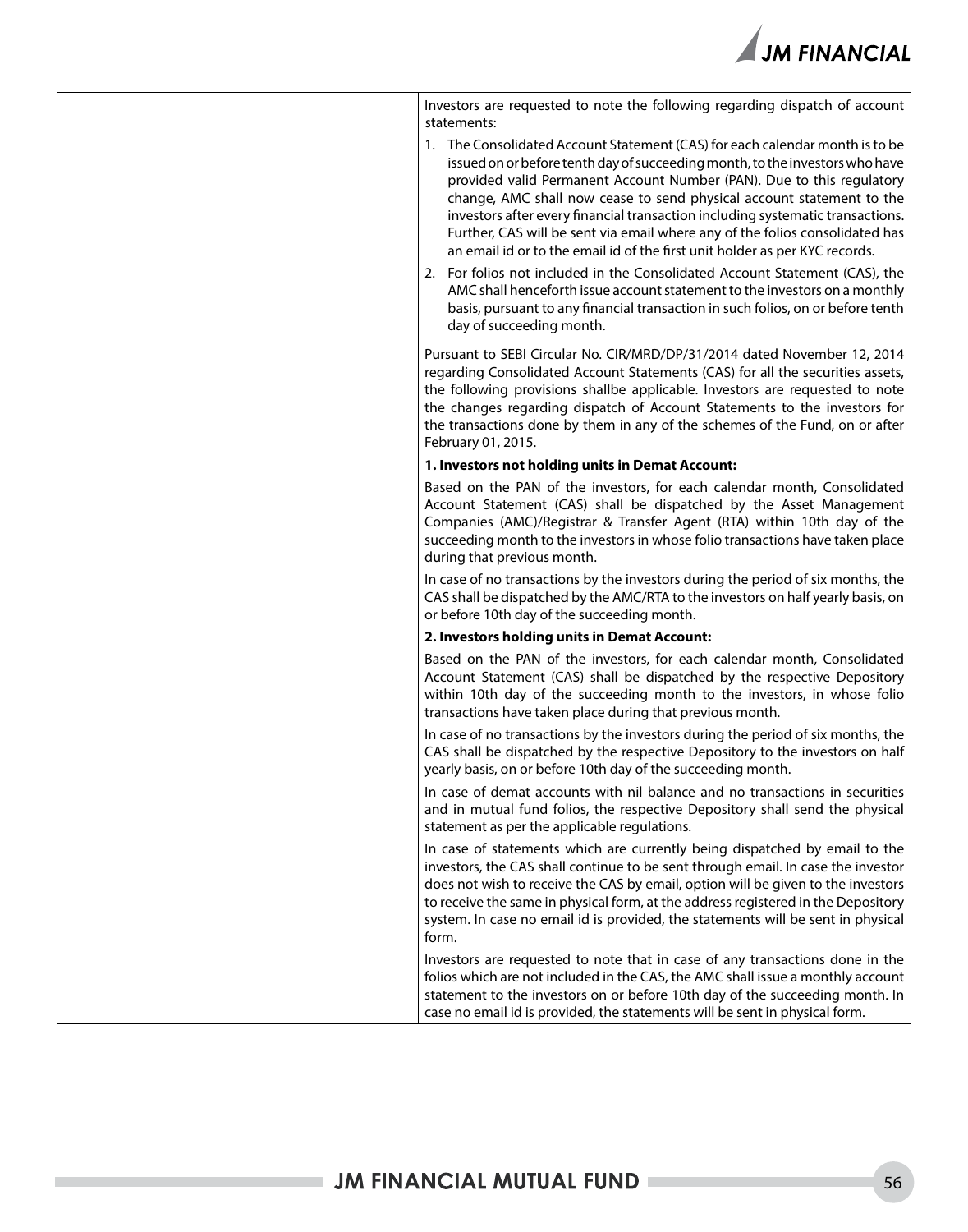

|                                                                    | Investors whose folio(s)/demat account(s) are not updated with PAN, shall not<br>receive the CAS. Hence, investors are hereby requested to update their folio(s)/<br>demat account(s) with the PAN.                                                                                                                                                                           |  |  |
|--------------------------------------------------------------------|-------------------------------------------------------------------------------------------------------------------------------------------------------------------------------------------------------------------------------------------------------------------------------------------------------------------------------------------------------------------------------|--|--|
|                                                                    | <b>Half Yearly/Annual Account Statement:</b>                                                                                                                                                                                                                                                                                                                                  |  |  |
|                                                                    | The Mutual Funds shall providetheAccountStatementtothe Unitholders<br>who have not transacted during the last six months prior to the date of<br>generation of account statements. The Account Statement shall reflect the<br>latest closing balance and value of the Units prior to the date of generation<br>of the account statement,                                      |  |  |
|                                                                    | Where portfolio statement is not published, the account statements fpr<br>non transacted cases may be generated and issued along with the Portfolio<br>Statement or Annual Report of the Scheme.                                                                                                                                                                              |  |  |
|                                                                    | Pursuant to SEBI Circular No. Cir/ IMD/ DF/ 16/ 2011 dated September 8,<br>2011, the following provision with respect to sending annual report of<br>scheme(s) of the Mutual Fund or abridged annual report will be applicable.                                                                                                                                               |  |  |
|                                                                    | The scheme wise annual report or an abridged summary hereinafter shall<br>be sent by the AMC as under:                                                                                                                                                                                                                                                                        |  |  |
|                                                                    | by email to the unitholders whose e-mail address is available with the AMC<br>(i)                                                                                                                                                                                                                                                                                             |  |  |
|                                                                    | (ii) in physical form to the unitholders whose email address is not available with<br>the AMC and/ or to those unitholders who have opted/ requested for the<br>same.                                                                                                                                                                                                         |  |  |
|                                                                    | The physical copy of the schemewise annual report or abridged summary shall<br>be made available to the investors at the registered office of the AMC. A link of<br>the scheme annual report or abridged summary shall be displayed prominently<br>on the website of the JM Financial Mutual Fund.                                                                            |  |  |
|                                                                    | <b>Exchange Platforms:</b>                                                                                                                                                                                                                                                                                                                                                    |  |  |
|                                                                    | An account statement/Consolidated Account Statement (CAS) will be issued<br>by the Mutual Fund to investors who purchase/ redeem their units under<br>this facility in physical mode. In case of investors who intend to deal in units<br>in depository mode, a demat statement will be sent by Depository Participant<br>showing the credit/debit of units to their account. |  |  |
| Dividend                                                           | The dividend warrants shall be dispatched to the unitholders within 30 days of<br>the date of declaration of the dividend.                                                                                                                                                                                                                                                    |  |  |
| Redemption                                                         | The redemption or repurchase proceeds shall be dispatched to the unitholders<br>within 10 business days from the date of redemption or repurchase.                                                                                                                                                                                                                            |  |  |
| Delay in payment of redemption / repurchase / dividend<br>proceeds | The Asset Management Company shall be liable to pay interest to the<br>unitholders at such rate as may be specified by SEBI for the period of such delay<br>(presently @ 15% per annum).                                                                                                                                                                                      |  |  |

#### **Redemption/Switch Procedure in case of physical form:**

The investors holding units in physical form may submit their redemption/ switch requests duly signed by all the holders (as per the mode of holding) at any of the Investor Service Centers (ISC) of Registrar & Transfer Agent viz., M/s Karvy Computershare Pvt. Ltd. or JM Financial Asset Management Ltd. latest by 3.00 p.m. on any business day. Such cases will be eligible for NAV of the business day on which the redemption requests are time-stamped upto the cut-off time at the ISC for all schemes other than liquid schemes.

#### **Option to hold Units in dematerialized (demat) form**

Pursuant to SEBI Circular no. CIR/IMD/DF/9/201 1 dated May 19, 2011, an option to subscribe to the units of open ended, close ended, Interval schemes in dematerialized (demat) form shall be provided to the investors effective October 1, 2011.

Consequently, the Unit holders under the Scheme(s)/ Plan(s) shall have an option to subscribe/ hold the Units in demat form in accordance with the provisions laid under the respective Scheme(s)/Plan(s) and in terms of the guidelines/ procedural requirements as laid by the Depositories (NSDL/ CDSL) from time to time.

In case, the Unit holder desires to hold the Units in a Dematerialized /Rematerialized form at a later date, the request for conversion of units held in physical form into Demat (electronic) form or vice-versa should be submitted along with a Demat/ Remat Request Form to their DPs.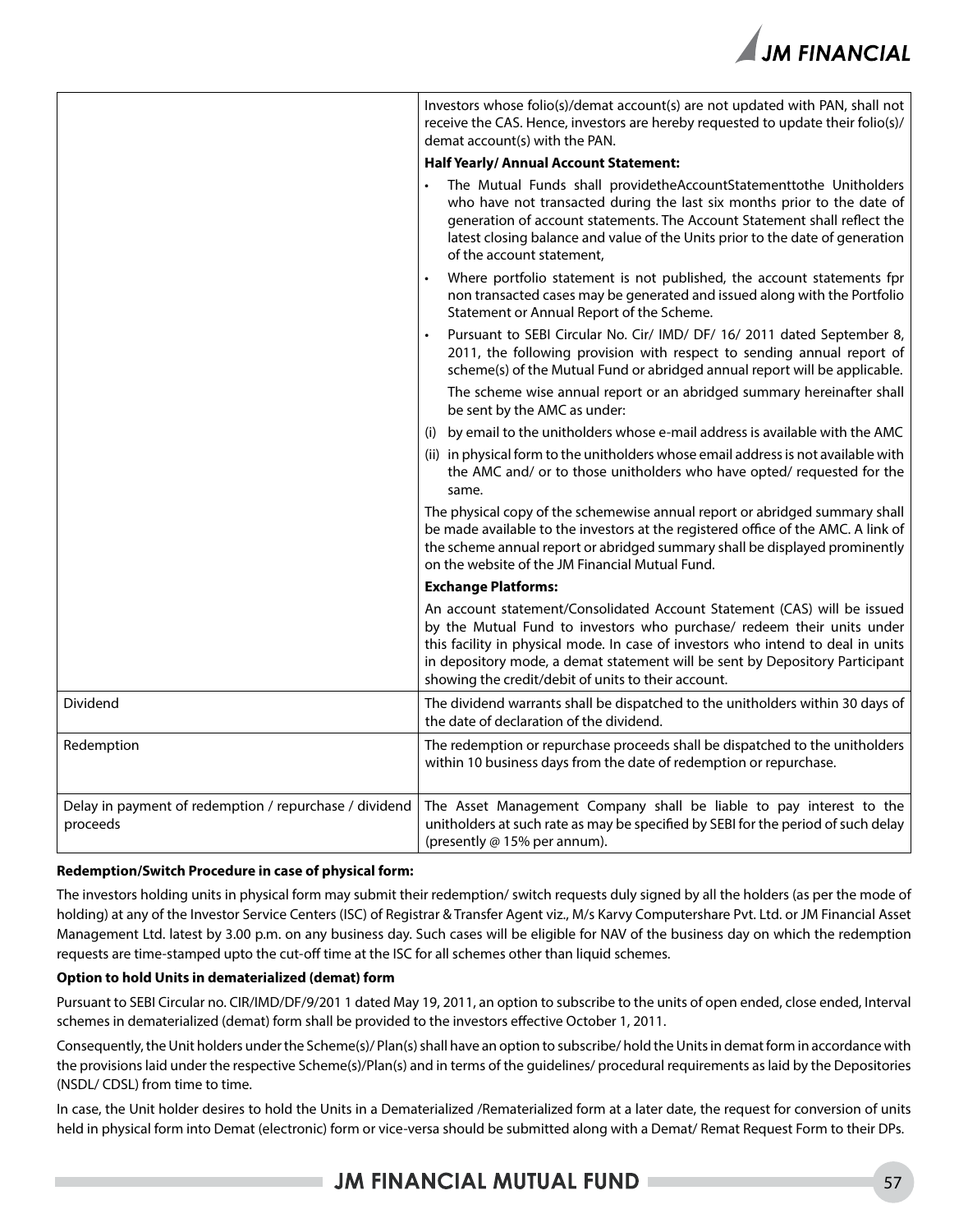

#### **Provisions with respect to transaction in units held in Demat mode:**

- (i) Units held in demat form will be transferable subject to the provisions laid under the respective Scheme(s)/Plan(s) and in accordance with provisions of Depositories Act, 1996 and the Securities and Exchange Board of India (Depositories and Participants) Regulations, 1996 as may be amended from time to time.
- (ii) An existing investor who wants to redeem units held in his demat account under any open-ended schemes has to approach his depository participant (DP) directly.
- (iii) Switch transactions from one scheme/plan to another scheme/ plan is not permitted for investors holding the units in Demat. Investors desirous of switching their units need to follow the procedure of rematerialisation of their demat holdings and after that they may apply for switch through physical mode.
- (iv) It is also clarified that provision of minimum investment/ balance/ redemption amount shall not be applicable for transactions done in demat mode, post initial allotment of units in demat mode. However subscription done in demat mode, directly through the Mutual Fund, shall be subject to minimum investment criteria.

For issue of units of the scheme in demat form, applicants under the scheme will be required to have a beneficiary account with a DP of NSDL/ CDSL and will be required to indicate in the application the DP's name, DP ID number and its beneficiary account number with the DP.

Investors also have an option of holding the units in demat form for SIP. However, the units will be allotted, based on the applicable NAV as per the SID and will be credited to investors' demat account on weekly basis upon realization of funds. For example, units will be credited to investors' demat account every Monday, for realization status received from Monday to Friday in the previous week.

#### **Redemption Procedure:**

The investors who hold units in demat form and wish to redeem their units will have to take following steps:

- 1. Investors will have to approach their DP (Depository Participants) where Demat Account is being held.
- 2. Investors will have to submit duly filled-in and signed Redemption/Repurchase Request Form (RRF) available with respective DPs. Normally, these RRF may be available on the websites of respective DPs e.g. Banks etc. As the format of RRF may be different with every DP, the investors are advised to use the RRF procured from their own DP to avoid rejections/delays. The ISIN of the scheme/plan/option is printed on the Statement of Account issued to investors.
- 3. The investors are required to submit 3 copies of RRF to their DPs. One copy of the RRF is used by the DP for issuing acknowledgement to investors whereas the second copy of the RRF will be forwarded by the DP to the Head Office of the respective RTA i.e M/s Karvy Computershare Pvt Ltd . The third copy will be retained by the DP for their own records.
- 4. Based on the receipt of RRF, if found in order, the DP concerned generates Electronic Redemption Requests and blocks the units applied for redemption in the NSDL/CDSL system immediately. After this, the investor will not be able to transfer the blocked units to anyone (i.e. cannot transfer to anyone).
- 5. The Electronic Requests generated up to 3 pm every day by DPs shall get transmitted from NSDL / CDSL to respective Registrars of Mutual Fund by 4-6 pm.
- 6. All such Electronic Requests transmitted by NSDL / CDSL by 4-6 pm everyday are updated in the system at Registrar's end i.e. M/s Karvy Computershare Pvt Ltd for further processing.
- 7. Registrar shall verify and process the requests subject to finding the same in order by
- a) Nullifying the units by confirming Electronic Repurchase Request,
- b) Applying NAV based on Date and Time of raising Electronic request by DP's for Redemption Request,
- c) Remitting Redemption proceeds to investor's bank account (as recorded in demat account) within 10 business days and
- d) Dispatching an SOA (Statement of Account/Consolidated Account Statement) to the registered address of investor.
- 8. After the above process is completed, the Registrar will update the respective Depository (i.e. NSDL/ CDSL)about the processing of redemption to enable their DPs to issue Fortnightly/ Monthly Transaction Statement or NSDL for issuing S-CAS.

#### **Special Products / facilities available**

SYSTEMATIC PLANS ARE AVAILABLE TO THE INVESTORS THROUGH Systematic Investment Plan ("SIP")/ Systematic Transfer Plan ("STP") and Systematic Withdrawal Plan ("SWP")

The Terms and conditions of the Systematic Investment Plan ("SIP")/ Systematic Transfer Plan ("STP") and Systematic Withdrawal Plan ("SWP") being offered in terms of the Scheme Information Document.

All the terms and conditions (including the provisions of load structure & lock-in period) applicable on the date of registration i.e. date of initial investment will also be applicable for all future SIP/STP/SWP installments as well i.e. Registration concept except for special SIP where the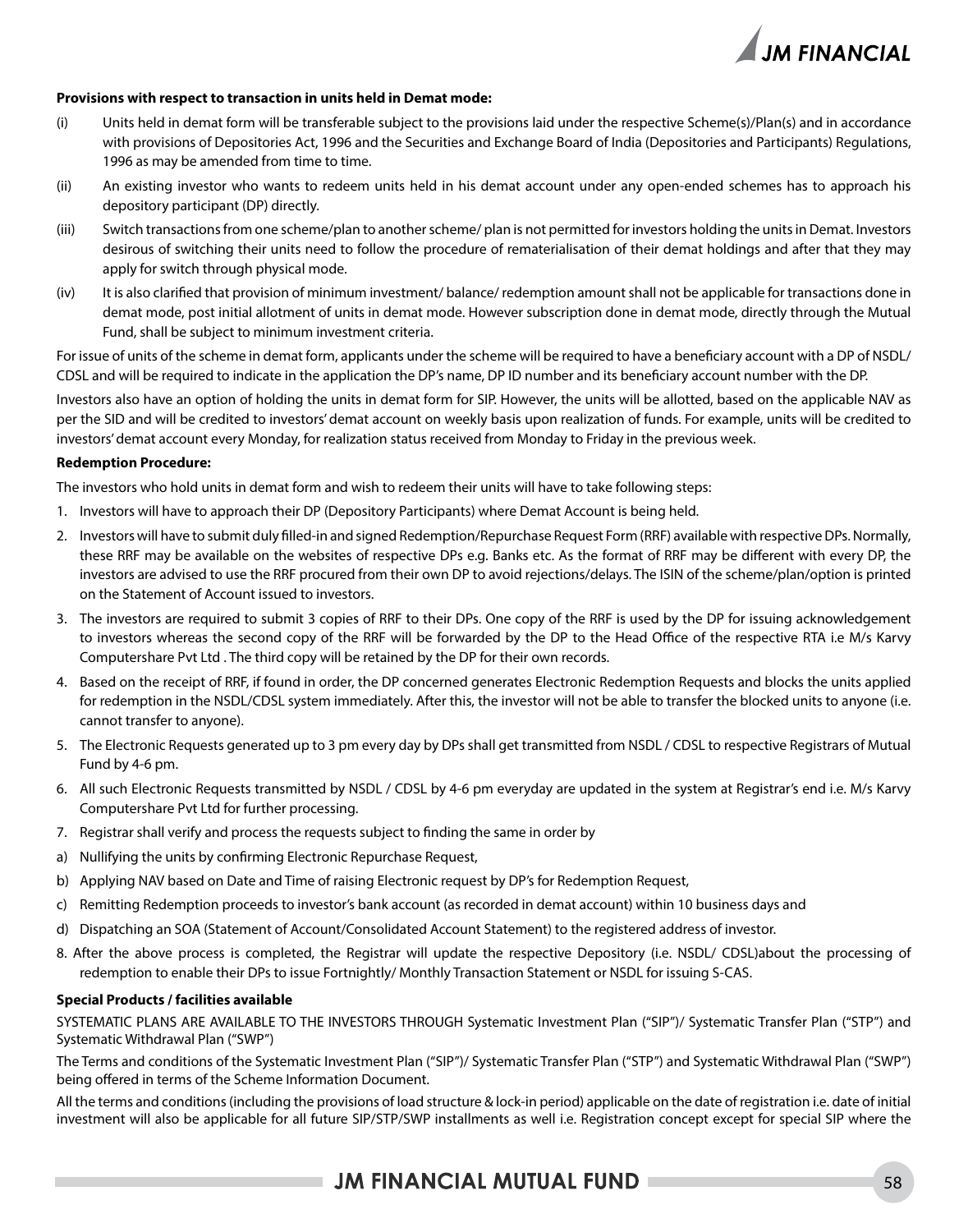

terms and conditions (including load & lock-in period) applicable on the date of first installment would be applicable for all future installments. These facilities are available on the following days/dates

| <b>Facility</b> | <b>Daily</b>                                           | Weekly                 | <b>Fortnightly</b> | Monthly      | Quarterly         |
|-----------------|--------------------------------------------------------|------------------------|--------------------|--------------|-------------------|
| <b>SIP</b>      | Not available                                          | Not available          | Not available      | 1st, 5th ,   |                   |
|                 | (Please use option available in STP facility as under) |                        |                    | . 10th, 15th | 1st of month on I |
| <b>STP</b>      | Available through Chhota STP/Combo SIP                 | 1st, 8th, 15th, & 22nd | 1st & 15th         | 20th, & 25th | quarterly basis   |
| <b>SWP</b>      | Not Available                                          | Not available          | Not available      |              |                   |

An investor wishing to avail of the Systematic Investment Plan will have to mandatorily abide by the following conditions in order to be treated as a valid SIP investment.

#### **Systematic Investment Plan (SIP ) Minimum no. of installments & Frequency**

| <b>Frequency</b> | <b>Amount Per Installment (Rs. in whole Numbers)</b> | <b>Minimum Mandatory Installments*</b>                      |
|------------------|------------------------------------------------------|-------------------------------------------------------------|
| Monthly          | Rs. 500 to Rs. 999 per month                         | 12 or more out of which 10 installments must be effected    |
| Monthly          | Rs. 1000 or more per month                           | 6 or more out of which 5 installments must be effected      |
| Quarterly        | Rs. 3000 or more per quarter                         | 2 or more where atleast 1st 2 installments must be effected |

\* The above conditions are to be fulfilled in addition to other conditions for each SIP cycle independently, failing which the respective SIP will be treated as invalid and will be subject to refund/auto redemption/revertal & reprocessing etc as per the discretion of the AMC. No two or more SIP cases will be clubbed to determine the fulfillment of Minimum Investment Criteria.

#### **Perpetual SIP/STP/SWP**

An investor who does not want to opt for any specific period, may opt for Perpetual SIP/STP/SWP i.e. without mentioning any fixed period for his SIP/STP/SWP. Perpetual SIP/STP/SWP can be cancelled/discontinued only on the written request of the investor or on account of automatic discontinuation/cancellation in terms of provisions of the facility e.g. failure of 5 continuous installments for a particular monthly SIP date as set out above or sufficient balance being unavailable in out-scheme in case of STP/SWP etc. Any rejection by the Local Clearing House/ RBI citing 'Account Closed' or 'non existent account'or other similar reasons, will lead to cancellation of the SIP for subsequent periods, after the first such rejection, at the discretion of the AMC. AMC at its Discretion may also treat the SIP as discontinued if the minimum number of SIP investments as per the minimum Investment criteria are not completed within the stipulated time-frame and may refund the amount after redeeming the outstanding units at current NAV.

#### **Systematic Plans**

#### **SYSTEMATIC INVESTMENT PLAN (SIP)**

Under this facility, by investing a fixed amount at regular interval, the Unitholders can take advantage of the benefits of Rupee Cost Averaging, at the same time investing a fixed amount regularly in a disciplined manner.

SIP facility is subject to changes from time to time.

SIP can be done through

1. NACH facility is available in all locations and has replaced the existing ECS system for which the AMC has made necessary arrangements.

2. Direct Debit facility with certain banks and for which the AMC has made arrangements.

3. Auto Debit through standing instructions for HDFC account holders.

The Investor has to submit a cheque/DD towards initial purchase /1st SIP for regular SIP.

To avail of the facility of Auto Debit (NACH or Direct Debit) for SIP from the second SIP installment onwards, the applicant is required to give standing instructions to his bankers in the prescribed form to debit his Bank accounts at periodic Intervals and credit the installment amount to the Bank Account of JM Financial Mutual Fund directly or through any of the service providers appointed by the AMC.

The Bank Account Holder/s has/have to sign the Authorization Request Form meant for Bank in case of Auto SIP in the same order as they maintain their bank account.

The Investor is advised to contact the nearest ISC for current list of Banks accepting Direct Debit mandates or Banks where NACH facility is available. The list of Banks for Auto Debit (through NACH/Direct Debit) may be modified/updated/changed/removed at any time in future, entirely at the discretion of JM Financial Mutual Fund without assigning any reason. Appropriate prior notice will be provided to the investors in case of any such deletion in the list of Banks. In case of removal of any Bank from the current list, the Auto SIP instructions for investors in Banks will stand automatically discontinued. The AMC, its Registrars and other service providers will not be responsible, if the transaction is delayed or not effected or the investor's bank account is debited in advance or on the specific SIP date due to various cycles of NACH/Clearing due to any reason.

**Terms and conditions of the Systematic Investment Plan ("SIP")/ Systematic Transfer Plan ("STP") and Systematic Withdrawal Plan ("SWP") being offered in terms of the Scheme Information Documents**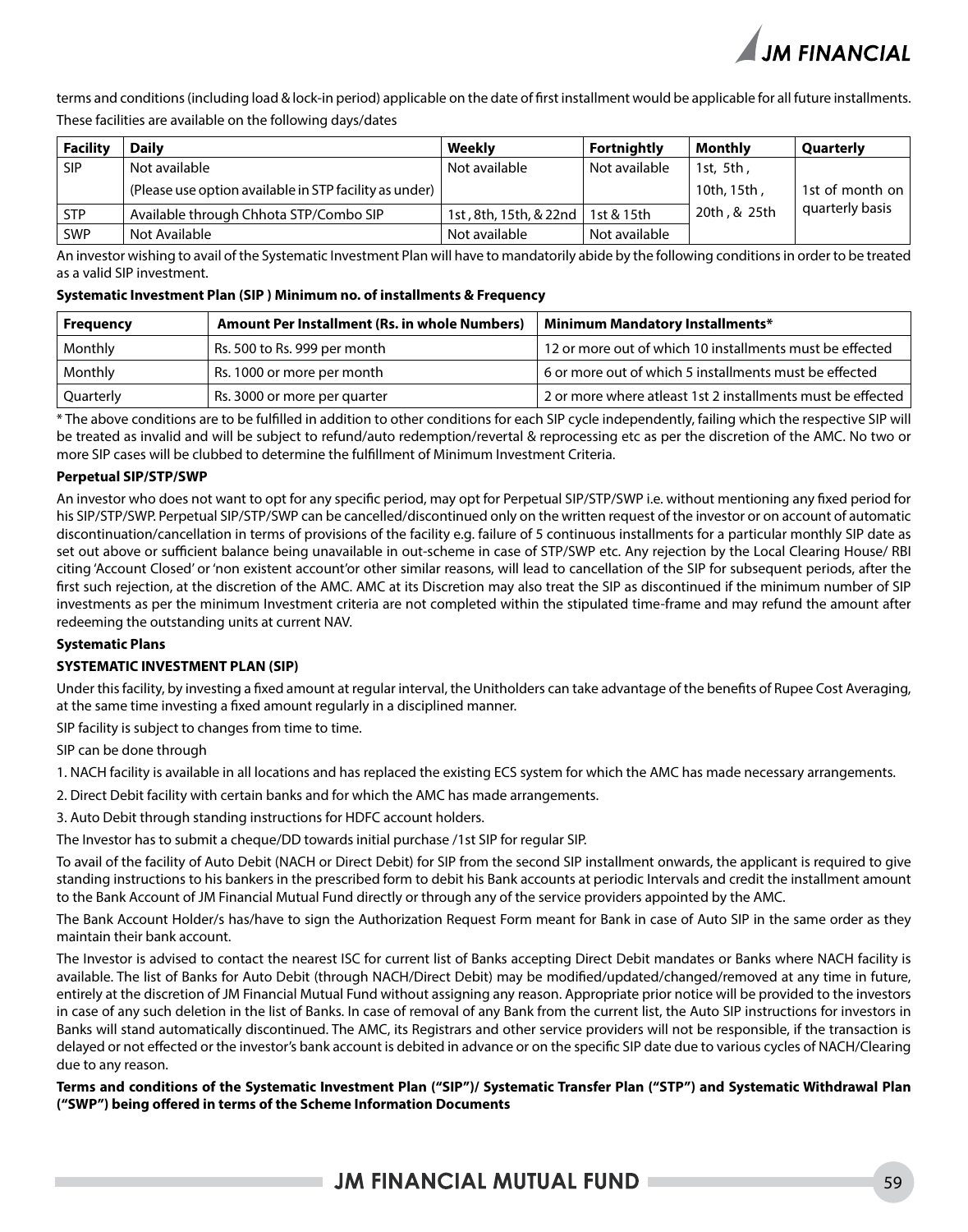

The existing and prospective Investor is advised to refer to the Key Information Memorandum carefully of the scheme before applying for the enrollment under the Systematic Plan.

The Clause on "Minimum Amount of subscription" as specified in the Scheme Information Document of the respective scheme/plan will not be applicable for investments made through the first installment of Systematic Investment /Transfer Plan subject to the fulfillment of minimum investment criteria and minimum installment criteria, during the opted period through SIP/STP ( e.g. With atleast through 5 out of the first 6 installments and 10 out of the first 12 installments in case of monthly SIP and minimum of first two installments in case of quarterly SIP as the case may be) For example, the minimum investment amount for 1st investment in JM Multi Strategy Fund is Rs.5,000/-. However, in case of SIP, an investor can invest with minimum installment amount of Rs.1000/-or Rs.500/- per month so as to meet the Minimum Investment Amount over the opted period. i.e. 6/12 months respectively. The similar condition would apply to STP as well.

In case of a Regular SIP, the AMC will retain the initial investment made towards the 1st SIP installment as normal investment if the same meets the minimum investment criteria of the scheme concerned and will not refund even if it does not fulfill any of the criteria stipulated for a valid SIP. However, the investor may redeem/switch-out if he so wishes, by submitting redemption/switch-out requests as per normal procedure.

In case, any of SIP/STP/SWP due dates fall on a Non-Business day, the NAV of the next Business day will be applicable.

#### **SYSTEMATIC INVESTMENT PLAN (SIP)**

SIP facility is available to investors in all the open ended / close ended schemes (after conversion into open ended scheme at the end of the specified period) of JM Financial Mutual Fund. This facility is subject to changes from time to time.

The existing and prospective Investor/s is/are advised to refer to the Scheme Information Document/s and Key Information Memorandum of the scheme carefully before applying for the enrollment under the Systematic Plan/s.

#### **Default Option for all SIP/STP-Out/SWP**

In case, the Investor does not mention the start date or end date under the SIP/STP-out/SWP, the 1st of the subsequent month, after completing 30 days from the date of registration, will be considered as the default SIP/STP-out/SWP date and the SIP/STP-out/SWP will be treated to have been opted on Perpetual basis. However, the facility on Perpetual Basis will also be subject to the other applicable terms and conditions.

The features and other terms & conditions of the SIP are as under:

JM Financial Mutual Fund offers two types of Systematic Investment Plans i.e. Normal SIP and Micro SIP on Monthly and Quarterly basis on any of the six SIP dates during any month i.e. 1st, 5th, 10th, 15th, 20th or 25th.

**I. Normal SIP:** Under normal SIP, the investor is required to furnish copy of KYC Acknowledgement & PAN Card in addition to other documents as mentioned hereunder in subsequent points.

**II. Micro SIP:** Under Micro SIP, the investor is exempted to furnish the copy of PAN Card provided his total contribution through Micro SIP (including all schemes/dates etc) does not exceed Rs. 50,000/- during any financial year or on a rolling period of 12 months. However, the investor is required to submit an attested copy of any of 13 identification documents mentioned in the Key Information Memorandum. This facility is available to individual investors including Minors & NRIs and Sole Proprietorship firms. Other categories including PIOs, HUFs, nonindividuals etc are not eligible. Micro SIP investors have to be KYC compliant (through SEBI appointed KRA) and should attach KYC form, proof of identity, address etc alongwith purchase application and cheque. Please refer to para on KYC process.

The minimum investment criteria will not be applicable in case any Micro SIP application is found to be invalid and the amount collected initially will remain in the folio. However, redemption will be permitted for the same based on the request by investor on the normal transaction slip.

Other terms and conditions of normal SIP remain unchanged and are applicable for Micro SIP investors as well.

Investment under SIP (i.e. Normal SIP or Micro SIP) can be done through Regular SIP or Special SIP

#### **1. Regular SIP**

In case of Regular SIP, the investor will have to attach a cheque/ Demand Draft towards initial investment i.e. first installment. An investor can opt for Regular SIP and choose Auto debit (NACH/Direct Debit/Standing Instructions) as the mode of payments for subsequent installments.

#### **2. Special SIP Facility**

As an Investor-friendly measure and in order to simplify the procedure, an investor may subscribe to SIP without even submitting the cheque/demand draft towards initial investment i.e. first installment as is required under Regular SIP. The first installment will also be debited through Auto Debit (through NACH/Direct Debit/ Standing Instructions) process. While all other terms and conditions of Regular SIP will be applicable for Special SIP as well except for the following changes:

- i. No Cheque is required for initial investment i.e. first installment. Hence, it will work like Zero balance account of any Bank.
- ii. The allotment of units for first SIP installment will be made on the next opted SIP due date out of the 6 SIP Dates (1st, 5th, 10th, 15th, 20th, 25th of every month) opted by the investor , which would atleast be 30 days after the submission of valid application form and other required documents, i.e. when his account will be debited for the first time.
- iii. The investment through Special SIP will be subject to the terms and conditions (including loads etc) as are applicable to the Regular SIP on the 1st SIP due (debit) date when his account will be debited for the first time and not as applicable on the date of submission of valid SIP application with other required documents.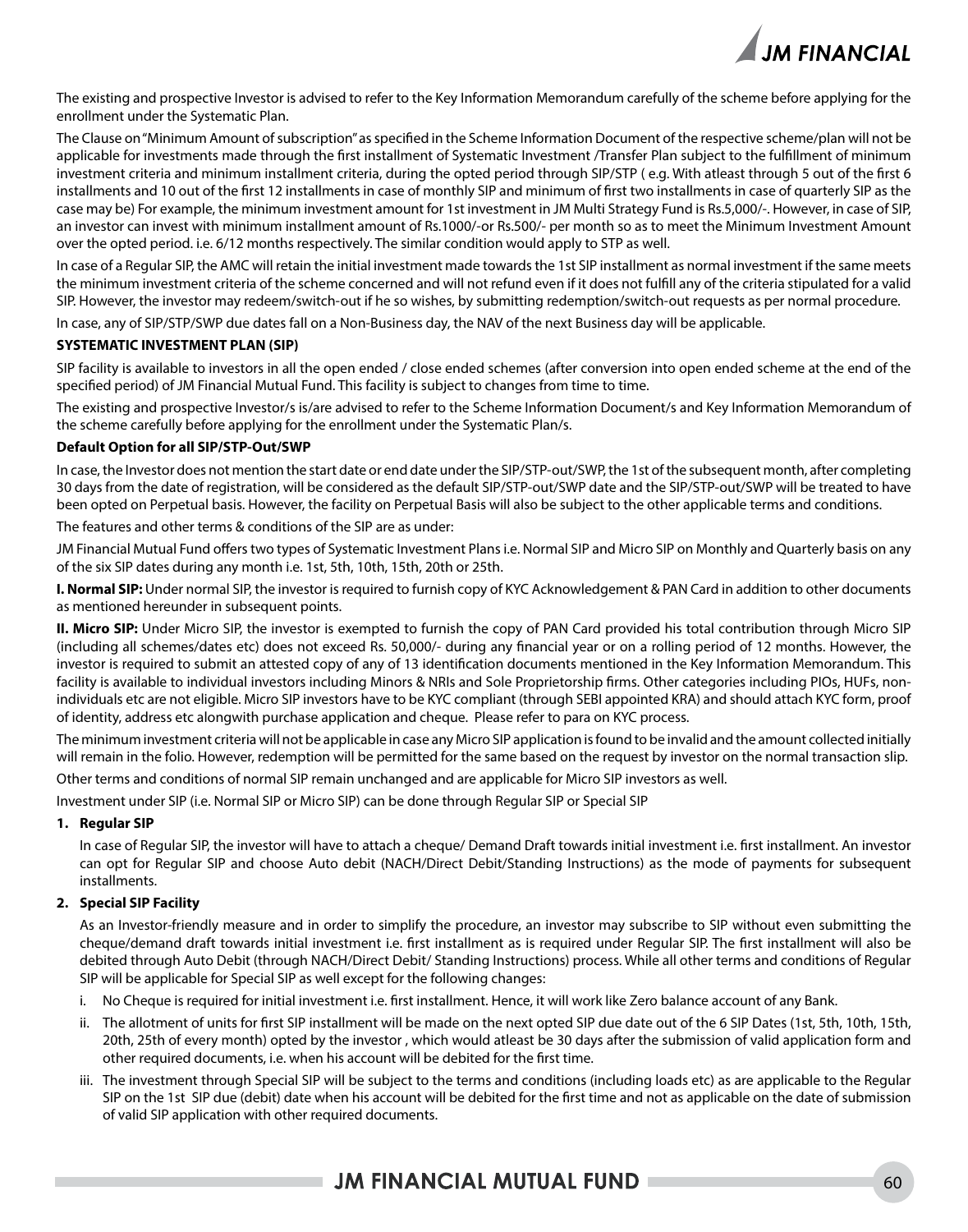

#### **Modes of payment for SIP:**

a. Auto Debit Facility:

To avail of the facility of Auto Debit (through NACH or Direct Debit or Standing Instructions) for Regular SIP from the second SIP installment onwards and from 1st installment for Special SIP, the applicant is required to give standing instructions addressed to his bankers in the prescribed form to debit his bank accounts on the opted due dates of SIP chosen by him and credit the installment amount to the Bank Account of JM Financial Mutual Fund directly or through any of the service providers appointed by the AMC. The contribution through Auto Debit Facility (through any of the following modes) will start from Ist/IInd installment onwards in case of Special & Regular SIP respectively as approx. 30 days' time is required for registration of Auto Debit Mandates with Investors' Banks across India. For HDFC Bank Account Holders, there is a separate Standing Instructions Form, which needs to be submitted instead of normal Auto Debit Form.

- i. Auto Debit (Through NACH Debit) Facility: It is available in RBI's all NACH locations (current and future) and covers all banks participating in the respective NACH clearing locations.
- ii. Auto Debit (Through Direct Debit) Facility: It is available with certain selected banks with which the AMC has made arrangements. At present, AMC has a tie-up with 3 Banks i.e. ICICI Bank, IDBI Bank, and Axis Bank.

 The Investors may contact the nearest ISC for current list of Banks accepting Direct Debit mandates or for the list of cities where NACH facility is available. The list of banks for Auto Debit (through NACH/Direct Debit) may be modified/updated/changed/ removed at any time in future, entirely at the discretion of JM Financial Asset Management Ltd without assigning any reason. Appropriate prior notice will be provided to the investors in case of any such deletion in the list of bank. In case of removal of any bank from the current list, the Auto SIP instructions for investors in such Banks will stand automatically discontinued. JM Financial Asset Management Ltd., its Registrars and other service providers will not be responsible, if the transaction is delayed or not effected or the investor's bank account is debited in advance or after the specific SIP date due to various cycles of NACH/Clearing because of any reason.

iii. Auto Debit (Through Standing Instructions) Facility For HDFC Bank Account Holders:

 This facility is available for those investors who maintain their Bank Account with any branch of HDFC Bank in India. Such investors are required to fill up a separate Standing Instructions Form meant for HDFC Bank Account holders only.

#### **Daily (Chhotta) STP**

In order to enable the investors to avail of the benefit of the daily volatility in the stock markets, a Daily STP (Chhotta STP) facility is available to investors. An investor may opt for Daily STP of Rs. 100/- or in multiples of any amount in full rupee terms, on every Business Day against his other live investment made in lump sum or through getting inflows through SIP.

#### **Other terms and conditions with respect to SIP transactions:**

Investors may choose any one of the following six SIP dates: 1st, 5th, 10th, 15th, 20th or 25th of the month in case of monthly SIP and 1st of the month in case of Quarterly SIP, subject to other Terms & Conditions.

Investor is required to make separate application for different opted dates/schemes/plan except in case of choosing All the six SIP due dates in one go or in case of Combo SIP for a particular plan.

- 1. The list of banks for Auto Debit (through NACH/Direct Debit/Standing Instruction) as mentioned above may be modified/updated/ changed/removed at any time in future, entirely at the discretion of JM Financial Mutual Fund without assigning any reason. Appropriate prior notice will be provided to the investors in case of any such deletion in the list of cities/ banks. In case of removal of any city/bank from the current list, the Auto SIP instructions for investors in such locations/ banks will stand automatically discontinued. The AMC, its Registrars and other service providers will not be responsible, if the transaction is delayed or not effected or the investor's bank account is debited in advance or after the specific SIP date due to various cycles of NACH/Clearing, due to any reason.
- 2. A separate set of complete application form (including separate KYC/PAN/Cheque etc) with required documents is required to be submitted for each SIP date (except for Combo SIP)/Scheme/Plan/Option/Sub-Option. While the choice of multiple dates through single Form is not permitted, the investor is free to choose all the six SIP dates through single form. Any single application if received with multiple choices will be summarily rejected and the amount of initial investment refunded without any interest, if the amount of the same is less than the minimum investment limit fixed for allotment of units in a particular Scheme/Plan/Option/sub-option. In case, the amount invested is equivalent or more than the amount required for meeting the minimum investment criteria, through 1st installment, the same would be construed as a normal investment for allotment of units in the scheme and shall be redeemed only on the basis of the redemption request made by the investor.
- 3. A Minimum of 30 days' time is required for the next installment of SIP through cheques/Auto Debit (NACH/Direct Debit/ Standing Instructions) to take place after the initial application for each set of separate SIP date (if opted for multiple dates other than All SIP dates through single form).
- 4. Under Regular SIP, the first investment has to be made through physical cheque/DD payable locally at the place of submission of the application. The cheque/DD has to be of any valid date and not a post dated one on the date of submission. Similarly, in case of SIP through Auto Debit (Direct Debit/NACH/Standing Instructions), the investor should choose any of the above mentioned six SIP dates. Likewise, the frequency of SIP (i.e. Monthly/Quarterly) needs to be specified clearly, failing which Monthly frequency will be taken as the default frequency.
- 5. The second SIP installment of the same opted SIP due date should not fall in the same calendar month.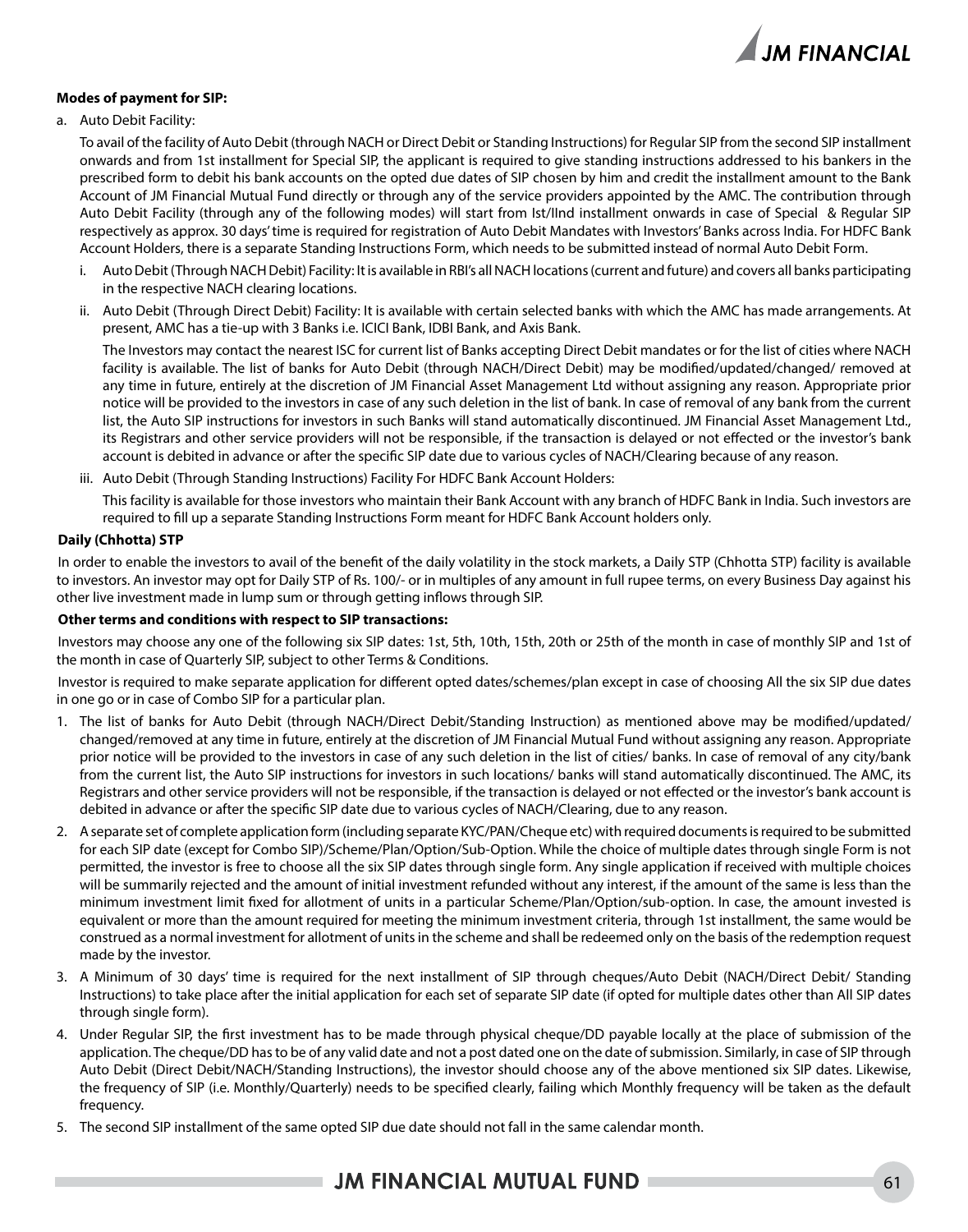

- 6. In case, any particular SIP due date falls on a non-business day or falls during a book closure period, the immediate next business day will be considered for the purpose of NAV application accordingly, irrespective of the date of debit into investor's bank account.
- 7. For SIP installments in other than Liquid fund, the application shall be considered to have been received on the opted due date before the cut off time of the respective scheme for the purpose of application of NAV subject to other SEBI guidelines e.g. allotment of units for Rs 2 lacs and above based on realization and sighting of funds in the scheme's account.
- 8. The Investment cum SIP Enrolment Form complete in all respects may be submitted at any of the ISCs of JM Financial Mutual Fund or Karvy Computershare Pvt. Ltd. In case of SIP through Auto Debit (i.e. through Direct Debit in selected banks or through NACH in selected cities or through Standing Instructions for the HDFC Bank account holders), an additional form known as the SIP Auto Debit Registration cum Mandate Form (through NACH/Direct Debit/Standing Instruction) is also required to be submitted at the time of opting for SIP.
- 9. To subscribe to investment through SIP, an Investor has to submit the following documents:
- Scheme Application cum SIP Registration Form
- Auto Debit (through NACH/Direct Debit) Registration cum Mandate Form OR
- Auto Debit (through Standing Instructions) Mandate by HDFC Bank Account Holders
- Copy of KYC acknowledgement irrespective of amount of investment/SIP Installment
- Copy of PAN (exempted for micro SIP investors)
- A photo copy of the cheque/cancelled cheque from the same account where future installments are to be debited if opted for SIP through Auto Debit (through NACH under Regular & Special SIP) for MICR/IFSC code verification.
- Locally Payable Cheque/DD for Initial Investment cum 1st SIP Installment Amount (NOT REQUIRED FOR SPECIAL SIP CASES) subject to the minimum amount/number of installment as per above mentioned table for Regular SIP.

The investor should write the SIP Form/Folio number / the first applicant's name on the reverse of the cheque/s accompanying the SIP Form. No need to submit any payment instrument towards initial investment/first installment in case of Special SIP

#### **CONVERSION OF REGULAR SIP TO SPECIAL SIP**

The AMC at its discretion can treat the investment made under Regular SIP as having been made under Special SIP if the 1st payment instrument bounces back as unpaid whereas payment for 2nd installment is received in the meantime. However, in such event, all the provisions of Special SIP will be applicable including load structure as applicable on the date of 1st installment through Special SIP (i.e. 2nd installment through Regular SIP). Accordingly the AMC/its Registrar will re-register the period of subscription through Special SIP by postponement suitably.

#### **MICRO SYSTEMATIC INVESTMENT PLANS (MICRO SIPS)**

- According to SEBI's letter dated June 19, 2009 to AMFI, investment in Micro Systematic Investment Plans (Micro SIPs) up to Rs.50,000/- per year per investor shall be exempted from the requirement of PAN subject to other operational guidelines.
- Any investment through Systematic Investment Plans (SIPs) by investors where aggregate of installments in a rolling 12 months period or in a financial year i.e April to March, which does not exceed Rs 50,000/- will be treated as Micro SIP for above purpose. Micro SIP will be subject to common KYC process through KRA (e.g. M/s CVL etc). This exemption will be applicable ONLY to investments by individuals (including NRIs but not PIOs), Minors and Sole proprietary firms. HUFs and other categories will not be eligible for Micro SIPs. The exemption is applicable to joint holders also.
- In case of first Micro SIP Installment is processed (as the cheque may be banked), and the application is found to be defective, the Micro SIP registration will cease for future installments. No refund to be made for the units already allotted. Investor will be sent a communication to this effect. However redemptions will be allowed based on the submission of normal prescribed Redemption Transaction Slip.
- The Minimum Investment criteria and the minimum remaining balance criteria will not be applicable for Micro SIP investors.
- RTA back-office will reject a Micro SIP application where it is found that the registration of the application will result in the aggregate of Micro SIP installments in a financial year exceeding Rs 50,000 or where there are deficiencies in supporting documents.
- Rejected application will be sent back to the investor with a deficiency memo.

#### **Valid SIP application**

An investor wishing to avail of the Systematic Investment Plan will have to mandatorily abide by the following conditions in order to be treated as a valid SIP

- 1. Initial Investment Amount may not be equal to subsequent SIP Installments (Excluding Special SIP), provided the Minimum Investment criteria of the scheme/plan are met through the Initial Investment itself. However, all subsequent SIP Installments must be of the same Amount. The load structure & lock-in conditions for the Initial Investment & subsequent SIP will be as per the rates/terms applicable on the date of Initial Investment i.e the Registration Date, in case of Regular SIP and Ist installment in case of Special SIP.
- 2. In the event of any of the installment amount being different, the AMC will treat all SIP installments as normal investments and these will be subject to normal load and other provision as applicable on the respective dates of investments. In order to treat such installments as normal investments, the AMC reserves the right to revert and reprocess all previous SIP installments besides discontinuation of SIP for future installments or alternatively the AMC may recover the exemptions/benefits directly from investor or by redeeming the equivalent units from the respective folio. In addition, the AMC will also charge exit load as applicable on the normal investment based on the dates of respective SIP installments. In the event of non-fulfillment of minimum subscription criteria due to non-fulfillment of the other conditions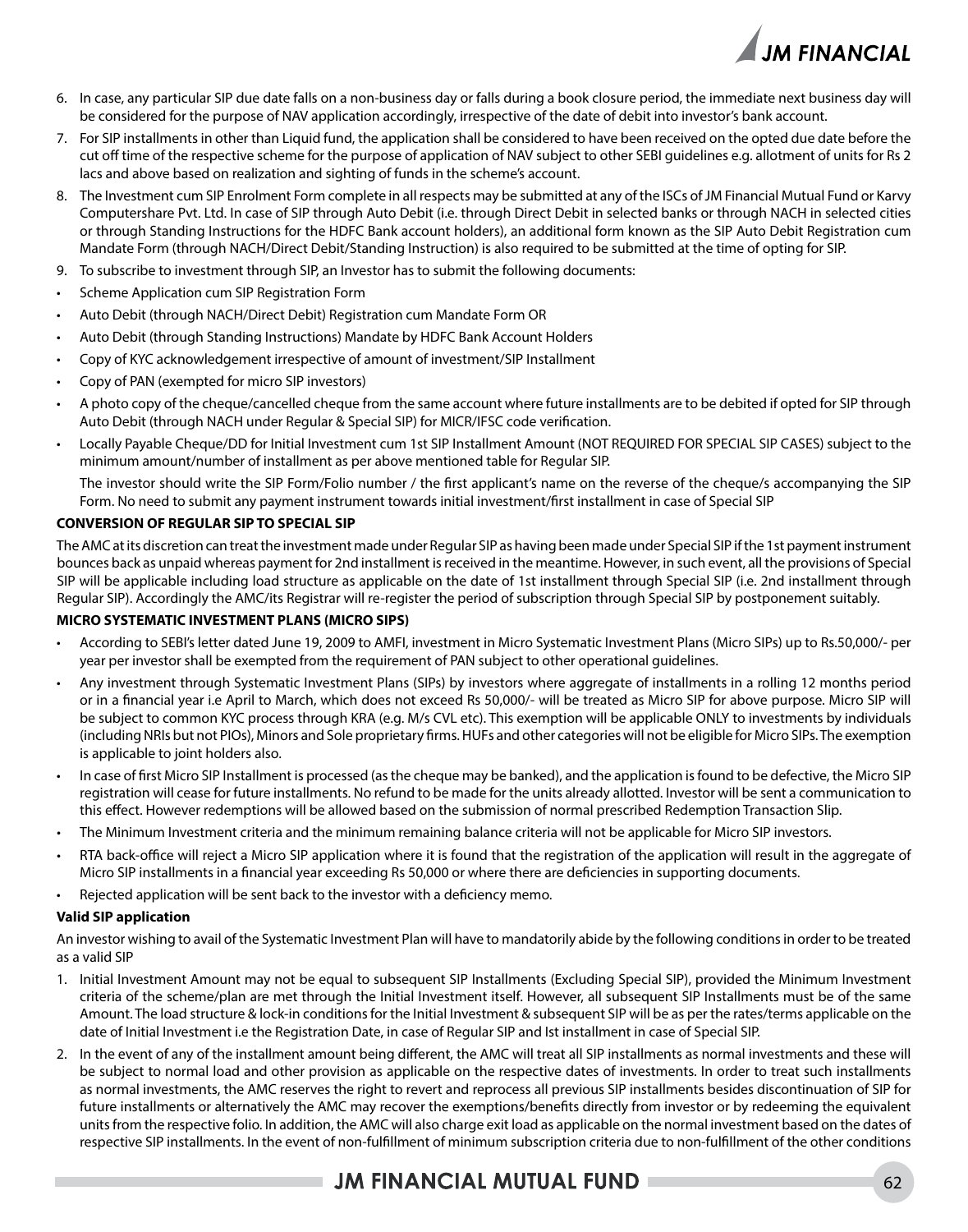

or discontinuation of the SIP on the request by the investor, the AMC reserves the right to redeem/refund with current valuation on the date of review by the AMC.

- 3. Investor is required to ensure that (5) five consecutive SIP installments should not fail due to the reasons attributable to him or his banker. However, in case of any rejection by local clearing house/RBI citing reasons like 'Account closed ' or 'non-existent account' or any such other similar reasons, the SIP for future period will be treated as cancelled/discontinued after first such rejection itself, at the discretion of the AMC.
- 4. In the event of non-receipt of funds for the first investment/Ist SIP installment itself due to dishonour of the cheque, the SIP will automatically be treated as discontinued ab –initio and amount for subsequent installment will be refunded, if it is not possible to convert the Regular SIP to Special SIP as per the provisions of the Special SIP.
- 5. In order to be treated as a valid SIP application, minimum investment amount criteria as per the Scheme Information Document of the respective scheme e.g Rs. 5,000/- should be received by the AMC as per details mentioned in the above table during the opted period.
- 6. The clause on "Minimum Investment Criteria" as specified in the Scheme Information Document of the respective scheme/plan/option/ sub-options will not be applicable for investments made through the first/single installment of Systematic Investment /Transfer Plan. For example, the minimum investment amount for investment in JM Multi Strategy Fund is Rs.5,000/-. However, in case of investment through SIP/STP (Systematic Investment/Transfer Plan), an investor can invest with minimum installment amount of Rs.500/- on more per month or Rs. 3,000/- or more per quarter so as to meet the Minimum Investment Amount over the opted period.

In case of a Regular SIP, the AMC will retain the initial investment made towards the 1st SIP installment as normal investment if the same meets the minimum investment criteria of the scheme concerned and will not refund even if it does not fulfill any of the criteria stipulated for a valid SIP. However, the investor may redeem/switch-out if he so wishes, by submitting redemption/switch-out requests as per normal procedure.

In case, any of SIP/STP/SWP due dates fall on a Non-Business day, the NAV of the next Business day will be applicable.

- 7. The cheque/s should be drawn in favour of the scheme/plan chosen (e.g. "JM Multi Strategy Fund") and crossed "A/C Payee Only" and payable locally and drawn on any bank, which is situated at and is a member of the Bankers Clearing House located at the place where the SIP application is submitted. In case of outstation cheques, if accepted by the AMC, the AMC shall credit the unit holder's account with the number of units at the applicable sale price on the day when clear funds are received by the Mutual Fund.
- 8. Returned/Dis-honoured cheques/NACH/Direct Credit failures will not be presented again for realization for reasons attributable to the investor/s.
- 9. The investor/s agree/s to abide by the terms and conditions of NACH facility of Reserve Bank of India (RBI) in case of SIP through NACH.
- 10. Please refer to para on Transaction charges elsewhere in this document. Kindly refer SAI for details on third party payments.

#### **Termination of SIP**

In the event of not meeting any one or more of the above mentioned criteria, the SIP will stand terminated and the investor will be required to make a fresh SIP application if he is desirous of availing this facility in future also . The fresh application will be subject to the current terms and conditions of the respective scheme/plan/option.

#### **Discontinuation of Systematic Investment Plan ("SIP"):**

#### **i. For National Automated Clearing House (NACH) cases :**

For discontinuation of SIP through NACH debit, the cancellation/discontinuation request signed by the unitholder/s should reach the AMC/Registrar at least 15 Calendar days prior to the due date for next SIP installment, failing which the discontinuation request will be considered from the subsequent SIP installment onwards.

#### **ii. For Direct Debit cases / Standing Instruction of HDFC Bank cases :**

For discontinuation of SIP through Direct debit/Standing Instructions of HDFC Bank, the cancellation/discontinuation request signed by the unitholder/s should reach the AMC / Registrar at least 30 Calendar days prior to the due date of the next installment, failing which the same will be considered from the subsequent SIP installment onwards. In view of the time required by respective banks to complete the process of cancellation, the units towards such SIP installments will continue to be allotted for the subsequent two installments after the receipt of cancellation/ discontinuation request or until the respective banks confirm having noted the cancellation of debit instructions, whichever is earlier. Thereafter, the SIP will be automatically discontinued for allotment of units for future instalments. Any credit received thereafter from the Bank towards the subsequent installments will be kept in abeyance for refund to unit holders at the earliest, without any interest/ accruals/benefits or without allotting the units.

#### **Corporate SIP : Systematic Investment Plan for Corporate Employees**

Corporate employees may opt for the Systematic Investment Plan available to them. In this case, the concerned employer is required to forward to the AMC the Scheme application cum SIP registration mandate form of the corporate employee who desires to invest in the Scheme. The application amount for the corporate employees would also be forwarded by the employer on specific request from the concerned employee. The concerned employee has to authorize the employer to deduct the application amount from his salary and remit the same to the Fund at regular intervals to ensure receipt of funds by the AMC on or before the next due date. Other terms and condition of respective SIP and Schemes will be applicable.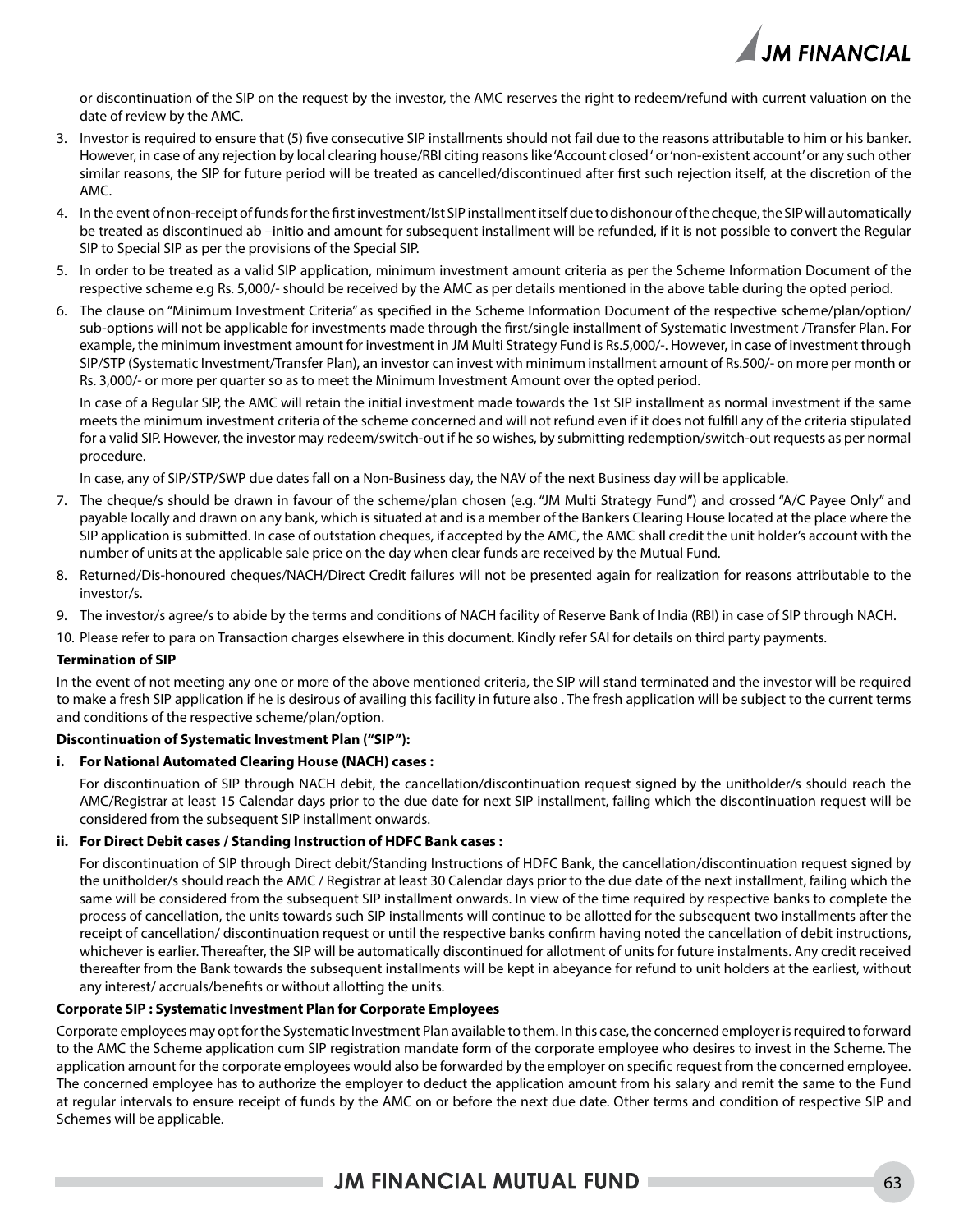

#### **Facility of re-registration under Systematic Investment Plan ("SIP")**

In terms of SEBI circular No. SEBI/IMD/CIR no. 4/ 168230/09 dated June 30, 2009, no entry load is to be charged for investments into the schemes. Pursuant to the above, all existing SIP investors of JM Financial Mutual Fund ("the Fund") may, if desired request for re-registering their existing SIP for the remaining installments, without any entry load, by making a request on a prescribed form containing the requisite undertaking. However, the other existing terms and conditions (including broker code, exit load applicability for respective installments etc. as prevailing at the time of original registration of the SIP, shall remain unchanged for the re-registered SIP.

#### **Renewal/Continuation of existing SIP :**

In case, the existing SIP investor is willing to continue/extend his/her/their existing SIP in the same plan of the same for further period of 6 or more months, he/she/they may do by:

- 1. Auto Debit (NACH/Direct Debit) : Submitting a fresh Auto Debit (NACH/Direct Debit ) Form before the expiry of last SIP due date to avoid break in SIP period and render it to be invalid (fresh Common Application Form is not required)
- 2. Standing Instructions : In case of HDFC Bank Account Holder submitting a fresh Standing Instructions Form with Common Application Form and cheque towards first instalment before the expiry of the last due date to avoid break in SIP period and render it to be invalid.

#### **Systematic Transfer Plan ("STP") / Systematic Withdrawal Plan ("SWP")**

#### **These facilities have been explained in detail below.**

STP provides for transfer of specified amount from one scheme/plan/option in which the original investment is made to any other scheme/ plan/option of JM Financial Mutual Fund, at the end of specified periodic interval viz., either daily, weekly, fortnightly, monthly or quarterly.

#### **Combo SIP/Chhota STP**

Under Combo SIP investors may Daily Transfer Rs. 100/- or in multiples of any amount in full rupee terms to an Opted Scheme, per Business Day, as under.

- a. Out of Normal Investment: An investor against his existing or fresh lump sum investment may opt for this facility through daily STP where a transfer of Rs. 100/- or any amount thereafter (in full rupee terms) on every Business Day will be effected by the AMC/its Registrar automatically during the opted period or till the out-scheme/ plan/option is able to transfer funds , whichever is earlier made any of the Open-ended Schemes/ Plans/ Options
- b. Out of SIP Investment : An investor may choose to avail of this facility against his existing/fresh SIP Account in any of the open-ended schemes/plan/option where transfer of Rs. 100/- or in multiples of any amount (in full rupee terms) through daily STP would be effected per Business Day. Through this mechanism of regular inflow & outflow, the investor may invest higher amount through SIP on any of the six SIP dates and avail the benefit of daily volatility of market through daily STP with smaller amounts for better risk-adjusted return.

The Investor is required to meet the minimum Investment amount of the Plan within 90 days of the Ist Chhotta STP/ Ist Combo SIP due date.

In case of non – fulfillment of Minimum Investment Criteria of the Scheme/Plan under Daily STP & Combo SIP facility within 90 days of the Ist Chhotta STP/Ist Combo SIP date, the AMC may, at its discretion redeem the allotted units at current NAV and remit the proceeds any time after the completion of specified period of 90 days, if not already redeemed by the investor. In an out-going scheme folio, the Investor can also make investment through SIP or through Additional investment to meet the minimum Investment criteria of the Scheme/Plan concerned in order to avoid automatic redemption by the AMC.

Investors may choose any one of the six dates i.e.: 1st, 5th, 10th, 15th, 20th or 25th of the month for their STP and SWP transactions. In case of Chhota STP, the choice of daily option is automatic.

Under SWP, the Unit holders shall have an option to predetermine the withdrawal from the scheme. SWP facility is available on 1st, 5th, 10th, 15th, 20th and 25th of the month under monthly and 1st Business Day of the next month for quarterly SWP, subject to the minimum gap of 15 calendar days to start SWP. Subsequent quarterly SWP will fall due after completion of 3 months from the start date.

#### **Under the SWP facility, investors may choose between**

(a) Fixed Amount Withdrawal and

(b) Capital Appreciation Withdrawal

#### **Fixed Amount Withdrawal (FAW):**

Under this option the investor will have the facility to automate withdrawal of a fixed amount from the scheme at Monthly / Quarterly intervals on the opted due date.

#### **Capital Appreciation Withdrawal (CAW):**

Under Capital Appreciation Withdrawal facility, the investors will have the option to indicate automatic withdrawal of capital appreciation at varying time intervals over previous period, on monthly or quarterly basis.

Example: Mr. X has invested Rs. 10,000 in the Scheme and instructs the AMC for CAW withdrawal on monthly basis. If his investment turns to be Rs. 10,100 at the end of first month the appreciated Rs. 100 would be automatically withdrawn from the Scheme. In order to start the STP/SWP, the investor must have a minimum investment of Rs. 5,000/- or above or as per the minimum investment subscription amount (whichever is higher) applicable for the respective scheme/plan/option on the 1st opted STP/SWP date. However, the investor is not required to maintain the same balance after processing the 1st STP/SWP installment. The last installment may be equivalent to or less than the opted installment amount.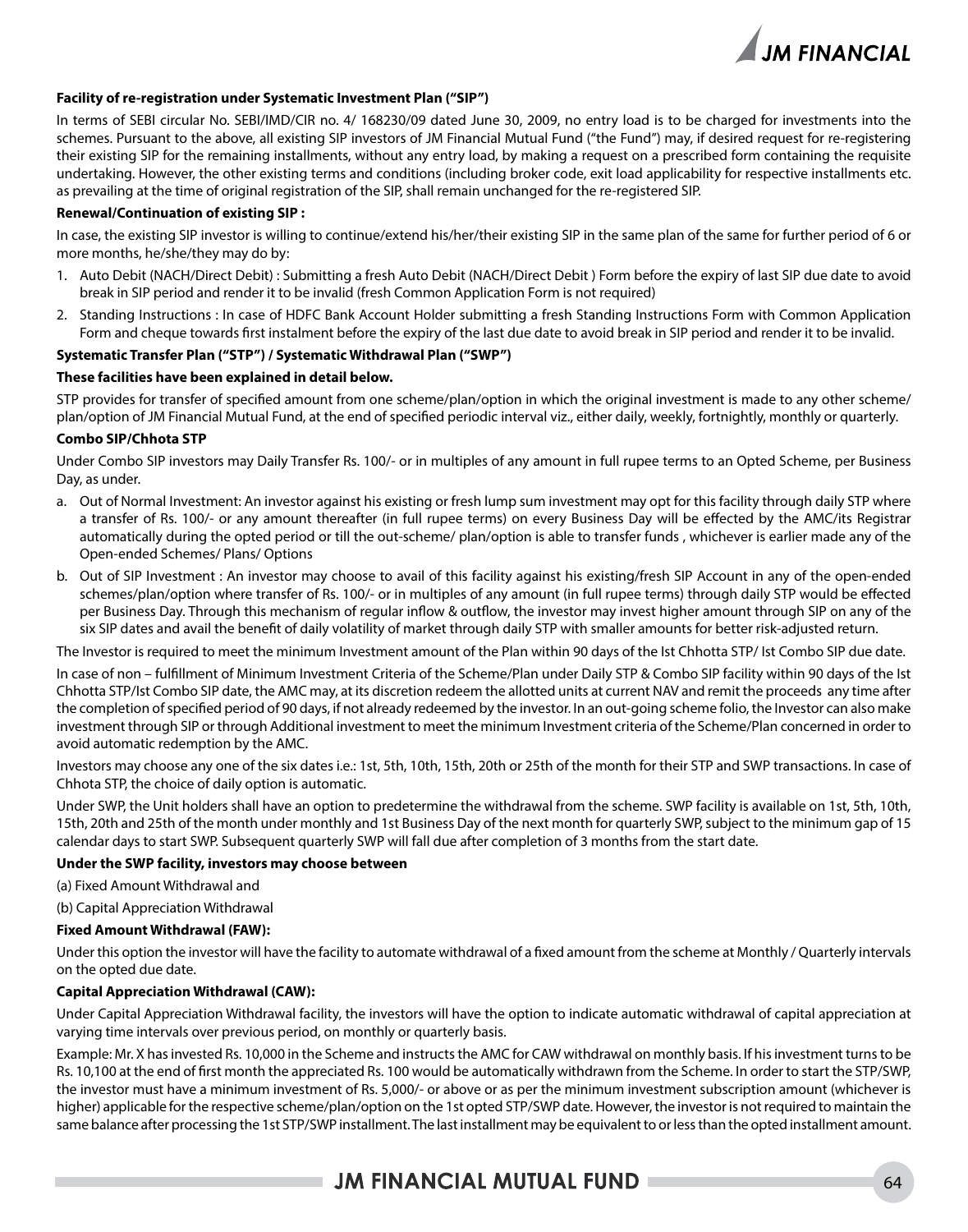

| <b>Frequency</b>            | <b>Amount per</b><br><b>installment\$</b> | <b>Starting date during any</b><br>month                                                                                                                                                                  | <b>Minimum</b><br>mandatory<br><b>installments</b><br>(equal<br>amount) | <b>Minimum period</b><br>required to start<br>1st STP/extend the<br><b>STP after receiving</b><br>the request | <b>Revertal and Reprocess</b><br>with load or recovery<br>of load if following<br>conditions are not met@ |
|-----------------------------|-------------------------------------------|-----------------------------------------------------------------------------------------------------------------------------------------------------------------------------------------------------------|-------------------------------------------------------------------------|---------------------------------------------------------------------------------------------------------------|-----------------------------------------------------------------------------------------------------------|
| Daily @@                    | Rs. 100                                   | Any day subject to the time                                                                                                                                                                               | 60                                                                      | Minimum<br>15                                                                                                 | If 50 installments within 90                                                                              |
| (Chhotta STP /<br>Combo SIP |                                           | reguired<br>to complete<br>the<br>registration process                                                                                                                                                    |                                                                         | Calender days                                                                                                 | days of start of lst STP could<br>not be effected                                                         |
| <b>Weekly</b>               | Rs. 1000/-                                | 1st, 8th, 15th, 22nd (after 22nd   6<br>the next date will automatically<br>be the 1st of next month)                                                                                                     |                                                                         | Minimum<br>15<br>calendar days                                                                                | If five instalments out of the<br>first six instalments could<br>not be effected. *                       |
| Fortnightly                 | Rs. 1000/-                                | 1st and 15th                                                                                                                                                                                              | 6                                                                       | As above                                                                                                      | As above                                                                                                  |
| Monthly                     | Rs. 1000/-                                | 1st, 5th, 10th, 15th, 20th and<br>25th                                                                                                                                                                    | 6                                                                       | As above                                                                                                      | As above                                                                                                  |
| Quarterly                   | Rs. 3000/-                                | 1st Business Day of the next $ 2 $<br>month subject to the minimum<br>gap of 15 calender days from the<br>date of receipt of STP request<br>and subsequently after every<br>quarter from the start month. |                                                                         | As above                                                                                                      | If first two installments are<br>not effected *                                                           |

#### **Systematic Transfer Plan (STP) - The minimum amount for transfer and available dates for STP are as under :**

\$ Further, in multiples of Re 1/- after the above minimum limit fixed for each STP installment as per the frequency opted or as per the features of the scheme @ In case 5 out of the first 6 installments in monthly / weekly / fortnightly and first two in case of quarterly option are effected, the STP's will be treated as valid and there will be no revertal and reprocess with recovery of load.

@@ Not permitted under JM Tax Gain Fund being subject to ELSS guidelines.

\* Or In the event of failure of two consecutive STP installments, the STP request will stand terminated and the investor will have to make a fresh application for availing of this facility subject to the current term & conditions applicable for fresh STP cases. This condition will, however, not be applicable in case of CAW where the condition of minimum STP instalments could not be met due to the capital appreciation amount being less than Rs. 100 in case of monthly option and Rs. 300 in case of quarterly option.

An investor will have to opt for minimum 6 installments or in multiples of 6 installments i.e 6,12,18,24,30 installments respectively for his STP requests in case of weekly/ fortnightly/monthly plan and for minimum of 2 installments or in multiples of 2 installments in case he opts for the quarterly plan

It is clarified that these 6 installments pertain to a given application for a specified opted date, for a specific option/ sub-option Separate application is required for each option/sub-option for respective due date(s).

In case, it is not possible for the AMC/Registrar to start the STP/SWP from the opted start date due to the insufficiency of time given by the investor , the AMC/Registrar will automatically process the first STP/SWP on the opted date from the next cycle/month after the opted starting cycle/month e.g. In case investor applies for STP/SWP on 18th Jan 2012 for effecting Ist STP/SWP from 1st February, 2012, AMC/Registrar may process the same from 1st of March, 2012 in case of monthly option. In such a case, the ending period will be extended automatically by another month.

#### **Minimum amount for withdrawal under SWP is fixed as under :**

a. Fixed Amount Withdrawal (FAW) : Rs.1 ,000/- per month or Rs.3,000/- per quarter and further in multiples of Re.1 /- thereafter.

b. Capital Appreciation Withdrawal(CAW) Entire Capital Appreciation over the previous due date to current due date subject to a minimum of Rs. 100 under monthly option and Rs. 300/- under quarterly option

In case, the opted STP/SWP day falls on a non-business day, the next business day shall be deemed to be the transaction day for that month or quarter as the case may be.

Each installment under STP/SWP cannot exceed the live investment amount on the registration date of STP/SWP divided by the number of installment chosen subject to the fulfillment of minimum STP/SWP criteria for respective frequency. In case of multiple STP/SWP dates, the total number of installments for all opted dates will be taken into account while fixing up the maximum installment amount.

#### **Discontinuation/Termination of STP/SWP**

For discontinuation of STP/ SWP, the unitholder is required to intimate the AMC/ Registrar at least 15 Calendar Days prior to the next installment for the respective due date. On such request, STP/ SWP will be terminated and the transfer/ withdrawal instructions given by the investor will be treated as cancelled.

Further, in case of non-fulfilment of any other terms and conditions, the STP/SWP will be treated as cancelled/discontinued/terminated as per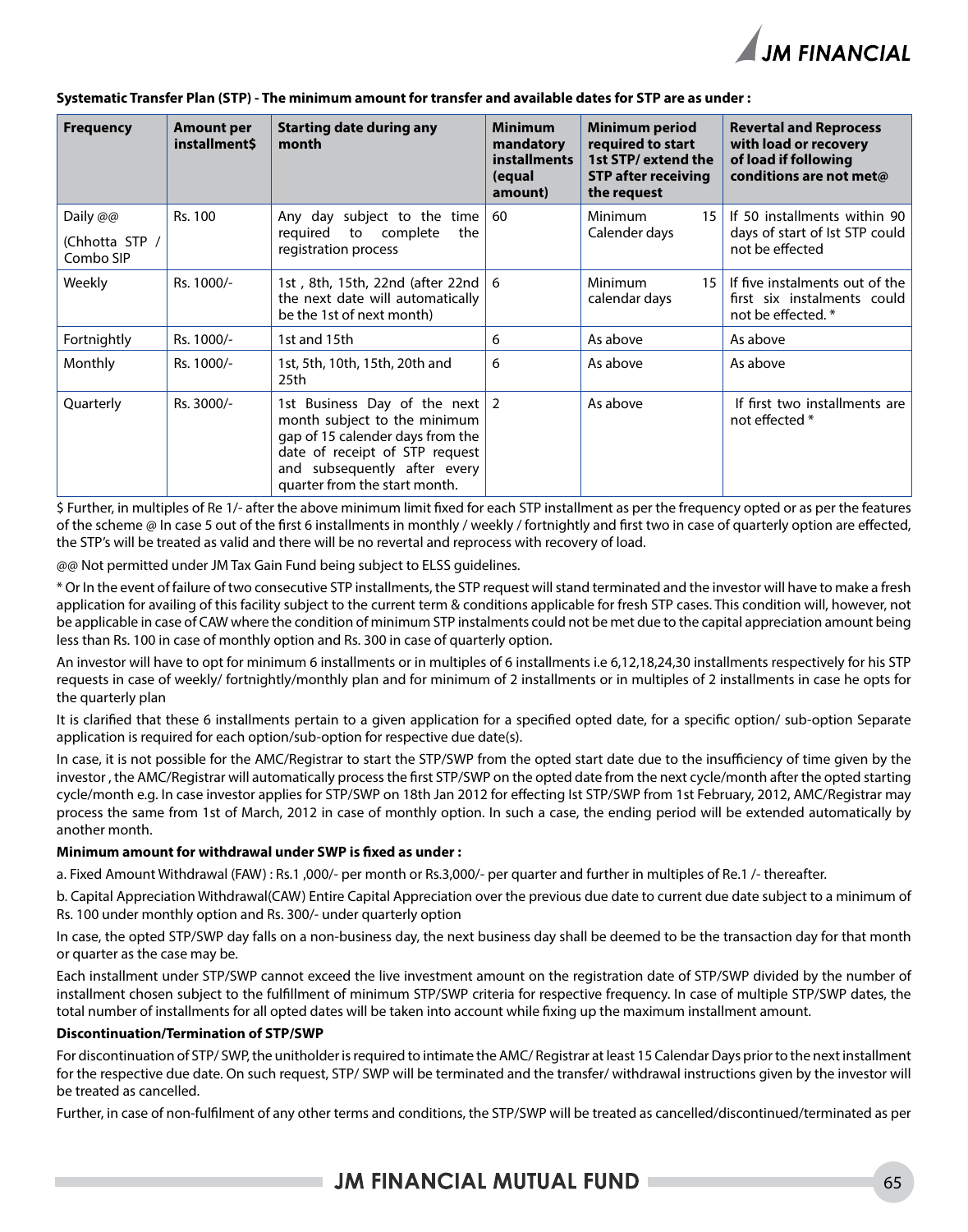

#### the discretion of the AMC.

An investor cannot simultaneously participate in an SIP and SWP in the same scheme. This facility is not available for investments under lock-in or encumbrances. All withdrawals under SWP including FAW & CAW options shall be considered as redemption with no further specific request or documentation requiring to be submitted by the unit holdeRs. On the respective date of processing the SWP request, a revised account statement showing the amount withdrawn under SWP together with balance units (post accounting the SWP) in their account shall be mailed to the unit holders.

All operational instructions of SWP including FAW & CAW options shall be in Rupees and not in Units.

In case, the outstanding balance falls below the prescribed minimum balance (based on applicable NAV) due to redemptions or SWP, the AMC reserves the right to discontinue the SWP facility and / or close an investor's account if the investor fails to invest sufficient funds to bring the value of the account to the prescribed minimum (based on applicable NAV) after a written intimation in this regard is sent to the Unit holder.

In case of SIP/ STP transactions, the minimum number of mandatory installments pertain to a given application for a specified opted date/ specific option/ specific sub-option. Separate application is required for each option/ sub-option for respective due date(s).

In the event of not meeting any one or more of the above mentioned criteria, the SIP will stand terminated and the investor will be required to make a fresh SIP application if he is desirous of availing this facility in future also. The fresh application will be subject to the current terms and conditions of the respective scheme/plan/option on the date of fresh registration.

#### **Investments through systematic routes in case of Direct Plan:**

- (a) In case of Systematic Investment Plan ("SIP") / Systematic Transfer Plan ("STP") etc. registered prior to the Effective Date without any distributor code under the Normal Plan, installments falling on or after the Effective Date will automatically be processed under the Direct Plan only.
- (b) Investors who had registered for SIP facility prior to the Effective Date with distributor code shall continue under the Normal Plan. However if the investor wishes that their future installments be invested into the Direct Plan, he shall make a written request to the Mutual Fund in this behalf. The Mutual Fund will take at least 15 Business days to process such requests. Intervening installments will continue in the Normal Plan.

In case of (a) and (b) above, the terms and conditions of the existing registered enrolment such as tenure , amount of the SIP etc. shall continue to apply.

(c) In case of Systematic Transfer Facilities which were registered with a Distributor Code under the Normal Plan prior to the Effective Date, the future installments under the said Facilities shall continue as under the Normal Plan

In case such investors wish to invest under the Direct Plan through these facilities, they would have to cancel their existing enrolments and register afresh for such facilities.

All applicants are deemed to have accepted the terms and conditions upon submitting the valid application form with other requisites for investment under Systematic Plans.

The AMC reserves the right to change the terms of this facility from time to time.

#### **Default Option for all SIP/STP-out/SWP**

In case, the Investor fails to mention the start date or end date under the SIP/STP-out/SWP, the first of the subsequent month , after completing 30 days from the date of registration, will be considered as the default SIP/STP-out/SWP date and the same would be treated to have been opted on perpetual basis.

**Switching Options** Unitholders under the Scheme have the option to switch part or all of their unit holdings in the Scheme to another Scheme established by the Fund, or within the Scheme from one Plan to another, which is available for investment at that time. This option will be useful to Unitholders who wish to alter the allocation of their investment among the Scheme/Plan(s)/Options of the Fund in order to meet their changed investment needs.

The switch will be effected by way of a redemption of Units from the Scheme/Plan/Option and a reinvestment of the redemption proceeds in the opted Scheme/Plan/Option of the other Scheme and accordingly, to be effective, the switch must comply with the redemption rules of the Scheme and the issue rules of the other scheme (for e.g. as to the minimum number of Units that may be redeemed or issued, applicable load, etc). The price at which the Units will be switched out of the Scheme/Plan/Option will be based on the Repurchase Price, and the proceeds will be invested in the opted Plan/ Option of the target Scheme at the prevailing terms and sale price for units in that scheme/plan/option. The switch - out from one scheme to another scheme (i.e. requiring change in portfolio) will be effective only after the switch - out scheme has received the funds in the in-scheme. Accordingly, the applicability of NAV will be dependant on the SEBI guidelines

Investors will not have to bear exit load for inter and intra equity switches except in case of (i) switches by SIP/STP investors within 24 months (for cases registered from 4.1.2008 up to 2.10.2008) and with in 12 months (for cases registered upto 3.1.2008) of respective SIP/STP installments (ii) switches by STP investors (for cases registered w.e.f 3.10.2008) within 24 months of respective STP installments (iii) switches by SIP investors (for cases registered w.e.f 3.10.2008) within 12 months of respective SIP installments (iv) switches to/from JM Arbitrage Advantage Fund / to any equity schemes.

Subject to necessary approvals (if any) from the Regulatory authorities and any other approval as applicable, tax deduction at source, if any, will be effected at the appropriate rate in case of a switching by NRIs/FIIs and the balance amount would be utilized to exchange units to the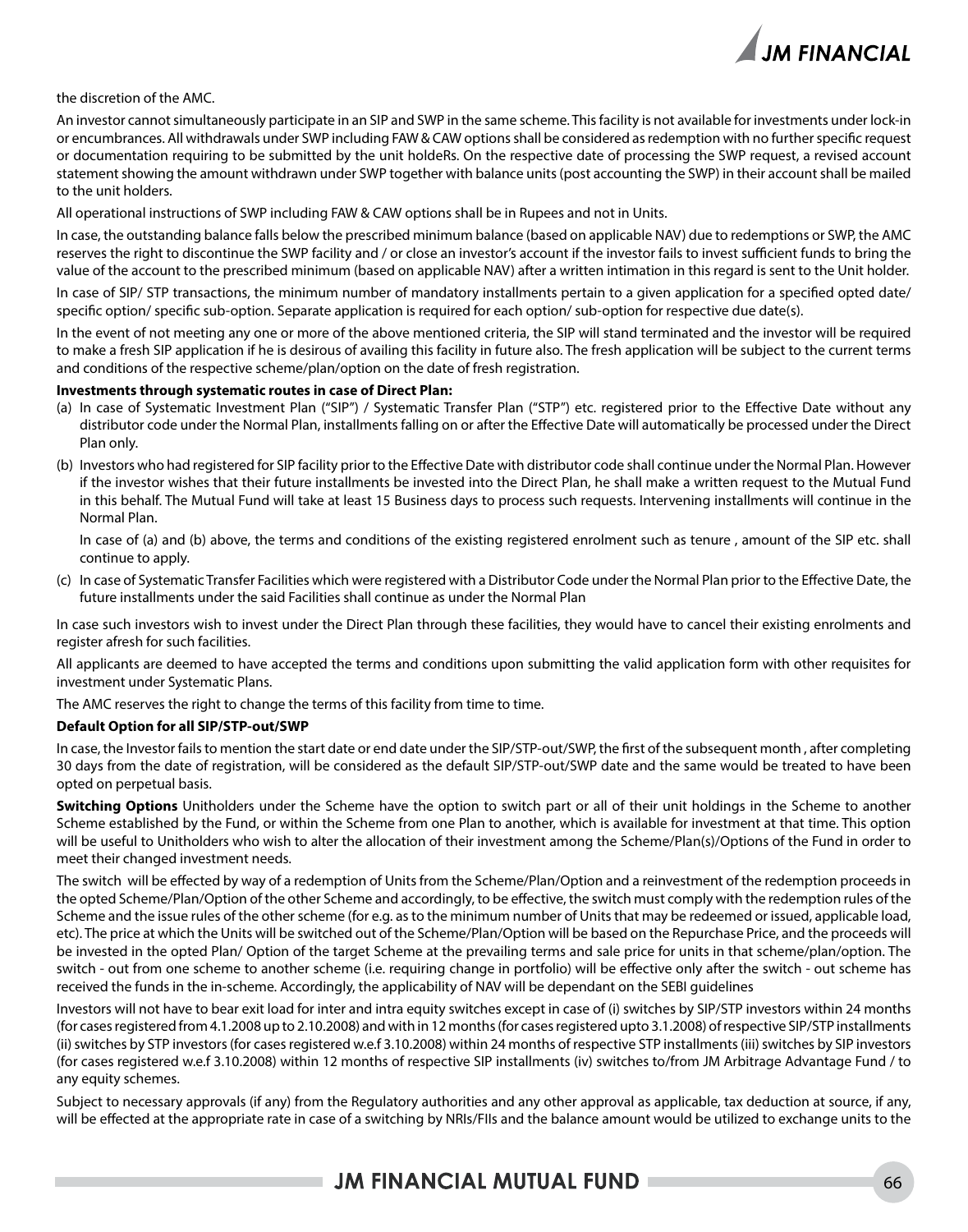

#### other Scheme.

#### **In case of Direct Plan:**

- (a) Investors wishing to transfer their accumulated unit balance held under Normal Plan (through lumpsum / systematic investments made with or without Distributor code) to Direct Plan will have to switch /redeem their investments (subject to applicable Exit Load, if any) and apply under Direct Plan.
- (b) Investors who have invested without Distributor code and have opted for Dividend Reinvestment facility under Existing Plan may note that the dividend will continue to be reinvested in the Existing Plan only.

#### **Disclosure of Bank Mandate**

All cheques and bank drafts accompanying the application form should contain the application form number on its reverse.

As per the directive issued by SEBI vide their letter IIMARP/MF/CIR/07/826/98 dated April 15, 1998, and SEBI/IMD/CIR No. 6/4213/04 dated March 1, 2004 it is mandatory for applicants to mention their bank account numbers in their applications for purchase or redemption of Units. This is to prevent fraudulent encashment of dividend/redemption / refund cheques.

The verification procedures for registration of bank mandates will henceforth be applicable at the time of fresh subscription/new folio creation with the Mutual Fund i.e. in case the fresh subscription cheque does not belong to the bank mandate mentioned in the application form, the AMC shall seek the additional documents and follow the procedures set out in the above mentioned addendum, before registering the bank mandate in the new folio.

#### **Refusal to accept fresh purchases**

In case, it is observed that there are consecutive instances of cheque dishonour by the same unitholder/ investor due to the reasons attributable to such unitholder/ investor, the AMC reserves the right, not to accept fresh purchase application(s) from such unit holder/ investor in the future.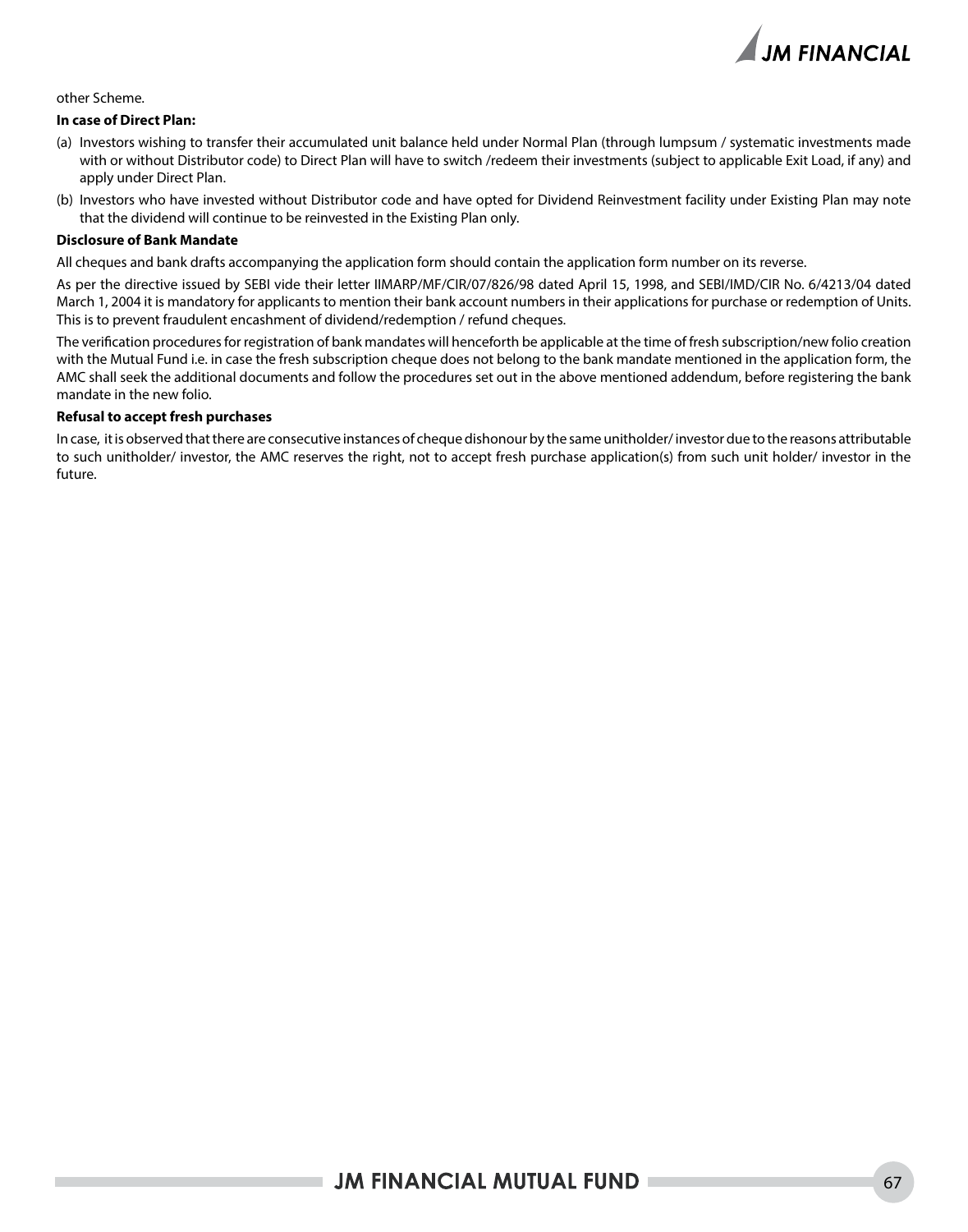

#### **C. PERIODIC DISCLOSURES**

| Net Asset Value<br>This is the value per unit of the scheme on a particular<br>day. You can ascertain the value of your investments by<br>multiplying the NAV with your unit balance.                         | The Mutual Fund shall declare the Net asset value of the scheme on every<br>business day on AMFI's website www.amfiindia.com by by 9.00 p.m. and also on<br>www.JMFinancialmf.com<br>The NAVs of the Scheme may be published either through an advertisement or<br>by way of a press release, at least in two daily newspapers daily (of which atleast<br>one will be a daily newspaper of all India circulation).                                                                                                                                                                                                                                                                                                                                                                                                                                                                                                                                                                                                                                                                        |  |  |  |
|---------------------------------------------------------------------------------------------------------------------------------------------------------------------------------------------------------------|-------------------------------------------------------------------------------------------------------------------------------------------------------------------------------------------------------------------------------------------------------------------------------------------------------------------------------------------------------------------------------------------------------------------------------------------------------------------------------------------------------------------------------------------------------------------------------------------------------------------------------------------------------------------------------------------------------------------------------------------------------------------------------------------------------------------------------------------------------------------------------------------------------------------------------------------------------------------------------------------------------------------------------------------------------------------------------------------|--|--|--|
| Monthly Portfolio Disclosure                                                                                                                                                                                  | As per SEBI circular no. Cir/IMD/DF/21/2012 dated September 13, 2012, the AMC<br>shall disclose the portfolio (along with ISIN) as on the last day of the month for all<br>its schemes on its website on or before the tenth day of the succeeding month or<br>within such time lines as prescribed by SEBI, from time to time.                                                                                                                                                                                                                                                                                                                                                                                                                                                                                                                                                                                                                                                                                                                                                           |  |  |  |
| Half yearly Disclosures: Portfolio<br>This is a list of securities where the corpus of the<br>scheme is currently invested. The market value of these<br>investments is also stated in portfolio disclosures. | The mutual fund shall publish a complete statement of the scheme portfolio<br>within one month from the close of each half year (i.e. 31st March and 30th<br>September), by way of an advertisement at least, in one National English daily<br>and one regional newspaper in the language of the region where the Corporate<br>Office of the mutual fund is located.<br>The mutual fund may opt to send the portfolio to all unit holders in lieu of the<br>advertisement (if applicable).                                                                                                                                                                                                                                                                                                                                                                                                                                                                                                                                                                                                |  |  |  |
| <b>Half Yearly Results</b>                                                                                                                                                                                    | The mutual fund and asset management company shall within one month from<br>the close of each half year, that is on 31st March and on 30th September, host a<br>soft copy of its unaudited / audited financial results on its website.<br>The Mutual Fund shall give an advertisement disclosing the hosting of the financial<br>results on the website in atleast one English daily newspaper having nationwide<br>circulation and in a newspaper having wide circulation published in the regional<br>language where the Corporate Office of the Mutual Fund is situated.                                                                                                                                                                                                                                                                                                                                                                                                                                                                                                               |  |  |  |
| <b>Annual Report</b>                                                                                                                                                                                          | Scheme wise Annual Report or an abridged summary thereof shall be sent to all<br>unitholders within four months from the date of closure of the relevant accounts<br>year i.e. 31st March each year.<br>Pursuant to SEBI Circular No. Cir/ IMD/ DF/ 16/ 2011 dated September 8, 2011,<br>the following provision with respect to sending annual report of scheme(s) of<br>the Mutual Fund or abridged annual report will be applicable. The scheme wise<br>annual report or an abridged summary hereinafter shall be sent by the AMC as<br>under:<br>(i) by email to the unitholders whose e-mail address is available with the AMC<br>(ii) in physical form to the unitholders whose email address is not available with<br>the AMC and/ or to those unitholders who have opted/ requested for the<br>same.<br>The physical copy of the schemewise annual report or abridged summary shall be<br>made available to the investors at the registered office of the AMC. A link of the<br>scheme annual report or abridged summary shall be displayed on the website of<br>the Mutual Fund. |  |  |  |
| <b>Associate Transactions</b>                                                                                                                                                                                 | Please refer to Statement of Additional Information (SAI).                                                                                                                                                                                                                                                                                                                                                                                                                                                                                                                                                                                                                                                                                                                                                                                                                                                                                                                                                                                                                                |  |  |  |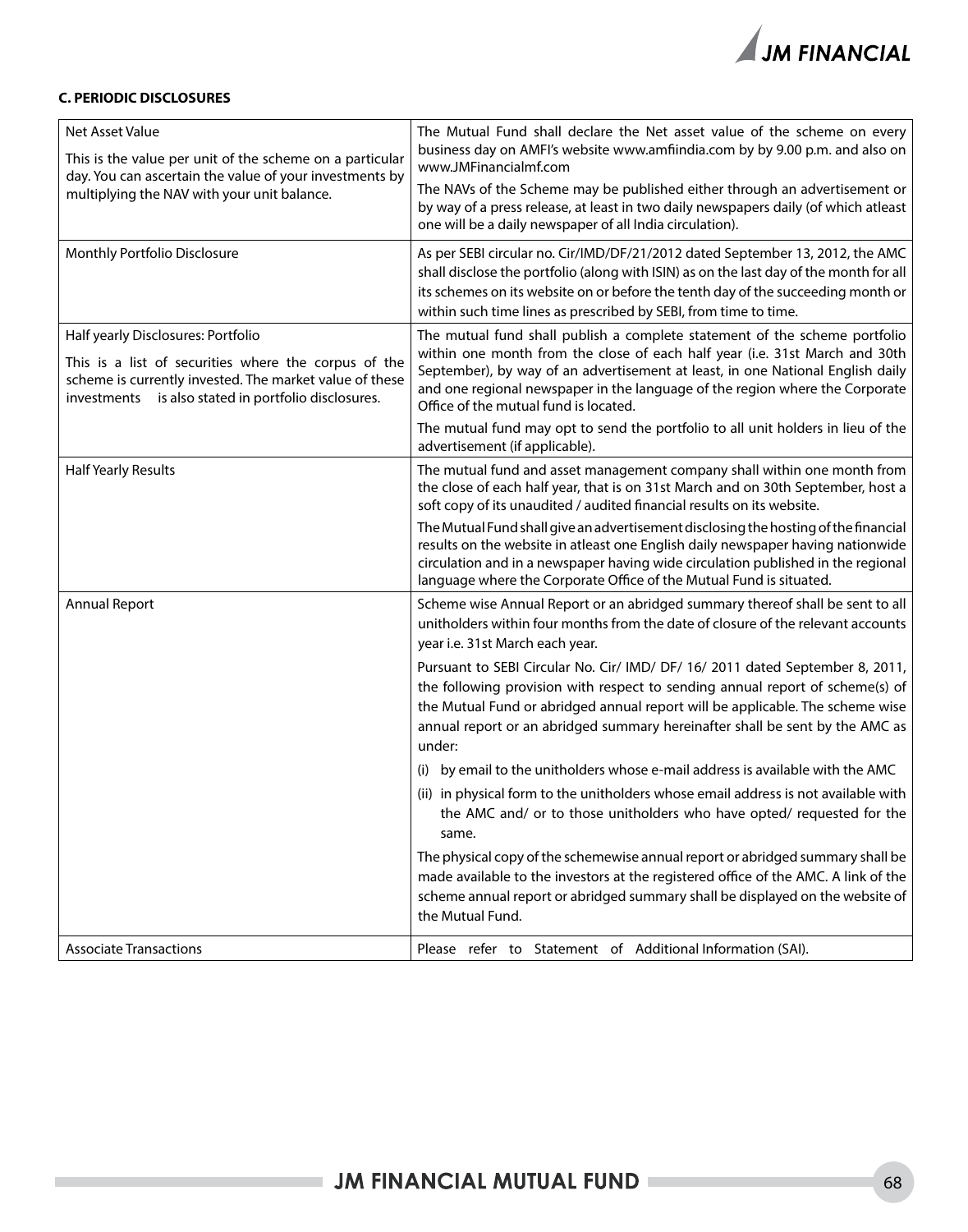| Taxation                                                                                                                                                                  |                                                                                                                                                                                                                                                                                                                                                                                                                                                                                 | <b>Resident Investors</b>                                                                                                                                                                                                   |  |  |
|---------------------------------------------------------------------------------------------------------------------------------------------------------------------------|---------------------------------------------------------------------------------------------------------------------------------------------------------------------------------------------------------------------------------------------------------------------------------------------------------------------------------------------------------------------------------------------------------------------------------------------------------------------------------|-----------------------------------------------------------------------------------------------------------------------------------------------------------------------------------------------------------------------------|--|--|
| The information is provided for general information<br>only. However, in view of the individual nature of the<br>implications, each investor is advised to consult his or | Tax on Dividend                                                                                                                                                                                                                                                                                                                                                                                                                                                                 | <b>NIL</b>                                                                                                                                                                                                                  |  |  |
|                                                                                                                                                                           | <b>Capital Gains:</b>                                                                                                                                                                                                                                                                                                                                                                                                                                                           |                                                                                                                                                                                                                             |  |  |
| her own tax advisors/authorised dealers with respect to                                                                                                                   | Long Term                                                                                                                                                                                                                                                                                                                                                                                                                                                                       | <b>NIL</b>                                                                                                                                                                                                                  |  |  |
| the specific amount of tax and other implications<br>arising out of his or her participation in the schemes.<br>(mention the tax rates as per the applicable tax laws)    | <b>Short Term</b>                                                                                                                                                                                                                                                                                                                                                                                                                                                               | 15% (plus surcharge, Education Cess and Secondary and<br>Higher Education Cess, as may be applicable) provided<br>STT is charged on such sale by the Mutual Fund.                                                           |  |  |
|                                                                                                                                                                           | 1. JM Financial Mutual Fund is a Mutual Fund registered with the Securities and<br>Exchange Board of India and hence the entire income of the Mutual Fund will be<br>exempt from income tax in accordance with the provisions of section 10 (23D) of<br>the income Tax Act, 1961.                                                                                                                                                                                               |                                                                                                                                                                                                                             |  |  |
|                                                                                                                                                                           | 2. Equity schemes will also attract securities transaction tax (STT) at applicable<br>rates.                                                                                                                                                                                                                                                                                                                                                                                    |                                                                                                                                                                                                                             |  |  |
|                                                                                                                                                                           | Investors/ Unit holders should be aware that the relevant fiscal rules or their<br>interpretation may change. There is a possibility that the tax position prevailing<br>at the time of an investment in the Scheme can change thereafter. Mutual Fund<br>will pay / deduct taxes as per tax law applicable on relevant date. The investor<br>will have not have any recourse in case of additional tax liability imposed due to<br>changes in the tax structure in the future. |                                                                                                                                                                                                                             |  |  |
|                                                                                                                                                                           | It may be noted that investors/ unitholders are responsible to pay their own<br>taxes. Investors/ unitholders should consult their own tax adviser with respect to<br>the tax applicable to them for participation in the scheme.                                                                                                                                                                                                                                               |                                                                                                                                                                                                                             |  |  |
|                                                                                                                                                                           | For further details on taxation please refer to the clause on Taxation in the SAI                                                                                                                                                                                                                                                                                                                                                                                               |                                                                                                                                                                                                                             |  |  |
|                                                                                                                                                                           | The tax benefits are available to investors and the Fund under the present<br>taxation laws. The information set forth in the SAI is based on the advice of the<br>Fund's tax advisor and is included for general information purposes only. The<br>information set forth in the SAI reflects the law and practice as of date of this<br>Scheme Information Document.                                                                                                           |                                                                                                                                                                                                                             |  |  |
| Investor services                                                                                                                                                         |                                                                                                                                                                                                                                                                                                                                                                                                                                                                                 | Mr. Harish Kukreja is the Head Investor Services<br>Address:- 8th Floor, Cnergy, Appasaheb Marathe Marg, Prabhadevi,<br>Mumbai - 400025. Telephone No:- 022-61987777,<br>Email:- investor@jmfl.com and servicejmf@karvy.com |  |  |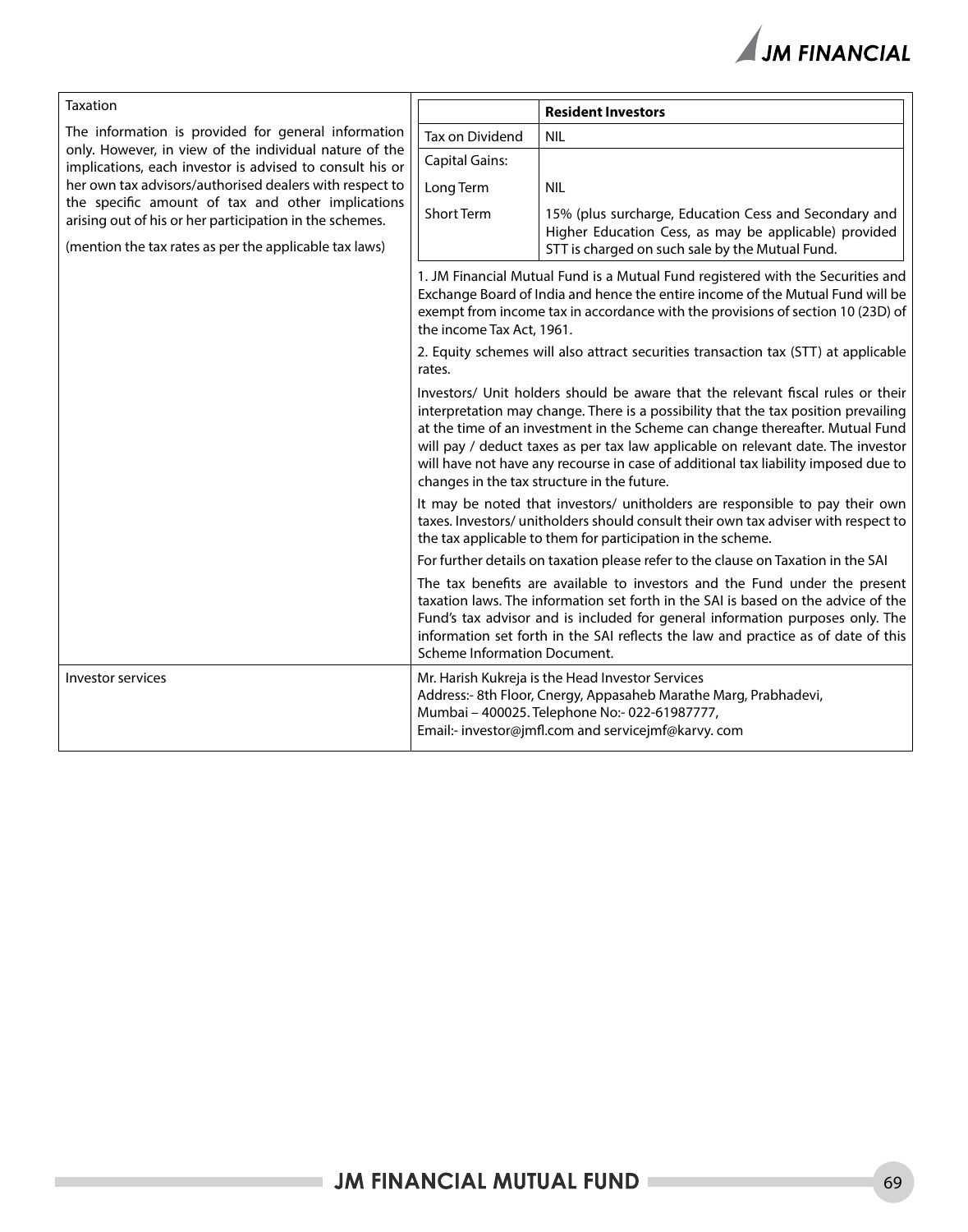

#### **D. COMPUTATION OF NAV**

#### **NET ASSET VALUE (NAV) AND VALUATION OF INVESTMENT**

Valuation of assets, computation of NAV, repurchase price and their frequency of disclosure will be in accordance with the provisions of SEBI (MF) Regulations 1996/ Guidelines/ Directives issued by SEBI from time to time.

The NAVs of the Units of the Plans will be computed by dividing the net assets of the Scheme by the number of Units outstanding on the valuation date. The Fund shall value its investments according to the valuation norms, as specified in Schedule VIII of the Regulations, or such norms as may be prescribed by SEBI from time to time.

Account balances of Units will be calculated upto three decimal places. NAV will be calculated upto 4 decimal places.

The provisions of applicability of NAV and allotment of units in case of Direct Plan will be as are currently applicable for the Normal Plan. Separate NAVs will be calculated and published for Direct Plan (the respective options) w.e.f. January 2, 2013.

#### **IV. FEES AND EXPENSES**

This section outlines the expenses that will be charged to the schemes.

#### **A. ANNUAL SCHEME RECURRING EXPENSES**

These are the fees and expenses for operating the scheme. These expenses include Investment Management and Advisory Fee charged by the AMC, Registrar and Transfer Agents' fee, marketing and selling costs etc.

Kindly refer para on 'Aggregate fees and expenses charged to the schemes' under FUNDAMENTAL ATTRIBUTES.

#### **B. LOAD STRUCTURE**

Load is an amount which is paid by the investor to subscribe to the units or to redeem the units from the scheme. This amount is used by the AMC to pay commissions to the distributor and to take care of other marketing and selling expenses. Load amounts are variable and are subject to change from time to time. For the current applicable structure, please refer to the website of the AMC (www. JMFinancialmf.com) or may call at (toll free no.) or your distributor.

Please refer to details set out under the head "Load Structure" under Highlights/ Summary of the Schemes.

#### **C. WAIVER OF LOAD FOR DIRECT APPLICATIONS**

NO ENTRY LOAD: SEBI has mandated following in its circular No. SEBI/IMD/CIR No. 4/ 168230/09 dated June 30, 2009:

a) There shall be no entry load for all mutual fund schemes.

b) The scheme application forms shall carry a suitable disclosure to the effect that the upfront commission to distributors will be paid by the investor directly to the distributor, based on his assessment of various factors including the service rendered by the distributor.

c) The distributors should disclose all the commissions (in the form of trail commission or any other mode) payable to them for the different competing schemes of various mutual funds from amongst which the scheme is being recommended to the investor.

#### **V. RIGHTS OF UNITHOLDERS**

Please refer to SAI for details.

#### **VI. PENALTIES, PENDING LITIGATION OR PROCEEDINGS, FINDINGS OF INSPECTIONS OR INVESTIGATIONS FOR WHICH ACTION MAY HAVE BEEN TAKEN OR IS IN THE PROCESS OF BEING TAKEN BY ANY REGULATORY AUTHORITY**

1) In case of Indian Sponsor(s), details of all monetary penalties imposed and/ or action taken during the last three years or pending with any financial regulatory body or governmental authority, against Sponsor(s) and/ or the AMC and/ or the Board of Trustees /Trustee Company; for irregularities or for violations in the financial services sector, or for defaults with respect to share holders or debenture holders and depositors, or for economic offences, or for violation of securities law. Details of settlement, if any, arrived at with the aforesaid authorities during the last three years shall also be disclosed.

The Sponsor of JM Financial Mutual Fund has contingent liability in respect of income tax demand disputed in appeal of Rs. 15.33 crore as on February 15, 2016 (last reported Rs. 12.72 crore).

The Income Tax Authorities had ongoing dispute with the Sponsor relating to them treating the long term capital gain on sale of equity shares on termination of joint venture with Morgan Stanley as taxable under the head "Business Income" and not under the head "Capital Gains". The reduction in the contingent liability is due to the Sponsor receiving a favourable ruling from the Commissioner of Income Tax (appeals) in respect of the said matter.

In respect of the office premises taken by the Sponsor on leave & license basis in the year 1994, the matter is pending with the Hon'ble City Civil Court for the recovery of the security deposit. The Sponsor is in occupation of the Premises. It is the contention of the Sponsor in the pending Suit in the Hon'ble High Court that the Sponsor is entitled to remain in occupation of the said office premises till the time the security deposit given by the Sponsor to the Licensor is refunded to the Sponsor.

2) Details of all enforcement actions taken by SEBI in the last three years and/or pending with SEBI for the violation of SEBI Act, 1992 and Rules and Regulations framed there under including debarment and/or suspension and/ or cancellation and/ or imposition of monetary penalty/adjudication/enquiry proceedings, if any, to which the Sponsor(s) and/ or the AMC and/ or the Board of Trustees /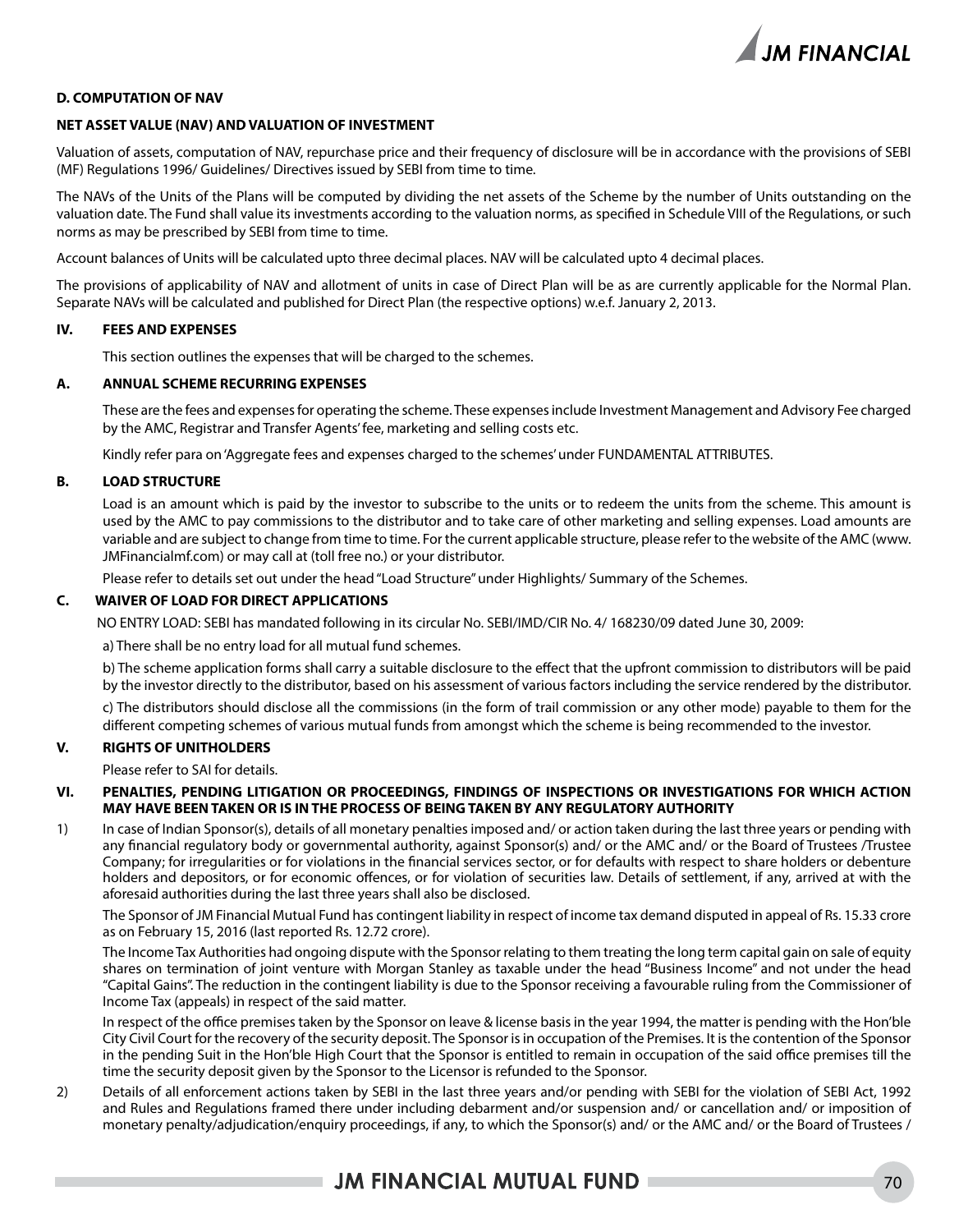

Trustee Company and/ or any of the directors and/ or key personnel (especially the fund managers) of the AMC and Trustee Company were/ are a party. The details of the violation shall also be disclosed. Nil

3) Any pending material civil or criminal litigation incidental to the business of the Mutual Fund to which the Sponsor(s) and/ or the AMC and/ or the Board of Trustees /Trustee Company and/ or any of the directors and/ or key personnel are a party should also be disclosed separately.

Nil

4) Any deficiency in the systems and operations of the Sponsor(s) and/ or the AMC and/ or the Board of Trustees/Trustee Company which SEBI has specifically advised to be disclosed in the SID, or which has been notified by any other regulatory agency, shall be disclosed. N.A.

**Notwithstanding anything contained in this Scheme Information Document, the provisions of the SEBI (Mutual Funds) Regulations, 1996 and the guidelines there under shall be applicable.**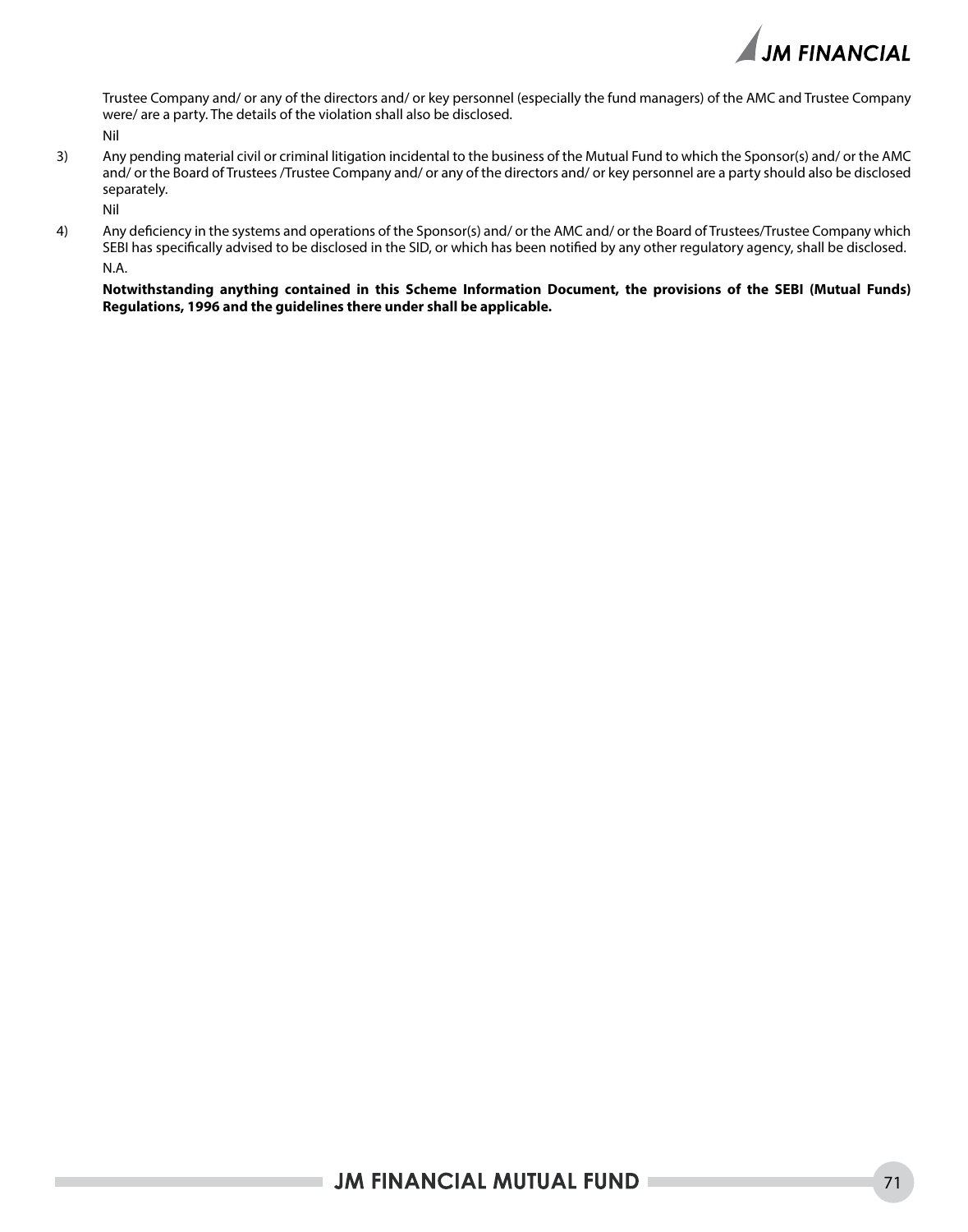

## This page has been kept intentionally blank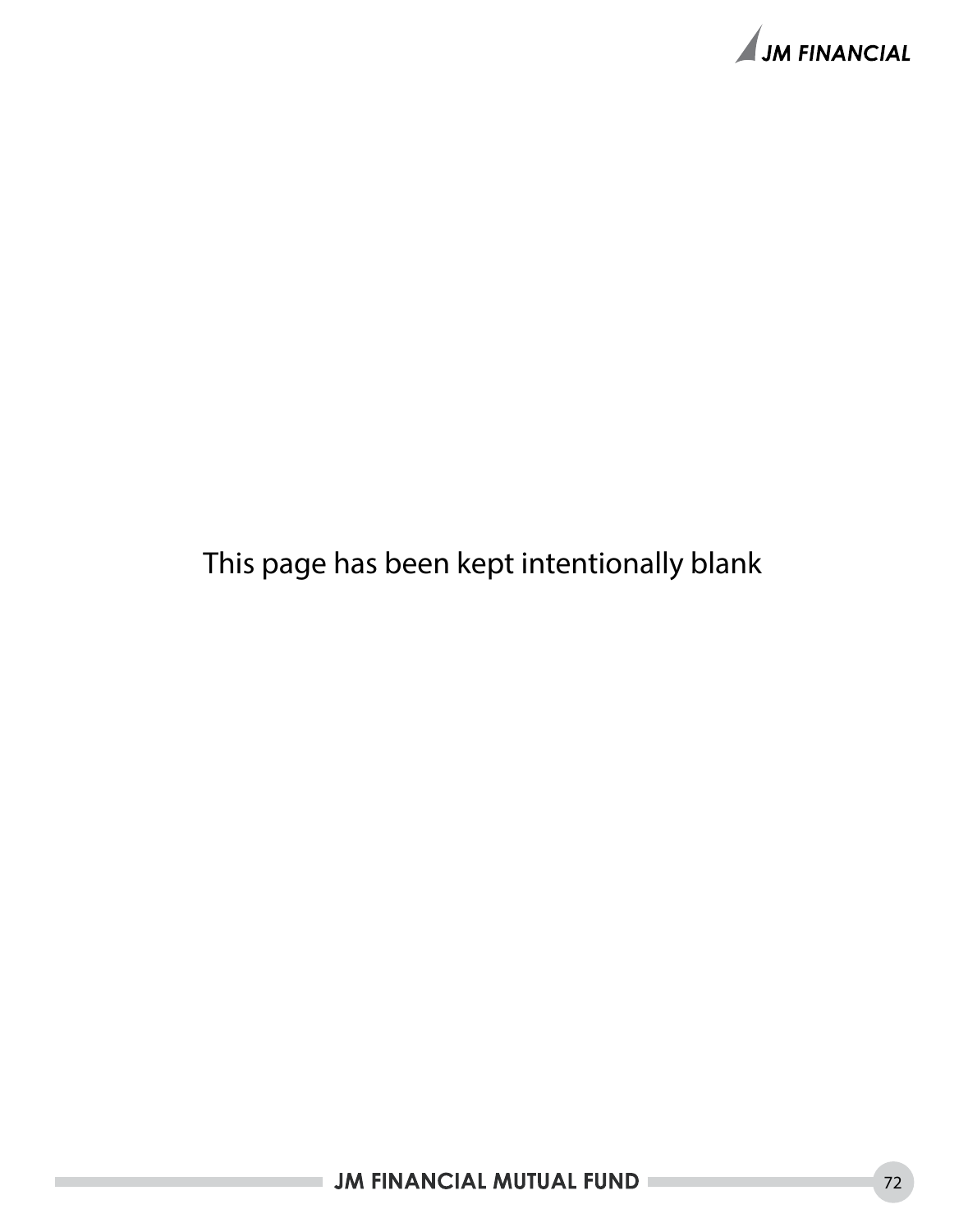

## This page has been kept intentionally blank